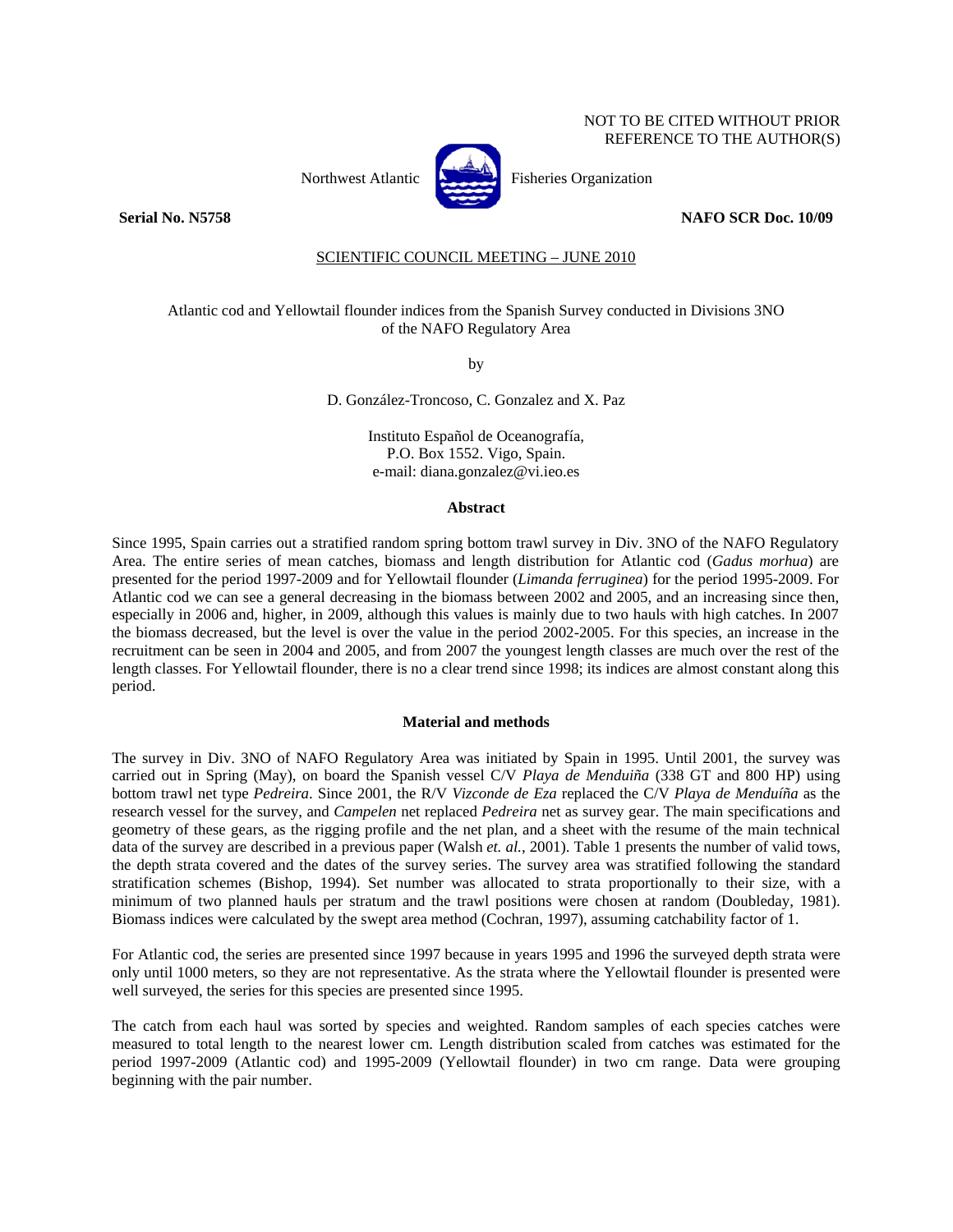For each species, the haul mean catch, with its variance, and the stratified mean catches by stratum and year, with the annual variance, are presented, transformed until 2000 and no-transformed in the period 2002-2009. In the year 2001, there are data transformed from the former vessel with original data from the new vessel. Besides this, the biomass per stratum and year, with the annual variance, are presented, as the stratified mean catches per haul length distribution. To more information about the calculation of these indices, see González Troncoso *et al.*, 2004 and Paz *et al.*, 2004.

Due to technical problems in the vessel, this year two strata were not surveyed and six more have only one haul, so there are no standard deviations for these strata. As only one of these strata usually have catch of Atlantic cod and Yellowtail flounder, this fact is not significant for the calculation of the final standard deviation for the mean weight per tow and biomass.

#### **Results**

## **Atlantic cod**

Atlantic cod in Divisions 3NO has been under moratorium to directed fishing since 1994. According to the NAFO Scientific Council, the stock of Atlantic cod in Divisions 3NO declined dramatically during the mid-1980s, and the total biomass and the spawning biomass are currently estimated to be at an extremely low levels (NAFO, 2009).

## **Mean Catches and Biomass**

The Atlantic cod haul mean catches by stratum are presented in Table 2, included swept area, number of hauls and SD. Atlantic cod stratified mean catches per tow by stratum and year and their SD are presented in Table 3.

The entire time series (1997-2009) of biomass and their SD estimates for Atlantic cod are presented in Table 4. Estimated parameters *a* and *b* values of length-weight relationship are presented in Table 5.

We can see a great variation in the cod indices since 1997, but this is due to a few hauls in which the presence of cod was very high. For example, in 1998 and 2001, the C/V *Playa de Menduíña* made a more than seven tons cod catch in a single haul. Besides this, in 2001, the R/V *Vizconde de Eza* made two hauls with more than a ton of cod catches. But before year 2006, and apart from those hauls, the catches of cod were very poor. Between 2002 and 2005 there was a decreasing in the biomass. Since 2006, we can see an increasing trend in the biomass of this species. Although the 2006 increase is above all for a single catch of almost 2 tons, in general the catches of Atlantic cod in the survey of 2006 were over the mean. In 2007 we can see a decrease in the biomass over the 2006 biomass, but still remains greater than in the 2002-2005 period. In 2008 a new high increase is shown, reaching the second highest value in the time series, and in this case there is no haul with very high catches (the maximum was 585.5 kg). And in 2009 the biomass reaches a new maximum, well above the rest of the values of the series, due most of all to two hauls with 2.5 and 3.2 tons of catch, respectively. If these two hauls are not taking into account, we obtain a level more or less as the 2006 value. The great value of the variance in some years is due to the tows with a large catch (Fig. 1 and 2).

## **Length Distribution**

Table 6 and Figures 3 and 4 show the stratified mean catches per haul length distribution by year, besides the sampled size and its catch, for the period 1997-2009. The data have been grouped two by two**,** so we present the data every two cm. The modal values used to be very low before the year 2006, except in 2001, and in general all lengths presence is very low, even it is very difficult to follow the modal values. In 2001 we have a good presence of individuals between 36 and 58 cm, probably due to the three hauls with great catches of this year. From 2006 it can be seen a series of great modal values along the length distribution. In 2006 there is two modes in the length distribution, one around 30 cm and another one around 40 cm. There is no good recruitment until 2004, in which the individuals between 12 and 16 cm correspond to the greatest presence in the series, and in 2005 between 24 and 32, with a new mode between 12 and 16 cm, as in last year. In 2007 the youngest lengths dominate the length range, with the highest mode in the lengths 12-16, that are between 2 and 4 times the abundance of the 48 cm length class, the following mode. In 2008 and in 2009 we can follow the evolution of these lengths, being in 2007 the dominant lengths the ones between 20 and 26 and in 2009 between 30 and 36 cm.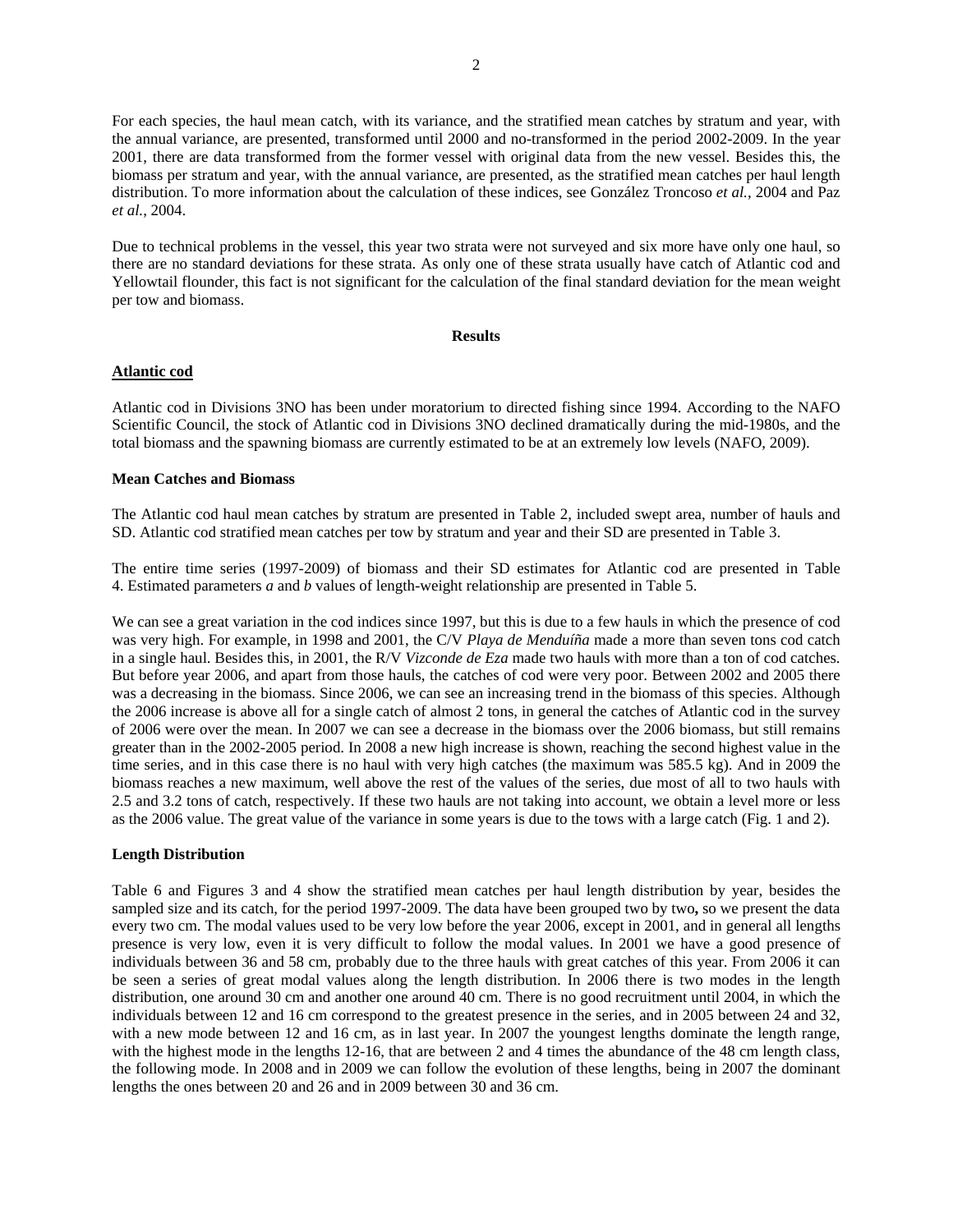# **Yellowtail flounder**

After a moratorium between 1994 and 1997, the Yellowtail flounder fishery is under TAC. According to the Report of NAFO Scientific Council Meeting, the stock size had a minimum in the mid 1990´s, but since 1994 has steadily increased and now it is estimated to be at a level well above that of the mid-1980s (NAFO, 2009).

#### **Mean Catches and Biomass**

In Table 7 we present the haul mean catches by stratum for Yellowtail flounder, included swept area, number of hauls and SD. The stratified mean catches per tow by stratum and year and their SD are presented in Table 8 for this species.

The entire time series (1995-2009) of biomass by the swept area method and their SD estimates of Yellowtail flounder are presented in Table 9. The parameters *a* and *b* for the calculation of the length-weight relationship are presented in Table 10.

The Yellowtail flounder indices show no clear trend along the time (in the entire series). There was an increasing between 1995 and 1999 and since 2001 the indices are stabilised at a high level (Figures 5 and 6).

# **Length Distribution**

The stratified mean catches per haul length distribution by sex and year, besides the sampled size and its catch, are presented in Table 11 and Figure 7 the period 1995-2009. The data have been grouped two by two**,** so we present the data every two cm. There is no presence of good recruitment in last years. In Figure 8, we can see the evolution of a modal value since the beginning of the series, but, although there is a presence of juveniles in the lengths, this presence is very low. In the length distribution it can be seen a small movement of the adult segment for several years, with a mode for males of 33 cm in this year, only 2 cm more than in the five last years, and a mode for females of 36 cm, only 1 cm more than in the two last years. Despite that, there is a small proportion of individuals with lengths lower than 20 cm. This situation is possibly due to a high exploitation rate that compensates the growth.

#### **References**

- Bishop, C A.. 1994. Revisions and additions to stratification schemes used during research vessel surveys in NAFO subareas 2 and 3*.* NAFO SCR Doc. 94/43, Serial nº N2413, 23 pp.
- Cochran, W. G.. 1997. Sampling techniques. J. Wiley and Sons, N.Y., 428 pp.
- Doubleday, W. G.. 1981. Manual on groundfish surveys in the Northwest Atlantic. NAFO Sci. Coun. Studies, 2, 55.
- González Troncoso, D., X. Paz and C. González. 2004. Atlantic cod population indices obtained from the Spring surveys conducted by Spain in the NAFO Regulatory Area of Divisions 3NO, 1995-2003. NAFO SCR Doc. 04/12, Serial Number N4957, 21 pp.
- NAFO, 2006. Report of Scientific Council Meeting, 1-15 June 2006
- NAFO, 2009. Report of Scientific Council Meeting, 4-18 June 2009
- Paz, X., D. González Troncoso and E. Román. 2004. New time series for Yellowtail flounder from the comparative experience between the C/V *Playa de Menduíña* and the R/V *Vizconde de Eza* in the NAFO Regulatory Area of Divisions 3NO, 1995-2003. NAFO SCR Doc. 04/10, Serial Number N4955, 19 pp.
- Walsh, J.S., X. Paz and P. Durán. 2001. A preliminary investigation of the efficiency of Canadian and Spanish Survey bottom trawls on the Southern Bank. NAFO SCR Doc., 01/74, Serial nº N4453, 18 pp.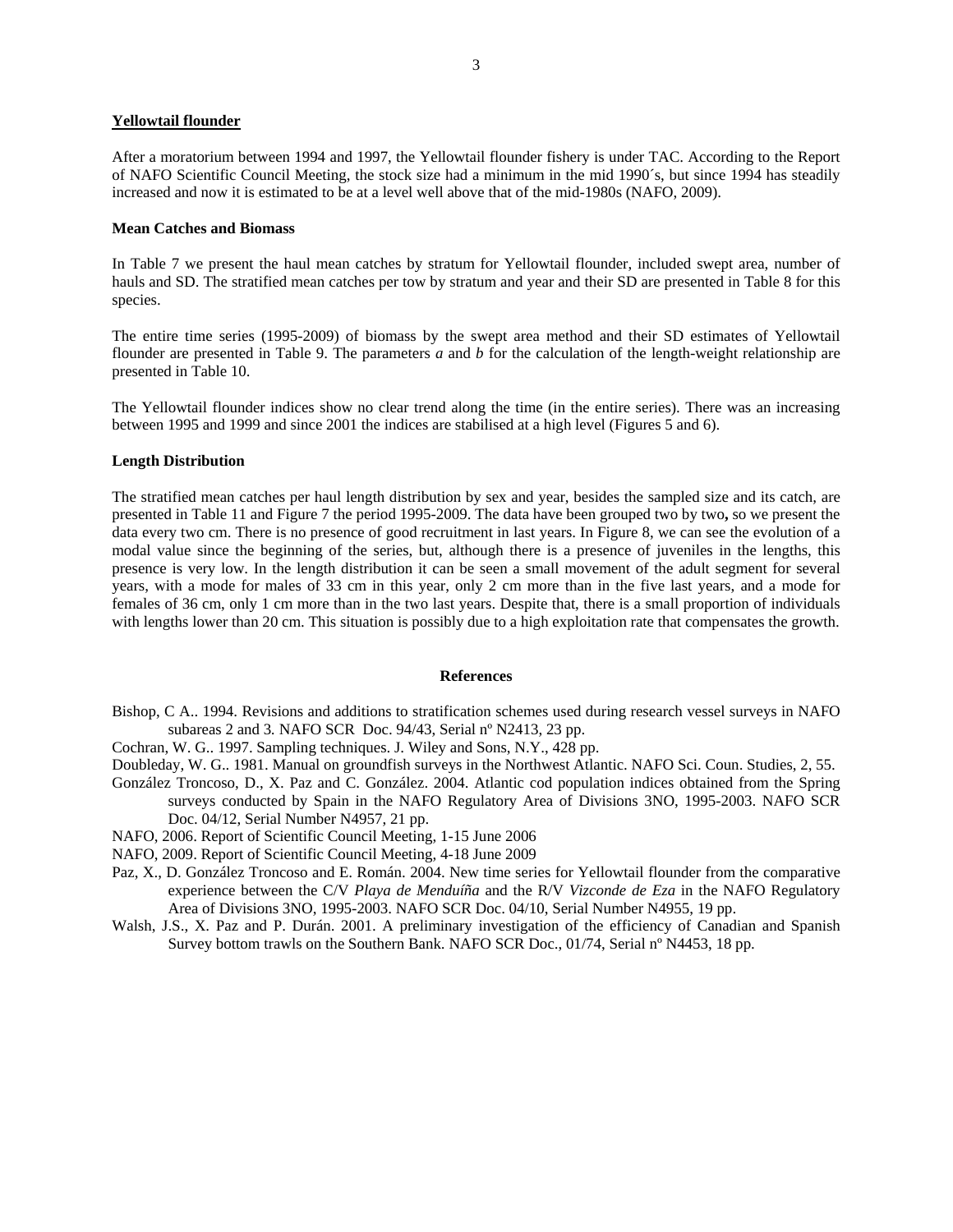|                       |                       |            | Depth strata |                  |
|-----------------------|-----------------------|------------|--------------|------------------|
| Year                  | Vessel                | Valid tows | covered (m)  | Dates            |
| 1995                  | C/V Playa de Menduíña | 77         | 42-684       | May 18-May 29    |
| 1996                  | C/V Playa de Menduíña | 112        | 41-1135      | May 07-May 24    |
| 1997                  | C/V Playa de Menduíña | 128        | 42-1263      | April 26-May 18  |
| 1998                  | C/V Playa de Menduíña | 124        | 42-1390      | May 06-May 26    |
| 1999                  | C/V Playa de Menduíña | 114        | 41-1381      | May 07-May 26    |
| 2000                  | C/V Playa de Menduíña | 118        | 42-1401      | May 07-May 28    |
| $2001$ <sup>(*)</sup> | R/V Vizconde de Eza   | 83         | 36-1156      | May 03-May 24    |
|                       | C/V Playa de Menduíña | 121        | 40-1500      | May 05-May 23    |
| 2002                  | R/V Vizconde de Eza   | 125        | 38-1540      | April 29-May 19  |
| 2003                  | R/V Vizconde de Eza   | 118        | 38-1666      | May 11-June $02$ |
| 2004                  | R/V Vizconde de Eza   | 120        | 43-1539      | June 06–June 24  |
| 2005                  | R/V Vizconde de Eza   | 119        | 47-1485      | June 10-June 29  |
| 2005                  | R/V Vizconde de Eza   | 119        | 47-1485      | June 10–June 29  |
| 2006                  | R/V Vizconde de Eza   | 120        | 45-1480      | June 7–June 27   |
| 2007                  | R/V Vizconde de Eza   | 110        | 45-1374      | May 29-June 19   |
| 2008                  | R/V Vizconde de Eza   | 122        | 45-1374      | May 27-June 16   |
| 2009                  | R/V Vizconde de Eza   | 109        | 45-1374      | May 31-June 18   |

**TABLE 1.-** Spanish spring bottom trawl surveys on NAFO Div. 3NO: 1995-2009

 (\*) We took, for the calculation of the series, 83 hauls from the R/V *Vizconde de Eza* and 40 hauls from the C/V *Playa de Menduíña* (123 hauls in total)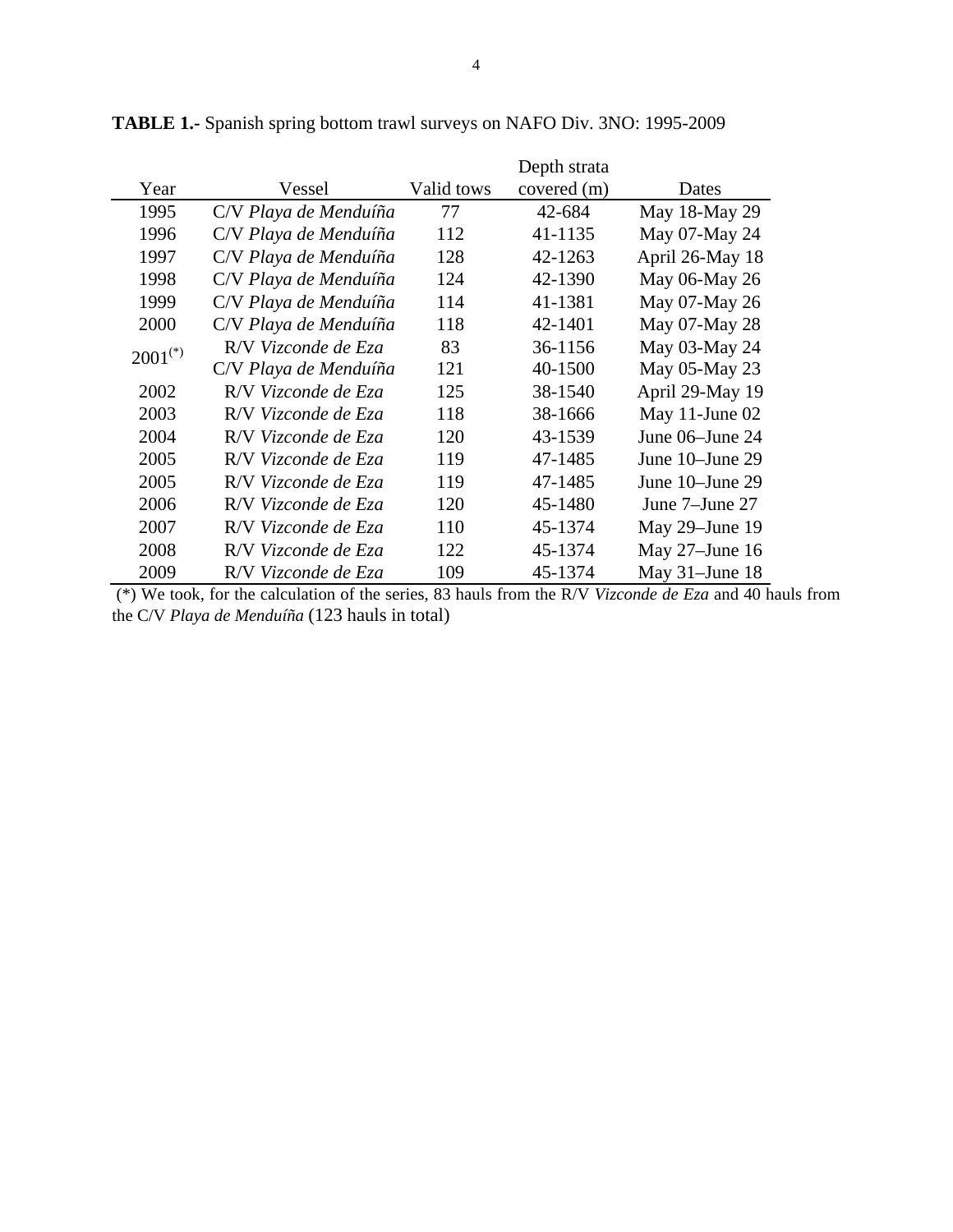**TABLE 2.-** Swept area, number of hauls and Atlantic cod mean catch (kg) and SD by stratum. Spanish Spring Surveys on NAFO Div. 3NO: 1997-2009. Swept area in square miles. n.s. means stratum not surveyed. 1997-2000 data are transformed C/V *Playa de Menduíña* data, and 2002-2009 data are original from R/V *Vizconde de Eza*. In 2001, there are data from the two vessels.

|         | 1997   |                |        |                          |        |                  | 1998             |        |        |                  | 1999   |         |        | 2000                    |        |         |        |                  | 2001    |          |
|---------|--------|----------------|--------|--------------------------|--------|------------------|------------------|--------|--------|------------------|--------|---------|--------|-------------------------|--------|---------|--------|------------------|---------|----------|
|         | Swept  | Tow            | A. cod | A. cod                   | Swept  | Tow              | A. cod           | A. cod | Swept  | Tow              | A. cod | A. cod  | Swept  | Tow                     | A. cod | A. cod  | Swept  | Tow              | A. cod  | A. cod   |
| Stratum | area   | number         | Mean   | SD                       | area   | number           | Mean             | SD.    | area   | number           | Mean   | SD.     | area   | number                  | Mean   | SD.     | area   | number           | Mean    | SD       |
| 353     | 0.0480 | 4              | 0.00   | 0.000                    | 0.0465 | 4                | 0.00             | 0.004  | 0.0360 | 3                | 6.26   | 8.593   | 0.0356 | 3                       | 8.59   | 9.984   | 0.0341 | 3                | 7.33    | 8.145    |
| 354     | 0.0233 | $\overline{2}$ | 0.00   | 0.000                    | 0.0356 | 3                | 17.67            | 29.046 | 0.0218 | 2                | 4.92   | 3.192   | 0.0356 | 3                       | 18.44  | 27.099  | 0.0338 | 3                | 16.07   | 3.315    |
| 355     | 0.0233 | $\overline{2}$ | 4.29   | 5.711                    | 0.0221 | $\overline{c}$   | 27.05            | 3.662  | 0.0229 | $\overline{c}$   | 6.39   | 2.549   | 0.0233 | $\sqrt{2}$              | 94.83  | 76.209  | 0.0240 | $\sqrt{2}$       | 56.11   | 64.898   |
| 356     | 0.0225 | $\overline{c}$ | 7.80   | 0.495                    | 0.0221 | $\boldsymbol{2}$ | 6.23             | 0.247  | 0.0229 | $\overline{c}$   | 41.19  | 0.346   | 0.0225 | $\overline{2}$          | 16.34  | 17.172  | 0.0240 | $\overline{2}$   | 149.60  | 76.650   |
| 357     | 0.0443 | $\overline{4}$ | 91.55  | 174.202                  | 0.0240 | $\overline{c}$   | 7.45             | 0.742  | 0.0236 | $\overline{c}$   | 10.12  | 11.461  | 0.0124 |                         | 9.15   |         | 0.0244 | $\overline{2}$   | 27.20   | 36.062   |
| 358     | 0.0563 | 5              | 1.77   | 1.655                    | 0.0236 | 3                | 4.46             | 4.030  | 0.0349 | 3                | 9.98   | 4.006   | 0.0341 | 3                       | 184.88 | 194.829 | 0.0345 | 3                | 3.42    | 2.592    |
| 359     | 0.0690 | 6              | 1.13   | 2.385                    | 0.0698 | 6                | 0.39             | 0.858  | 0.0364 | 3                | 7.25   | 11.394  | 0.0469 | $\overline{4}$          | 18.26  | 17.367  | 0.0803 | 7                | 176.35  | 433.935  |
| 360     | 0.3754 | 32             | 0.11   | 0.226                    | 0.2561 | 25               | 0.22             | 0.700  | 0.2325 | 19               | 2.33   | 3.801   | 0.2396 | 20                      | 2.16   | 3.561   | 0.2423 | 20               | 11.36   | 27.470   |
| 374     | 0.0353 | 3              | 0.06   | 0.099                    | 0.0353 | 3                | 0.00             | 0.000  | 0.0244 | $\overline{c}$   | 0.58   | 0.594   | 0.0240 | $\overline{2}$          | 0.00   | 0.000   | 0.0240 | $\overline{2}$   | 0.00    | 0.000    |
| 375     | 0.0116 |                | 0.00   |                          | 0.0345 | 3                | 0.78             | 0.403  | 0.0236 | 2                | 0.97   | 0.579   | 0.0244 | 2                       | 0.00   | 0.000   | 0.0338 | 3                | 0.00    | 0.000    |
| 376     | 0.1583 | 14             | 0.00   | 0.000                    | 0.0930 | 10               | 0.20             | 0.187  | 0.1219 | 10               | 0.62   | 0.545   | 0.1200 | 10                      | 0.90   | 1.852   | 0.1155 | 10               | 0.04    | 0.119    |
| 377     | 0.0116 | $\mathbf{1}$   | 0.27   | $\overline{\phantom{a}}$ | 0.0229 | $\overline{c}$   | 1.89             | 2.375  | 0.0240 | $\boldsymbol{2}$ | 0.21   | 0.302   | 0.0229 | $\overline{\mathbf{c}}$ | 0.02   | 0.027   | 0.0229 | $\boldsymbol{2}$ | 0.00    | 0.000    |
| 378     | 0.0210 | $\overline{2}$ | 2.34   | 3.316                    | 0.0120 | $\overline{c}$   | 3.46             | 0.940  | 0.0229 | $\overline{c}$   | 7.76   | 5.951   | 0.0233 | $\overline{c}$          | 10.65  | 11.169  | 0.0236 | $\boldsymbol{2}$ | 11.98   | 15.726   |
| 379     | 0.0206 | $\overline{2}$ | 3.68   | 0.307                    | 0.0356 | 3                | 8.30             | 5.847  | 0.0236 | $\overline{c}$   | 5.22   | 4.147   | 0.0225 | 2                       | 41.12  | 54.683  | 0.0229 | $\boldsymbol{2}$ | 9.54    | 9.001    |
| 380     | 0.0210 | $\overline{2}$ | 0.36   | 0.515                    | 0.0113 | 2                | 2.33             | 1.361  | 0.0236 | $\overline{c}$   | 38.58  | 48.720  | 0.0236 | $\overline{c}$          | 8.21   | 3.236   | 0.0206 | $\boldsymbol{2}$ | 6.00    | 2.895    |
| 381     | 0.0221 | 2              | 0.07   | 0.099                    | 0.0229 | $\boldsymbol{2}$ | 0.21             | 0.187  | 0.0229 | 2                | 0.87   | 0.388   | 0.0236 | $\overline{c}$          | 1.74   | 0.730   | 0.0236 | 2                | 0.66    | 0.891    |
| 382     | 0.0461 | $\overline{4}$ | 0.00   | 0.000                    | 0.0229 | 3                | 0.32             | 0.336  | 0.0484 | 4                | 0.05   | 0.036   | 0.0499 | $\overline{4}$          | 0.71   | 0.561   | 0.0469 | 4                | 0.12    | 0.145    |
| 721     | 0.0221 | $\overline{2}$ | 20.98  | 7.052                    | 0.0203 | $\overline{c}$   | 0.61             | 0.866  | 0.0244 | $\overline{2}$   | 88.29  | 106.743 | 0.0236 | $\mathbf{2}$            | 28.34  | 17.122  | 0.0248 | $\boldsymbol{2}$ | 4.85    | 6.859    |
| 722     | 0.0214 | $\overline{c}$ | 0.31   | 0.139                    | 0.0101 | $\boldsymbol{2}$ | 0.00             | 0.000  | 0.0229 | $\mathfrak{2}$   | 0.00   | 0.000   | 0.0218 | $\sqrt{2}$              | 0.90   | 1.277   | 0.0233 | $\mathbf{2}$     | 0.00    | 0.000    |
| 723     | 0.0210 | $\overline{c}$ | 9.90   | 2.425                    | 0.0233 | 2                | 4.39             | 3.736  | 0.0229 | $\overline{c}$   | 16.87  | 20.735  | 0.0248 | $\mathbf{2}$            | 22.02  | 12.010  | 0.0240 | $\overline{2}$   | 676.15  | 932.179  |
| 724     | 0.0225 | 2              | 1.30   | 1.269                    | 0.0206 | $\overline{2}$   | 1488.84 2101.820 |        | 0.0225 | 2                | 0.02   | 0.032   | 0.0233 | 2                       | 0.70   | 0.341   | 0.0353 | 3                | 6.16    | 10.254   |
| 725     | 0.0206 | 2              | 23.50  | 17.734                   | 0.0086 | 1                | 30.86            |        | 0.0229 | $\mathfrak{2}$   | 13.65  | 19.102  | 0.0210 | $\sqrt{2}$              | 4.34   | 3.857   | 0.0116 | $\overline{2}$   | 1367.61 | 1856.733 |
| 726     | n.s.   | n.s.           | n.s.   | n.s.                     | 0.0094 | $\overline{c}$   | 4.74             | 5.617  | 0.0225 | $\overline{c}$   | 0.81   | 0.492   | 0.0221 | $\overline{c}$          | 8.85   | 12.221  | 0.0116 | $\overline{c}$   | 1.83    | 2.593    |
| 727     | 0.0094 |                | 0.12   | $\overline{\phantom{a}}$ | 0.0233 | $\overline{c}$   | 2.66             | 2.821  | 0.0236 | $\overline{c}$   | 9.20   | 4.701   | 0.0210 | 2                       | 9.16   | 10.803  | 0.0225 | $\boldsymbol{2}$ | 10.40   | 4.810    |
| 728     | 0.0214 | $\overline{2}$ | 1.17   | 0.569                    | 0.0206 | $\boldsymbol{2}$ | 1.54             | 2.177  | 0.0233 | $\overline{c}$   | 0.00   | 0.000   | 0.0210 | $\overline{c}$          | 0.90   | 1.267   | 0.0229 | $\overline{c}$   | 0.00    | 0.000    |
| 752     | 0.0218 | $\overline{2}$ | 0.00   | 0.000                    | 0.0229 | $\overline{c}$   | 0.00             | 0.000  | 0.0233 | $\overline{c}$   | 0.00   | 0.000   | 0.0206 | $\mathbf{2}$            | 0.00   | 0.000   | 0.0210 | $\boldsymbol{2}$ | 0.00    | 0.000    |
| 753     | 0.0214 | $\overline{2}$ | 0.00   | 0.000                    | 0.0218 | $\boldsymbol{2}$ | 0.00             | 0.000  | 0.0229 | $\overline{c}$   | 0.00   | 0.000   | 0.0218 | $\overline{c}$          | 0.00   | 0.000   | 0.0214 | $\boldsymbol{2}$ | 0.00    | 0.000    |
| 754     | 0.0330 | 3              | 0.00   | 0.000                    | 0.0210 | $\overline{c}$   | 0.00             | 0.000  | 0.0206 | $\overline{c}$   | 0.00   | 0.000   | 0.0195 | $\mathbf{2}$            | 0.00   | 0.000   | 0.0195 | $\overline{2}$   | 0.00    | 0.000    |
| 755     | n.s.   | n.s.           | n.s.   | n.s.                     | 0.0206 | $\overline{2}$   | 0.00             | 0.000  | 0.0311 | 3                | 0.00   | 0.000   | 0.0431 | $\overline{4}$          | 0.00   | 0.000   | 0.0416 | 4                | 0.00    | 0.000    |
| 756     | 0.0109 |                | 0.00   |                          | 0.0225 | $\boldsymbol{2}$ | 0.32             | 0.449  | 0.0225 | $\overline{c}$   | 0.24   | 0.334   | 0.0203 | $\mathbf{2}$            | 0.36   | 0.257   | 0.0113 | $\boldsymbol{2}$ | 0.04    | 0.057    |
| 757     | 0.0304 | 3              | 0.00   | 0.000                    | 0.0206 | $\boldsymbol{2}$ | 0.00             | 0.000  | 0.0233 | $\overline{c}$   | 0.00   | 0.000   | 0.0214 | $\overline{c}$          | 0.00   | 0.000   | 0.0233 | $\boldsymbol{2}$ | 0.00    | 0.000    |
| 758     | 0.0214 | 2              | 0.00   | 0.000                    | 0.0105 | $\boldsymbol{2}$ | 0.00             | 0.000  | 0.0214 | $\overline{2}$   | 0.00   | 0.000   | 0.0210 | $\boldsymbol{2}$        | 0.00   | 0.000   | 0.0218 | $\mathbf{2}$     | 0.00    | 0.000    |
| 759     | n.s.   | n.s.           | n.s.   | n.s.                     | 0.0214 | $\overline{c}$   | 0.00             | 0.000  | 0.0218 | 2                | 0.00   | 0.000   | 0.0210 | $\mathbf{2}$            | 0.00   | 0.000   | 0.0221 | $\overline{c}$   | 0.00    | 0.000    |
| 760     | 0.0105 |                | 0.00   | $\overline{\phantom{a}}$ | 0.0214 | $\overline{c}$   | 0.00             | 0.000  | 0.0225 | $\overline{c}$   | 0.00   | 0.000   | 0.0210 | $\mathbf{2}$            | 0.00   | 0.000   | 0.0229 | $\boldsymbol{2}$ | 0.00    | 0.000    |
| 761     | 0.0315 | 3              | 0.00   | 0.000                    | 0.0206 | $\boldsymbol{2}$ | 0.00             | 0.000  | 0.0210 | 2                | 0.00   | 0.000   | 0.0221 | $\overline{c}$          | 0.00   | 0.000   | 0.0225 | $\overline{2}$   | 0.00    | 0.000    |
| 762     | 0.0308 | 3              | 0.00   | 0.000                    | 0.0094 | $\overline{c}$   | 0.00             | 0.000  | 0.0210 | $\overline{c}$   | 0.00   | 0.000   | 0.0203 | $\overline{2}$          | 0.00   | 0.000   | 0.0116 | $\overline{2}$   | 0.00    | 0.000    |
| 763     | n.s.   | n.s.           | n.s.   | n.s.                     | 0.0218 | $\overline{c}$   | 0.00             | 0.000  | 0.0311 | 3                | 0.00   | 0.000   | 0.0416 | $\overline{4}$          | 1.08   | 2.170   | 0.0330 | 3                | 0.00    | 0.000    |
| 764     | 0.0206 | 2              | 0.00   | 0.000                    | 0.0218 | $\boldsymbol{2}$ | 0.00             | 0.000  | 0.0225 | 2                | 0.00   | 0.000   | 0.0218 | $\overline{c}$          | 0.00   | 0.000   | 0.0240 | $\boldsymbol{2}$ | 0.00    | 0.000    |
| 765     | 0.0206 | $\overline{2}$ | 0.00   | 0.000                    | 0.0098 | $\overline{c}$   | 0.00             | 0.000  | 0.0221 | $\overline{2}$   | 0.00   | 0.000   | 0.0203 | $\mathbf{2}$            | 0.00   | 0.000   | 0.0113 | $\overline{c}$   | 0.00    | 0.000    |
| 766     | 0.0308 | 3              | 0.00   | 0.000                    | 0.0191 | $\overline{c}$   | 0.00             | 0.000  | 0.0218 | $\overline{c}$   | 0.00   | 0.000   | 0.0214 | $\overline{c}$          | 0.00   | 0.000   | 0.0203 | $\overline{c}$   | 0.00    | 0.000    |
| 767     | n.s.   | n.s.           | n.s.   | n.s.                     | 0.0109 | $\overline{c}$   | 0.00             | 0.000  | 0.0214 | $\overline{c}$   | 0.00   | 0.000   | 0.0210 | 2                       | 0.00   | 0.000   | 0.0225 | 2                | 0.00    | 0.000    |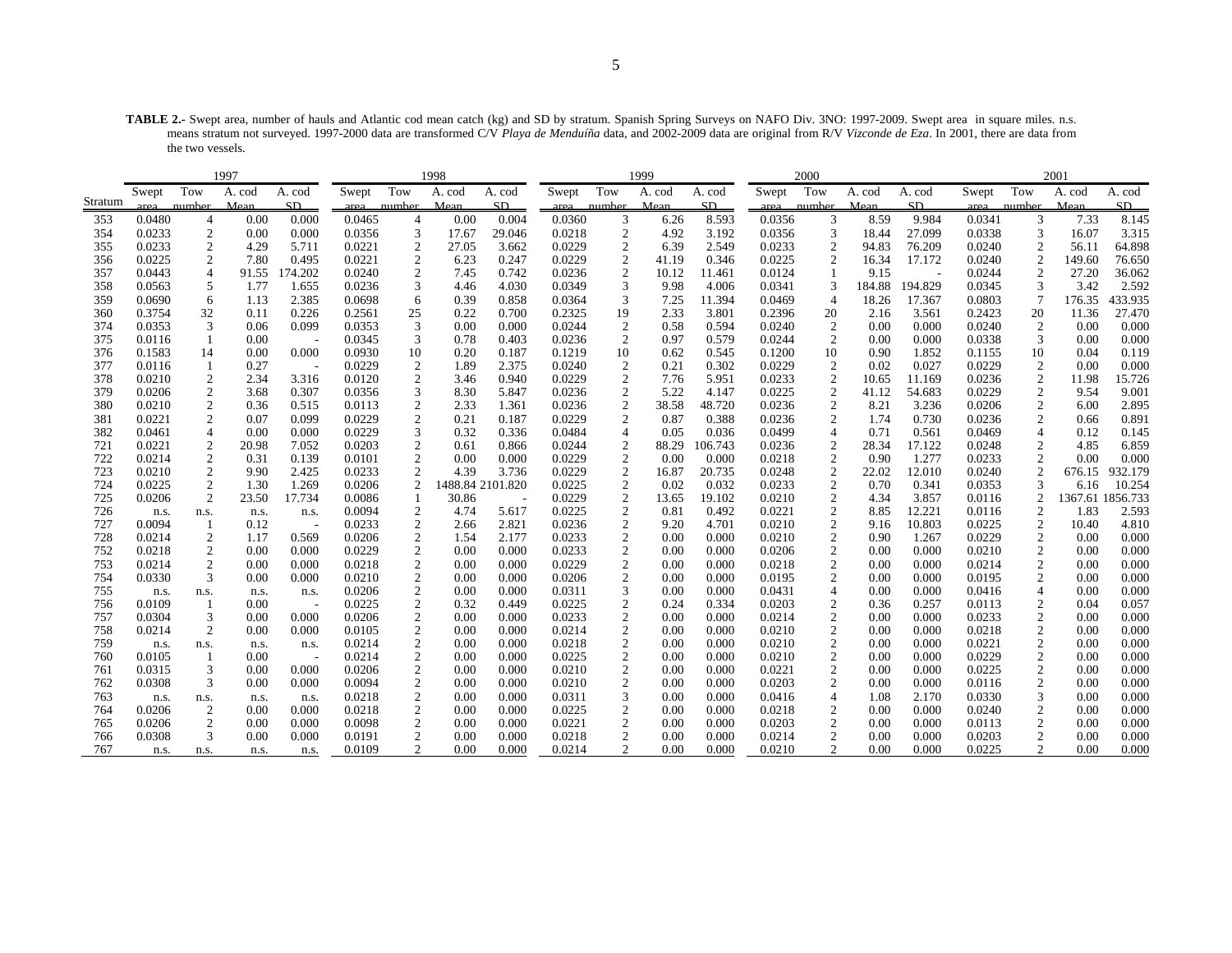**TABLE 2 (cont.).-** Swept area, number of hauls and Atlantic cod mean catch (kg) and SD by stratum. Spanish Spring Surveys on NAFO Div. 3NO: 1997-2009. Swept area in square miles. n.s. means stratum not surveyed. 1997-2000 data are transformed C/V *Playa de Menduíña* data, and 2002-2009 data are original from R/V *Vizconde de Eza*. In 2001, there are data from the two vessels.

|         |        |                | 2002              |          |        |                   | 2003   |         |        |              | 2004                    |                          |        |                | 2005              |         |
|---------|--------|----------------|-------------------|----------|--------|-------------------|--------|---------|--------|--------------|-------------------------|--------------------------|--------|----------------|-------------------|---------|
|         | Swept  | Tow            | A. cod            | A. cod   | Swept  | Tow               | A. cod | A. cod  | Swept  | Tow          | A. cod                  | A. cod                   | Swept  | Tow            | A. cod            | A. cod  |
| Stratum | area   |                | number Mean catch | SD.      | area   | number Mean catch |        | SD      | area   |              | number Mean catch       | SD                       | area   |                | number Mean catch | SD      |
| 353     | 0.0476 | $\overline{4}$ | 0.00              | 0.003    | 0.0334 | 3                 | 0.00   | 0.000   | 0.0338 |              | 3<br>10.21              | 8.691                    | 0.0353 | 3              | 4.20              | 3.962   |
| 354     | 0.0356 | $\overline{3}$ | 0.01              | 0.012    | 0.0338 | 3                 | 7.63   | 13.221  | 0.0345 |              | 3<br>4.76               | 3.335                    | 0.0353 | 3              | 6.76              | 8.311   |
| 355     | 0.0236 | $\overline{2}$ | 0.96              | 0.370    | 0.0229 | $\mathfrak{2}$    | 3.02   | 2.390   | 0.0229 |              | $\mathfrak{2}$<br>5.09  | 3.267                    | 0.0225 | $\overline{c}$ | 1.97              | 0.255   |
| 356     | 0.0233 | $\overline{2}$ | 15.20             | 10.889   | 0.0225 | $\mathfrak{D}$    | 15.61  | 1.605   | 0.0221 |              | $\overline{2}$<br>2.97  | 0.714                    | 0.0233 | $\overline{c}$ | 1.43              | 1.478   |
| 357     | 0.0240 | $\overline{2}$ | 6.65              | 1.909    | 0.0229 | $\overline{2}$    | 5.28   | 7.460   | 0.0229 |              | $\overline{2}$<br>13.30 | 17.727                   | 0.0233 | $\overline{c}$ | 3.98              | 4.603   |
| 358     | 0.0345 | 3              | 2.63              | 1.429    | 0.0338 | 3                 | 207.22 | 260.186 | 0.0330 |              | 3<br>14.41              | 12.455                   | 0.0349 | 3              | 22.75             | 17.967  |
| 359     | 0.0686 | 6              | 2.72              | 3.436    | 0.0791 | $\tau$            | 1.03   | 1.522   | 0.0791 |              | 7<br>29.83              | 54.712                   | 0.0814 | $\tau$         | 57.31             | 134.609 |
| 360     | 0.2865 | 25             | 0.82              | 2.887    | 0.2254 | 20                | 1.14   | 2.952   | 0.2310 | 20           | 3.55                    | 4.484                    | 0.2325 | 20             | 2.47              | 4.698   |
| 374     | 0.0345 | 3              | 0.00              | 0.000    | 0.0225 | $\mathfrak{2}$    | 0.00   | 0.000   | 0.0232 |              | $\overline{2}$<br>0.00  | 0.000                    | 0.0229 | $\overline{2}$ | 0.11              | 0.148   |
| 375     | 0.0353 | 3              | 0.47              | 0.503    | 0.0330 | 3                 | 0.48   | 0.826   | 0.0338 |              | 3<br>0.05               | 0.081                    | 0.0349 | 3              | 0.00              | 0.000   |
| 376     | 0.1140 | 10             | 0.00              | 0.000    | 0.1125 | 10                | 0.65   | 1.987   | 0.1166 | 10           | 0.60                    | 0.733                    | 0.1174 | 10             | 0.76              | 0.963   |
| 377     | 0.0229 | $\overline{2}$ | 0.00              | 0.000    | 0.0225 | $\mathfrak{2}$    | 1.25   | 1.768   | 0.0218 |              | 2<br>19.60              | 24.020                   | 0.0233 | 2              | 61.19             | 64.955  |
| 378     | 0.0233 | $\overline{2}$ | 1.45              | 2.051    | 0.0225 | $\mathfrak{2}$    | 19.18  | 19.141  | 0.0225 |              | $\overline{2}$<br>17.75 | 3.989                    | 0.0225 | $\overline{c}$ | 8.59              | 10.087  |
| 379     | 0.0229 | $\overline{2}$ | 24.83             | 32.492   | 0.0229 | $\overline{2}$    | 4.35   | 0.481   | 0.0124 | $\mathbf{1}$ | 23.95                   | $\overline{\phantom{a}}$ | 0.0236 | $\overline{c}$ | 5.70              | 7.078   |
| 380     | 0.0225 | $\overline{2}$ | 0.31              | 0.035    | 0.0229 | $\overline{2}$    | 1.09   | 0.976   | 0.0221 |              | $\overline{2}$<br>7.77  | 2.305                    | 0.0229 | $\overline{c}$ | 27.53             | 24.784  |
| 381     | 0.0229 | $\overline{2}$ | 0.04              | 0.057    | 0.0229 | $\overline{c}$    | 0.00   | 0.000   | 0.0225 |              | $\overline{c}$<br>5.47  | 4.150                    | 0.0233 | $\overline{2}$ | 3.63              | 3.765   |
| 382     | 0.0341 | 3              | 0.04              | 0.076    | 0.0454 | $\overline{4}$    | 0.00   | 0.000   | 0.0461 |              | $\overline{4}$<br>0.47  | 0.888                    | 0.0458 | $\overline{4}$ | 0.97              | 0.639   |
| 721     | 0.0233 | $\overline{2}$ | 1.01              | 1.430    | 0.0225 | $\overline{2}$    | 9.40   | 13.287  | 0.0221 |              | 2<br>2.20               | 3.111                    | 0.0229 | 2              | 0.00              | 0.000   |
| 722     | 0.0236 | $\overline{2}$ | 0.00              | 0.000    | 0.0221 | $\mathfrak{2}$    | 1.73   | 2.447   | 0.0218 |              | $\overline{2}$<br>0.00  | 0.000                    | 0.0233 | $\overline{c}$ | 0.00              | 0.000   |
| 723     | 0.0233 | $\overline{2}$ | 55.60             | 69.155   | 0.0229 | $\mathfrak{2}$    | 0.65   | 0.919   | 0.0229 |              | $\overline{2}$<br>1.94  | 2.744                    | 0.0233 | $\overline{c}$ | 0.00              | 0.000   |
| 724     | 0.0225 | $\overline{2}$ | 49.80             | 70.428   | 0.0225 | $\mathfrak{2}$    | 10.46  | 14.786  | 0.0214 |              | $\overline{c}$<br>0.00  | 0.000                    | 0.0225 | $\overline{c}$ | 0.00              | 0.000   |
| 725     | 0.0225 | $\overline{2}$ | 9.25              | 7.849    | 0.0229 | $\sqrt{2}$        | 2.17   | 3.062   | 0.0225 |              | $\mathfrak{2}$<br>0.29  | 0.403                    | 0.0236 | $\overline{2}$ | 1.47              | 2.073   |
| 726     | 0.0214 | $\overline{2}$ | 1122.95           | 1569.289 | 0.0225 | $\overline{2}$    | 0.00   | 0.000   | 0.0225 |              | $\overline{c}$<br>0.00  | 0.000                    | 0.0113 |                | 0.00              |         |
| 727     | 0.0233 | $\overline{2}$ | 2.80              | 3.960    | 0.0218 | $\overline{2}$    | 7.45   | 9.405   | 0.0232 |              | $\overline{2}$<br>0.00  | 0.000                    | 0.0229 | 2              | 0.00              | 0.000   |
| 728     | 0.0229 | $\overline{2}$ | 21.40             | 30.264   | 0.0225 | $\overline{2}$    | 0.00   | 0.000   | 0.0180 |              | $\sqrt{2}$<br>0.00      | 0.000                    | 0.0109 |                | 0.00              |         |
| 752     | 0.0116 |                | 0.00              | 0.000    | 0.0229 | $\overline{2}$    | 0.00   | 0.000   | 0.0214 |              | $\overline{2}$<br>0.00  | 0.000                    | 0.0236 | $\overline{c}$ | 0.00              | 0.000   |
| 753     | 0.0229 | $\overline{2}$ | 0.00              | 0.000    | 0.0229 | $\mathfrak{2}$    | 0.00   | 0.000   | 0.0218 |              | $\overline{2}$<br>0.00  | 0.000                    | 0.0225 | $\overline{c}$ | 0.00              | 0.000   |
| 754     | 0.0341 | 3              | 0.00              | 0.000    | 0.0218 | $\overline{2}$    | 0.00   | 0.000   | 0.0214 |              | $\overline{2}$<br>0.00  | 0.000                    | 0.0225 | $\overline{c}$ | 0.00              | 0.000   |
| 755     | 0.0338 | 3              | 0.00              | 0.000    | 0.0221 | $\overline{c}$    | 0.00   | 0.000   | 0.0319 |              | 3<br>0.00               | 0.000                    | 0.0450 | 4              | 0.00              | 0.000   |
| 756     | 0.0229 | $\overline{2}$ | 0.00              | 0.000    | 0.0221 | $\overline{c}$    | 0.00   | 0.000   | 0.0218 |              | $\overline{c}$<br>0.00  | 0.000                    | 0.0233 | 2              | 0.00              | 0.000   |
| 757     | 0.0225 | $\overline{c}$ | 64.40             | 91.075   | 0.0221 | $\overline{c}$    | 0.00   | 0.000   | 0.0218 |              | $\mathfrak{2}$<br>0.00  | 0.000                    | 0.0225 | $\overline{c}$ | 0.00              | 0.000   |
| 758     | 0.0225 | $\overline{2}$ | 2.80              | 3.960    | 0.0221 | $\overline{c}$    | 0.00   | 0.000   | 0.0214 |              | $\overline{2}$<br>0.00  | 0.000                    | 0.0225 | $\overline{c}$ | 0.00              | 0.000   |
| 759     | 0.0225 | $\overline{2}$ | 0.00              | 0.000    | 0.0113 |                   | 0.00   |         | 0.0214 |              | $\overline{2}$<br>0.00  | 0.000                    | 0.0229 | $\overline{2}$ | 0.00              | 0.000   |
| 760     | 0.0229 | $\overline{2}$ | 0.00              | 0.000    | 0.0218 | $\overline{c}$    | 0.00   | 0.000   | 0.0221 |              | $\overline{2}$<br>0.00  | 0.000                    | 0.0229 | $\overline{c}$ | 0.00              | 0.000   |
| 761     | 0.0225 | $\overline{c}$ | 0.17              | 0.236    | 0.0225 | $\mathfrak{D}$    | 0.00   | 0.000   | 0.0221 |              | $\overline{c}$<br>0.00  | 0.000                    | 0.0221 | $\overline{c}$ | 0.00              | 0.000   |
| 762     | 0.0225 | $\overline{2}$ | 0.15              | 0.212    | 0.0225 | $\overline{c}$    | 0.00   | 0.000   | 0.0233 |              | $\overline{2}$<br>0.00  | 0.000                    | 0.0225 | $\overline{c}$ | 0.00              | 0.000   |
| 763     | 0.0225 | $\overline{2}$ | 0.00              | 0.000    | 0.0311 | 3                 | 0.00   | 0.000   | 0.0326 |              | 3<br>0.00               | 0.000                    | 0.0334 | 3              | 0.00              | 0.000   |
| 764     | 0.0236 | $\overline{c}$ | 0.00              | 0.000    | 0.0221 | $\overline{c}$    | 0.00   | 0.000   | 0.0229 |              | $\overline{2}$<br>0.00  | 0.000                    | 0.0233 | $\overline{c}$ | 0.00              | 0.000   |
| 765     | 0.0236 | $\overline{2}$ | 0.00              | 0.000    | 0.0113 |                   | 0.00   |         | 0.0225 |              | $\overline{2}$<br>0.00  | 0.000                    | 0.0229 | $\overline{c}$ | 0.00              | 0.000   |
| 766     | 0.0233 | $\overline{2}$ | 0.00              | 0.000    | 0.0225 | $\mathfrak{2}$    | 0.00   | 0.000   | 0.0225 |              | $\overline{2}$<br>0.00  | 0.000                    | 0.0229 | $\overline{c}$ | 0.00              | 0.000   |
| 767     | 0.0229 | $\mathfrak{D}$ | 0.00              | 0.000    | 0.0229 | 2                 | 0.00   | 0.000   | 0.0218 |              | $\mathfrak{D}$<br>0.00  | 0.000                    | 0.0113 |                | 0.00              |         |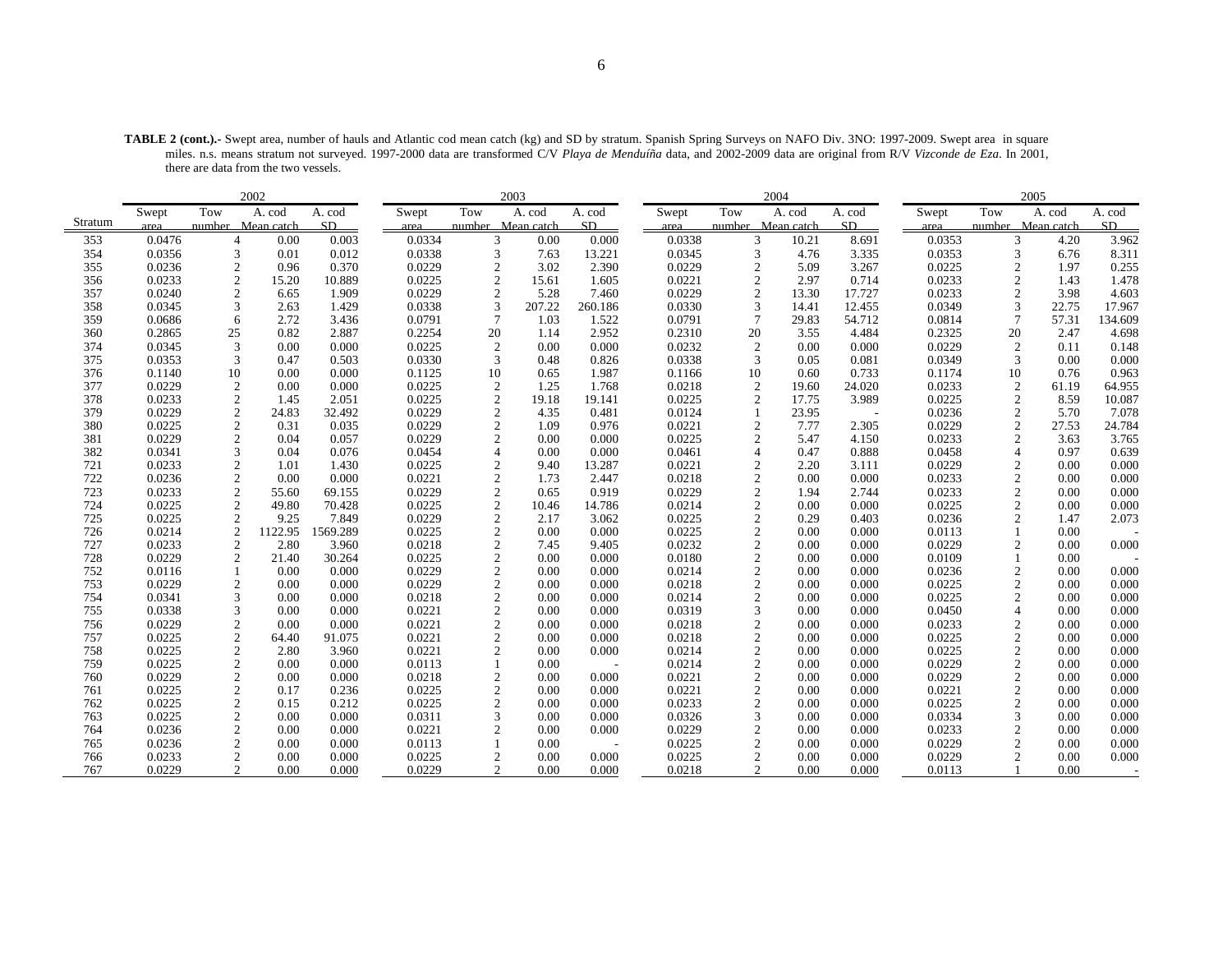**TABLE 2 (cont.).-** Swept area, number of hauls and Atlantic cod mean catch (kg) and SD by stratum. Spanish Spring Surveys on NAFO Div. 3NO: 1997-2009. Swept area in square miles. n.s. means stratum not surveyed. 1997-2000 data are transformed C/V *Playa de Menduíña* data, and 2002-2009 data are original from R/V *Vizconde de Eza*. In 2001, there are data from the two vessels.

|            | 2006             |                     |              |                |                  |                        | 2007         |                |                  |                                  | 2008         |                |                  |                   | 2009         |                |
|------------|------------------|---------------------|--------------|----------------|------------------|------------------------|--------------|----------------|------------------|----------------------------------|--------------|----------------|------------------|-------------------|--------------|----------------|
|            | Swept            | Tow                 | A. cod       | A. cod         | Swept            | Tow                    | A. cod       | A. cod         | Swept            | Tow                              | A. cod       | A. cod         | Swept            | Tow               | A. cod       | A. cod         |
| Stratum    | area             | number Mean catch   |              | SD.            | area             | number Mean catch      |              | SD.            | area             | number Mean catch                |              | SD.            | area             | number Mean catch |              | SD.            |
| 353        | 0.0371           | 3                   | 11.53        | 7.341          | 0.0364           | 3                      | 0.14         | 0.138          | 0.0341           | 3                                | 0.04         | 0.070          | 0.0345           | 3                 | 0.00         | 0.000          |
| 354        | 0.0364           | $\overline{3}$      | 10.98        | 14.032         | 0.0364           | 3                      | 16.81        | 14.624         | 0.0345           | 3                                | 64.76        | 69.913         | 0.0338           | 3                 | 25.17        | 21.163         |
| 355        | 0.0248           | $\overline{2}$      | 3.04         | 0.078          | 0.0240           | $\overline{c}$         | 41.34        | 12.820         | 0.0221           | $\overline{2}$                   | 2.30         | 3.253          | 0.0233           | $\overline{c}$    | 3.63         | 4.448          |
| 356        | 0.0240           | $\overline{2}$      | 3.88         | 3.247          | 0.0240           | $\overline{c}$         | 0.96         | 1.351          | 0.0236           | $\mathfrak{2}$                   | 13.45        | 13.011         | 0.0229           | $\overline{c}$    | 2.94         | 3.585          |
| 357        | 0.0244           | $\overline{2}$      | 12.75        | 8.400          | 0.0360           | 3                      | 1.42         | 1.323          | 0.0233           | $\overline{2}$                   | 6.31         | 8.917          | 0.0116           | $\overline{c}$    | 14.29        | 15.293         |
| 358        | 0.0349           | 3                   | 82.54        | 80.442         | 0.0368           | 3                      | 113.84       | 43.776         | 0.0345           | 3                                | 249.58       | 302.829        | 0.0341           | 3                 | 50.33        | 41.797         |
| 359        | 0.0975           | 8                   | 372.36       | 643.214        | 0.0855           | $\overline{7}$         | 3.17         | 4.658          | 0.0799           | $7\phantom{.0}$                  | 224.94       | 196.538        | 0.0795           | 7                 | 520.11       | 821.106        |
| 360        | 0.2340           | 19                  | 7.35         | 8.119          | 0.2378           | 20                     | 2.42         | 4.606          | 0.2340           | 20                               | 10.10        | 14.465         | 0.2273           | 20                | 162.21       | 719.968        |
| 374        | 0.0236           | $\overline{2}$      | 0.00         | 0.000          | 0.0240           | $\overline{2}$         | 0.00         | 0.000          | 0.0233           | $\overline{c}$                   | 0.57         | 0.812          | 0.0225           | $\overline{c}$    | 0.00         | 0.000          |
| 375        | 0.0364           | 3                   | 13.53        | 15.862         | 0.0364           | 3                      | 1.71         | 1.646          | 0.0334           | 3                                | 18.64        | 29.958         | 0.0341           | 3                 | 0.00         | 0.000          |
| 376        | 0.1219           | 10                  | 6.84         | 11.380         | 0.1185           | 10                     | 0.68         | 1.167          | 0.1129           | 10                               | 11.60        | 9.917          | 0.1133           | 10                | 0.67         | 0.921          |
| 377        | 0.0236           | $\overline{c}$      | 90.62        | 69.919         | 0.0240           | $\sqrt{2}$             | 698.56       | 987.885        | 0.0233           | $\boldsymbol{2}$                 | 234.80       | 189.646        | 0.0225           | 2                 | 11.89        | 16.568         |
| 378        | 0.0240           | $\overline{2}$      | 90.32        | 85.680         | 0.0233           | $\overline{2}$         | 85.98        | 23.723         | 0.0240           | $\overline{2}$                   | 213.40       | 239.992        | 0.0229           | $\overline{c}$    | 709.31       | 0.269          |
| 379        | 0.0236           | $\overline{2}$      | 6.30         | 8.627          | 0.0240           | $\overline{c}$         | 3.13         | 0.394          | 0.0229           | 2                                | 2.26         | 1.965          | 0.0229           | $\overline{c}$    | 54.61        | 74.091         |
| 380        | 0.0229           | $\overline{2}$      | 8.70         | 1.697          | 0.0240           | $\overline{2}$         | 4.20         | 5.945          | 0.0225           | $\overline{2}$                   | 21.80        | 11.738         | 0.0229           | $\overline{c}$    | 4.11         | 1.727          |
| 381        | 0.0229           | $\overline{c}$      | 8.43         | 1.167          | 0.0240           | $\mathfrak{D}$         | 2.19         | 0.354          | 0.0229           | $\overline{c}$                   | 4.49         | 6.242          | 0.0229           | $\overline{c}$    | 0.02         | 0.028          |
| 382        | 0.0469           | $\overline{A}$      | 0.75         | 1.033          | 0.0484           | $\overline{4}$         | 0.00         | 0.000          | 0.0458           | $\overline{4}$                   | 0.13         | 0.167          | 0.0450           | 4                 | 0.00         | 0.000          |
| 721        | 0.0236           | $\overline{2}$      | 0.00         | 0.000          | 0.0116           |                        | 0.00         |                | 0.0225           | $\overline{2}$                   | 1.24         | 1.747          | 0.0229           | $\overline{c}$    | 1.00         | 1.414          |
| 722        | 0.0240           | $\overline{2}$      | 0.00         | 0.000          | 0.0225           | $\overline{2}$         | 0.00         | 0.000          | 0.0206           | $\overline{2}$                   | 0.00         | 0.000          | 0.0225           | $\overline{c}$    | 0.00         | 0.000          |
| 723        | 0.0236           | $\overline{2}$      | 0.00         | 0.000          | 0.0240           | $\overline{2}$         | 3.15         | 4.455          | 0.0225           | $\overline{2}$                   | 5.54         | 7.835          | 0.0225           | $\overline{c}$    | 17.29        | 8.641          |
| 724        | 0.0233           | $\overline{2}$      | 0.00         | 0.000          | 0.0233           | $\overline{2}$         | 0.00         | 0.000          | 0.0221           | $\overline{2}$                   | 0.00         | 0.000          | 0.0233           | $\overline{c}$    | 0.00         | 0.000          |
| 725        | 0.0233           | $\overline{2}$      | 0.00         | 0.000          | 0.0225           | $\mathfrak{2}$         | 11.89        | 11.823         | 0.0229           | $\mathfrak{2}$                   | 0.61         | 0.863          | 0.0229           | $\overline{2}$    | 2.19         | 3.090          |
| 726        | 0.0225           | $\overline{c}$      | 0.00         | 0.000          | 0.0229           | $\overline{c}$         | 0.00         | 0.000          | 0.0225           | $\mathfrak{2}$                   | 0.00         | 0.000          | 0.0229           | $\overline{c}$    | 1.38         | 1.945          |
| 727        | 0.0225           | $\overline{2}$      | 0.00         | 0.000          | 0.0240           | $\overline{2}$         | 0.00         | 0.000          | 0.0221           | $\overline{2}$                   | 0.39         | 0.554          | 0.0113           |                   | 5.01         |                |
| 728        | 0.0225           | $\overline{2}$      | 0.00         | 0.000          | 0.0225           | $\mathfrak{2}$         | 0.00         | 0.000          | 0.0221           | $\overline{2}$                   | 0.00         | 0.000          | 0.0229           | $\overline{c}$    | 0.00         | 0.000          |
| 752        | 0.0225           | $\overline{2}$      | 0.00         | 0.000          | 0.0225           | $\overline{2}$         | 0.00         | 0.000          | 0.0218           | $\overline{2}$                   | 0.00         | 0.000          | 0.0229           | $\overline{2}$    | 0.25         | 0.354          |
| 753        | 0.0225           | $\overline{c}$      | 0.00         | 0.000          | 0.0225           | $\overline{2}$         | 0.00         | 0.000          | 0.0221           | $\overline{2}$                   | 0.00         | 0.000          | 0.0116           |                   | 0.00         |                |
| 754        | 0.0225           | $\overline{2}$<br>3 | 0.00         | 0.000          | 0.0225           | $\overline{2}$<br>3    | 0.00         | 0.000          | 0.0218           | $\overline{2}$<br>$\overline{4}$ | 0.00         | 0.000          | 0.0113           |                   | 0.00         |                |
| 755<br>756 | 0.0338           | $\overline{2}$      | 0.00<br>0.00 | 0.000<br>0.000 | 0.0338           | $\overline{c}$         | 0.00<br>0.00 | 0.000<br>0.000 | 0.0431           | $\overline{c}$                   | 0.00<br>0.00 | 0.000<br>0.000 | 0.0116           | $\overline{c}$    | 0.00<br>0.00 |                |
| 757        | 0.0229<br>0.0225 | $\overline{2}$      | 0.00         | 0.000          | 0.0225<br>0.0229 | $\overline{c}$         | 0.00         | 0.000          | 0.0218<br>0.0221 | $\overline{2}$                   | 0.00         | 0.000          | 0.0225<br>0.0229 | $\overline{c}$    | 0.00         | 0.000<br>0.000 |
| 758        | 0.0225           | $\overline{2}$      | 0.00         | 0.000          | 0.0225           | $\overline{c}$         | 0.00         |                | 0.0218           | $\overline{c}$                   | 0.00         | 0.000          | 0.0225           | $\overline{c}$    | 0.00         |                |
| 759        | 0.0225           | $\overline{2}$      | 0.00         | 0.000          |                  |                        |              | 0.000          | 0.0221           | $\overline{2}$                   | 0.00         | 0.000          | 0.0113           |                   | 0.00         | 0.000          |
| 760        | 0.0225           | $\overline{2}$      | 0.00         | 0.000          | n.s.<br>0.0233   | n.s.<br>$\mathfrak{2}$ | n.s.<br>0.00 | n.s.<br>0.000  | 0.0225           | $\mathfrak{2}$                   | 0.00         | 0.000          | 0.0229           | $\overline{c}$    | 0.00         | 0.000          |
| 761        | 0.0233           | $\overline{2}$      | 0.00         | 0.000          | 0.0225           | $\overline{c}$         | 0.00         | 0.000          | 0.0214           | $\overline{c}$                   | 0.00         | 0.000          | 0.0225           | $\overline{c}$    | 0.00         | 0.000          |
| 762        | 0.0233           | $\overline{2}$      | 0.00         | 0.000          | n.s.             | n.s.                   | n.s.         | n.s.           | 0.0214           | $\overline{c}$                   | 0.00         | 0.000          | 0.0225           | 2                 | 0.00         | $\Omega$       |
| 763        | 0.0225           | $\overline{c}$      | 0.00         | 0.000          |                  |                        | n.s.         |                | 0.0311           | 3                                | 0.00         | 00.00          |                  |                   |              |                |
| 764        | 0.0233           | $\overline{c}$      | 0.00         | 0.000          | n.s.<br>0.0225   | n.s.<br>$\overline{2}$ | 0.00         | n.s.<br>0.000  | 0.0221           | $\overline{c}$                   | 0.00         | 0.000          | n.s.<br>0.0116   | n.s.              | n.s.<br>0.00 | n.s.           |
| 765        | 0.0236           | $\overline{2}$      | 0.00         | 0.000          | 0.0225           | $\overline{2}$         | 0.00         | 0.000          | 0.0214           | 2                                | 0.00         | 0.000          | 0.0225           | 2                 | 0.00         | 0.000          |
| 766        | 0.0229           | $\overline{2}$      | 0.00         | 0.000          | n.s.             | n.s.                   | n.s.         | n.s.           | 0.0218           | $\overline{2}$                   | 0.00         | 0.000          | 0.0225           | $\overline{c}$    | 0.00         | 0.000          |
| 767        | 0.0233           | $\mathfrak{D}$      | 0.00         | 0.000          | n.s.             | n.s.                   | n.s.         | n.s.           | 0.0214           | $\mathfrak{D}$                   | 0.00         | 0.000          | n.s.             | n.s.              | n.s.         |                |
|            |                  |                     |              |                |                  |                        |              |                |                  |                                  |              |                |                  |                   |              | n.s.           |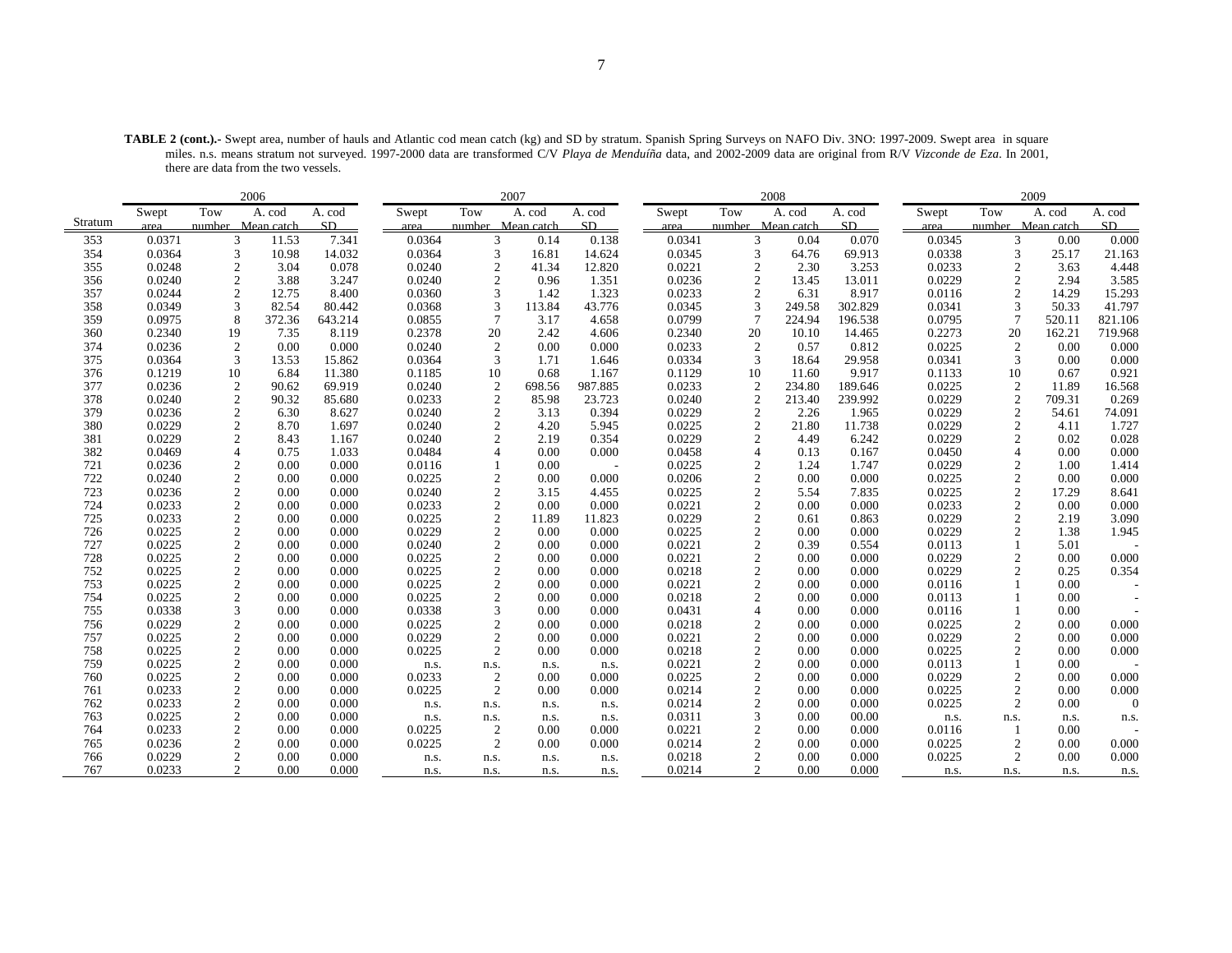**TABLE 3.-** Stratified mean catches (Kg) by stratum and year and SD by year of Atlantic cod (1997-2009). n.s. means stratum not surveyed. 1997-2000 data are transformed C/V *Playa de Menduíña* data. 2002-2009 data are original from R/V *Vizconde de Eza*. In 2001, there are data from the two vessels.

| Stratum        | 1997                    | 1998      | 1999    | 2000     | 2001      | 2002     | 2003     | 2004     | 2005     | 2006      | 2007                    | 2008     | 2009      |
|----------------|-------------------------|-----------|---------|----------|-----------|----------|----------|----------|----------|-----------|-------------------------|----------|-----------|
| 353            | 0.00                    | 0.59      | 1684.29 | 2310.56  | 1972.67   | 0.40     | 0.00     | 2746.49  | 1129.80  | 3100.67   | 36.76                   | 10.85    | 0.00      |
| 354            | 0.00                    | 4347.10   | 1209.44 | 4536.47  | 3954.04   | 1.64     | 1877.80  | 1172.11  | 1662.39  | 2700.42   | 4134.28                 | 15931.78 | 6190.92   |
| 355            | 317.46                  | 2001.63   | 472.57  | 7017.36  | 4152.14   | 71.15    | 223.48   | 376.66   | 145.78   | 224.59    | 3058.79                 | 170.20   | 268.25    |
| 356            | 366.75                  | 292.75    | 1935.74 | 768.05   | 7031.20   | 714.40   | 733.44   | 139.36   | 66.98    | 182.17    | 44.89                   | 632.15   | 137.95    |
| 357            | 15014.55                | 1222.35   | 1659.07 | 1500.68  | 4460.80   | 1090.60  | 865.10   | 2180.38  | 651.90   | 2091.00   | 232.33                  | 1034.02  | 2344.22   |
| 358            | 397.76                  | 1002.53   | 2246.51 | 41597.12 | 768.75    | 592.50   | 46625.25 | 3241.50  | 5119.50  | 18570.75  | 25614.00                | 56156.25 | 11325.00  |
| 359            | 473.87                  | 164.50    | 3052.91 | 7687.04  | 74245.15  | 1146.52  | 435.31   | 12557.95 | 24128.71 | 156764.14 | 1334.99                 | 94698.54 | 218966.47 |
| 360            | 301.58                  | 616.24    | 6478.57 | 6017.33  | 31605.14  | 2283.17  | 3169.28  | 9886.61  | 6869.14  | 20449.63  | 6724.01                 | 28119.71 | 451440.17 |
| 374            | 12.23                   | 0.00      | 124.31  | 0.00     | 0.00      | 0.00     | 0.00     | 0.00     | 22.47    | 0.00      | 0.00                    | 122.84   | 0.00      |
| 375            | 0.00                    | 211.79    | 261.73  | 0.00     | 0.00      | 126.47   | 129.18   | 12.65    | 0.00     | 3665.73   | 464.22                  | 5050.09  | 0.00      |
| 376            | 0.00                    | 263.27    | 822.50  | 1202.94  | 50.03     | 0.00     | 864.70   | 801.87   | 1010.91  | 9129.90   | 911.39                  | 15474.27 | 898.32    |
| 377            | 26.59                   | 188.96    | 21.35   | 1.92     | 0.00      | 0.00     | 125.00   | 1959.50  | 6119.00  | 9062.00   | 69855.95                | 23480.00 | 1188.50   |
| 378            | 325.88                  | 481.53    | 1078.58 | 1480.09  | 1665.22   | 201.55   | 2665.33  | 2466.56  | 1194.36  | 12553.79  | 11950.53                | 29662.60 | 98594.09  |
| 379            | 390.21                  | 880.31    | 553.41  | 4358.29  | 1010.71   | 2631.45  | 461.10   | 2538.70  | 603.67   | 667.80    | 331.94                  | 239.51   | 5788.66   |
| 380            | 34.94                   | 223.39    | 3703.59 | 788.08   | 576.11    | 30.19    | 104.64   | 745.92   | 2642.40  | 835.20    | 403.58                  | 2092.80  | 394.32    |
| 381            | 10.08                   | 30.36     | 125.22  | 250.68   | 95.74     | 5.76     | 0.00     | 787.90   | 523.08   | 1213.20   | 315.36                  | 646.06   | 2.88      |
| 382            | $0.00\,$                | 108.42    | 18.00   | 243.65   | 41.41     | 14.98    | 0.00     | 160.78   | 332.28   | 255.54    | 0.00                    | 45.96    | 0.00      |
| 721            | 1363.56                 | 39.80     | 5738.57 | 1842.35  | 315.25    | 65.75    | 610.68   | 143.00   | $0.00\,$ | 0.00      | 0.00                    | 80.28    | 65.00     |
| 722            | 26.16                   | 0.00      | 0.00    | 75.84    | 0.00      | 0.00     | 145.32   | 0.00     | 0.00     | 0.00      | 0.00                    | $0.00\,$ | 0.00      |
| 723            | 1534.94                 | 680.69    | 2614.28 | 3413.20  | 104803.25 | 8618.00  | 100.75   | 300.70   | 0.00     | 0.00      | 488.25                  | 858.70   | 2679.95   |
| 724            | 161.20                  | 184615.64 | 2.82    | 87.21    | 764.25    | 6175.20  | 1296.42  | 0.00     | 0.00     | 0.00      | 0.00                    | 0.00     | 0.00      |
| 725            | 2467.77                 | 3240.64   | 1432.94 | 455.78   | 143598.88 | 971.25   | 227.33   | 29.93    | 153.93   | 0.00      | 1248.45                 | 64.05    | 229.43    |
| 726            | $\rm n.s$               | 341.39    | 58.07   | 637.55   | 132.02    | 80852.04 | 0.00     | 0.00     | 0.00     | 0.00      | 0.00                    | 0.00     | 99.00     |
| $727\,$        | 11.42                   | 255.30    | 883.49  | 879.12   | 998.37    | 268.80   | 715.20   | 0.00     | 0.00     | 0.00      | 0.00                    | 37.58    | 480.96    |
| 728            | 91.43                   | 120.09    | 0.00    | 69.87    | 0.00      | 1669.20  | 0.00     | 0.00     | 0.00     | 0.00      | 0.00                    | 0.00     | 0.00      |
| 752            | $0.00\,$                | 0.00      | 0.00    | 0.00     | 0.00      | 0.00     | 0.00     | 0.00     | 0.00     | 0.00      | 0.00                    | 0.00     | 32.75     |
| 753            | 0.00                    | 0.00      | 0.00    | 0.00     | 0.00      | 0.00     | 0.00     | 0.00     | 0.00     | 0.00      | $0.00\,$                | 0.00     | 0.00      |
| 754            | $0.00\,$                | 0.00      | 0.00    | 0.00     | 0.00      | 0.00     | 0.00     | 0.00     | 0.00     | 0.00      | $0.00\,$                | 0.00     | 0.00      |
| 755            | $\mathbf{n}.\mathbf{s}$ | 0.00      | 0.00    | 0.00     | 0.00      | 0.00     | 0.00     | 0.00     | 0.00     | 0.00      | $0.00\,$                | $0.00\,$ | 0.00      |
| 756            | $0.00\,$                | 32.07     | 23.86   | 36.40    | 4.04      | 0.00     | 0.00     | 0.00     | 0.00     | 0.00      | 0.00                    | $0.00\,$ | 0.00      |
| 757            | $0.00\,$                | 0.00      | 0.00    | 0.00     | 0.00      | 6568.80  | 0.00     | $0.00\,$ | 0.00     | 0.00      | $0.00\,$                | $0.00\,$ | 0.00      |
| 758            | $0.00\,$                | 0.00      | 0.00    | 0.00     | 0.00      | 277.20   | 0.00     | 0.00     | 0.00     | 0.00      | $0.00\,$                | 0.00     | 0.00      |
| 759            | $\rm n.s$               | 0.00      | 0.00    | 0.00     | 0.00      | $0.00\,$ | 0.00     | 0.00     | $0.00\,$ | 0.00      | $\rm n.s$               | $0.00\,$ | 0.00      |
| 760            | 0.00                    | 0.00      | 0.00    | 0.00     | 0.00      | 0.00     | 0.00     | 0.00     | $0.00\,$ | 0.00      | 0.00                    | 0.00     | 0.00      |
| 761            | 0.00                    | 0.00      | 0.00    | 0.00     | 0.00      | 28.56    | 0.00     | 0.00     | 0.00     | 0.00      | 0.00                    | $0.00\,$ | 0.00      |
| 762            | 0.00                    | 0.00      | 0.00    | 0.00     | 0.00      | 31.80    | 0.00     | 0.00     | 0.00     | 0.00      | $\mathbf{n}.\mathbf{s}$ | 0.00     | 0.00      |
| 763            | $\mathbf{n}.\mathbf{s}$ | 0.00      | 0.00    | 283.12   | 0.00      | 0.00     | 0.00     | 0.00     | 0.00     | 0.00      | ${\bf n}.{\bf s}$       | 0.00     | n.s       |
| 764            | 0.00                    | 0.00      | 0.00    | 0.00     | 0.00      | 0.00     | 0.00     | 0.00     | 0.00     | 0.00      | 0.00                    | 0.00     | 0.00      |
| 765            | 0.00                    | 0.00      | 0.00    | 0.00     | 0.00      | 0.00     | 0.00     | 0.00     | 0.00     | 0.00      | 0.00                    | 0.00     | 0.00      |
| 766            | $0.00\,$                | 0.00      | 0.00    | 0.00     | 0.00      | 0.00     | 0.00     | 0.00     | 0.00     | 0.00      | $\mathbf{n}.\mathbf{s}$ | 0.00     | 0.00      |
| 767            | $\mathbf{n}.\mathbf{s}$ | 0.00      | 0.00    | 0.00     | 0.00      | 0.00     | 0.00     | 0.00     | 0.00     | 0.00      | ${\bf n}.{\bf s}$       | 0.00     | n.s       |
|                |                         |           |         |          |           |          |          |          |          |           |                         |          |           |
| <b>TOTAL</b>   | 23328                   | 201361    | 36202   | 87541    | 382245    | 114437   | 61375    | 42249    | 52376    | 241467    | 127150                  | 274608   | 801127    |
| $\overline{Y}$ | 2.50                    | 19.47     | 3.50    | 8.46     | 36.96     | 11.07    | 5.93     | 4.09     | 5.06     | 23.35     | 13.47                   | 26.55    | 80.73     |
| S.D.           | 1.54                    | 17.82     | 0.75    | 2.58     | 17.97     | 7.82     | 3.29     | 0.95     | 2.16     | 9.39      | 7.44                    | 5.71     | 46.81     |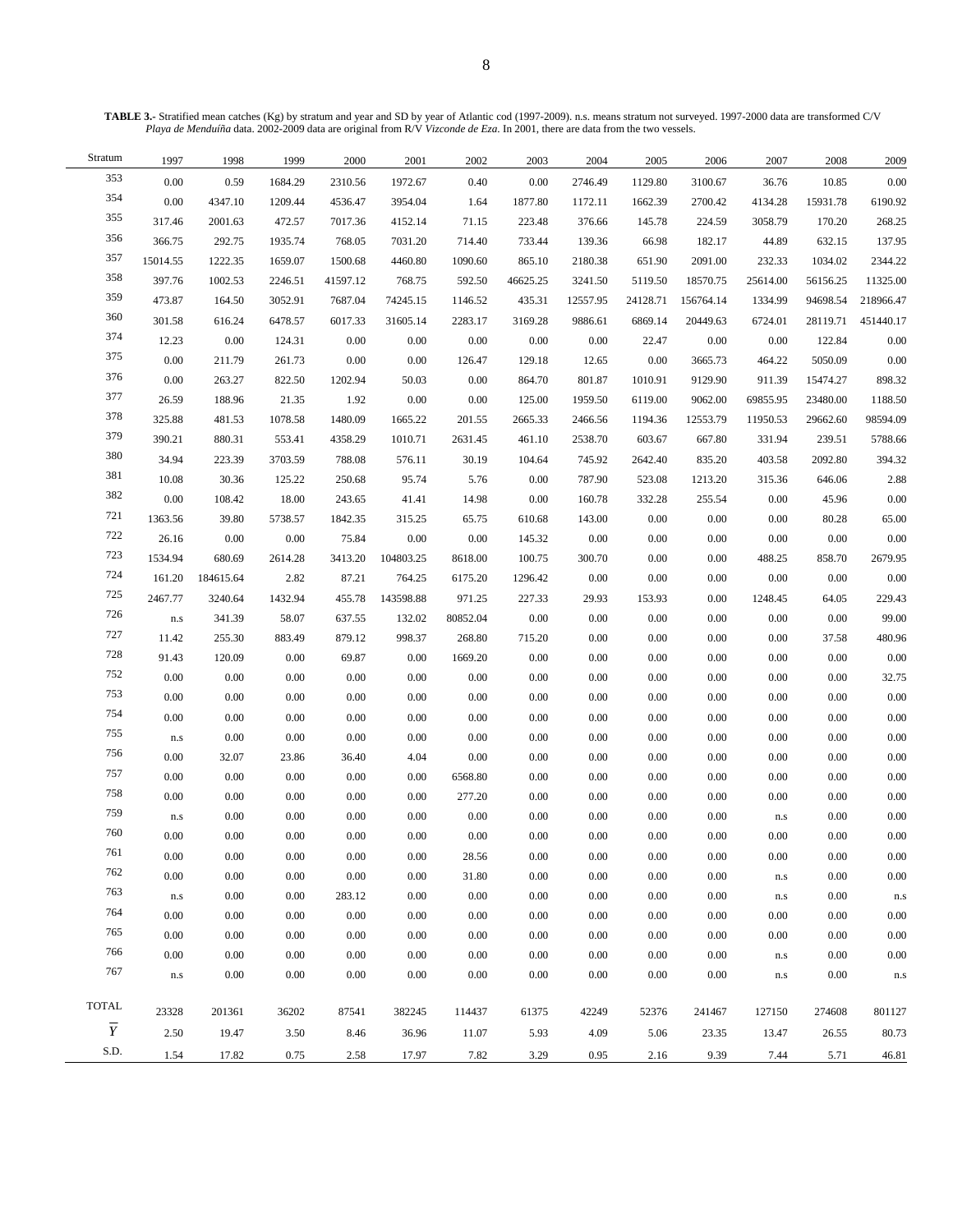| TABLE 4.- Survey estimates (by the swept area method) of Atlantic cod biomass (t) and SD by stratum and year on NAFO Div. 3NO. n.s. means stratum not surveyed. 1997-2000 data |  |
|--------------------------------------------------------------------------------------------------------------------------------------------------------------------------------|--|
| are transformed C/V Playa de Menduíña data. 2002-2009 data are original from R/V Vizconde de Eza. In 2001, there are data from the two vessels.                                |  |

| $\sqrt{3}$<br>$\boldsymbol{0}$<br>$\overline{0}$<br>140<br>195<br>173<br>$\boldsymbol{0}$<br>$\boldsymbol{0}$<br>244<br>96<br>251<br>353<br>$\mathbf{1}$<br>354<br>$\boldsymbol{0}$<br>382<br>351<br>$\boldsymbol{0}$<br>167<br>102<br>223<br>341<br>1385<br>366<br>111<br>141<br>355<br>27<br>181<br>604<br>346<br>$20\,$<br>33<br>13<br>18<br>255<br>15<br>41<br>6<br>356<br>33<br>26<br>169<br>68<br>586<br>65<br>13<br>$\sqrt{6}$<br>15<br>$\overline{4}$<br>54<br>61<br>1357<br>172<br>89<br>357<br>102<br>140<br>121<br>366<br>91<br>76<br>191<br>56<br>19<br>35<br>67<br>52<br>440<br>1597<br>2091<br>4883<br>358<br>86<br>194<br>3657<br>4144<br>295<br>359<br>41<br>6476<br>100<br>12863<br>109<br>14<br>252<br>656<br>39<br>1111<br>2076<br>8299<br>2609<br>360<br>26<br>53<br>529<br>199<br>281<br>856<br>591<br>1660<br>566<br>2403<br>502<br>374<br>$\mathbf{1}$<br>$\boldsymbol{0}$<br>10<br>$\boldsymbol{0}$<br>$\boldsymbol{0}$<br>$\boldsymbol{0}$<br>$\boldsymbol{0}$<br>$\boldsymbol{0}$<br>$\overline{2}$<br>$\boldsymbol{0}$<br>$\boldsymbol{0}$<br>11<br>$\boldsymbol{0}$<br>375<br>22<br>$\boldsymbol{0}$<br>$\boldsymbol{0}$<br>$\boldsymbol{0}$<br>302<br>38<br>454<br>18<br>11<br>12<br>$\mathbf{1}$<br>376<br>$\boldsymbol{0}$<br>$23\,$<br>67<br>100<br>$\boldsymbol{0}$<br>$77\,$<br>69<br>749<br>$77\,$<br>1371<br>86<br>$\overline{4}$<br>377<br>$\sqrt{2}$<br>17<br>$\overline{c}$<br>$\boldsymbol{0}$<br>$\boldsymbol{0}$<br>5821<br>2020<br>$\boldsymbol{0}$<br>11<br>180<br>526<br>767<br>378<br>95<br>219<br>31<br>41<br>127<br>141<br>17<br>237<br>106<br>1046<br>1028<br>2472<br>88<br>230<br>379<br>38<br>74<br>47<br>387<br>$40\,$<br>205<br>51<br>57<br>28<br>21<br>$\ensuremath{\mathfrak{Z}}$<br>380<br>$\mathfrak{Z}$<br>20<br>314<br>67<br>9<br>67<br>231<br>73<br>34<br>186<br>56<br>381<br>$\mathbf{1}$<br>$\ensuremath{\mathfrak{Z}}$<br>11<br>$\,$ 8 $\,$<br>$1\,$<br>$70\,$<br>45<br>106<br>26<br>21<br>$\boldsymbol{0}$<br>56<br>382<br>$\boldsymbol{0}$<br>20<br>14<br>29<br>22<br>$\boldsymbol{0}$<br>10<br>$\mathbf{1}$<br>$\overline{4}$<br>$\mathbf{1}$<br>$\boldsymbol{0}$<br>$\overline{4}$<br>721<br>471<br>$\boldsymbol{0}$<br>$\boldsymbol{7}$<br>123<br>$\overline{4}$<br>156<br>25<br>$\sqrt{6}$<br>54<br>13<br>$\boldsymbol{0}$<br>$\boldsymbol{0}$<br>722<br>$\sqrt{2}$<br>$\boldsymbol{0}$<br>$\boldsymbol{7}$<br>$\boldsymbol{0}$<br>$\boldsymbol{0}$<br>$\boldsymbol{0}$<br>$\boldsymbol{0}$<br>$\boldsymbol{0}$<br>$\overline{0}$<br>13<br>$\boldsymbol{0}$<br>$\boldsymbol{0}$<br>723<br>146<br>59<br>229<br>276<br>8734<br>741<br>9<br>26<br>$\mathbf{0}$<br>$\boldsymbol{0}$<br>41<br>76<br>724<br>$\boldsymbol{0}$<br>$\boldsymbol{0}$<br>14<br>17902<br>$\,8\,$<br>65<br>549<br>115<br>$\mathbf{0}$<br>$\boldsymbol{0}$<br>$\boldsymbol{0}$<br>$\boldsymbol{0}$<br>725<br>239<br>376<br>125<br>43<br>12347<br>86<br>$20\,$<br>13<br>$\boldsymbol{0}$<br>111<br>3<br>6<br>$\sqrt{5}$<br>726<br>33<br>$11\,$<br>7565<br>$\boldsymbol{0}$<br>$\boldsymbol{0}$<br>$\boldsymbol{0}$<br>$\boldsymbol{0}$<br>$\boldsymbol{0}$<br>58<br>$\boldsymbol{0}$<br>n.s.<br>727<br>$22\,$<br>75<br>89<br>23<br>$\boldsymbol{0}$<br>$\boldsymbol{0}$<br>$\boldsymbol{0}$<br>$\boldsymbol{0}$<br>$\mathfrak{Z}$<br>$\mathbf{1}$<br>84<br>66<br>728<br>9<br>12<br>$\boldsymbol{0}$<br>146<br>$\tau$<br>$\boldsymbol{0}$<br>$\boldsymbol{0}$<br>$\boldsymbol{0}$<br>$\boldsymbol{0}$<br>$\boldsymbol{0}$<br>$\boldsymbol{0}$<br>$\overline{0}$<br>752<br>$\boldsymbol{0}$<br>$\boldsymbol{0}$<br>$\overline{0}$<br>$\boldsymbol{0}$<br>$\boldsymbol{0}$<br>$\overline{0}$<br>$\boldsymbol{0}$<br>$\boldsymbol{0}$<br>$\boldsymbol{0}$<br>$\boldsymbol{0}$<br>$\boldsymbol{0}$<br>$\boldsymbol{0}$<br>753<br>$\boldsymbol{0}$<br>$\boldsymbol{0}$<br>$\boldsymbol{0}$<br>$\boldsymbol{0}$<br>$\boldsymbol{0}$<br>$\boldsymbol{0}$<br>$\boldsymbol{0}$<br>$\boldsymbol{0}$<br>$\boldsymbol{0}$<br>$\boldsymbol{0}$<br>$\boldsymbol{0}$<br>$\boldsymbol{0}$<br>$\boldsymbol{0}$<br>754<br>$\mathbf{0}$<br>$\boldsymbol{0}$<br>$\boldsymbol{0}$<br>$\boldsymbol{0}$<br>$\boldsymbol{0}$<br>$\boldsymbol{0}$<br>$\boldsymbol{0}$<br>$\boldsymbol{0}$<br>$\boldsymbol{0}$<br>$\boldsymbol{0}$<br>$\boldsymbol{0}$<br>755<br>$\boldsymbol{0}$<br>$\boldsymbol{0}$<br>$\boldsymbol{0}$<br>$\boldsymbol{0}$<br>$\boldsymbol{0}$<br>$\boldsymbol{0}$<br>$\boldsymbol{0}$<br>$\boldsymbol{0}$<br>$\boldsymbol{0}$<br>$\boldsymbol{0}$<br>$\boldsymbol{0}$<br>n.s.<br>756<br>$\boldsymbol{0}$<br>$\overline{c}$<br>$\boldsymbol{0}$<br>$\boldsymbol{0}$<br>$\boldsymbol{0}$<br>$\boldsymbol{0}$<br>$\boldsymbol{0}$<br>$\boldsymbol{0}$<br>3<br>$\overline{4}$<br>$\boldsymbol{0}$<br>$\boldsymbol{0}$<br>757<br>$\boldsymbol{0}$<br>$\boldsymbol{0}$<br>584<br>$\boldsymbol{0}$<br>$\boldsymbol{0}$<br>$\boldsymbol{0}$<br>$\boldsymbol{0}$<br>$\boldsymbol{0}$<br>$\boldsymbol{0}$<br>$\boldsymbol{0}$<br>$\boldsymbol{0}$<br>$\boldsymbol{0}$<br>758<br>$\boldsymbol{0}$<br>$25\,$<br>$\boldsymbol{0}$<br>$\boldsymbol{0}$<br>$\boldsymbol{0}$<br>$\boldsymbol{0}$<br>$\boldsymbol{0}$<br>$\boldsymbol{0}$<br>$\boldsymbol{0}$<br>$\overline{0}$<br>$\boldsymbol{0}$<br>$\boldsymbol{0}$<br>759<br>$\boldsymbol{0}$<br>$\overline{0}$<br>$\mathbf{0}$<br>$\boldsymbol{0}$<br>$\boldsymbol{0}$<br>$\overline{0}$<br>$\mathbf{0}$<br>$\mathbf{0}$<br>$\boldsymbol{0}$<br>$\overline{0}$<br>n.s.<br>n.s. | Stratum | 1997             | 1998 | 1999 | 2000 | 2001 | 2002             | 2003 | 2004 | 2005 | 2006 | 2007             | 2008 | 2009             |
|----------------------------------------------------------------------------------------------------------------------------------------------------------------------------------------------------------------------------------------------------------------------------------------------------------------------------------------------------------------------------------------------------------------------------------------------------------------------------------------------------------------------------------------------------------------------------------------------------------------------------------------------------------------------------------------------------------------------------------------------------------------------------------------------------------------------------------------------------------------------------------------------------------------------------------------------------------------------------------------------------------------------------------------------------------------------------------------------------------------------------------------------------------------------------------------------------------------------------------------------------------------------------------------------------------------------------------------------------------------------------------------------------------------------------------------------------------------------------------------------------------------------------------------------------------------------------------------------------------------------------------------------------------------------------------------------------------------------------------------------------------------------------------------------------------------------------------------------------------------------------------------------------------------------------------------------------------------------------------------------------------------------------------------------------------------------------------------------------------------------------------------------------------------------------------------------------------------------------------------------------------------------------------------------------------------------------------------------------------------------------------------------------------------------------------------------------------------------------------------------------------------------------------------------------------------------------------------------------------------------------------------------------------------------------------------------------------------------------------------------------------------------------------------------------------------------------------------------------------------------------------------------------------------------------------------------------------------------------------------------------------------------------------------------------------------------------------------------------------------------------------------------------------------------------------------------------------------------------------------------------------------------------------------------------------------------------------------------------------------------------------------------------------------------------------------------------------------------------------------------------------------------------------------------------------------------------------------------------------------------------------------------------------------------------------------------------------------------------------------------------------------------------------------------------------------------------------------------------------------------------------------------------------------------------------------------------------------------------------------------------------------------------------------------------------------------------------------------------------------------------------------------------------------------------------------------------------------------------------------------------------------------------------------------------------------------------------------------------------------------------------------------------------------------------------------------------------------------------------------------------------------------------------------------------------------------------------------------------------------------------------------------------------------------------------------------------------------------------------------------------------------------------------------------------------------------------------------------------------------------------------------------------------------------------------------------------------------------------------------------------------------------------------------------------------------------------------------------------------------------------------------------------------------------------------------------------------------------------------------------------------------------------------------------------------------------------------------------------------------------------------------------------------------------------------------------------|---------|------------------|------|------|------|------|------------------|------|------|------|------|------------------|------|------------------|
|                                                                                                                                                                                                                                                                                                                                                                                                                                                                                                                                                                                                                                                                                                                                                                                                                                                                                                                                                                                                                                                                                                                                                                                                                                                                                                                                                                                                                                                                                                                                                                                                                                                                                                                                                                                                                                                                                                                                                                                                                                                                                                                                                                                                                                                                                                                                                                                                                                                                                                                                                                                                                                                                                                                                                                                                                                                                                                                                                                                                                                                                                                                                                                                                                                                                                                                                                                                                                                                                                                                                                                                                                                                                                                                                                                                                                                                                                                                                                                                                                                                                                                                                                                                                                                                                                                                                                                                                                                                                                                                                                                                                                                                                                                                                                                                                                                                                                                                                                                                                                                                                                                                                                                                                                                                                                                                                                                                                                                                    |         |                  |      |      |      |      |                  |      |      |      |      |                  |      | $\boldsymbol{0}$ |
|                                                                                                                                                                                                                                                                                                                                                                                                                                                                                                                                                                                                                                                                                                                                                                                                                                                                                                                                                                                                                                                                                                                                                                                                                                                                                                                                                                                                                                                                                                                                                                                                                                                                                                                                                                                                                                                                                                                                                                                                                                                                                                                                                                                                                                                                                                                                                                                                                                                                                                                                                                                                                                                                                                                                                                                                                                                                                                                                                                                                                                                                                                                                                                                                                                                                                                                                                                                                                                                                                                                                                                                                                                                                                                                                                                                                                                                                                                                                                                                                                                                                                                                                                                                                                                                                                                                                                                                                                                                                                                                                                                                                                                                                                                                                                                                                                                                                                                                                                                                                                                                                                                                                                                                                                                                                                                                                                                                                                                                    |         |                  |      |      |      |      |                  |      |      |      |      |                  |      | 550              |
|                                                                                                                                                                                                                                                                                                                                                                                                                                                                                                                                                                                                                                                                                                                                                                                                                                                                                                                                                                                                                                                                                                                                                                                                                                                                                                                                                                                                                                                                                                                                                                                                                                                                                                                                                                                                                                                                                                                                                                                                                                                                                                                                                                                                                                                                                                                                                                                                                                                                                                                                                                                                                                                                                                                                                                                                                                                                                                                                                                                                                                                                                                                                                                                                                                                                                                                                                                                                                                                                                                                                                                                                                                                                                                                                                                                                                                                                                                                                                                                                                                                                                                                                                                                                                                                                                                                                                                                                                                                                                                                                                                                                                                                                                                                                                                                                                                                                                                                                                                                                                                                                                                                                                                                                                                                                                                                                                                                                                                                    |         |                  |      |      |      |      |                  |      |      |      |      |                  |      | 23               |
|                                                                                                                                                                                                                                                                                                                                                                                                                                                                                                                                                                                                                                                                                                                                                                                                                                                                                                                                                                                                                                                                                                                                                                                                                                                                                                                                                                                                                                                                                                                                                                                                                                                                                                                                                                                                                                                                                                                                                                                                                                                                                                                                                                                                                                                                                                                                                                                                                                                                                                                                                                                                                                                                                                                                                                                                                                                                                                                                                                                                                                                                                                                                                                                                                                                                                                                                                                                                                                                                                                                                                                                                                                                                                                                                                                                                                                                                                                                                                                                                                                                                                                                                                                                                                                                                                                                                                                                                                                                                                                                                                                                                                                                                                                                                                                                                                                                                                                                                                                                                                                                                                                                                                                                                                                                                                                                                                                                                                                                    |         |                  |      |      |      |      |                  |      |      |      |      |                  |      | 12               |
|                                                                                                                                                                                                                                                                                                                                                                                                                                                                                                                                                                                                                                                                                                                                                                                                                                                                                                                                                                                                                                                                                                                                                                                                                                                                                                                                                                                                                                                                                                                                                                                                                                                                                                                                                                                                                                                                                                                                                                                                                                                                                                                                                                                                                                                                                                                                                                                                                                                                                                                                                                                                                                                                                                                                                                                                                                                                                                                                                                                                                                                                                                                                                                                                                                                                                                                                                                                                                                                                                                                                                                                                                                                                                                                                                                                                                                                                                                                                                                                                                                                                                                                                                                                                                                                                                                                                                                                                                                                                                                                                                                                                                                                                                                                                                                                                                                                                                                                                                                                                                                                                                                                                                                                                                                                                                                                                                                                                                                                    |         |                  |      |      |      |      |                  |      |      |      |      |                  |      | 403              |
|                                                                                                                                                                                                                                                                                                                                                                                                                                                                                                                                                                                                                                                                                                                                                                                                                                                                                                                                                                                                                                                                                                                                                                                                                                                                                                                                                                                                                                                                                                                                                                                                                                                                                                                                                                                                                                                                                                                                                                                                                                                                                                                                                                                                                                                                                                                                                                                                                                                                                                                                                                                                                                                                                                                                                                                                                                                                                                                                                                                                                                                                                                                                                                                                                                                                                                                                                                                                                                                                                                                                                                                                                                                                                                                                                                                                                                                                                                                                                                                                                                                                                                                                                                                                                                                                                                                                                                                                                                                                                                                                                                                                                                                                                                                                                                                                                                                                                                                                                                                                                                                                                                                                                                                                                                                                                                                                                                                                                                                    |         |                  |      |      |      |      |                  |      |      |      |      |                  |      | 996              |
|                                                                                                                                                                                                                                                                                                                                                                                                                                                                                                                                                                                                                                                                                                                                                                                                                                                                                                                                                                                                                                                                                                                                                                                                                                                                                                                                                                                                                                                                                                                                                                                                                                                                                                                                                                                                                                                                                                                                                                                                                                                                                                                                                                                                                                                                                                                                                                                                                                                                                                                                                                                                                                                                                                                                                                                                                                                                                                                                                                                                                                                                                                                                                                                                                                                                                                                                                                                                                                                                                                                                                                                                                                                                                                                                                                                                                                                                                                                                                                                                                                                                                                                                                                                                                                                                                                                                                                                                                                                                                                                                                                                                                                                                                                                                                                                                                                                                                                                                                                                                                                                                                                                                                                                                                                                                                                                                                                                                                                                    |         |                  |      |      |      |      |                  |      |      |      |      |                  |      | 21377            |
|                                                                                                                                                                                                                                                                                                                                                                                                                                                                                                                                                                                                                                                                                                                                                                                                                                                                                                                                                                                                                                                                                                                                                                                                                                                                                                                                                                                                                                                                                                                                                                                                                                                                                                                                                                                                                                                                                                                                                                                                                                                                                                                                                                                                                                                                                                                                                                                                                                                                                                                                                                                                                                                                                                                                                                                                                                                                                                                                                                                                                                                                                                                                                                                                                                                                                                                                                                                                                                                                                                                                                                                                                                                                                                                                                                                                                                                                                                                                                                                                                                                                                                                                                                                                                                                                                                                                                                                                                                                                                                                                                                                                                                                                                                                                                                                                                                                                                                                                                                                                                                                                                                                                                                                                                                                                                                                                                                                                                                                    |         |                  |      |      |      |      |                  |      |      |      |      |                  |      | 39731            |
|                                                                                                                                                                                                                                                                                                                                                                                                                                                                                                                                                                                                                                                                                                                                                                                                                                                                                                                                                                                                                                                                                                                                                                                                                                                                                                                                                                                                                                                                                                                                                                                                                                                                                                                                                                                                                                                                                                                                                                                                                                                                                                                                                                                                                                                                                                                                                                                                                                                                                                                                                                                                                                                                                                                                                                                                                                                                                                                                                                                                                                                                                                                                                                                                                                                                                                                                                                                                                                                                                                                                                                                                                                                                                                                                                                                                                                                                                                                                                                                                                                                                                                                                                                                                                                                                                                                                                                                                                                                                                                                                                                                                                                                                                                                                                                                                                                                                                                                                                                                                                                                                                                                                                                                                                                                                                                                                                                                                                                                    |         |                  |      |      |      |      |                  |      |      |      |      |                  |      | $\boldsymbol{0}$ |
|                                                                                                                                                                                                                                                                                                                                                                                                                                                                                                                                                                                                                                                                                                                                                                                                                                                                                                                                                                                                                                                                                                                                                                                                                                                                                                                                                                                                                                                                                                                                                                                                                                                                                                                                                                                                                                                                                                                                                                                                                                                                                                                                                                                                                                                                                                                                                                                                                                                                                                                                                                                                                                                                                                                                                                                                                                                                                                                                                                                                                                                                                                                                                                                                                                                                                                                                                                                                                                                                                                                                                                                                                                                                                                                                                                                                                                                                                                                                                                                                                                                                                                                                                                                                                                                                                                                                                                                                                                                                                                                                                                                                                                                                                                                                                                                                                                                                                                                                                                                                                                                                                                                                                                                                                                                                                                                                                                                                                                                    |         |                  |      |      |      |      |                  |      |      |      |      |                  |      | $\boldsymbol{0}$ |
|                                                                                                                                                                                                                                                                                                                                                                                                                                                                                                                                                                                                                                                                                                                                                                                                                                                                                                                                                                                                                                                                                                                                                                                                                                                                                                                                                                                                                                                                                                                                                                                                                                                                                                                                                                                                                                                                                                                                                                                                                                                                                                                                                                                                                                                                                                                                                                                                                                                                                                                                                                                                                                                                                                                                                                                                                                                                                                                                                                                                                                                                                                                                                                                                                                                                                                                                                                                                                                                                                                                                                                                                                                                                                                                                                                                                                                                                                                                                                                                                                                                                                                                                                                                                                                                                                                                                                                                                                                                                                                                                                                                                                                                                                                                                                                                                                                                                                                                                                                                                                                                                                                                                                                                                                                                                                                                                                                                                                                                    |         |                  |      |      |      |      |                  |      |      |      |      |                  |      | 79               |
|                                                                                                                                                                                                                                                                                                                                                                                                                                                                                                                                                                                                                                                                                                                                                                                                                                                                                                                                                                                                                                                                                                                                                                                                                                                                                                                                                                                                                                                                                                                                                                                                                                                                                                                                                                                                                                                                                                                                                                                                                                                                                                                                                                                                                                                                                                                                                                                                                                                                                                                                                                                                                                                                                                                                                                                                                                                                                                                                                                                                                                                                                                                                                                                                                                                                                                                                                                                                                                                                                                                                                                                                                                                                                                                                                                                                                                                                                                                                                                                                                                                                                                                                                                                                                                                                                                                                                                                                                                                                                                                                                                                                                                                                                                                                                                                                                                                                                                                                                                                                                                                                                                                                                                                                                                                                                                                                                                                                                                                    |         |                  |      |      |      |      |                  |      |      |      |      |                  |      | 106              |
|                                                                                                                                                                                                                                                                                                                                                                                                                                                                                                                                                                                                                                                                                                                                                                                                                                                                                                                                                                                                                                                                                                                                                                                                                                                                                                                                                                                                                                                                                                                                                                                                                                                                                                                                                                                                                                                                                                                                                                                                                                                                                                                                                                                                                                                                                                                                                                                                                                                                                                                                                                                                                                                                                                                                                                                                                                                                                                                                                                                                                                                                                                                                                                                                                                                                                                                                                                                                                                                                                                                                                                                                                                                                                                                                                                                                                                                                                                                                                                                                                                                                                                                                                                                                                                                                                                                                                                                                                                                                                                                                                                                                                                                                                                                                                                                                                                                                                                                                                                                                                                                                                                                                                                                                                                                                                                                                                                                                                                                    |         |                  |      |      |      |      |                  |      |      |      |      |                  |      | 8620             |
|                                                                                                                                                                                                                                                                                                                                                                                                                                                                                                                                                                                                                                                                                                                                                                                                                                                                                                                                                                                                                                                                                                                                                                                                                                                                                                                                                                                                                                                                                                                                                                                                                                                                                                                                                                                                                                                                                                                                                                                                                                                                                                                                                                                                                                                                                                                                                                                                                                                                                                                                                                                                                                                                                                                                                                                                                                                                                                                                                                                                                                                                                                                                                                                                                                                                                                                                                                                                                                                                                                                                                                                                                                                                                                                                                                                                                                                                                                                                                                                                                                                                                                                                                                                                                                                                                                                                                                                                                                                                                                                                                                                                                                                                                                                                                                                                                                                                                                                                                                                                                                                                                                                                                                                                                                                                                                                                                                                                                                                    |         |                  |      |      |      |      |                  |      |      |      |      |                  |      | 506              |
|                                                                                                                                                                                                                                                                                                                                                                                                                                                                                                                                                                                                                                                                                                                                                                                                                                                                                                                                                                                                                                                                                                                                                                                                                                                                                                                                                                                                                                                                                                                                                                                                                                                                                                                                                                                                                                                                                                                                                                                                                                                                                                                                                                                                                                                                                                                                                                                                                                                                                                                                                                                                                                                                                                                                                                                                                                                                                                                                                                                                                                                                                                                                                                                                                                                                                                                                                                                                                                                                                                                                                                                                                                                                                                                                                                                                                                                                                                                                                                                                                                                                                                                                                                                                                                                                                                                                                                                                                                                                                                                                                                                                                                                                                                                                                                                                                                                                                                                                                                                                                                                                                                                                                                                                                                                                                                                                                                                                                                                    |         |                  |      |      |      |      |                  |      |      |      |      |                  |      | 34               |
|                                                                                                                                                                                                                                                                                                                                                                                                                                                                                                                                                                                                                                                                                                                                                                                                                                                                                                                                                                                                                                                                                                                                                                                                                                                                                                                                                                                                                                                                                                                                                                                                                                                                                                                                                                                                                                                                                                                                                                                                                                                                                                                                                                                                                                                                                                                                                                                                                                                                                                                                                                                                                                                                                                                                                                                                                                                                                                                                                                                                                                                                                                                                                                                                                                                                                                                                                                                                                                                                                                                                                                                                                                                                                                                                                                                                                                                                                                                                                                                                                                                                                                                                                                                                                                                                                                                                                                                                                                                                                                                                                                                                                                                                                                                                                                                                                                                                                                                                                                                                                                                                                                                                                                                                                                                                                                                                                                                                                                                    |         |                  |      |      |      |      |                  |      |      |      |      |                  |      | $\boldsymbol{0}$ |
|                                                                                                                                                                                                                                                                                                                                                                                                                                                                                                                                                                                                                                                                                                                                                                                                                                                                                                                                                                                                                                                                                                                                                                                                                                                                                                                                                                                                                                                                                                                                                                                                                                                                                                                                                                                                                                                                                                                                                                                                                                                                                                                                                                                                                                                                                                                                                                                                                                                                                                                                                                                                                                                                                                                                                                                                                                                                                                                                                                                                                                                                                                                                                                                                                                                                                                                                                                                                                                                                                                                                                                                                                                                                                                                                                                                                                                                                                                                                                                                                                                                                                                                                                                                                                                                                                                                                                                                                                                                                                                                                                                                                                                                                                                                                                                                                                                                                                                                                                                                                                                                                                                                                                                                                                                                                                                                                                                                                                                                    |         |                  |      |      |      |      |                  |      |      |      |      |                  |      | $\boldsymbol{0}$ |
|                                                                                                                                                                                                                                                                                                                                                                                                                                                                                                                                                                                                                                                                                                                                                                                                                                                                                                                                                                                                                                                                                                                                                                                                                                                                                                                                                                                                                                                                                                                                                                                                                                                                                                                                                                                                                                                                                                                                                                                                                                                                                                                                                                                                                                                                                                                                                                                                                                                                                                                                                                                                                                                                                                                                                                                                                                                                                                                                                                                                                                                                                                                                                                                                                                                                                                                                                                                                                                                                                                                                                                                                                                                                                                                                                                                                                                                                                                                                                                                                                                                                                                                                                                                                                                                                                                                                                                                                                                                                                                                                                                                                                                                                                                                                                                                                                                                                                                                                                                                                                                                                                                                                                                                                                                                                                                                                                                                                                                                    |         |                  |      |      |      |      |                  |      |      |      |      |                  |      | 6                |
|                                                                                                                                                                                                                                                                                                                                                                                                                                                                                                                                                                                                                                                                                                                                                                                                                                                                                                                                                                                                                                                                                                                                                                                                                                                                                                                                                                                                                                                                                                                                                                                                                                                                                                                                                                                                                                                                                                                                                                                                                                                                                                                                                                                                                                                                                                                                                                                                                                                                                                                                                                                                                                                                                                                                                                                                                                                                                                                                                                                                                                                                                                                                                                                                                                                                                                                                                                                                                                                                                                                                                                                                                                                                                                                                                                                                                                                                                                                                                                                                                                                                                                                                                                                                                                                                                                                                                                                                                                                                                                                                                                                                                                                                                                                                                                                                                                                                                                                                                                                                                                                                                                                                                                                                                                                                                                                                                                                                                                                    |         |                  |      |      |      |      |                  |      |      |      |      |                  |      | $\boldsymbol{0}$ |
|                                                                                                                                                                                                                                                                                                                                                                                                                                                                                                                                                                                                                                                                                                                                                                                                                                                                                                                                                                                                                                                                                                                                                                                                                                                                                                                                                                                                                                                                                                                                                                                                                                                                                                                                                                                                                                                                                                                                                                                                                                                                                                                                                                                                                                                                                                                                                                                                                                                                                                                                                                                                                                                                                                                                                                                                                                                                                                                                                                                                                                                                                                                                                                                                                                                                                                                                                                                                                                                                                                                                                                                                                                                                                                                                                                                                                                                                                                                                                                                                                                                                                                                                                                                                                                                                                                                                                                                                                                                                                                                                                                                                                                                                                                                                                                                                                                                                                                                                                                                                                                                                                                                                                                                                                                                                                                                                                                                                                                                    |         |                  |      |      |      |      |                  |      |      |      |      |                  |      | 238              |
|                                                                                                                                                                                                                                                                                                                                                                                                                                                                                                                                                                                                                                                                                                                                                                                                                                                                                                                                                                                                                                                                                                                                                                                                                                                                                                                                                                                                                                                                                                                                                                                                                                                                                                                                                                                                                                                                                                                                                                                                                                                                                                                                                                                                                                                                                                                                                                                                                                                                                                                                                                                                                                                                                                                                                                                                                                                                                                                                                                                                                                                                                                                                                                                                                                                                                                                                                                                                                                                                                                                                                                                                                                                                                                                                                                                                                                                                                                                                                                                                                                                                                                                                                                                                                                                                                                                                                                                                                                                                                                                                                                                                                                                                                                                                                                                                                                                                                                                                                                                                                                                                                                                                                                                                                                                                                                                                                                                                                                                    |         |                  |      |      |      |      |                  |      |      |      |      |                  |      | $\boldsymbol{0}$ |
|                                                                                                                                                                                                                                                                                                                                                                                                                                                                                                                                                                                                                                                                                                                                                                                                                                                                                                                                                                                                                                                                                                                                                                                                                                                                                                                                                                                                                                                                                                                                                                                                                                                                                                                                                                                                                                                                                                                                                                                                                                                                                                                                                                                                                                                                                                                                                                                                                                                                                                                                                                                                                                                                                                                                                                                                                                                                                                                                                                                                                                                                                                                                                                                                                                                                                                                                                                                                                                                                                                                                                                                                                                                                                                                                                                                                                                                                                                                                                                                                                                                                                                                                                                                                                                                                                                                                                                                                                                                                                                                                                                                                                                                                                                                                                                                                                                                                                                                                                                                                                                                                                                                                                                                                                                                                                                                                                                                                                                                    |         |                  |      |      |      |      |                  |      |      |      |      |                  |      | 20               |
|                                                                                                                                                                                                                                                                                                                                                                                                                                                                                                                                                                                                                                                                                                                                                                                                                                                                                                                                                                                                                                                                                                                                                                                                                                                                                                                                                                                                                                                                                                                                                                                                                                                                                                                                                                                                                                                                                                                                                                                                                                                                                                                                                                                                                                                                                                                                                                                                                                                                                                                                                                                                                                                                                                                                                                                                                                                                                                                                                                                                                                                                                                                                                                                                                                                                                                                                                                                                                                                                                                                                                                                                                                                                                                                                                                                                                                                                                                                                                                                                                                                                                                                                                                                                                                                                                                                                                                                                                                                                                                                                                                                                                                                                                                                                                                                                                                                                                                                                                                                                                                                                                                                                                                                                                                                                                                                                                                                                                                                    |         |                  |      |      |      |      |                  |      |      |      |      |                  |      | 9                |
|                                                                                                                                                                                                                                                                                                                                                                                                                                                                                                                                                                                                                                                                                                                                                                                                                                                                                                                                                                                                                                                                                                                                                                                                                                                                                                                                                                                                                                                                                                                                                                                                                                                                                                                                                                                                                                                                                                                                                                                                                                                                                                                                                                                                                                                                                                                                                                                                                                                                                                                                                                                                                                                                                                                                                                                                                                                                                                                                                                                                                                                                                                                                                                                                                                                                                                                                                                                                                                                                                                                                                                                                                                                                                                                                                                                                                                                                                                                                                                                                                                                                                                                                                                                                                                                                                                                                                                                                                                                                                                                                                                                                                                                                                                                                                                                                                                                                                                                                                                                                                                                                                                                                                                                                                                                                                                                                                                                                                                                    |         |                  |      |      |      |      |                  |      |      |      |      |                  |      | 43               |
|                                                                                                                                                                                                                                                                                                                                                                                                                                                                                                                                                                                                                                                                                                                                                                                                                                                                                                                                                                                                                                                                                                                                                                                                                                                                                                                                                                                                                                                                                                                                                                                                                                                                                                                                                                                                                                                                                                                                                                                                                                                                                                                                                                                                                                                                                                                                                                                                                                                                                                                                                                                                                                                                                                                                                                                                                                                                                                                                                                                                                                                                                                                                                                                                                                                                                                                                                                                                                                                                                                                                                                                                                                                                                                                                                                                                                                                                                                                                                                                                                                                                                                                                                                                                                                                                                                                                                                                                                                                                                                                                                                                                                                                                                                                                                                                                                                                                                                                                                                                                                                                                                                                                                                                                                                                                                                                                                                                                                                                    |         |                  |      |      |      |      |                  |      |      |      |      |                  |      | $\boldsymbol{0}$ |
|                                                                                                                                                                                                                                                                                                                                                                                                                                                                                                                                                                                                                                                                                                                                                                                                                                                                                                                                                                                                                                                                                                                                                                                                                                                                                                                                                                                                                                                                                                                                                                                                                                                                                                                                                                                                                                                                                                                                                                                                                                                                                                                                                                                                                                                                                                                                                                                                                                                                                                                                                                                                                                                                                                                                                                                                                                                                                                                                                                                                                                                                                                                                                                                                                                                                                                                                                                                                                                                                                                                                                                                                                                                                                                                                                                                                                                                                                                                                                                                                                                                                                                                                                                                                                                                                                                                                                                                                                                                                                                                                                                                                                                                                                                                                                                                                                                                                                                                                                                                                                                                                                                                                                                                                                                                                                                                                                                                                                                                    |         |                  |      |      |      |      |                  |      |      |      |      |                  |      | 3                |
|                                                                                                                                                                                                                                                                                                                                                                                                                                                                                                                                                                                                                                                                                                                                                                                                                                                                                                                                                                                                                                                                                                                                                                                                                                                                                                                                                                                                                                                                                                                                                                                                                                                                                                                                                                                                                                                                                                                                                                                                                                                                                                                                                                                                                                                                                                                                                                                                                                                                                                                                                                                                                                                                                                                                                                                                                                                                                                                                                                                                                                                                                                                                                                                                                                                                                                                                                                                                                                                                                                                                                                                                                                                                                                                                                                                                                                                                                                                                                                                                                                                                                                                                                                                                                                                                                                                                                                                                                                                                                                                                                                                                                                                                                                                                                                                                                                                                                                                                                                                                                                                                                                                                                                                                                                                                                                                                                                                                                                                    |         |                  |      |      |      |      |                  |      |      |      |      |                  |      | $\boldsymbol{0}$ |
|                                                                                                                                                                                                                                                                                                                                                                                                                                                                                                                                                                                                                                                                                                                                                                                                                                                                                                                                                                                                                                                                                                                                                                                                                                                                                                                                                                                                                                                                                                                                                                                                                                                                                                                                                                                                                                                                                                                                                                                                                                                                                                                                                                                                                                                                                                                                                                                                                                                                                                                                                                                                                                                                                                                                                                                                                                                                                                                                                                                                                                                                                                                                                                                                                                                                                                                                                                                                                                                                                                                                                                                                                                                                                                                                                                                                                                                                                                                                                                                                                                                                                                                                                                                                                                                                                                                                                                                                                                                                                                                                                                                                                                                                                                                                                                                                                                                                                                                                                                                                                                                                                                                                                                                                                                                                                                                                                                                                                                                    |         |                  |      |      |      |      |                  |      |      |      |      |                  |      | $\mathbf{0}$     |
|                                                                                                                                                                                                                                                                                                                                                                                                                                                                                                                                                                                                                                                                                                                                                                                                                                                                                                                                                                                                                                                                                                                                                                                                                                                                                                                                                                                                                                                                                                                                                                                                                                                                                                                                                                                                                                                                                                                                                                                                                                                                                                                                                                                                                                                                                                                                                                                                                                                                                                                                                                                                                                                                                                                                                                                                                                                                                                                                                                                                                                                                                                                                                                                                                                                                                                                                                                                                                                                                                                                                                                                                                                                                                                                                                                                                                                                                                                                                                                                                                                                                                                                                                                                                                                                                                                                                                                                                                                                                                                                                                                                                                                                                                                                                                                                                                                                                                                                                                                                                                                                                                                                                                                                                                                                                                                                                                                                                                                                    |         |                  |      |      |      |      |                  |      |      |      |      |                  |      | $\boldsymbol{0}$ |
|                                                                                                                                                                                                                                                                                                                                                                                                                                                                                                                                                                                                                                                                                                                                                                                                                                                                                                                                                                                                                                                                                                                                                                                                                                                                                                                                                                                                                                                                                                                                                                                                                                                                                                                                                                                                                                                                                                                                                                                                                                                                                                                                                                                                                                                                                                                                                                                                                                                                                                                                                                                                                                                                                                                                                                                                                                                                                                                                                                                                                                                                                                                                                                                                                                                                                                                                                                                                                                                                                                                                                                                                                                                                                                                                                                                                                                                                                                                                                                                                                                                                                                                                                                                                                                                                                                                                                                                                                                                                                                                                                                                                                                                                                                                                                                                                                                                                                                                                                                                                                                                                                                                                                                                                                                                                                                                                                                                                                                                    |         |                  |      |      |      |      |                  |      |      |      |      |                  |      | $\boldsymbol{0}$ |
|                                                                                                                                                                                                                                                                                                                                                                                                                                                                                                                                                                                                                                                                                                                                                                                                                                                                                                                                                                                                                                                                                                                                                                                                                                                                                                                                                                                                                                                                                                                                                                                                                                                                                                                                                                                                                                                                                                                                                                                                                                                                                                                                                                                                                                                                                                                                                                                                                                                                                                                                                                                                                                                                                                                                                                                                                                                                                                                                                                                                                                                                                                                                                                                                                                                                                                                                                                                                                                                                                                                                                                                                                                                                                                                                                                                                                                                                                                                                                                                                                                                                                                                                                                                                                                                                                                                                                                                                                                                                                                                                                                                                                                                                                                                                                                                                                                                                                                                                                                                                                                                                                                                                                                                                                                                                                                                                                                                                                                                    |         |                  |      |      |      |      |                  |      |      |      |      |                  |      | $\overline{0}$   |
|                                                                                                                                                                                                                                                                                                                                                                                                                                                                                                                                                                                                                                                                                                                                                                                                                                                                                                                                                                                                                                                                                                                                                                                                                                                                                                                                                                                                                                                                                                                                                                                                                                                                                                                                                                                                                                                                                                                                                                                                                                                                                                                                                                                                                                                                                                                                                                                                                                                                                                                                                                                                                                                                                                                                                                                                                                                                                                                                                                                                                                                                                                                                                                                                                                                                                                                                                                                                                                                                                                                                                                                                                                                                                                                                                                                                                                                                                                                                                                                                                                                                                                                                                                                                                                                                                                                                                                                                                                                                                                                                                                                                                                                                                                                                                                                                                                                                                                                                                                                                                                                                                                                                                                                                                                                                                                                                                                                                                                                    |         |                  |      |      |      |      |                  |      |      |      |      |                  |      | $\boldsymbol{0}$ |
|                                                                                                                                                                                                                                                                                                                                                                                                                                                                                                                                                                                                                                                                                                                                                                                                                                                                                                                                                                                                                                                                                                                                                                                                                                                                                                                                                                                                                                                                                                                                                                                                                                                                                                                                                                                                                                                                                                                                                                                                                                                                                                                                                                                                                                                                                                                                                                                                                                                                                                                                                                                                                                                                                                                                                                                                                                                                                                                                                                                                                                                                                                                                                                                                                                                                                                                                                                                                                                                                                                                                                                                                                                                                                                                                                                                                                                                                                                                                                                                                                                                                                                                                                                                                                                                                                                                                                                                                                                                                                                                                                                                                                                                                                                                                                                                                                                                                                                                                                                                                                                                                                                                                                                                                                                                                                                                                                                                                                                                    |         |                  |      |      |      |      |                  |      |      |      |      |                  |      | $\boldsymbol{0}$ |
| $\mathbf{0}$<br>$\boldsymbol{0}$<br>$\boldsymbol{0}$<br>$\boldsymbol{0}$<br>$\boldsymbol{0}$<br>$\boldsymbol{0}$<br>$\boldsymbol{0}$<br>$\boldsymbol{0}$<br>$\boldsymbol{0}$                                                                                                                                                                                                                                                                                                                                                                                                                                                                                                                                                                                                                                                                                                                                                                                                                                                                                                                                                                                                                                                                                                                                                                                                                                                                                                                                                                                                                                                                                                                                                                                                                                                                                                                                                                                                                                                                                                                                                                                                                                                                                                                                                                                                                                                                                                                                                                                                                                                                                                                                                                                                                                                                                                                                                                                                                                                                                                                                                                                                                                                                                                                                                                                                                                                                                                                                                                                                                                                                                                                                                                                                                                                                                                                                                                                                                                                                                                                                                                                                                                                                                                                                                                                                                                                                                                                                                                                                                                                                                                                                                                                                                                                                                                                                                                                                                                                                                                                                                                                                                                                                                                                                                                                                                                                                       | 760     | $\boldsymbol{0}$ |      |      |      |      | $\boldsymbol{0}$ |      |      |      |      | $\boldsymbol{0}$ |      | $\boldsymbol{0}$ |
| 761<br>$\boldsymbol{0}$<br>$\boldsymbol{0}$<br>$\boldsymbol{0}$<br>$\boldsymbol{0}$<br>3<br>$\boldsymbol{0}$<br>$\boldsymbol{0}$<br>$\boldsymbol{0}$<br>$\boldsymbol{0}$<br>$\boldsymbol{0}$<br>$\boldsymbol{0}$<br>$\boldsymbol{0}$                                                                                                                                                                                                                                                                                                                                                                                                                                                                                                                                                                                                                                                                                                                                                                                                                                                                                                                                                                                                                                                                                                                                                                                                                                                                                                                                                                                                                                                                                                                                                                                                                                                                                                                                                                                                                                                                                                                                                                                                                                                                                                                                                                                                                                                                                                                                                                                                                                                                                                                                                                                                                                                                                                                                                                                                                                                                                                                                                                                                                                                                                                                                                                                                                                                                                                                                                                                                                                                                                                                                                                                                                                                                                                                                                                                                                                                                                                                                                                                                                                                                                                                                                                                                                                                                                                                                                                                                                                                                                                                                                                                                                                                                                                                                                                                                                                                                                                                                                                                                                                                                                                                                                                                                               |         |                  |      |      |      |      |                  |      |      |      |      |                  |      | $\mathbf{0}$     |
| $\boldsymbol{0}$<br>762<br>$\boldsymbol{0}$<br>$\boldsymbol{0}$<br>$\boldsymbol{0}$<br>3<br>$\mathbf{0}$<br>$\boldsymbol{0}$<br>$\boldsymbol{0}$<br>$\mathbf{0}$<br>$\mathbf{0}$<br>$\mathbf{0}$<br>n.s.                                                                                                                                                                                                                                                                                                                                                                                                                                                                                                                                                                                                                                                                                                                                                                                                                                                                                                                                                                                                                                                                                                                                                                                                                                                                                                                                                                                                                                                                                                                                                                                                                                                                                                                                                                                                                                                                                                                                                                                                                                                                                                                                                                                                                                                                                                                                                                                                                                                                                                                                                                                                                                                                                                                                                                                                                                                                                                                                                                                                                                                                                                                                                                                                                                                                                                                                                                                                                                                                                                                                                                                                                                                                                                                                                                                                                                                                                                                                                                                                                                                                                                                                                                                                                                                                                                                                                                                                                                                                                                                                                                                                                                                                                                                                                                                                                                                                                                                                                                                                                                                                                                                                                                                                                                           |         |                  |      |      |      |      |                  |      |      |      |      |                  |      | $\mathbf{0}$     |
| 763<br>$\boldsymbol{0}$<br>27<br>$\boldsymbol{0}$<br>$\boldsymbol{0}$<br>$\boldsymbol{0}$<br>$\boldsymbol{0}$<br>$\boldsymbol{0}$<br>$\mathbf{0}$<br>$\boldsymbol{0}$<br>$\boldsymbol{0}$<br>n.s.<br>n.s.                                                                                                                                                                                                                                                                                                                                                                                                                                                                                                                                                                                                                                                                                                                                                                                                                                                                                                                                                                                                                                                                                                                                                                                                                                                                                                                                                                                                                                                                                                                                                                                                                                                                                                                                                                                                                                                                                                                                                                                                                                                                                                                                                                                                                                                                                                                                                                                                                                                                                                                                                                                                                                                                                                                                                                                                                                                                                                                                                                                                                                                                                                                                                                                                                                                                                                                                                                                                                                                                                                                                                                                                                                                                                                                                                                                                                                                                                                                                                                                                                                                                                                                                                                                                                                                                                                                                                                                                                                                                                                                                                                                                                                                                                                                                                                                                                                                                                                                                                                                                                                                                                                                                                                                                                                          |         |                  |      |      |      |      |                  |      |      |      |      |                  |      | n.s.             |
| 764<br>$\boldsymbol{0}$<br>$\boldsymbol{0}$<br>$\boldsymbol{0}$<br>$\boldsymbol{0}$<br>$\boldsymbol{0}$<br>$\boldsymbol{0}$<br>$\boldsymbol{0}$<br>$\boldsymbol{0}$<br>$\boldsymbol{0}$<br>$\boldsymbol{0}$<br>$\boldsymbol{0}$<br>$\boldsymbol{0}$                                                                                                                                                                                                                                                                                                                                                                                                                                                                                                                                                                                                                                                                                                                                                                                                                                                                                                                                                                                                                                                                                                                                                                                                                                                                                                                                                                                                                                                                                                                                                                                                                                                                                                                                                                                                                                                                                                                                                                                                                                                                                                                                                                                                                                                                                                                                                                                                                                                                                                                                                                                                                                                                                                                                                                                                                                                                                                                                                                                                                                                                                                                                                                                                                                                                                                                                                                                                                                                                                                                                                                                                                                                                                                                                                                                                                                                                                                                                                                                                                                                                                                                                                                                                                                                                                                                                                                                                                                                                                                                                                                                                                                                                                                                                                                                                                                                                                                                                                                                                                                                                                                                                                                                                |         |                  |      |      |      |      |                  |      |      |      |      |                  |      | $\boldsymbol{0}$ |
| 765<br>$\boldsymbol{0}$<br>$\boldsymbol{0}$<br>$\boldsymbol{0}$<br>$\overline{0}$<br>$\boldsymbol{0}$<br>$\boldsymbol{0}$<br>$\boldsymbol{0}$<br>$\overline{0}$<br>$\overline{0}$<br>$\boldsymbol{0}$<br>$\overline{0}$<br>$\overline{0}$                                                                                                                                                                                                                                                                                                                                                                                                                                                                                                                                                                                                                                                                                                                                                                                                                                                                                                                                                                                                                                                                                                                                                                                                                                                                                                                                                                                                                                                                                                                                                                                                                                                                                                                                                                                                                                                                                                                                                                                                                                                                                                                                                                                                                                                                                                                                                                                                                                                                                                                                                                                                                                                                                                                                                                                                                                                                                                                                                                                                                                                                                                                                                                                                                                                                                                                                                                                                                                                                                                                                                                                                                                                                                                                                                                                                                                                                                                                                                                                                                                                                                                                                                                                                                                                                                                                                                                                                                                                                                                                                                                                                                                                                                                                                                                                                                                                                                                                                                                                                                                                                                                                                                                                                          |         |                  |      |      |      |      |                  |      |      |      |      |                  |      | $\overline{0}$   |
| 766<br>$\boldsymbol{0}$<br>$\boldsymbol{0}$<br>$\boldsymbol{0}$<br>$\boldsymbol{0}$<br>$\boldsymbol{0}$<br>$\boldsymbol{0}$<br>$\boldsymbol{0}$<br>$\boldsymbol{0}$<br>$\boldsymbol{0}$<br>$\boldsymbol{0}$<br>$\boldsymbol{0}$<br>n.s.                                                                                                                                                                                                                                                                                                                                                                                                                                                                                                                                                                                                                                                                                                                                                                                                                                                                                                                                                                                                                                                                                                                                                                                                                                                                                                                                                                                                                                                                                                                                                                                                                                                                                                                                                                                                                                                                                                                                                                                                                                                                                                                                                                                                                                                                                                                                                                                                                                                                                                                                                                                                                                                                                                                                                                                                                                                                                                                                                                                                                                                                                                                                                                                                                                                                                                                                                                                                                                                                                                                                                                                                                                                                                                                                                                                                                                                                                                                                                                                                                                                                                                                                                                                                                                                                                                                                                                                                                                                                                                                                                                                                                                                                                                                                                                                                                                                                                                                                                                                                                                                                                                                                                                                                            |         |                  |      |      |      |      |                  |      |      |      |      |                  |      | $\boldsymbol{0}$ |
| 767<br>$\mathbf{0}$<br>$\boldsymbol{0}$<br>$\boldsymbol{0}$<br>$\boldsymbol{0}$<br>$\mathbf{0}$<br>$\boldsymbol{0}$<br>$\boldsymbol{0}$<br>$\boldsymbol{0}$<br>$\overline{0}$<br>$\mathbf{0}$<br>n.s.<br>n.s.                                                                                                                                                                                                                                                                                                                                                                                                                                                                                                                                                                                                                                                                                                                                                                                                                                                                                                                                                                                                                                                                                                                                                                                                                                                                                                                                                                                                                                                                                                                                                                                                                                                                                                                                                                                                                                                                                                                                                                                                                                                                                                                                                                                                                                                                                                                                                                                                                                                                                                                                                                                                                                                                                                                                                                                                                                                                                                                                                                                                                                                                                                                                                                                                                                                                                                                                                                                                                                                                                                                                                                                                                                                                                                                                                                                                                                                                                                                                                                                                                                                                                                                                                                                                                                                                                                                                                                                                                                                                                                                                                                                                                                                                                                                                                                                                                                                                                                                                                                                                                                                                                                                                                                                                                                      |         |                  |      |      |      |      |                  |      |      |      |      |                  |      | n.s.             |
| <b>TOTAL</b><br>2131<br>19444<br>3054<br>7576<br>32548<br>10502<br>5455<br>3712<br>4509<br>19921<br>10592<br>23817                                                                                                                                                                                                                                                                                                                                                                                                                                                                                                                                                                                                                                                                                                                                                                                                                                                                                                                                                                                                                                                                                                                                                                                                                                                                                                                                                                                                                                                                                                                                                                                                                                                                                                                                                                                                                                                                                                                                                                                                                                                                                                                                                                                                                                                                                                                                                                                                                                                                                                                                                                                                                                                                                                                                                                                                                                                                                                                                                                                                                                                                                                                                                                                                                                                                                                                                                                                                                                                                                                                                                                                                                                                                                                                                                                                                                                                                                                                                                                                                                                                                                                                                                                                                                                                                                                                                                                                                                                                                                                                                                                                                                                                                                                                                                                                                                                                                                                                                                                                                                                                                                                                                                                                                                                                                                                                                 |         |                  |      |      |      |      |                  |      |      |      |      |                  |      | 72757            |
| S.D.<br>655<br>15903<br>7971<br>8109<br>5221<br>1322<br>18206<br>2566<br>3016<br>848<br>1984<br>5853                                                                                                                                                                                                                                                                                                                                                                                                                                                                                                                                                                                                                                                                                                                                                                                                                                                                                                                                                                                                                                                                                                                                                                                                                                                                                                                                                                                                                                                                                                                                                                                                                                                                                                                                                                                                                                                                                                                                                                                                                                                                                                                                                                                                                                                                                                                                                                                                                                                                                                                                                                                                                                                                                                                                                                                                                                                                                                                                                                                                                                                                                                                                                                                                                                                                                                                                                                                                                                                                                                                                                                                                                                                                                                                                                                                                                                                                                                                                                                                                                                                                                                                                                                                                                                                                                                                                                                                                                                                                                                                                                                                                                                                                                                                                                                                                                                                                                                                                                                                                                                                                                                                                                                                                                                                                                                                                               |         |                  |      |      |      |      |                  |      |      |      |      |                  |      | 40466            |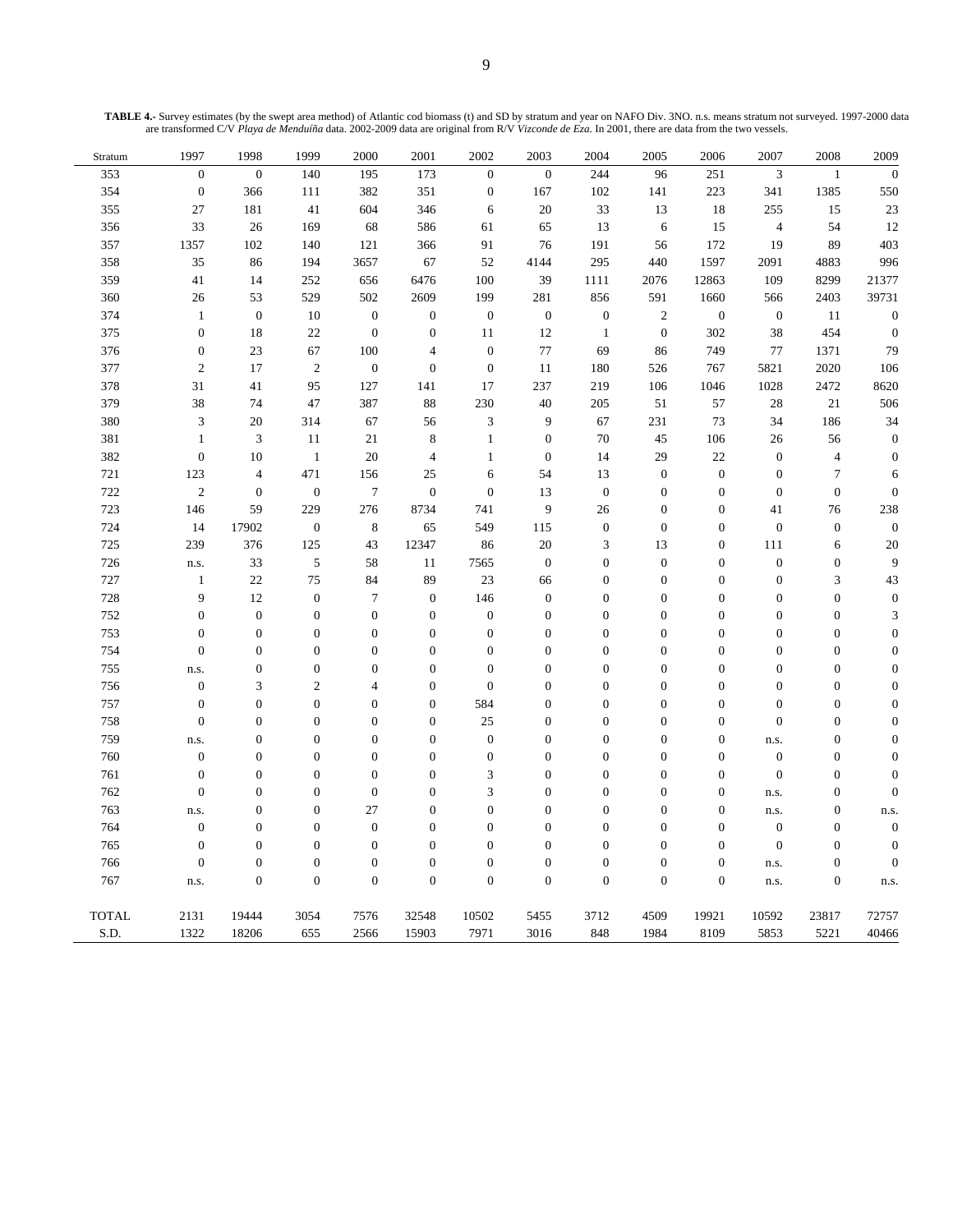|   | 1997                                                                                                     | 1998         | 1999                                                                                                                                                        | 2000          | 2001          | 2002          | 2003          |
|---|----------------------------------------------------------------------------------------------------------|--------------|-------------------------------------------------------------------------------------------------------------------------------------------------------------|---------------|---------------|---------------|---------------|
| a | 0.0102                                                                                                   | 0.0061       | 0.0048                                                                                                                                                      | 0.0060        | 0.0048        | 0.0057        | 0.0046        |
|   |                                                                                                          |              | $\text{Error} = 0.2480 \text{Error} = 0.0748 \text{Error} = 0.0788 \text{Error} = 0.0706 \text{Error} = 0.0893 \text{Error} = 0.1025 \text{Error} = 0.0581$ |               |               |               |               |
| b | 2.9387                                                                                                   | 3.0671       | 3.1313                                                                                                                                                      | 3.0822        | 3.1198        | 3.0783        | 3.1370        |
|   | Error = 0.0629 Error = 0.0197 Error = 0.0203 Error = 0.0179 Error = 0.0228 Error = 0.0274 Error = 0.0153 |              |                                                                                                                                                             |               |               |               |               |
|   | $R^2 = 0.975$                                                                                            | $R2 = 0.997$ | $R^2 = 0.997$                                                                                                                                               | $R^2 = 0.997$ | $R^2 = 0.996$ | $R^2 = 0.995$ | $R^2 = 0.998$ |
|   | $N = 431$                                                                                                | $N = 687$    | $N = 430$                                                                                                                                                   | $N = 877$     | $N = 488$     | $N = 678$     | $N = 516$     |

**TABLE 5.-** Length weight relationships in the calculation of Atlantic cod biomass. The equation is  $Weight = a(l + 0.5)^b$ Spanish Spring Surveys on NAFO Div. 3NO: 1997-2009.

|   | 2004          | 2005          | 2006          | 2007         | 2008         | 2009                                                                                                                                                                     |
|---|---------------|---------------|---------------|--------------|--------------|--------------------------------------------------------------------------------------------------------------------------------------------------------------------------|
| a | 0.0052        | 0.0052        | 0.0058        | 0.0059       | 0.0047       | 0.0052                                                                                                                                                                   |
|   |               |               |               |              |              | $\text{Error} = 0.0698 \times \text{Error} = 0.0715 \times \text{Error} = 0.0678 \times \text{Error} = 0.0570 \times \text{Error} = 0.0858 \times \text{Error} = 0.0833$ |
| b | 3.1107        | 3.1238        | 3.0965        | 3.0762       | 3.1341       | 3.0937                                                                                                                                                                   |
|   |               |               |               |              |              | $\text{Error} = 0.0185 \text{ [Error} = 0.0189 \text{ [Error} = 0.0174 \text{ [Error} = 0.0153 \text{ ] Error} = 0.0217 \text{ [Error} = 0.0220 \text{]}$                |
|   | $R^2 = 0.997$ | $R^2 = 0.997$ | $R^2 = 0.999$ | $R2 = 0.998$ | $R2 = 0.998$ | $R2 = 0.996$                                                                                                                                                             |
|   | $N = 656$     | $N = 612$     | $N = 1129$    | $N = 1011$   | $N = 1266$   | $N = 795$                                                                                                                                                                |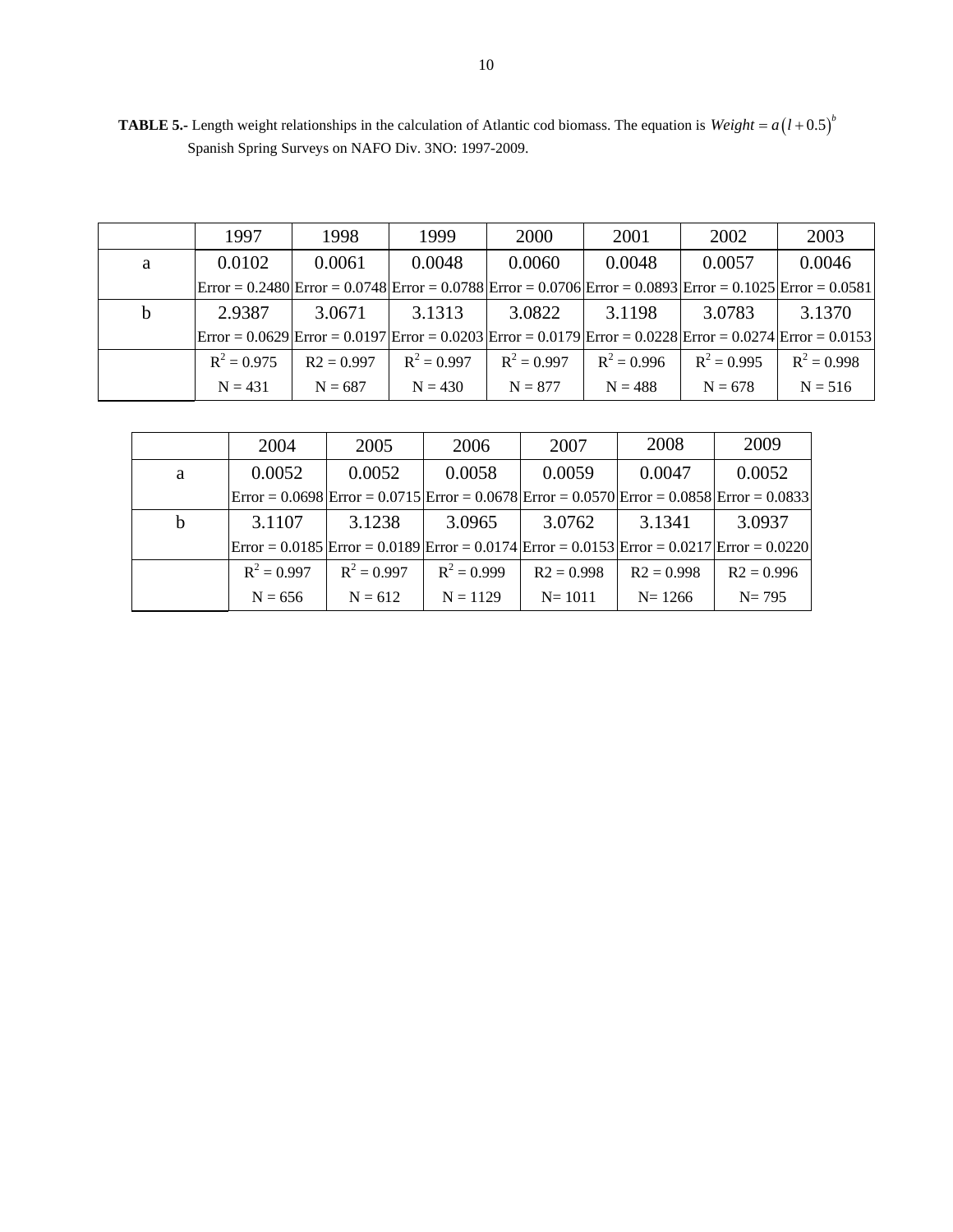**TABLE 6.-** Atlantic cod length distribution per haul mean catches by sex and year. Number per stratified mean catches. Spanish Spring Survey on NAFO 3NO: 1997-2009. Indet. means indeterminate. 1997-2000 data are transformed C/V *Playa de Menduíña* data. 2002-2009 data are original R/V *Vizconde de Eza* data. (\*) indicates untransformed data.

| 0.000<br>0.000<br>0.000<br>0.000<br>0.000<br>0.000<br>0.000<br>0.000<br>0.000<br>0.014<br>0.000<br>0.000<br>0.000<br>6<br>$\,8\,$<br>0.000<br>0.000<br>0.013<br>0.000<br>0.011<br>0.000<br>0.000<br>0.000<br>0.000<br>0.015<br>$0.000\,$<br>0.009<br>0.000<br>0.009<br>0.000<br>0.000<br>0.011<br>0.000<br>0.000<br>0.039<br>0.000<br>0.408<br>0.088<br>0.014<br>0.416<br>10<br>0.000<br>0.010<br>2.141<br>0.008<br>0.000<br>0.010<br>0.006<br>0.000<br>0.030<br>0.054<br>0.722<br>4.160<br>0.111<br>12<br>0.000<br>0.205<br>1.542<br>0.132<br>14<br>0.000<br>0.025<br>0.020<br>0.000<br>0.000<br>0.065<br>1.129<br>0.014<br>8.177<br>0.013<br>0.828<br>0.000<br>0.011<br>0.741<br>0.124<br>0.021<br>0.040<br>0.028<br>0.644<br>0.013<br>4.890<br>0.057<br>0.190<br>16<br>0.055<br>0.000<br>0.007<br>0.774<br>0.019<br>0.007<br>0.037<br>0.186<br>0.007<br>1.020<br>0.910<br>0.115<br>0.245<br>18<br>0.000<br>0.004<br>0.287<br>0.211<br>0.000<br>0.063<br>0.036<br>0.041<br>0.070<br>0.225<br>20<br>0.103<br>0.061<br>5.006<br>22<br>0.000<br>0.002<br>0.478<br>0.076<br>0.094<br>0.367<br>0.024<br>0.448<br>0.285<br>0.184<br>0.083<br>0.062<br>8.175<br>0.847<br>0.002<br>0.005<br>1.173<br>0.075<br>0.119<br>0.948<br>0.008<br>8.532<br>24<br>0.241<br>0.175<br>0.096<br>0.224<br>0.219<br>0.002<br>0.009<br>1.740<br>0.319<br>0.194<br>0.139<br>0.150<br>0.515<br>3.595<br>0.000<br>2.145<br>26<br>6.053<br>0.013<br>0.028<br>1.251<br>0.385<br>0.189<br>0.141<br>1.044<br>5.313<br>0.041<br>5.742<br>28<br>0.216<br>0.153<br>1.953<br>0.525<br>12.908<br>30<br>0.013<br>0.037<br>0.417<br>0.132<br>0.284<br>0.243<br>0.162<br>3.854<br>0.086<br>1.112<br>1.151<br>32<br>0.051<br>0.028<br>0.172<br>0.327<br>0.312<br>0.087<br>0.149<br>0.551<br>1.710<br>0.317<br>0.301<br>19.091<br>0.162<br>0.330<br>0.030<br>0.096<br>0.438<br>0.393<br>0.442<br>15.295<br>34<br>0.087<br>0.380<br>0.524<br>0.067<br>1.102<br>0.152<br>16.078<br>0.142<br>0.022<br>0.070<br>0.923<br>0.596<br>0.071<br>0.421<br>2.258<br>0.729<br>36<br>0.559<br>0.189<br>0.176<br>8.529<br>0.184<br>0.026<br>0.090<br>1.038<br>1.787<br>0.572<br>0.121<br>0.420<br>0.129<br>5.496<br>0.925<br>0.539<br>38<br>0.217<br>4.828<br>0.086<br>0.689<br>5.305<br>0.881<br>40<br>0.108<br>0.105<br>1.030<br>3.363<br>0.081<br>0.135<br>0.962<br>2.320<br>0.066<br>0.075<br>0.031<br>0.897<br>3.463<br>1.005<br>0.078<br>0.248<br>0.113<br>4.004<br>0.885<br>42<br>1.337<br>2.777<br>0.365<br>0.047<br>0.473<br>4.234<br>1.141<br>0.117<br>0.101<br>0.097<br>2.317<br>0.788<br>1.617<br>44<br>0.106<br>0.073<br>0.603<br>0.025<br>0.307<br>5.028<br>1.483<br>0.111<br>0.110<br>1.632<br>1.683<br>4.296<br>46<br>0.136<br>1.054<br>3.909<br>0.091<br>0.931<br>0.045<br>5.686<br>1.090<br>0.175<br>0.077<br>0.487<br>2.035<br>1.327<br>48<br>0.183<br>0.173<br>0.279<br>7.314<br>50<br>0.963<br>0.044<br>0.137<br>4.959<br>1.058<br>0.225<br>0.060<br>0.101<br>1.748<br>1.465<br>0.043<br>0.074<br>0.924<br>0.063<br>0.099<br>4.098<br>0.298<br>0.088<br>1.412<br>3.843<br>52<br>1.111<br>0.128<br>0.276<br>1.556<br>54<br>0.087<br>1.499<br>0.106<br>0.109<br>3.195<br>0.895<br>0.390<br>0.072<br>0.026<br>0.227<br>0.651<br>3.711<br>1.750<br>0.081<br>0.065<br>0.231<br>5.611<br>0.069<br>1.224<br>0.691<br>0.428<br>0.028<br>0.401<br>56<br>0.142<br>1.537<br>1.537<br>3.879<br>1.764<br>0.113<br>0.322<br>0.110<br>1.104<br>58<br>0.124<br>0.136<br>0.693<br>0.223<br>0.012<br>0.256<br>0.262<br>0.074<br>0.229<br>2.342<br>0.195<br>1.026<br>0.130<br>0.532<br>0.370<br>0.306<br>0.055<br>0.094<br>0.624<br>60<br>0.101<br>0.093<br>0.204<br>2.164<br>0.540<br>0.098<br>0.181<br>0.183<br>0.078<br>0.054<br>0.348<br>62<br>0.114<br>0.065<br>0.126<br>0.088<br>0.505<br>0.072<br>0.032<br>0.005<br>0.227<br>0.104<br>0.092<br>0.114<br>0.079<br>0.280<br>0.701<br>64<br>0.152<br>0.459<br>0.049<br>0.047<br>0.057<br>0.098<br>0.063<br>0.089<br>0.098<br>0.056<br>0.111<br>0.163<br>0.134<br>0.241<br>66<br>0.071<br>0.014<br>0.271<br>0.067<br>0.101<br>0.014<br>0.000<br>0.093<br>0.077<br>0.092<br>0.867<br>68<br>0.096<br>0.075<br>0.029<br>0.157<br>0.019<br>0.015<br>0.085<br>0.042<br>0.093<br>0.074<br>0.037<br>0.075<br>0.123<br>70<br>0.137<br>0.061<br>0.031<br>0.129<br>0.193<br>0.013<br>0.028<br>0.007<br>0.027<br>0.029<br>72<br>0.004<br>0.104<br>0.083<br>0.096<br>0.121<br>0.129<br>0.136<br>0.018<br>0.012<br>0.011<br>0.033<br>0.078<br>0.071<br>0.087<br>74<br>0.013<br>0.142<br>0.000<br>0.012<br>0.030<br>0.060<br>0.002<br>0.086<br>0.011<br>0.066<br>0.017<br>0.002<br>0.015<br>0.079<br>0.121<br>0.042<br>0.056<br>76<br>0.017<br>0.011<br>0.008<br>0.022<br>0.000<br>0.010<br>0.051<br>0.029<br>78<br>0.003<br>0.080<br>0.034<br>0.056<br>0.031<br>80<br>0.006<br>0.079<br>0.015<br>0.073<br>0.039<br>0.000<br>0.027<br>0.036<br>0.047<br>0.008<br>0.038<br>0.029<br>0.103<br>0.077<br>0.001<br>0.038<br>0.005<br>0.032<br>0.013<br>0.000<br>0.000<br>0.009<br>0.018<br>0.057<br>0.036<br>0.051<br>82<br>0.015<br>0.003<br>0.000<br>0.004<br>0.044<br>0.011<br>0.003<br>0.041<br>0.000<br>84<br>0.000<br>0.025<br>0.006<br>0.086<br>0.001<br>0.048<br>0.012<br>0.026<br>0.021<br>0.000<br>0.008<br>0.000<br>0.022<br>0.041<br>0.000<br>0.019<br>86<br>0.057<br>0.013<br>0.000<br>0.042<br>0.010<br>0.003<br>0.007<br>0.002<br>0.022<br>0.014<br>0.013<br>0.000<br>0.030<br>88<br>0.021<br>$0.008\,$<br>0.001<br>0.000<br>0.000<br>0.000<br>$0.008\,$<br>0.039<br>90<br>0.016<br>0.011<br>0.000<br>0.014<br>0.015<br>0.024<br>92<br>0.000<br>0.003<br>0.019<br>0.020<br>0.000<br>0.000<br>0.000<br>0.009<br>0.000<br>0.005<br>0.000<br>0.000<br>0.000<br>0.000<br>0.013<br>0.000<br>94<br>0.000<br>0.000<br>0.003<br>0.000<br>0.000<br>0.000<br>0.000<br>0.026<br>0.005<br>0.000<br>0.000<br>0.000<br>96<br>0.000<br>0.000<br>0.005<br>0.003<br>0.012<br>0.000<br>0.008<br>0.000<br>0.026<br>0.000<br>0.057<br>0.000<br>0.000<br>0.005<br>0.003<br>0.008<br>0.000<br>0.000<br>0.000<br>0.025<br>0.000<br>0.000<br>98<br>0.000<br>0.000<br>$0.008\,$<br>$100\,$<br>0.000<br>0.000<br>0.005<br>0.000<br>0.000<br>0.000<br>0.000<br>0.000<br>0.000<br>0.000<br>0.000<br>0.020<br>0.000<br>0.000<br>0.000<br>0.010<br>0.000<br>0.000<br>0.008<br>0.000<br>0.000<br>0.014<br>0.000<br>0.019<br>0.000<br>102<br>104<br>0.000<br>0.001<br>0.000<br>0.000<br>0.027<br>0.000<br>0.014<br>0.000<br>0.000<br>0.000<br>0.011<br>0.000<br>0.026<br>$0.000\,$<br>0.000<br>0.000<br>0.000<br>0.014<br>0.000<br>0.000<br>0.013<br>106<br>0.005<br>0.000<br>0.000<br>0.000<br>0.000<br>0.000<br>0.000<br>0.000<br>0.000<br>0.000<br>0.000<br>0.000<br>0.000<br>108<br>0.000<br>0.011<br>0.000<br>0.000<br>0.000<br>0.000<br>0.000<br>0.000<br>0.000<br>0.000<br>0.000<br>0.000<br>0.000<br>0.000<br>0.000<br>0.000<br>0.000<br>0.000<br>110<br>$0.000\,$<br>0.000<br>0.000<br>0.000<br>0.009<br>0.000<br>0.000<br>0.000<br>0.000<br>0.000<br>0.000<br>0.000<br>112<br>0.000<br>114<br>0.001<br>0.000<br>0.000<br>0.000<br>0.000<br>0.000<br>0.000<br>0.000<br>0.000<br>0.000<br>0.004<br>0.000<br>0.000<br>0.000<br>0.000<br>0.000<br>0.000<br>0.000<br>0.000<br>0.000<br>0.000<br>0.000<br>116<br>0.000<br>0.000<br>0.000<br>0.000<br>0.000<br>118<br>0.002<br>0.000<br>0.000<br>0.003<br>0.000<br>0.000<br>0.000<br>0.000<br>0.000<br>0.000<br>0.000<br>0.016<br>0.000<br>120<br>0.000<br>0.000<br>0.006<br>0.000<br>0.000<br>0.000<br>0.000<br>0.000<br>0.000<br>0.000<br>0.000<br>0.000<br>122<br>0.000<br>0.000<br>0.000<br>0.000<br>0.000<br>0.000<br>0.000<br>0.000<br>0.000<br>0.000<br>0.000<br>0.000<br>0.000<br>124<br>0.000<br>0.000<br>0.000<br>0.000<br>0.000<br>0.000<br>0.000<br>0.000<br>0.000<br>0.000<br>0.000<br>0.000<br>0.000<br>0.000<br>126<br>0.000<br>0.000<br>0.000<br>0.000<br>0.000<br>0.000<br>0.000<br>0.000<br>0.000<br>0.000<br>0.000<br>0.000<br>128<br>0.000<br>0.000<br>0.000<br>0.000<br>0.000<br>0.000<br>0.000<br>0.000<br>0.000<br>0.000<br>0.000<br>0.000<br>0.000<br>0.000<br>130<br>0.000<br>0.000<br>0.000<br>0.000<br>0.000<br>0.000<br>0.000<br>0.000<br>0.000<br>0.000<br>0.000<br>0.000<br>132<br>0.000<br>0.000<br>0.000<br>0.009<br>0.000<br>0.000<br>0.000<br>0.000<br>0.000<br>0.000<br>0.000<br>0.000<br>0.000<br>8.847<br>Total<br>1.997<br>12.378<br>9.220<br>41.290<br>12.930<br>4.684<br>9.035<br>9.005<br>40.718<br>32.605<br>49.717<br>131.444<br>40<br>55<br>72<br>70<br>32<br>41<br>42<br>59<br>58<br>55<br>$N^{\circ}$ samples $(*)$ :<br>58<br>64<br>66<br>$N^{\circ}$ Ind. $(*)$ :<br>742<br>967<br>2770<br>2753<br>1591<br>1030<br>539<br>939<br>2909<br>2301<br>4404<br>2746<br>1126<br>Sampled catch:<br>248<br>410<br>527<br>1107<br>776<br>654<br>554<br>778<br>2026<br>1115<br>3394<br>1417<br>752<br>Range (*):<br>24-118<br>12-104<br>$9 - 121$<br>13-118<br>8-132<br>$9 - 104$<br>12-106<br>10-105<br>11-91<br>9-114<br>14-118<br>11-100<br>$7 - 104$<br>Total catch:<br>572<br>3873<br>613<br>1274<br>3487<br>2806<br>794<br>3994<br>2182<br>3907<br>9165<br>846<br>554<br>128<br>124<br>125<br>120<br>120<br>110<br>109<br>Total hauls (*):<br>114<br>118<br>123<br>118<br>119<br>122 | Length (cm.) | 1997 | 1998 | 1999 | 2000 | 2001 | 2002 | 2003 | 2004 | 2005 | 2006 | 2007 | 2008 | 2009 |
|------------------------------------------------------------------------------------------------------------------------------------------------------------------------------------------------------------------------------------------------------------------------------------------------------------------------------------------------------------------------------------------------------------------------------------------------------------------------------------------------------------------------------------------------------------------------------------------------------------------------------------------------------------------------------------------------------------------------------------------------------------------------------------------------------------------------------------------------------------------------------------------------------------------------------------------------------------------------------------------------------------------------------------------------------------------------------------------------------------------------------------------------------------------------------------------------------------------------------------------------------------------------------------------------------------------------------------------------------------------------------------------------------------------------------------------------------------------------------------------------------------------------------------------------------------------------------------------------------------------------------------------------------------------------------------------------------------------------------------------------------------------------------------------------------------------------------------------------------------------------------------------------------------------------------------------------------------------------------------------------------------------------------------------------------------------------------------------------------------------------------------------------------------------------------------------------------------------------------------------------------------------------------------------------------------------------------------------------------------------------------------------------------------------------------------------------------------------------------------------------------------------------------------------------------------------------------------------------------------------------------------------------------------------------------------------------------------------------------------------------------------------------------------------------------------------------------------------------------------------------------------------------------------------------------------------------------------------------------------------------------------------------------------------------------------------------------------------------------------------------------------------------------------------------------------------------------------------------------------------------------------------------------------------------------------------------------------------------------------------------------------------------------------------------------------------------------------------------------------------------------------------------------------------------------------------------------------------------------------------------------------------------------------------------------------------------------------------------------------------------------------------------------------------------------------------------------------------------------------------------------------------------------------------------------------------------------------------------------------------------------------------------------------------------------------------------------------------------------------------------------------------------------------------------------------------------------------------------------------------------------------------------------------------------------------------------------------------------------------------------------------------------------------------------------------------------------------------------------------------------------------------------------------------------------------------------------------------------------------------------------------------------------------------------------------------------------------------------------------------------------------------------------------------------------------------------------------------------------------------------------------------------------------------------------------------------------------------------------------------------------------------------------------------------------------------------------------------------------------------------------------------------------------------------------------------------------------------------------------------------------------------------------------------------------------------------------------------------------------------------------------------------------------------------------------------------------------------------------------------------------------------------------------------------------------------------------------------------------------------------------------------------------------------------------------------------------------------------------------------------------------------------------------------------------------------------------------------------------------------------------------------------------------------------------------------------------------------------------------------------------------------------------------------------------------------------------------------------------------------------------------------------------------------------------------------------------------------------------------------------------------------------------------------------------------------------------------------------------------------------------------------------------------------------------------------------------------------------------------------------------------------------------------------------------------------------------------------------------------------------------------------------------------------------------------------------------------------------------------------------------------------------------------------------------------------------------------------------------------------------------------------------------------------------------------------------------------------------------------------------------------------------------------------------------------------------------------------------------------------------------------------------------------------------------------------------------------------------------------------------------------------------------------------------------------------------------------------------------------------------------------------------------------------------------------------------------------------------------------------------------------------------------------------------------------------------------------------------------------------------------------------------------------------------------------------------------------------------------------------------------------------------------------------------------------------------------------------------------------------------------------------------------------------------------------------------------------------------------------------------------------------------------------------------------------------------------------------------------------------------------------------------------------------------------------------------------------------------------------------------------------------------------------------------------------------------------------------------------------------------------------------------------------------------------------------------------------------------------------------------------------------------------------------------------------------------------------------------------------------------------------------------------------------------------------------------------------------------------------------------------------------------------------------------------------------------------------------------------------------------------------------------------------------------------------------------------------------------------------------------------------------------------------------------------------------------------------------------------------------------------------------------|--------------|------|------|------|------|------|------|------|------|------|------|------|------|------|
|                                                                                                                                                                                                                                                                                                                                                                                                                                                                                                                                                                                                                                                                                                                                                                                                                                                                                                                                                                                                                                                                                                                                                                                                                                                                                                                                                                                                                                                                                                                                                                                                                                                                                                                                                                                                                                                                                                                                                                                                                                                                                                                                                                                                                                                                                                                                                                                                                                                                                                                                                                                                                                                                                                                                                                                                                                                                                                                                                                                                                                                                                                                                                                                                                                                                                                                                                                                                                                                                                                                                                                                                                                                                                                                                                                                                                                                                                                                                                                                                                                                                                                                                                                                                                                                                                                                                                                                                                                                                                                                                                                                                                                                                                                                                                                                                                                                                                                                                                                                                                                                                                                                                                                                                                                                                                                                                                                                                                                                                                                                                                                                                                                                                                                                                                                                                                                                                                                                                                                                                                                                                                                                                                                                                                                                                                                                                                                                                                                                                                                                                                                                                                                                                                                                                                                                                                                                                                                                                                                                                                                                                                                                                                                                                                                                                                                                                                                                                                                                                                                                                                                                                                                                                                                                                                                                                                                                                                                                                                                                                                                                                                                                                                                                                                                                                                                                                                                                                                                                                                                                                                                                                                                                                                                                                                                                                                                                                                                                                                                                                                                                                                                                                                |              |      |      |      |      |      |      |      |      |      |      |      |      |      |
|                                                                                                                                                                                                                                                                                                                                                                                                                                                                                                                                                                                                                                                                                                                                                                                                                                                                                                                                                                                                                                                                                                                                                                                                                                                                                                                                                                                                                                                                                                                                                                                                                                                                                                                                                                                                                                                                                                                                                                                                                                                                                                                                                                                                                                                                                                                                                                                                                                                                                                                                                                                                                                                                                                                                                                                                                                                                                                                                                                                                                                                                                                                                                                                                                                                                                                                                                                                                                                                                                                                                                                                                                                                                                                                                                                                                                                                                                                                                                                                                                                                                                                                                                                                                                                                                                                                                                                                                                                                                                                                                                                                                                                                                                                                                                                                                                                                                                                                                                                                                                                                                                                                                                                                                                                                                                                                                                                                                                                                                                                                                                                                                                                                                                                                                                                                                                                                                                                                                                                                                                                                                                                                                                                                                                                                                                                                                                                                                                                                                                                                                                                                                                                                                                                                                                                                                                                                                                                                                                                                                                                                                                                                                                                                                                                                                                                                                                                                                                                                                                                                                                                                                                                                                                                                                                                                                                                                                                                                                                                                                                                                                                                                                                                                                                                                                                                                                                                                                                                                                                                                                                                                                                                                                                                                                                                                                                                                                                                                                                                                                                                                                                                                                                |              |      |      |      |      |      |      |      |      |      |      |      |      |      |
|                                                                                                                                                                                                                                                                                                                                                                                                                                                                                                                                                                                                                                                                                                                                                                                                                                                                                                                                                                                                                                                                                                                                                                                                                                                                                                                                                                                                                                                                                                                                                                                                                                                                                                                                                                                                                                                                                                                                                                                                                                                                                                                                                                                                                                                                                                                                                                                                                                                                                                                                                                                                                                                                                                                                                                                                                                                                                                                                                                                                                                                                                                                                                                                                                                                                                                                                                                                                                                                                                                                                                                                                                                                                                                                                                                                                                                                                                                                                                                                                                                                                                                                                                                                                                                                                                                                                                                                                                                                                                                                                                                                                                                                                                                                                                                                                                                                                                                                                                                                                                                                                                                                                                                                                                                                                                                                                                                                                                                                                                                                                                                                                                                                                                                                                                                                                                                                                                                                                                                                                                                                                                                                                                                                                                                                                                                                                                                                                                                                                                                                                                                                                                                                                                                                                                                                                                                                                                                                                                                                                                                                                                                                                                                                                                                                                                                                                                                                                                                                                                                                                                                                                                                                                                                                                                                                                                                                                                                                                                                                                                                                                                                                                                                                                                                                                                                                                                                                                                                                                                                                                                                                                                                                                                                                                                                                                                                                                                                                                                                                                                                                                                                                                                |              |      |      |      |      |      |      |      |      |      |      |      |      |      |
|                                                                                                                                                                                                                                                                                                                                                                                                                                                                                                                                                                                                                                                                                                                                                                                                                                                                                                                                                                                                                                                                                                                                                                                                                                                                                                                                                                                                                                                                                                                                                                                                                                                                                                                                                                                                                                                                                                                                                                                                                                                                                                                                                                                                                                                                                                                                                                                                                                                                                                                                                                                                                                                                                                                                                                                                                                                                                                                                                                                                                                                                                                                                                                                                                                                                                                                                                                                                                                                                                                                                                                                                                                                                                                                                                                                                                                                                                                                                                                                                                                                                                                                                                                                                                                                                                                                                                                                                                                                                                                                                                                                                                                                                                                                                                                                                                                                                                                                                                                                                                                                                                                                                                                                                                                                                                                                                                                                                                                                                                                                                                                                                                                                                                                                                                                                                                                                                                                                                                                                                                                                                                                                                                                                                                                                                                                                                                                                                                                                                                                                                                                                                                                                                                                                                                                                                                                                                                                                                                                                                                                                                                                                                                                                                                                                                                                                                                                                                                                                                                                                                                                                                                                                                                                                                                                                                                                                                                                                                                                                                                                                                                                                                                                                                                                                                                                                                                                                                                                                                                                                                                                                                                                                                                                                                                                                                                                                                                                                                                                                                                                                                                                                                                |              |      |      |      |      |      |      |      |      |      |      |      |      |      |
|                                                                                                                                                                                                                                                                                                                                                                                                                                                                                                                                                                                                                                                                                                                                                                                                                                                                                                                                                                                                                                                                                                                                                                                                                                                                                                                                                                                                                                                                                                                                                                                                                                                                                                                                                                                                                                                                                                                                                                                                                                                                                                                                                                                                                                                                                                                                                                                                                                                                                                                                                                                                                                                                                                                                                                                                                                                                                                                                                                                                                                                                                                                                                                                                                                                                                                                                                                                                                                                                                                                                                                                                                                                                                                                                                                                                                                                                                                                                                                                                                                                                                                                                                                                                                                                                                                                                                                                                                                                                                                                                                                                                                                                                                                                                                                                                                                                                                                                                                                                                                                                                                                                                                                                                                                                                                                                                                                                                                                                                                                                                                                                                                                                                                                                                                                                                                                                                                                                                                                                                                                                                                                                                                                                                                                                                                                                                                                                                                                                                                                                                                                                                                                                                                                                                                                                                                                                                                                                                                                                                                                                                                                                                                                                                                                                                                                                                                                                                                                                                                                                                                                                                                                                                                                                                                                                                                                                                                                                                                                                                                                                                                                                                                                                                                                                                                                                                                                                                                                                                                                                                                                                                                                                                                                                                                                                                                                                                                                                                                                                                                                                                                                                                                |              |      |      |      |      |      |      |      |      |      |      |      |      |      |
|                                                                                                                                                                                                                                                                                                                                                                                                                                                                                                                                                                                                                                                                                                                                                                                                                                                                                                                                                                                                                                                                                                                                                                                                                                                                                                                                                                                                                                                                                                                                                                                                                                                                                                                                                                                                                                                                                                                                                                                                                                                                                                                                                                                                                                                                                                                                                                                                                                                                                                                                                                                                                                                                                                                                                                                                                                                                                                                                                                                                                                                                                                                                                                                                                                                                                                                                                                                                                                                                                                                                                                                                                                                                                                                                                                                                                                                                                                                                                                                                                                                                                                                                                                                                                                                                                                                                                                                                                                                                                                                                                                                                                                                                                                                                                                                                                                                                                                                                                                                                                                                                                                                                                                                                                                                                                                                                                                                                                                                                                                                                                                                                                                                                                                                                                                                                                                                                                                                                                                                                                                                                                                                                                                                                                                                                                                                                                                                                                                                                                                                                                                                                                                                                                                                                                                                                                                                                                                                                                                                                                                                                                                                                                                                                                                                                                                                                                                                                                                                                                                                                                                                                                                                                                                                                                                                                                                                                                                                                                                                                                                                                                                                                                                                                                                                                                                                                                                                                                                                                                                                                                                                                                                                                                                                                                                                                                                                                                                                                                                                                                                                                                                                                                |              |      |      |      |      |      |      |      |      |      |      |      |      |      |
|                                                                                                                                                                                                                                                                                                                                                                                                                                                                                                                                                                                                                                                                                                                                                                                                                                                                                                                                                                                                                                                                                                                                                                                                                                                                                                                                                                                                                                                                                                                                                                                                                                                                                                                                                                                                                                                                                                                                                                                                                                                                                                                                                                                                                                                                                                                                                                                                                                                                                                                                                                                                                                                                                                                                                                                                                                                                                                                                                                                                                                                                                                                                                                                                                                                                                                                                                                                                                                                                                                                                                                                                                                                                                                                                                                                                                                                                                                                                                                                                                                                                                                                                                                                                                                                                                                                                                                                                                                                                                                                                                                                                                                                                                                                                                                                                                                                                                                                                                                                                                                                                                                                                                                                                                                                                                                                                                                                                                                                                                                                                                                                                                                                                                                                                                                                                                                                                                                                                                                                                                                                                                                                                                                                                                                                                                                                                                                                                                                                                                                                                                                                                                                                                                                                                                                                                                                                                                                                                                                                                                                                                                                                                                                                                                                                                                                                                                                                                                                                                                                                                                                                                                                                                                                                                                                                                                                                                                                                                                                                                                                                                                                                                                                                                                                                                                                                                                                                                                                                                                                                                                                                                                                                                                                                                                                                                                                                                                                                                                                                                                                                                                                                                                |              |      |      |      |      |      |      |      |      |      |      |      |      |      |
|                                                                                                                                                                                                                                                                                                                                                                                                                                                                                                                                                                                                                                                                                                                                                                                                                                                                                                                                                                                                                                                                                                                                                                                                                                                                                                                                                                                                                                                                                                                                                                                                                                                                                                                                                                                                                                                                                                                                                                                                                                                                                                                                                                                                                                                                                                                                                                                                                                                                                                                                                                                                                                                                                                                                                                                                                                                                                                                                                                                                                                                                                                                                                                                                                                                                                                                                                                                                                                                                                                                                                                                                                                                                                                                                                                                                                                                                                                                                                                                                                                                                                                                                                                                                                                                                                                                                                                                                                                                                                                                                                                                                                                                                                                                                                                                                                                                                                                                                                                                                                                                                                                                                                                                                                                                                                                                                                                                                                                                                                                                                                                                                                                                                                                                                                                                                                                                                                                                                                                                                                                                                                                                                                                                                                                                                                                                                                                                                                                                                                                                                                                                                                                                                                                                                                                                                                                                                                                                                                                                                                                                                                                                                                                                                                                                                                                                                                                                                                                                                                                                                                                                                                                                                                                                                                                                                                                                                                                                                                                                                                                                                                                                                                                                                                                                                                                                                                                                                                                                                                                                                                                                                                                                                                                                                                                                                                                                                                                                                                                                                                                                                                                                                                |              |      |      |      |      |      |      |      |      |      |      |      |      |      |
|                                                                                                                                                                                                                                                                                                                                                                                                                                                                                                                                                                                                                                                                                                                                                                                                                                                                                                                                                                                                                                                                                                                                                                                                                                                                                                                                                                                                                                                                                                                                                                                                                                                                                                                                                                                                                                                                                                                                                                                                                                                                                                                                                                                                                                                                                                                                                                                                                                                                                                                                                                                                                                                                                                                                                                                                                                                                                                                                                                                                                                                                                                                                                                                                                                                                                                                                                                                                                                                                                                                                                                                                                                                                                                                                                                                                                                                                                                                                                                                                                                                                                                                                                                                                                                                                                                                                                                                                                                                                                                                                                                                                                                                                                                                                                                                                                                                                                                                                                                                                                                                                                                                                                                                                                                                                                                                                                                                                                                                                                                                                                                                                                                                                                                                                                                                                                                                                                                                                                                                                                                                                                                                                                                                                                                                                                                                                                                                                                                                                                                                                                                                                                                                                                                                                                                                                                                                                                                                                                                                                                                                                                                                                                                                                                                                                                                                                                                                                                                                                                                                                                                                                                                                                                                                                                                                                                                                                                                                                                                                                                                                                                                                                                                                                                                                                                                                                                                                                                                                                                                                                                                                                                                                                                                                                                                                                                                                                                                                                                                                                                                                                                                                                                |              |      |      |      |      |      |      |      |      |      |      |      |      |      |
|                                                                                                                                                                                                                                                                                                                                                                                                                                                                                                                                                                                                                                                                                                                                                                                                                                                                                                                                                                                                                                                                                                                                                                                                                                                                                                                                                                                                                                                                                                                                                                                                                                                                                                                                                                                                                                                                                                                                                                                                                                                                                                                                                                                                                                                                                                                                                                                                                                                                                                                                                                                                                                                                                                                                                                                                                                                                                                                                                                                                                                                                                                                                                                                                                                                                                                                                                                                                                                                                                                                                                                                                                                                                                                                                                                                                                                                                                                                                                                                                                                                                                                                                                                                                                                                                                                                                                                                                                                                                                                                                                                                                                                                                                                                                                                                                                                                                                                                                                                                                                                                                                                                                                                                                                                                                                                                                                                                                                                                                                                                                                                                                                                                                                                                                                                                                                                                                                                                                                                                                                                                                                                                                                                                                                                                                                                                                                                                                                                                                                                                                                                                                                                                                                                                                                                                                                                                                                                                                                                                                                                                                                                                                                                                                                                                                                                                                                                                                                                                                                                                                                                                                                                                                                                                                                                                                                                                                                                                                                                                                                                                                                                                                                                                                                                                                                                                                                                                                                                                                                                                                                                                                                                                                                                                                                                                                                                                                                                                                                                                                                                                                                                                                                |              |      |      |      |      |      |      |      |      |      |      |      |      |      |
|                                                                                                                                                                                                                                                                                                                                                                                                                                                                                                                                                                                                                                                                                                                                                                                                                                                                                                                                                                                                                                                                                                                                                                                                                                                                                                                                                                                                                                                                                                                                                                                                                                                                                                                                                                                                                                                                                                                                                                                                                                                                                                                                                                                                                                                                                                                                                                                                                                                                                                                                                                                                                                                                                                                                                                                                                                                                                                                                                                                                                                                                                                                                                                                                                                                                                                                                                                                                                                                                                                                                                                                                                                                                                                                                                                                                                                                                                                                                                                                                                                                                                                                                                                                                                                                                                                                                                                                                                                                                                                                                                                                                                                                                                                                                                                                                                                                                                                                                                                                                                                                                                                                                                                                                                                                                                                                                                                                                                                                                                                                                                                                                                                                                                                                                                                                                                                                                                                                                                                                                                                                                                                                                                                                                                                                                                                                                                                                                                                                                                                                                                                                                                                                                                                                                                                                                                                                                                                                                                                                                                                                                                                                                                                                                                                                                                                                                                                                                                                                                                                                                                                                                                                                                                                                                                                                                                                                                                                                                                                                                                                                                                                                                                                                                                                                                                                                                                                                                                                                                                                                                                                                                                                                                                                                                                                                                                                                                                                                                                                                                                                                                                                                                                |              |      |      |      |      |      |      |      |      |      |      |      |      |      |
|                                                                                                                                                                                                                                                                                                                                                                                                                                                                                                                                                                                                                                                                                                                                                                                                                                                                                                                                                                                                                                                                                                                                                                                                                                                                                                                                                                                                                                                                                                                                                                                                                                                                                                                                                                                                                                                                                                                                                                                                                                                                                                                                                                                                                                                                                                                                                                                                                                                                                                                                                                                                                                                                                                                                                                                                                                                                                                                                                                                                                                                                                                                                                                                                                                                                                                                                                                                                                                                                                                                                                                                                                                                                                                                                                                                                                                                                                                                                                                                                                                                                                                                                                                                                                                                                                                                                                                                                                                                                                                                                                                                                                                                                                                                                                                                                                                                                                                                                                                                                                                                                                                                                                                                                                                                                                                                                                                                                                                                                                                                                                                                                                                                                                                                                                                                                                                                                                                                                                                                                                                                                                                                                                                                                                                                                                                                                                                                                                                                                                                                                                                                                                                                                                                                                                                                                                                                                                                                                                                                                                                                                                                                                                                                                                                                                                                                                                                                                                                                                                                                                                                                                                                                                                                                                                                                                                                                                                                                                                                                                                                                                                                                                                                                                                                                                                                                                                                                                                                                                                                                                                                                                                                                                                                                                                                                                                                                                                                                                                                                                                                                                                                                                                |              |      |      |      |      |      |      |      |      |      |      |      |      |      |
|                                                                                                                                                                                                                                                                                                                                                                                                                                                                                                                                                                                                                                                                                                                                                                                                                                                                                                                                                                                                                                                                                                                                                                                                                                                                                                                                                                                                                                                                                                                                                                                                                                                                                                                                                                                                                                                                                                                                                                                                                                                                                                                                                                                                                                                                                                                                                                                                                                                                                                                                                                                                                                                                                                                                                                                                                                                                                                                                                                                                                                                                                                                                                                                                                                                                                                                                                                                                                                                                                                                                                                                                                                                                                                                                                                                                                                                                                                                                                                                                                                                                                                                                                                                                                                                                                                                                                                                                                                                                                                                                                                                                                                                                                                                                                                                                                                                                                                                                                                                                                                                                                                                                                                                                                                                                                                                                                                                                                                                                                                                                                                                                                                                                                                                                                                                                                                                                                                                                                                                                                                                                                                                                                                                                                                                                                                                                                                                                                                                                                                                                                                                                                                                                                                                                                                                                                                                                                                                                                                                                                                                                                                                                                                                                                                                                                                                                                                                                                                                                                                                                                                                                                                                                                                                                                                                                                                                                                                                                                                                                                                                                                                                                                                                                                                                                                                                                                                                                                                                                                                                                                                                                                                                                                                                                                                                                                                                                                                                                                                                                                                                                                                                                                |              |      |      |      |      |      |      |      |      |      |      |      |      |      |
|                                                                                                                                                                                                                                                                                                                                                                                                                                                                                                                                                                                                                                                                                                                                                                                                                                                                                                                                                                                                                                                                                                                                                                                                                                                                                                                                                                                                                                                                                                                                                                                                                                                                                                                                                                                                                                                                                                                                                                                                                                                                                                                                                                                                                                                                                                                                                                                                                                                                                                                                                                                                                                                                                                                                                                                                                                                                                                                                                                                                                                                                                                                                                                                                                                                                                                                                                                                                                                                                                                                                                                                                                                                                                                                                                                                                                                                                                                                                                                                                                                                                                                                                                                                                                                                                                                                                                                                                                                                                                                                                                                                                                                                                                                                                                                                                                                                                                                                                                                                                                                                                                                                                                                                                                                                                                                                                                                                                                                                                                                                                                                                                                                                                                                                                                                                                                                                                                                                                                                                                                                                                                                                                                                                                                                                                                                                                                                                                                                                                                                                                                                                                                                                                                                                                                                                                                                                                                                                                                                                                                                                                                                                                                                                                                                                                                                                                                                                                                                                                                                                                                                                                                                                                                                                                                                                                                                                                                                                                                                                                                                                                                                                                                                                                                                                                                                                                                                                                                                                                                                                                                                                                                                                                                                                                                                                                                                                                                                                                                                                                                                                                                                                                                |              |      |      |      |      |      |      |      |      |      |      |      |      |      |
|                                                                                                                                                                                                                                                                                                                                                                                                                                                                                                                                                                                                                                                                                                                                                                                                                                                                                                                                                                                                                                                                                                                                                                                                                                                                                                                                                                                                                                                                                                                                                                                                                                                                                                                                                                                                                                                                                                                                                                                                                                                                                                                                                                                                                                                                                                                                                                                                                                                                                                                                                                                                                                                                                                                                                                                                                                                                                                                                                                                                                                                                                                                                                                                                                                                                                                                                                                                                                                                                                                                                                                                                                                                                                                                                                                                                                                                                                                                                                                                                                                                                                                                                                                                                                                                                                                                                                                                                                                                                                                                                                                                                                                                                                                                                                                                                                                                                                                                                                                                                                                                                                                                                                                                                                                                                                                                                                                                                                                                                                                                                                                                                                                                                                                                                                                                                                                                                                                                                                                                                                                                                                                                                                                                                                                                                                                                                                                                                                                                                                                                                                                                                                                                                                                                                                                                                                                                                                                                                                                                                                                                                                                                                                                                                                                                                                                                                                                                                                                                                                                                                                                                                                                                                                                                                                                                                                                                                                                                                                                                                                                                                                                                                                                                                                                                                                                                                                                                                                                                                                                                                                                                                                                                                                                                                                                                                                                                                                                                                                                                                                                                                                                                                                |              |      |      |      |      |      |      |      |      |      |      |      |      |      |
|                                                                                                                                                                                                                                                                                                                                                                                                                                                                                                                                                                                                                                                                                                                                                                                                                                                                                                                                                                                                                                                                                                                                                                                                                                                                                                                                                                                                                                                                                                                                                                                                                                                                                                                                                                                                                                                                                                                                                                                                                                                                                                                                                                                                                                                                                                                                                                                                                                                                                                                                                                                                                                                                                                                                                                                                                                                                                                                                                                                                                                                                                                                                                                                                                                                                                                                                                                                                                                                                                                                                                                                                                                                                                                                                                                                                                                                                                                                                                                                                                                                                                                                                                                                                                                                                                                                                                                                                                                                                                                                                                                                                                                                                                                                                                                                                                                                                                                                                                                                                                                                                                                                                                                                                                                                                                                                                                                                                                                                                                                                                                                                                                                                                                                                                                                                                                                                                                                                                                                                                                                                                                                                                                                                                                                                                                                                                                                                                                                                                                                                                                                                                                                                                                                                                                                                                                                                                                                                                                                                                                                                                                                                                                                                                                                                                                                                                                                                                                                                                                                                                                                                                                                                                                                                                                                                                                                                                                                                                                                                                                                                                                                                                                                                                                                                                                                                                                                                                                                                                                                                                                                                                                                                                                                                                                                                                                                                                                                                                                                                                                                                                                                                                                |              |      |      |      |      |      |      |      |      |      |      |      |      |      |
|                                                                                                                                                                                                                                                                                                                                                                                                                                                                                                                                                                                                                                                                                                                                                                                                                                                                                                                                                                                                                                                                                                                                                                                                                                                                                                                                                                                                                                                                                                                                                                                                                                                                                                                                                                                                                                                                                                                                                                                                                                                                                                                                                                                                                                                                                                                                                                                                                                                                                                                                                                                                                                                                                                                                                                                                                                                                                                                                                                                                                                                                                                                                                                                                                                                                                                                                                                                                                                                                                                                                                                                                                                                                                                                                                                                                                                                                                                                                                                                                                                                                                                                                                                                                                                                                                                                                                                                                                                                                                                                                                                                                                                                                                                                                                                                                                                                                                                                                                                                                                                                                                                                                                                                                                                                                                                                                                                                                                                                                                                                                                                                                                                                                                                                                                                                                                                                                                                                                                                                                                                                                                                                                                                                                                                                                                                                                                                                                                                                                                                                                                                                                                                                                                                                                                                                                                                                                                                                                                                                                                                                                                                                                                                                                                                                                                                                                                                                                                                                                                                                                                                                                                                                                                                                                                                                                                                                                                                                                                                                                                                                                                                                                                                                                                                                                                                                                                                                                                                                                                                                                                                                                                                                                                                                                                                                                                                                                                                                                                                                                                                                                                                                                                |              |      |      |      |      |      |      |      |      |      |      |      |      |      |
|                                                                                                                                                                                                                                                                                                                                                                                                                                                                                                                                                                                                                                                                                                                                                                                                                                                                                                                                                                                                                                                                                                                                                                                                                                                                                                                                                                                                                                                                                                                                                                                                                                                                                                                                                                                                                                                                                                                                                                                                                                                                                                                                                                                                                                                                                                                                                                                                                                                                                                                                                                                                                                                                                                                                                                                                                                                                                                                                                                                                                                                                                                                                                                                                                                                                                                                                                                                                                                                                                                                                                                                                                                                                                                                                                                                                                                                                                                                                                                                                                                                                                                                                                                                                                                                                                                                                                                                                                                                                                                                                                                                                                                                                                                                                                                                                                                                                                                                                                                                                                                                                                                                                                                                                                                                                                                                                                                                                                                                                                                                                                                                                                                                                                                                                                                                                                                                                                                                                                                                                                                                                                                                                                                                                                                                                                                                                                                                                                                                                                                                                                                                                                                                                                                                                                                                                                                                                                                                                                                                                                                                                                                                                                                                                                                                                                                                                                                                                                                                                                                                                                                                                                                                                                                                                                                                                                                                                                                                                                                                                                                                                                                                                                                                                                                                                                                                                                                                                                                                                                                                                                                                                                                                                                                                                                                                                                                                                                                                                                                                                                                                                                                                                                |              |      |      |      |      |      |      |      |      |      |      |      |      |      |
|                                                                                                                                                                                                                                                                                                                                                                                                                                                                                                                                                                                                                                                                                                                                                                                                                                                                                                                                                                                                                                                                                                                                                                                                                                                                                                                                                                                                                                                                                                                                                                                                                                                                                                                                                                                                                                                                                                                                                                                                                                                                                                                                                                                                                                                                                                                                                                                                                                                                                                                                                                                                                                                                                                                                                                                                                                                                                                                                                                                                                                                                                                                                                                                                                                                                                                                                                                                                                                                                                                                                                                                                                                                                                                                                                                                                                                                                                                                                                                                                                                                                                                                                                                                                                                                                                                                                                                                                                                                                                                                                                                                                                                                                                                                                                                                                                                                                                                                                                                                                                                                                                                                                                                                                                                                                                                                                                                                                                                                                                                                                                                                                                                                                                                                                                                                                                                                                                                                                                                                                                                                                                                                                                                                                                                                                                                                                                                                                                                                                                                                                                                                                                                                                                                                                                                                                                                                                                                                                                                                                                                                                                                                                                                                                                                                                                                                                                                                                                                                                                                                                                                                                                                                                                                                                                                                                                                                                                                                                                                                                                                                                                                                                                                                                                                                                                                                                                                                                                                                                                                                                                                                                                                                                                                                                                                                                                                                                                                                                                                                                                                                                                                                                                |              |      |      |      |      |      |      |      |      |      |      |      |      |      |
|                                                                                                                                                                                                                                                                                                                                                                                                                                                                                                                                                                                                                                                                                                                                                                                                                                                                                                                                                                                                                                                                                                                                                                                                                                                                                                                                                                                                                                                                                                                                                                                                                                                                                                                                                                                                                                                                                                                                                                                                                                                                                                                                                                                                                                                                                                                                                                                                                                                                                                                                                                                                                                                                                                                                                                                                                                                                                                                                                                                                                                                                                                                                                                                                                                                                                                                                                                                                                                                                                                                                                                                                                                                                                                                                                                                                                                                                                                                                                                                                                                                                                                                                                                                                                                                                                                                                                                                                                                                                                                                                                                                                                                                                                                                                                                                                                                                                                                                                                                                                                                                                                                                                                                                                                                                                                                                                                                                                                                                                                                                                                                                                                                                                                                                                                                                                                                                                                                                                                                                                                                                                                                                                                                                                                                                                                                                                                                                                                                                                                                                                                                                                                                                                                                                                                                                                                                                                                                                                                                                                                                                                                                                                                                                                                                                                                                                                                                                                                                                                                                                                                                                                                                                                                                                                                                                                                                                                                                                                                                                                                                                                                                                                                                                                                                                                                                                                                                                                                                                                                                                                                                                                                                                                                                                                                                                                                                                                                                                                                                                                                                                                                                                                                |              |      |      |      |      |      |      |      |      |      |      |      |      |      |
|                                                                                                                                                                                                                                                                                                                                                                                                                                                                                                                                                                                                                                                                                                                                                                                                                                                                                                                                                                                                                                                                                                                                                                                                                                                                                                                                                                                                                                                                                                                                                                                                                                                                                                                                                                                                                                                                                                                                                                                                                                                                                                                                                                                                                                                                                                                                                                                                                                                                                                                                                                                                                                                                                                                                                                                                                                                                                                                                                                                                                                                                                                                                                                                                                                                                                                                                                                                                                                                                                                                                                                                                                                                                                                                                                                                                                                                                                                                                                                                                                                                                                                                                                                                                                                                                                                                                                                                                                                                                                                                                                                                                                                                                                                                                                                                                                                                                                                                                                                                                                                                                                                                                                                                                                                                                                                                                                                                                                                                                                                                                                                                                                                                                                                                                                                                                                                                                                                                                                                                                                                                                                                                                                                                                                                                                                                                                                                                                                                                                                                                                                                                                                                                                                                                                                                                                                                                                                                                                                                                                                                                                                                                                                                                                                                                                                                                                                                                                                                                                                                                                                                                                                                                                                                                                                                                                                                                                                                                                                                                                                                                                                                                                                                                                                                                                                                                                                                                                                                                                                                                                                                                                                                                                                                                                                                                                                                                                                                                                                                                                                                                                                                                                                |              |      |      |      |      |      |      |      |      |      |      |      |      |      |
|                                                                                                                                                                                                                                                                                                                                                                                                                                                                                                                                                                                                                                                                                                                                                                                                                                                                                                                                                                                                                                                                                                                                                                                                                                                                                                                                                                                                                                                                                                                                                                                                                                                                                                                                                                                                                                                                                                                                                                                                                                                                                                                                                                                                                                                                                                                                                                                                                                                                                                                                                                                                                                                                                                                                                                                                                                                                                                                                                                                                                                                                                                                                                                                                                                                                                                                                                                                                                                                                                                                                                                                                                                                                                                                                                                                                                                                                                                                                                                                                                                                                                                                                                                                                                                                                                                                                                                                                                                                                                                                                                                                                                                                                                                                                                                                                                                                                                                                                                                                                                                                                                                                                                                                                                                                                                                                                                                                                                                                                                                                                                                                                                                                                                                                                                                                                                                                                                                                                                                                                                                                                                                                                                                                                                                                                                                                                                                                                                                                                                                                                                                                                                                                                                                                                                                                                                                                                                                                                                                                                                                                                                                                                                                                                                                                                                                                                                                                                                                                                                                                                                                                                                                                                                                                                                                                                                                                                                                                                                                                                                                                                                                                                                                                                                                                                                                                                                                                                                                                                                                                                                                                                                                                                                                                                                                                                                                                                                                                                                                                                                                                                                                                                                |              |      |      |      |      |      |      |      |      |      |      |      |      |      |
|                                                                                                                                                                                                                                                                                                                                                                                                                                                                                                                                                                                                                                                                                                                                                                                                                                                                                                                                                                                                                                                                                                                                                                                                                                                                                                                                                                                                                                                                                                                                                                                                                                                                                                                                                                                                                                                                                                                                                                                                                                                                                                                                                                                                                                                                                                                                                                                                                                                                                                                                                                                                                                                                                                                                                                                                                                                                                                                                                                                                                                                                                                                                                                                                                                                                                                                                                                                                                                                                                                                                                                                                                                                                                                                                                                                                                                                                                                                                                                                                                                                                                                                                                                                                                                                                                                                                                                                                                                                                                                                                                                                                                                                                                                                                                                                                                                                                                                                                                                                                                                                                                                                                                                                                                                                                                                                                                                                                                                                                                                                                                                                                                                                                                                                                                                                                                                                                                                                                                                                                                                                                                                                                                                                                                                                                                                                                                                                                                                                                                                                                                                                                                                                                                                                                                                                                                                                                                                                                                                                                                                                                                                                                                                                                                                                                                                                                                                                                                                                                                                                                                                                                                                                                                                                                                                                                                                                                                                                                                                                                                                                                                                                                                                                                                                                                                                                                                                                                                                                                                                                                                                                                                                                                                                                                                                                                                                                                                                                                                                                                                                                                                                                                                |              |      |      |      |      |      |      |      |      |      |      |      |      |      |
|                                                                                                                                                                                                                                                                                                                                                                                                                                                                                                                                                                                                                                                                                                                                                                                                                                                                                                                                                                                                                                                                                                                                                                                                                                                                                                                                                                                                                                                                                                                                                                                                                                                                                                                                                                                                                                                                                                                                                                                                                                                                                                                                                                                                                                                                                                                                                                                                                                                                                                                                                                                                                                                                                                                                                                                                                                                                                                                                                                                                                                                                                                                                                                                                                                                                                                                                                                                                                                                                                                                                                                                                                                                                                                                                                                                                                                                                                                                                                                                                                                                                                                                                                                                                                                                                                                                                                                                                                                                                                                                                                                                                                                                                                                                                                                                                                                                                                                                                                                                                                                                                                                                                                                                                                                                                                                                                                                                                                                                                                                                                                                                                                                                                                                                                                                                                                                                                                                                                                                                                                                                                                                                                                                                                                                                                                                                                                                                                                                                                                                                                                                                                                                                                                                                                                                                                                                                                                                                                                                                                                                                                                                                                                                                                                                                                                                                                                                                                                                                                                                                                                                                                                                                                                                                                                                                                                                                                                                                                                                                                                                                                                                                                                                                                                                                                                                                                                                                                                                                                                                                                                                                                                                                                                                                                                                                                                                                                                                                                                                                                                                                                                                                                                |              |      |      |      |      |      |      |      |      |      |      |      |      |      |
|                                                                                                                                                                                                                                                                                                                                                                                                                                                                                                                                                                                                                                                                                                                                                                                                                                                                                                                                                                                                                                                                                                                                                                                                                                                                                                                                                                                                                                                                                                                                                                                                                                                                                                                                                                                                                                                                                                                                                                                                                                                                                                                                                                                                                                                                                                                                                                                                                                                                                                                                                                                                                                                                                                                                                                                                                                                                                                                                                                                                                                                                                                                                                                                                                                                                                                                                                                                                                                                                                                                                                                                                                                                                                                                                                                                                                                                                                                                                                                                                                                                                                                                                                                                                                                                                                                                                                                                                                                                                                                                                                                                                                                                                                                                                                                                                                                                                                                                                                                                                                                                                                                                                                                                                                                                                                                                                                                                                                                                                                                                                                                                                                                                                                                                                                                                                                                                                                                                                                                                                                                                                                                                                                                                                                                                                                                                                                                                                                                                                                                                                                                                                                                                                                                                                                                                                                                                                                                                                                                                                                                                                                                                                                                                                                                                                                                                                                                                                                                                                                                                                                                                                                                                                                                                                                                                                                                                                                                                                                                                                                                                                                                                                                                                                                                                                                                                                                                                                                                                                                                                                                                                                                                                                                                                                                                                                                                                                                                                                                                                                                                                                                                                                                |              |      |      |      |      |      |      |      |      |      |      |      |      |      |
|                                                                                                                                                                                                                                                                                                                                                                                                                                                                                                                                                                                                                                                                                                                                                                                                                                                                                                                                                                                                                                                                                                                                                                                                                                                                                                                                                                                                                                                                                                                                                                                                                                                                                                                                                                                                                                                                                                                                                                                                                                                                                                                                                                                                                                                                                                                                                                                                                                                                                                                                                                                                                                                                                                                                                                                                                                                                                                                                                                                                                                                                                                                                                                                                                                                                                                                                                                                                                                                                                                                                                                                                                                                                                                                                                                                                                                                                                                                                                                                                                                                                                                                                                                                                                                                                                                                                                                                                                                                                                                                                                                                                                                                                                                                                                                                                                                                                                                                                                                                                                                                                                                                                                                                                                                                                                                                                                                                                                                                                                                                                                                                                                                                                                                                                                                                                                                                                                                                                                                                                                                                                                                                                                                                                                                                                                                                                                                                                                                                                                                                                                                                                                                                                                                                                                                                                                                                                                                                                                                                                                                                                                                                                                                                                                                                                                                                                                                                                                                                                                                                                                                                                                                                                                                                                                                                                                                                                                                                                                                                                                                                                                                                                                                                                                                                                                                                                                                                                                                                                                                                                                                                                                                                                                                                                                                                                                                                                                                                                                                                                                                                                                                                                                |              |      |      |      |      |      |      |      |      |      |      |      |      |      |
|                                                                                                                                                                                                                                                                                                                                                                                                                                                                                                                                                                                                                                                                                                                                                                                                                                                                                                                                                                                                                                                                                                                                                                                                                                                                                                                                                                                                                                                                                                                                                                                                                                                                                                                                                                                                                                                                                                                                                                                                                                                                                                                                                                                                                                                                                                                                                                                                                                                                                                                                                                                                                                                                                                                                                                                                                                                                                                                                                                                                                                                                                                                                                                                                                                                                                                                                                                                                                                                                                                                                                                                                                                                                                                                                                                                                                                                                                                                                                                                                                                                                                                                                                                                                                                                                                                                                                                                                                                                                                                                                                                                                                                                                                                                                                                                                                                                                                                                                                                                                                                                                                                                                                                                                                                                                                                                                                                                                                                                                                                                                                                                                                                                                                                                                                                                                                                                                                                                                                                                                                                                                                                                                                                                                                                                                                                                                                                                                                                                                                                                                                                                                                                                                                                                                                                                                                                                                                                                                                                                                                                                                                                                                                                                                                                                                                                                                                                                                                                                                                                                                                                                                                                                                                                                                                                                                                                                                                                                                                                                                                                                                                                                                                                                                                                                                                                                                                                                                                                                                                                                                                                                                                                                                                                                                                                                                                                                                                                                                                                                                                                                                                                                                                |              |      |      |      |      |      |      |      |      |      |      |      |      |      |
|                                                                                                                                                                                                                                                                                                                                                                                                                                                                                                                                                                                                                                                                                                                                                                                                                                                                                                                                                                                                                                                                                                                                                                                                                                                                                                                                                                                                                                                                                                                                                                                                                                                                                                                                                                                                                                                                                                                                                                                                                                                                                                                                                                                                                                                                                                                                                                                                                                                                                                                                                                                                                                                                                                                                                                                                                                                                                                                                                                                                                                                                                                                                                                                                                                                                                                                                                                                                                                                                                                                                                                                                                                                                                                                                                                                                                                                                                                                                                                                                                                                                                                                                                                                                                                                                                                                                                                                                                                                                                                                                                                                                                                                                                                                                                                                                                                                                                                                                                                                                                                                                                                                                                                                                                                                                                                                                                                                                                                                                                                                                                                                                                                                                                                                                                                                                                                                                                                                                                                                                                                                                                                                                                                                                                                                                                                                                                                                                                                                                                                                                                                                                                                                                                                                                                                                                                                                                                                                                                                                                                                                                                                                                                                                                                                                                                                                                                                                                                                                                                                                                                                                                                                                                                                                                                                                                                                                                                                                                                                                                                                                                                                                                                                                                                                                                                                                                                                                                                                                                                                                                                                                                                                                                                                                                                                                                                                                                                                                                                                                                                                                                                                                                                |              |      |      |      |      |      |      |      |      |      |      |      |      |      |
|                                                                                                                                                                                                                                                                                                                                                                                                                                                                                                                                                                                                                                                                                                                                                                                                                                                                                                                                                                                                                                                                                                                                                                                                                                                                                                                                                                                                                                                                                                                                                                                                                                                                                                                                                                                                                                                                                                                                                                                                                                                                                                                                                                                                                                                                                                                                                                                                                                                                                                                                                                                                                                                                                                                                                                                                                                                                                                                                                                                                                                                                                                                                                                                                                                                                                                                                                                                                                                                                                                                                                                                                                                                                                                                                                                                                                                                                                                                                                                                                                                                                                                                                                                                                                                                                                                                                                                                                                                                                                                                                                                                                                                                                                                                                                                                                                                                                                                                                                                                                                                                                                                                                                                                                                                                                                                                                                                                                                                                                                                                                                                                                                                                                                                                                                                                                                                                                                                                                                                                                                                                                                                                                                                                                                                                                                                                                                                                                                                                                                                                                                                                                                                                                                                                                                                                                                                                                                                                                                                                                                                                                                                                                                                                                                                                                                                                                                                                                                                                                                                                                                                                                                                                                                                                                                                                                                                                                                                                                                                                                                                                                                                                                                                                                                                                                                                                                                                                                                                                                                                                                                                                                                                                                                                                                                                                                                                                                                                                                                                                                                                                                                                                                                |              |      |      |      |      |      |      |      |      |      |      |      |      |      |
|                                                                                                                                                                                                                                                                                                                                                                                                                                                                                                                                                                                                                                                                                                                                                                                                                                                                                                                                                                                                                                                                                                                                                                                                                                                                                                                                                                                                                                                                                                                                                                                                                                                                                                                                                                                                                                                                                                                                                                                                                                                                                                                                                                                                                                                                                                                                                                                                                                                                                                                                                                                                                                                                                                                                                                                                                                                                                                                                                                                                                                                                                                                                                                                                                                                                                                                                                                                                                                                                                                                                                                                                                                                                                                                                                                                                                                                                                                                                                                                                                                                                                                                                                                                                                                                                                                                                                                                                                                                                                                                                                                                                                                                                                                                                                                                                                                                                                                                                                                                                                                                                                                                                                                                                                                                                                                                                                                                                                                                                                                                                                                                                                                                                                                                                                                                                                                                                                                                                                                                                                                                                                                                                                                                                                                                                                                                                                                                                                                                                                                                                                                                                                                                                                                                                                                                                                                                                                                                                                                                                                                                                                                                                                                                                                                                                                                                                                                                                                                                                                                                                                                                                                                                                                                                                                                                                                                                                                                                                                                                                                                                                                                                                                                                                                                                                                                                                                                                                                                                                                                                                                                                                                                                                                                                                                                                                                                                                                                                                                                                                                                                                                                                                                |              |      |      |      |      |      |      |      |      |      |      |      |      |      |
|                                                                                                                                                                                                                                                                                                                                                                                                                                                                                                                                                                                                                                                                                                                                                                                                                                                                                                                                                                                                                                                                                                                                                                                                                                                                                                                                                                                                                                                                                                                                                                                                                                                                                                                                                                                                                                                                                                                                                                                                                                                                                                                                                                                                                                                                                                                                                                                                                                                                                                                                                                                                                                                                                                                                                                                                                                                                                                                                                                                                                                                                                                                                                                                                                                                                                                                                                                                                                                                                                                                                                                                                                                                                                                                                                                                                                                                                                                                                                                                                                                                                                                                                                                                                                                                                                                                                                                                                                                                                                                                                                                                                                                                                                                                                                                                                                                                                                                                                                                                                                                                                                                                                                                                                                                                                                                                                                                                                                                                                                                                                                                                                                                                                                                                                                                                                                                                                                                                                                                                                                                                                                                                                                                                                                                                                                                                                                                                                                                                                                                                                                                                                                                                                                                                                                                                                                                                                                                                                                                                                                                                                                                                                                                                                                                                                                                                                                                                                                                                                                                                                                                                                                                                                                                                                                                                                                                                                                                                                                                                                                                                                                                                                                                                                                                                                                                                                                                                                                                                                                                                                                                                                                                                                                                                                                                                                                                                                                                                                                                                                                                                                                                                                                |              |      |      |      |      |      |      |      |      |      |      |      |      |      |
|                                                                                                                                                                                                                                                                                                                                                                                                                                                                                                                                                                                                                                                                                                                                                                                                                                                                                                                                                                                                                                                                                                                                                                                                                                                                                                                                                                                                                                                                                                                                                                                                                                                                                                                                                                                                                                                                                                                                                                                                                                                                                                                                                                                                                                                                                                                                                                                                                                                                                                                                                                                                                                                                                                                                                                                                                                                                                                                                                                                                                                                                                                                                                                                                                                                                                                                                                                                                                                                                                                                                                                                                                                                                                                                                                                                                                                                                                                                                                                                                                                                                                                                                                                                                                                                                                                                                                                                                                                                                                                                                                                                                                                                                                                                                                                                                                                                                                                                                                                                                                                                                                                                                                                                                                                                                                                                                                                                                                                                                                                                                                                                                                                                                                                                                                                                                                                                                                                                                                                                                                                                                                                                                                                                                                                                                                                                                                                                                                                                                                                                                                                                                                                                                                                                                                                                                                                                                                                                                                                                                                                                                                                                                                                                                                                                                                                                                                                                                                                                                                                                                                                                                                                                                                                                                                                                                                                                                                                                                                                                                                                                                                                                                                                                                                                                                                                                                                                                                                                                                                                                                                                                                                                                                                                                                                                                                                                                                                                                                                                                                                                                                                                                                                |              |      |      |      |      |      |      |      |      |      |      |      |      |      |
|                                                                                                                                                                                                                                                                                                                                                                                                                                                                                                                                                                                                                                                                                                                                                                                                                                                                                                                                                                                                                                                                                                                                                                                                                                                                                                                                                                                                                                                                                                                                                                                                                                                                                                                                                                                                                                                                                                                                                                                                                                                                                                                                                                                                                                                                                                                                                                                                                                                                                                                                                                                                                                                                                                                                                                                                                                                                                                                                                                                                                                                                                                                                                                                                                                                                                                                                                                                                                                                                                                                                                                                                                                                                                                                                                                                                                                                                                                                                                                                                                                                                                                                                                                                                                                                                                                                                                                                                                                                                                                                                                                                                                                                                                                                                                                                                                                                                                                                                                                                                                                                                                                                                                                                                                                                                                                                                                                                                                                                                                                                                                                                                                                                                                                                                                                                                                                                                                                                                                                                                                                                                                                                                                                                                                                                                                                                                                                                                                                                                                                                                                                                                                                                                                                                                                                                                                                                                                                                                                                                                                                                                                                                                                                                                                                                                                                                                                                                                                                                                                                                                                                                                                                                                                                                                                                                                                                                                                                                                                                                                                                                                                                                                                                                                                                                                                                                                                                                                                                                                                                                                                                                                                                                                                                                                                                                                                                                                                                                                                                                                                                                                                                                                                |              |      |      |      |      |      |      |      |      |      |      |      |      |      |
|                                                                                                                                                                                                                                                                                                                                                                                                                                                                                                                                                                                                                                                                                                                                                                                                                                                                                                                                                                                                                                                                                                                                                                                                                                                                                                                                                                                                                                                                                                                                                                                                                                                                                                                                                                                                                                                                                                                                                                                                                                                                                                                                                                                                                                                                                                                                                                                                                                                                                                                                                                                                                                                                                                                                                                                                                                                                                                                                                                                                                                                                                                                                                                                                                                                                                                                                                                                                                                                                                                                                                                                                                                                                                                                                                                                                                                                                                                                                                                                                                                                                                                                                                                                                                                                                                                                                                                                                                                                                                                                                                                                                                                                                                                                                                                                                                                                                                                                                                                                                                                                                                                                                                                                                                                                                                                                                                                                                                                                                                                                                                                                                                                                                                                                                                                                                                                                                                                                                                                                                                                                                                                                                                                                                                                                                                                                                                                                                                                                                                                                                                                                                                                                                                                                                                                                                                                                                                                                                                                                                                                                                                                                                                                                                                                                                                                                                                                                                                                                                                                                                                                                                                                                                                                                                                                                                                                                                                                                                                                                                                                                                                                                                                                                                                                                                                                                                                                                                                                                                                                                                                                                                                                                                                                                                                                                                                                                                                                                                                                                                                                                                                                                                                |              |      |      |      |      |      |      |      |      |      |      |      |      |      |
|                                                                                                                                                                                                                                                                                                                                                                                                                                                                                                                                                                                                                                                                                                                                                                                                                                                                                                                                                                                                                                                                                                                                                                                                                                                                                                                                                                                                                                                                                                                                                                                                                                                                                                                                                                                                                                                                                                                                                                                                                                                                                                                                                                                                                                                                                                                                                                                                                                                                                                                                                                                                                                                                                                                                                                                                                                                                                                                                                                                                                                                                                                                                                                                                                                                                                                                                                                                                                                                                                                                                                                                                                                                                                                                                                                                                                                                                                                                                                                                                                                                                                                                                                                                                                                                                                                                                                                                                                                                                                                                                                                                                                                                                                                                                                                                                                                                                                                                                                                                                                                                                                                                                                                                                                                                                                                                                                                                                                                                                                                                                                                                                                                                                                                                                                                                                                                                                                                                                                                                                                                                                                                                                                                                                                                                                                                                                                                                                                                                                                                                                                                                                                                                                                                                                                                                                                                                                                                                                                                                                                                                                                                                                                                                                                                                                                                                                                                                                                                                                                                                                                                                                                                                                                                                                                                                                                                                                                                                                                                                                                                                                                                                                                                                                                                                                                                                                                                                                                                                                                                                                                                                                                                                                                                                                                                                                                                                                                                                                                                                                                                                                                                                                                |              |      |      |      |      |      |      |      |      |      |      |      |      |      |
|                                                                                                                                                                                                                                                                                                                                                                                                                                                                                                                                                                                                                                                                                                                                                                                                                                                                                                                                                                                                                                                                                                                                                                                                                                                                                                                                                                                                                                                                                                                                                                                                                                                                                                                                                                                                                                                                                                                                                                                                                                                                                                                                                                                                                                                                                                                                                                                                                                                                                                                                                                                                                                                                                                                                                                                                                                                                                                                                                                                                                                                                                                                                                                                                                                                                                                                                                                                                                                                                                                                                                                                                                                                                                                                                                                                                                                                                                                                                                                                                                                                                                                                                                                                                                                                                                                                                                                                                                                                                                                                                                                                                                                                                                                                                                                                                                                                                                                                                                                                                                                                                                                                                                                                                                                                                                                                                                                                                                                                                                                                                                                                                                                                                                                                                                                                                                                                                                                                                                                                                                                                                                                                                                                                                                                                                                                                                                                                                                                                                                                                                                                                                                                                                                                                                                                                                                                                                                                                                                                                                                                                                                                                                                                                                                                                                                                                                                                                                                                                                                                                                                                                                                                                                                                                                                                                                                                                                                                                                                                                                                                                                                                                                                                                                                                                                                                                                                                                                                                                                                                                                                                                                                                                                                                                                                                                                                                                                                                                                                                                                                                                                                                                                                |              |      |      |      |      |      |      |      |      |      |      |      |      |      |
|                                                                                                                                                                                                                                                                                                                                                                                                                                                                                                                                                                                                                                                                                                                                                                                                                                                                                                                                                                                                                                                                                                                                                                                                                                                                                                                                                                                                                                                                                                                                                                                                                                                                                                                                                                                                                                                                                                                                                                                                                                                                                                                                                                                                                                                                                                                                                                                                                                                                                                                                                                                                                                                                                                                                                                                                                                                                                                                                                                                                                                                                                                                                                                                                                                                                                                                                                                                                                                                                                                                                                                                                                                                                                                                                                                                                                                                                                                                                                                                                                                                                                                                                                                                                                                                                                                                                                                                                                                                                                                                                                                                                                                                                                                                                                                                                                                                                                                                                                                                                                                                                                                                                                                                                                                                                                                                                                                                                                                                                                                                                                                                                                                                                                                                                                                                                                                                                                                                                                                                                                                                                                                                                                                                                                                                                                                                                                                                                                                                                                                                                                                                                                                                                                                                                                                                                                                                                                                                                                                                                                                                                                                                                                                                                                                                                                                                                                                                                                                                                                                                                                                                                                                                                                                                                                                                                                                                                                                                                                                                                                                                                                                                                                                                                                                                                                                                                                                                                                                                                                                                                                                                                                                                                                                                                                                                                                                                                                                                                                                                                                                                                                                                                                |              |      |      |      |      |      |      |      |      |      |      |      |      |      |
|                                                                                                                                                                                                                                                                                                                                                                                                                                                                                                                                                                                                                                                                                                                                                                                                                                                                                                                                                                                                                                                                                                                                                                                                                                                                                                                                                                                                                                                                                                                                                                                                                                                                                                                                                                                                                                                                                                                                                                                                                                                                                                                                                                                                                                                                                                                                                                                                                                                                                                                                                                                                                                                                                                                                                                                                                                                                                                                                                                                                                                                                                                                                                                                                                                                                                                                                                                                                                                                                                                                                                                                                                                                                                                                                                                                                                                                                                                                                                                                                                                                                                                                                                                                                                                                                                                                                                                                                                                                                                                                                                                                                                                                                                                                                                                                                                                                                                                                                                                                                                                                                                                                                                                                                                                                                                                                                                                                                                                                                                                                                                                                                                                                                                                                                                                                                                                                                                                                                                                                                                                                                                                                                                                                                                                                                                                                                                                                                                                                                                                                                                                                                                                                                                                                                                                                                                                                                                                                                                                                                                                                                                                                                                                                                                                                                                                                                                                                                                                                                                                                                                                                                                                                                                                                                                                                                                                                                                                                                                                                                                                                                                                                                                                                                                                                                                                                                                                                                                                                                                                                                                                                                                                                                                                                                                                                                                                                                                                                                                                                                                                                                                                                                                |              |      |      |      |      |      |      |      |      |      |      |      |      |      |
|                                                                                                                                                                                                                                                                                                                                                                                                                                                                                                                                                                                                                                                                                                                                                                                                                                                                                                                                                                                                                                                                                                                                                                                                                                                                                                                                                                                                                                                                                                                                                                                                                                                                                                                                                                                                                                                                                                                                                                                                                                                                                                                                                                                                                                                                                                                                                                                                                                                                                                                                                                                                                                                                                                                                                                                                                                                                                                                                                                                                                                                                                                                                                                                                                                                                                                                                                                                                                                                                                                                                                                                                                                                                                                                                                                                                                                                                                                                                                                                                                                                                                                                                                                                                                                                                                                                                                                                                                                                                                                                                                                                                                                                                                                                                                                                                                                                                                                                                                                                                                                                                                                                                                                                                                                                                                                                                                                                                                                                                                                                                                                                                                                                                                                                                                                                                                                                                                                                                                                                                                                                                                                                                                                                                                                                                                                                                                                                                                                                                                                                                                                                                                                                                                                                                                                                                                                                                                                                                                                                                                                                                                                                                                                                                                                                                                                                                                                                                                                                                                                                                                                                                                                                                                                                                                                                                                                                                                                                                                                                                                                                                                                                                                                                                                                                                                                                                                                                                                                                                                                                                                                                                                                                                                                                                                                                                                                                                                                                                                                                                                                                                                                                                                |              |      |      |      |      |      |      |      |      |      |      |      |      |      |
|                                                                                                                                                                                                                                                                                                                                                                                                                                                                                                                                                                                                                                                                                                                                                                                                                                                                                                                                                                                                                                                                                                                                                                                                                                                                                                                                                                                                                                                                                                                                                                                                                                                                                                                                                                                                                                                                                                                                                                                                                                                                                                                                                                                                                                                                                                                                                                                                                                                                                                                                                                                                                                                                                                                                                                                                                                                                                                                                                                                                                                                                                                                                                                                                                                                                                                                                                                                                                                                                                                                                                                                                                                                                                                                                                                                                                                                                                                                                                                                                                                                                                                                                                                                                                                                                                                                                                                                                                                                                                                                                                                                                                                                                                                                                                                                                                                                                                                                                                                                                                                                                                                                                                                                                                                                                                                                                                                                                                                                                                                                                                                                                                                                                                                                                                                                                                                                                                                                                                                                                                                                                                                                                                                                                                                                                                                                                                                                                                                                                                                                                                                                                                                                                                                                                                                                                                                                                                                                                                                                                                                                                                                                                                                                                                                                                                                                                                                                                                                                                                                                                                                                                                                                                                                                                                                                                                                                                                                                                                                                                                                                                                                                                                                                                                                                                                                                                                                                                                                                                                                                                                                                                                                                                                                                                                                                                                                                                                                                                                                                                                                                                                                                                                |              |      |      |      |      |      |      |      |      |      |      |      |      |      |
|                                                                                                                                                                                                                                                                                                                                                                                                                                                                                                                                                                                                                                                                                                                                                                                                                                                                                                                                                                                                                                                                                                                                                                                                                                                                                                                                                                                                                                                                                                                                                                                                                                                                                                                                                                                                                                                                                                                                                                                                                                                                                                                                                                                                                                                                                                                                                                                                                                                                                                                                                                                                                                                                                                                                                                                                                                                                                                                                                                                                                                                                                                                                                                                                                                                                                                                                                                                                                                                                                                                                                                                                                                                                                                                                                                                                                                                                                                                                                                                                                                                                                                                                                                                                                                                                                                                                                                                                                                                                                                                                                                                                                                                                                                                                                                                                                                                                                                                                                                                                                                                                                                                                                                                                                                                                                                                                                                                                                                                                                                                                                                                                                                                                                                                                                                                                                                                                                                                                                                                                                                                                                                                                                                                                                                                                                                                                                                                                                                                                                                                                                                                                                                                                                                                                                                                                                                                                                                                                                                                                                                                                                                                                                                                                                                                                                                                                                                                                                                                                                                                                                                                                                                                                                                                                                                                                                                                                                                                                                                                                                                                                                                                                                                                                                                                                                                                                                                                                                                                                                                                                                                                                                                                                                                                                                                                                                                                                                                                                                                                                                                                                                                                                                |              |      |      |      |      |      |      |      |      |      |      |      |      |      |
|                                                                                                                                                                                                                                                                                                                                                                                                                                                                                                                                                                                                                                                                                                                                                                                                                                                                                                                                                                                                                                                                                                                                                                                                                                                                                                                                                                                                                                                                                                                                                                                                                                                                                                                                                                                                                                                                                                                                                                                                                                                                                                                                                                                                                                                                                                                                                                                                                                                                                                                                                                                                                                                                                                                                                                                                                                                                                                                                                                                                                                                                                                                                                                                                                                                                                                                                                                                                                                                                                                                                                                                                                                                                                                                                                                                                                                                                                                                                                                                                                                                                                                                                                                                                                                                                                                                                                                                                                                                                                                                                                                                                                                                                                                                                                                                                                                                                                                                                                                                                                                                                                                                                                                                                                                                                                                                                                                                                                                                                                                                                                                                                                                                                                                                                                                                                                                                                                                                                                                                                                                                                                                                                                                                                                                                                                                                                                                                                                                                                                                                                                                                                                                                                                                                                                                                                                                                                                                                                                                                                                                                                                                                                                                                                                                                                                                                                                                                                                                                                                                                                                                                                                                                                                                                                                                                                                                                                                                                                                                                                                                                                                                                                                                                                                                                                                                                                                                                                                                                                                                                                                                                                                                                                                                                                                                                                                                                                                                                                                                                                                                                                                                                                                |              |      |      |      |      |      |      |      |      |      |      |      |      |      |
|                                                                                                                                                                                                                                                                                                                                                                                                                                                                                                                                                                                                                                                                                                                                                                                                                                                                                                                                                                                                                                                                                                                                                                                                                                                                                                                                                                                                                                                                                                                                                                                                                                                                                                                                                                                                                                                                                                                                                                                                                                                                                                                                                                                                                                                                                                                                                                                                                                                                                                                                                                                                                                                                                                                                                                                                                                                                                                                                                                                                                                                                                                                                                                                                                                                                                                                                                                                                                                                                                                                                                                                                                                                                                                                                                                                                                                                                                                                                                                                                                                                                                                                                                                                                                                                                                                                                                                                                                                                                                                                                                                                                                                                                                                                                                                                                                                                                                                                                                                                                                                                                                                                                                                                                                                                                                                                                                                                                                                                                                                                                                                                                                                                                                                                                                                                                                                                                                                                                                                                                                                                                                                                                                                                                                                                                                                                                                                                                                                                                                                                                                                                                                                                                                                                                                                                                                                                                                                                                                                                                                                                                                                                                                                                                                                                                                                                                                                                                                                                                                                                                                                                                                                                                                                                                                                                                                                                                                                                                                                                                                                                                                                                                                                                                                                                                                                                                                                                                                                                                                                                                                                                                                                                                                                                                                                                                                                                                                                                                                                                                                                                                                                                                                |              |      |      |      |      |      |      |      |      |      |      |      |      |      |
|                                                                                                                                                                                                                                                                                                                                                                                                                                                                                                                                                                                                                                                                                                                                                                                                                                                                                                                                                                                                                                                                                                                                                                                                                                                                                                                                                                                                                                                                                                                                                                                                                                                                                                                                                                                                                                                                                                                                                                                                                                                                                                                                                                                                                                                                                                                                                                                                                                                                                                                                                                                                                                                                                                                                                                                                                                                                                                                                                                                                                                                                                                                                                                                                                                                                                                                                                                                                                                                                                                                                                                                                                                                                                                                                                                                                                                                                                                                                                                                                                                                                                                                                                                                                                                                                                                                                                                                                                                                                                                                                                                                                                                                                                                                                                                                                                                                                                                                                                                                                                                                                                                                                                                                                                                                                                                                                                                                                                                                                                                                                                                                                                                                                                                                                                                                                                                                                                                                                                                                                                                                                                                                                                                                                                                                                                                                                                                                                                                                                                                                                                                                                                                                                                                                                                                                                                                                                                                                                                                                                                                                                                                                                                                                                                                                                                                                                                                                                                                                                                                                                                                                                                                                                                                                                                                                                                                                                                                                                                                                                                                                                                                                                                                                                                                                                                                                                                                                                                                                                                                                                                                                                                                                                                                                                                                                                                                                                                                                                                                                                                                                                                                                                                |              |      |      |      |      |      |      |      |      |      |      |      |      |      |
|                                                                                                                                                                                                                                                                                                                                                                                                                                                                                                                                                                                                                                                                                                                                                                                                                                                                                                                                                                                                                                                                                                                                                                                                                                                                                                                                                                                                                                                                                                                                                                                                                                                                                                                                                                                                                                                                                                                                                                                                                                                                                                                                                                                                                                                                                                                                                                                                                                                                                                                                                                                                                                                                                                                                                                                                                                                                                                                                                                                                                                                                                                                                                                                                                                                                                                                                                                                                                                                                                                                                                                                                                                                                                                                                                                                                                                                                                                                                                                                                                                                                                                                                                                                                                                                                                                                                                                                                                                                                                                                                                                                                                                                                                                                                                                                                                                                                                                                                                                                                                                                                                                                                                                                                                                                                                                                                                                                                                                                                                                                                                                                                                                                                                                                                                                                                                                                                                                                                                                                                                                                                                                                                                                                                                                                                                                                                                                                                                                                                                                                                                                                                                                                                                                                                                                                                                                                                                                                                                                                                                                                                                                                                                                                                                                                                                                                                                                                                                                                                                                                                                                                                                                                                                                                                                                                                                                                                                                                                                                                                                                                                                                                                                                                                                                                                                                                                                                                                                                                                                                                                                                                                                                                                                                                                                                                                                                                                                                                                                                                                                                                                                                                                                |              |      |      |      |      |      |      |      |      |      |      |      |      |      |
|                                                                                                                                                                                                                                                                                                                                                                                                                                                                                                                                                                                                                                                                                                                                                                                                                                                                                                                                                                                                                                                                                                                                                                                                                                                                                                                                                                                                                                                                                                                                                                                                                                                                                                                                                                                                                                                                                                                                                                                                                                                                                                                                                                                                                                                                                                                                                                                                                                                                                                                                                                                                                                                                                                                                                                                                                                                                                                                                                                                                                                                                                                                                                                                                                                                                                                                                                                                                                                                                                                                                                                                                                                                                                                                                                                                                                                                                                                                                                                                                                                                                                                                                                                                                                                                                                                                                                                                                                                                                                                                                                                                                                                                                                                                                                                                                                                                                                                                                                                                                                                                                                                                                                                                                                                                                                                                                                                                                                                                                                                                                                                                                                                                                                                                                                                                                                                                                                                                                                                                                                                                                                                                                                                                                                                                                                                                                                                                                                                                                                                                                                                                                                                                                                                                                                                                                                                                                                                                                                                                                                                                                                                                                                                                                                                                                                                                                                                                                                                                                                                                                                                                                                                                                                                                                                                                                                                                                                                                                                                                                                                                                                                                                                                                                                                                                                                                                                                                                                                                                                                                                                                                                                                                                                                                                                                                                                                                                                                                                                                                                                                                                                                                                                |              |      |      |      |      |      |      |      |      |      |      |      |      |      |
|                                                                                                                                                                                                                                                                                                                                                                                                                                                                                                                                                                                                                                                                                                                                                                                                                                                                                                                                                                                                                                                                                                                                                                                                                                                                                                                                                                                                                                                                                                                                                                                                                                                                                                                                                                                                                                                                                                                                                                                                                                                                                                                                                                                                                                                                                                                                                                                                                                                                                                                                                                                                                                                                                                                                                                                                                                                                                                                                                                                                                                                                                                                                                                                                                                                                                                                                                                                                                                                                                                                                                                                                                                                                                                                                                                                                                                                                                                                                                                                                                                                                                                                                                                                                                                                                                                                                                                                                                                                                                                                                                                                                                                                                                                                                                                                                                                                                                                                                                                                                                                                                                                                                                                                                                                                                                                                                                                                                                                                                                                                                                                                                                                                                                                                                                                                                                                                                                                                                                                                                                                                                                                                                                                                                                                                                                                                                                                                                                                                                                                                                                                                                                                                                                                                                                                                                                                                                                                                                                                                                                                                                                                                                                                                                                                                                                                                                                                                                                                                                                                                                                                                                                                                                                                                                                                                                                                                                                                                                                                                                                                                                                                                                                                                                                                                                                                                                                                                                                                                                                                                                                                                                                                                                                                                                                                                                                                                                                                                                                                                                                                                                                                                                                |              |      |      |      |      |      |      |      |      |      |      |      |      |      |
|                                                                                                                                                                                                                                                                                                                                                                                                                                                                                                                                                                                                                                                                                                                                                                                                                                                                                                                                                                                                                                                                                                                                                                                                                                                                                                                                                                                                                                                                                                                                                                                                                                                                                                                                                                                                                                                                                                                                                                                                                                                                                                                                                                                                                                                                                                                                                                                                                                                                                                                                                                                                                                                                                                                                                                                                                                                                                                                                                                                                                                                                                                                                                                                                                                                                                                                                                                                                                                                                                                                                                                                                                                                                                                                                                                                                                                                                                                                                                                                                                                                                                                                                                                                                                                                                                                                                                                                                                                                                                                                                                                                                                                                                                                                                                                                                                                                                                                                                                                                                                                                                                                                                                                                                                                                                                                                                                                                                                                                                                                                                                                                                                                                                                                                                                                                                                                                                                                                                                                                                                                                                                                                                                                                                                                                                                                                                                                                                                                                                                                                                                                                                                                                                                                                                                                                                                                                                                                                                                                                                                                                                                                                                                                                                                                                                                                                                                                                                                                                                                                                                                                                                                                                                                                                                                                                                                                                                                                                                                                                                                                                                                                                                                                                                                                                                                                                                                                                                                                                                                                                                                                                                                                                                                                                                                                                                                                                                                                                                                                                                                                                                                                                                                |              |      |      |      |      |      |      |      |      |      |      |      |      |      |
|                                                                                                                                                                                                                                                                                                                                                                                                                                                                                                                                                                                                                                                                                                                                                                                                                                                                                                                                                                                                                                                                                                                                                                                                                                                                                                                                                                                                                                                                                                                                                                                                                                                                                                                                                                                                                                                                                                                                                                                                                                                                                                                                                                                                                                                                                                                                                                                                                                                                                                                                                                                                                                                                                                                                                                                                                                                                                                                                                                                                                                                                                                                                                                                                                                                                                                                                                                                                                                                                                                                                                                                                                                                                                                                                                                                                                                                                                                                                                                                                                                                                                                                                                                                                                                                                                                                                                                                                                                                                                                                                                                                                                                                                                                                                                                                                                                                                                                                                                                                                                                                                                                                                                                                                                                                                                                                                                                                                                                                                                                                                                                                                                                                                                                                                                                                                                                                                                                                                                                                                                                                                                                                                                                                                                                                                                                                                                                                                                                                                                                                                                                                                                                                                                                                                                                                                                                                                                                                                                                                                                                                                                                                                                                                                                                                                                                                                                                                                                                                                                                                                                                                                                                                                                                                                                                                                                                                                                                                                                                                                                                                                                                                                                                                                                                                                                                                                                                                                                                                                                                                                                                                                                                                                                                                                                                                                                                                                                                                                                                                                                                                                                                                                                |              |      |      |      |      |      |      |      |      |      |      |      |      |      |
|                                                                                                                                                                                                                                                                                                                                                                                                                                                                                                                                                                                                                                                                                                                                                                                                                                                                                                                                                                                                                                                                                                                                                                                                                                                                                                                                                                                                                                                                                                                                                                                                                                                                                                                                                                                                                                                                                                                                                                                                                                                                                                                                                                                                                                                                                                                                                                                                                                                                                                                                                                                                                                                                                                                                                                                                                                                                                                                                                                                                                                                                                                                                                                                                                                                                                                                                                                                                                                                                                                                                                                                                                                                                                                                                                                                                                                                                                                                                                                                                                                                                                                                                                                                                                                                                                                                                                                                                                                                                                                                                                                                                                                                                                                                                                                                                                                                                                                                                                                                                                                                                                                                                                                                                                                                                                                                                                                                                                                                                                                                                                                                                                                                                                                                                                                                                                                                                                                                                                                                                                                                                                                                                                                                                                                                                                                                                                                                                                                                                                                                                                                                                                                                                                                                                                                                                                                                                                                                                                                                                                                                                                                                                                                                                                                                                                                                                                                                                                                                                                                                                                                                                                                                                                                                                                                                                                                                                                                                                                                                                                                                                                                                                                                                                                                                                                                                                                                                                                                                                                                                                                                                                                                                                                                                                                                                                                                                                                                                                                                                                                                                                                                                                                |              |      |      |      |      |      |      |      |      |      |      |      |      |      |
|                                                                                                                                                                                                                                                                                                                                                                                                                                                                                                                                                                                                                                                                                                                                                                                                                                                                                                                                                                                                                                                                                                                                                                                                                                                                                                                                                                                                                                                                                                                                                                                                                                                                                                                                                                                                                                                                                                                                                                                                                                                                                                                                                                                                                                                                                                                                                                                                                                                                                                                                                                                                                                                                                                                                                                                                                                                                                                                                                                                                                                                                                                                                                                                                                                                                                                                                                                                                                                                                                                                                                                                                                                                                                                                                                                                                                                                                                                                                                                                                                                                                                                                                                                                                                                                                                                                                                                                                                                                                                                                                                                                                                                                                                                                                                                                                                                                                                                                                                                                                                                                                                                                                                                                                                                                                                                                                                                                                                                                                                                                                                                                                                                                                                                                                                                                                                                                                                                                                                                                                                                                                                                                                                                                                                                                                                                                                                                                                                                                                                                                                                                                                                                                                                                                                                                                                                                                                                                                                                                                                                                                                                                                                                                                                                                                                                                                                                                                                                                                                                                                                                                                                                                                                                                                                                                                                                                                                                                                                                                                                                                                                                                                                                                                                                                                                                                                                                                                                                                                                                                                                                                                                                                                                                                                                                                                                                                                                                                                                                                                                                                                                                                                                                |              |      |      |      |      |      |      |      |      |      |      |      |      |      |
|                                                                                                                                                                                                                                                                                                                                                                                                                                                                                                                                                                                                                                                                                                                                                                                                                                                                                                                                                                                                                                                                                                                                                                                                                                                                                                                                                                                                                                                                                                                                                                                                                                                                                                                                                                                                                                                                                                                                                                                                                                                                                                                                                                                                                                                                                                                                                                                                                                                                                                                                                                                                                                                                                                                                                                                                                                                                                                                                                                                                                                                                                                                                                                                                                                                                                                                                                                                                                                                                                                                                                                                                                                                                                                                                                                                                                                                                                                                                                                                                                                                                                                                                                                                                                                                                                                                                                                                                                                                                                                                                                                                                                                                                                                                                                                                                                                                                                                                                                                                                                                                                                                                                                                                                                                                                                                                                                                                                                                                                                                                                                                                                                                                                                                                                                                                                                                                                                                                                                                                                                                                                                                                                                                                                                                                                                                                                                                                                                                                                                                                                                                                                                                                                                                                                                                                                                                                                                                                                                                                                                                                                                                                                                                                                                                                                                                                                                                                                                                                                                                                                                                                                                                                                                                                                                                                                                                                                                                                                                                                                                                                                                                                                                                                                                                                                                                                                                                                                                                                                                                                                                                                                                                                                                                                                                                                                                                                                                                                                                                                                                                                                                                                                                |              |      |      |      |      |      |      |      |      |      |      |      |      |      |
|                                                                                                                                                                                                                                                                                                                                                                                                                                                                                                                                                                                                                                                                                                                                                                                                                                                                                                                                                                                                                                                                                                                                                                                                                                                                                                                                                                                                                                                                                                                                                                                                                                                                                                                                                                                                                                                                                                                                                                                                                                                                                                                                                                                                                                                                                                                                                                                                                                                                                                                                                                                                                                                                                                                                                                                                                                                                                                                                                                                                                                                                                                                                                                                                                                                                                                                                                                                                                                                                                                                                                                                                                                                                                                                                                                                                                                                                                                                                                                                                                                                                                                                                                                                                                                                                                                                                                                                                                                                                                                                                                                                                                                                                                                                                                                                                                                                                                                                                                                                                                                                                                                                                                                                                                                                                                                                                                                                                                                                                                                                                                                                                                                                                                                                                                                                                                                                                                                                                                                                                                                                                                                                                                                                                                                                                                                                                                                                                                                                                                                                                                                                                                                                                                                                                                                                                                                                                                                                                                                                                                                                                                                                                                                                                                                                                                                                                                                                                                                                                                                                                                                                                                                                                                                                                                                                                                                                                                                                                                                                                                                                                                                                                                                                                                                                                                                                                                                                                                                                                                                                                                                                                                                                                                                                                                                                                                                                                                                                                                                                                                                                                                                                                                |              |      |      |      |      |      |      |      |      |      |      |      |      |      |
|                                                                                                                                                                                                                                                                                                                                                                                                                                                                                                                                                                                                                                                                                                                                                                                                                                                                                                                                                                                                                                                                                                                                                                                                                                                                                                                                                                                                                                                                                                                                                                                                                                                                                                                                                                                                                                                                                                                                                                                                                                                                                                                                                                                                                                                                                                                                                                                                                                                                                                                                                                                                                                                                                                                                                                                                                                                                                                                                                                                                                                                                                                                                                                                                                                                                                                                                                                                                                                                                                                                                                                                                                                                                                                                                                                                                                                                                                                                                                                                                                                                                                                                                                                                                                                                                                                                                                                                                                                                                                                                                                                                                                                                                                                                                                                                                                                                                                                                                                                                                                                                                                                                                                                                                                                                                                                                                                                                                                                                                                                                                                                                                                                                                                                                                                                                                                                                                                                                                                                                                                                                                                                                                                                                                                                                                                                                                                                                                                                                                                                                                                                                                                                                                                                                                                                                                                                                                                                                                                                                                                                                                                                                                                                                                                                                                                                                                                                                                                                                                                                                                                                                                                                                                                                                                                                                                                                                                                                                                                                                                                                                                                                                                                                                                                                                                                                                                                                                                                                                                                                                                                                                                                                                                                                                                                                                                                                                                                                                                                                                                                                                                                                                                                |              |      |      |      |      |      |      |      |      |      |      |      |      |      |
|                                                                                                                                                                                                                                                                                                                                                                                                                                                                                                                                                                                                                                                                                                                                                                                                                                                                                                                                                                                                                                                                                                                                                                                                                                                                                                                                                                                                                                                                                                                                                                                                                                                                                                                                                                                                                                                                                                                                                                                                                                                                                                                                                                                                                                                                                                                                                                                                                                                                                                                                                                                                                                                                                                                                                                                                                                                                                                                                                                                                                                                                                                                                                                                                                                                                                                                                                                                                                                                                                                                                                                                                                                                                                                                                                                                                                                                                                                                                                                                                                                                                                                                                                                                                                                                                                                                                                                                                                                                                                                                                                                                                                                                                                                                                                                                                                                                                                                                                                                                                                                                                                                                                                                                                                                                                                                                                                                                                                                                                                                                                                                                                                                                                                                                                                                                                                                                                                                                                                                                                                                                                                                                                                                                                                                                                                                                                                                                                                                                                                                                                                                                                                                                                                                                                                                                                                                                                                                                                                                                                                                                                                                                                                                                                                                                                                                                                                                                                                                                                                                                                                                                                                                                                                                                                                                                                                                                                                                                                                                                                                                                                                                                                                                                                                                                                                                                                                                                                                                                                                                                                                                                                                                                                                                                                                                                                                                                                                                                                                                                                                                                                                                                                                |              |      |      |      |      |      |      |      |      |      |      |      |      |      |
|                                                                                                                                                                                                                                                                                                                                                                                                                                                                                                                                                                                                                                                                                                                                                                                                                                                                                                                                                                                                                                                                                                                                                                                                                                                                                                                                                                                                                                                                                                                                                                                                                                                                                                                                                                                                                                                                                                                                                                                                                                                                                                                                                                                                                                                                                                                                                                                                                                                                                                                                                                                                                                                                                                                                                                                                                                                                                                                                                                                                                                                                                                                                                                                                                                                                                                                                                                                                                                                                                                                                                                                                                                                                                                                                                                                                                                                                                                                                                                                                                                                                                                                                                                                                                                                                                                                                                                                                                                                                                                                                                                                                                                                                                                                                                                                                                                                                                                                                                                                                                                                                                                                                                                                                                                                                                                                                                                                                                                                                                                                                                                                                                                                                                                                                                                                                                                                                                                                                                                                                                                                                                                                                                                                                                                                                                                                                                                                                                                                                                                                                                                                                                                                                                                                                                                                                                                                                                                                                                                                                                                                                                                                                                                                                                                                                                                                                                                                                                                                                                                                                                                                                                                                                                                                                                                                                                                                                                                                                                                                                                                                                                                                                                                                                                                                                                                                                                                                                                                                                                                                                                                                                                                                                                                                                                                                                                                                                                                                                                                                                                                                                                                                                                |              |      |      |      |      |      |      |      |      |      |      |      |      |      |
|                                                                                                                                                                                                                                                                                                                                                                                                                                                                                                                                                                                                                                                                                                                                                                                                                                                                                                                                                                                                                                                                                                                                                                                                                                                                                                                                                                                                                                                                                                                                                                                                                                                                                                                                                                                                                                                                                                                                                                                                                                                                                                                                                                                                                                                                                                                                                                                                                                                                                                                                                                                                                                                                                                                                                                                                                                                                                                                                                                                                                                                                                                                                                                                                                                                                                                                                                                                                                                                                                                                                                                                                                                                                                                                                                                                                                                                                                                                                                                                                                                                                                                                                                                                                                                                                                                                                                                                                                                                                                                                                                                                                                                                                                                                                                                                                                                                                                                                                                                                                                                                                                                                                                                                                                                                                                                                                                                                                                                                                                                                                                                                                                                                                                                                                                                                                                                                                                                                                                                                                                                                                                                                                                                                                                                                                                                                                                                                                                                                                                                                                                                                                                                                                                                                                                                                                                                                                                                                                                                                                                                                                                                                                                                                                                                                                                                                                                                                                                                                                                                                                                                                                                                                                                                                                                                                                                                                                                                                                                                                                                                                                                                                                                                                                                                                                                                                                                                                                                                                                                                                                                                                                                                                                                                                                                                                                                                                                                                                                                                                                                                                                                                                                                |              |      |      |      |      |      |      |      |      |      |      |      |      |      |
|                                                                                                                                                                                                                                                                                                                                                                                                                                                                                                                                                                                                                                                                                                                                                                                                                                                                                                                                                                                                                                                                                                                                                                                                                                                                                                                                                                                                                                                                                                                                                                                                                                                                                                                                                                                                                                                                                                                                                                                                                                                                                                                                                                                                                                                                                                                                                                                                                                                                                                                                                                                                                                                                                                                                                                                                                                                                                                                                                                                                                                                                                                                                                                                                                                                                                                                                                                                                                                                                                                                                                                                                                                                                                                                                                                                                                                                                                                                                                                                                                                                                                                                                                                                                                                                                                                                                                                                                                                                                                                                                                                                                                                                                                                                                                                                                                                                                                                                                                                                                                                                                                                                                                                                                                                                                                                                                                                                                                                                                                                                                                                                                                                                                                                                                                                                                                                                                                                                                                                                                                                                                                                                                                                                                                                                                                                                                                                                                                                                                                                                                                                                                                                                                                                                                                                                                                                                                                                                                                                                                                                                                                                                                                                                                                                                                                                                                                                                                                                                                                                                                                                                                                                                                                                                                                                                                                                                                                                                                                                                                                                                                                                                                                                                                                                                                                                                                                                                                                                                                                                                                                                                                                                                                                                                                                                                                                                                                                                                                                                                                                                                                                                                                                |              |      |      |      |      |      |      |      |      |      |      |      |      |      |
|                                                                                                                                                                                                                                                                                                                                                                                                                                                                                                                                                                                                                                                                                                                                                                                                                                                                                                                                                                                                                                                                                                                                                                                                                                                                                                                                                                                                                                                                                                                                                                                                                                                                                                                                                                                                                                                                                                                                                                                                                                                                                                                                                                                                                                                                                                                                                                                                                                                                                                                                                                                                                                                                                                                                                                                                                                                                                                                                                                                                                                                                                                                                                                                                                                                                                                                                                                                                                                                                                                                                                                                                                                                                                                                                                                                                                                                                                                                                                                                                                                                                                                                                                                                                                                                                                                                                                                                                                                                                                                                                                                                                                                                                                                                                                                                                                                                                                                                                                                                                                                                                                                                                                                                                                                                                                                                                                                                                                                                                                                                                                                                                                                                                                                                                                                                                                                                                                                                                                                                                                                                                                                                                                                                                                                                                                                                                                                                                                                                                                                                                                                                                                                                                                                                                                                                                                                                                                                                                                                                                                                                                                                                                                                                                                                                                                                                                                                                                                                                                                                                                                                                                                                                                                                                                                                                                                                                                                                                                                                                                                                                                                                                                                                                                                                                                                                                                                                                                                                                                                                                                                                                                                                                                                                                                                                                                                                                                                                                                                                                                                                                                                                                                                |              |      |      |      |      |      |      |      |      |      |      |      |      |      |
|                                                                                                                                                                                                                                                                                                                                                                                                                                                                                                                                                                                                                                                                                                                                                                                                                                                                                                                                                                                                                                                                                                                                                                                                                                                                                                                                                                                                                                                                                                                                                                                                                                                                                                                                                                                                                                                                                                                                                                                                                                                                                                                                                                                                                                                                                                                                                                                                                                                                                                                                                                                                                                                                                                                                                                                                                                                                                                                                                                                                                                                                                                                                                                                                                                                                                                                                                                                                                                                                                                                                                                                                                                                                                                                                                                                                                                                                                                                                                                                                                                                                                                                                                                                                                                                                                                                                                                                                                                                                                                                                                                                                                                                                                                                                                                                                                                                                                                                                                                                                                                                                                                                                                                                                                                                                                                                                                                                                                                                                                                                                                                                                                                                                                                                                                                                                                                                                                                                                                                                                                                                                                                                                                                                                                                                                                                                                                                                                                                                                                                                                                                                                                                                                                                                                                                                                                                                                                                                                                                                                                                                                                                                                                                                                                                                                                                                                                                                                                                                                                                                                                                                                                                                                                                                                                                                                                                                                                                                                                                                                                                                                                                                                                                                                                                                                                                                                                                                                                                                                                                                                                                                                                                                                                                                                                                                                                                                                                                                                                                                                                                                                                                                                                |              |      |      |      |      |      |      |      |      |      |      |      |      |      |
|                                                                                                                                                                                                                                                                                                                                                                                                                                                                                                                                                                                                                                                                                                                                                                                                                                                                                                                                                                                                                                                                                                                                                                                                                                                                                                                                                                                                                                                                                                                                                                                                                                                                                                                                                                                                                                                                                                                                                                                                                                                                                                                                                                                                                                                                                                                                                                                                                                                                                                                                                                                                                                                                                                                                                                                                                                                                                                                                                                                                                                                                                                                                                                                                                                                                                                                                                                                                                                                                                                                                                                                                                                                                                                                                                                                                                                                                                                                                                                                                                                                                                                                                                                                                                                                                                                                                                                                                                                                                                                                                                                                                                                                                                                                                                                                                                                                                                                                                                                                                                                                                                                                                                                                                                                                                                                                                                                                                                                                                                                                                                                                                                                                                                                                                                                                                                                                                                                                                                                                                                                                                                                                                                                                                                                                                                                                                                                                                                                                                                                                                                                                                                                                                                                                                                                                                                                                                                                                                                                                                                                                                                                                                                                                                                                                                                                                                                                                                                                                                                                                                                                                                                                                                                                                                                                                                                                                                                                                                                                                                                                                                                                                                                                                                                                                                                                                                                                                                                                                                                                                                                                                                                                                                                                                                                                                                                                                                                                                                                                                                                                                                                                                                                |              |      |      |      |      |      |      |      |      |      |      |      |      |      |
|                                                                                                                                                                                                                                                                                                                                                                                                                                                                                                                                                                                                                                                                                                                                                                                                                                                                                                                                                                                                                                                                                                                                                                                                                                                                                                                                                                                                                                                                                                                                                                                                                                                                                                                                                                                                                                                                                                                                                                                                                                                                                                                                                                                                                                                                                                                                                                                                                                                                                                                                                                                                                                                                                                                                                                                                                                                                                                                                                                                                                                                                                                                                                                                                                                                                                                                                                                                                                                                                                                                                                                                                                                                                                                                                                                                                                                                                                                                                                                                                                                                                                                                                                                                                                                                                                                                                                                                                                                                                                                                                                                                                                                                                                                                                                                                                                                                                                                                                                                                                                                                                                                                                                                                                                                                                                                                                                                                                                                                                                                                                                                                                                                                                                                                                                                                                                                                                                                                                                                                                                                                                                                                                                                                                                                                                                                                                                                                                                                                                                                                                                                                                                                                                                                                                                                                                                                                                                                                                                                                                                                                                                                                                                                                                                                                                                                                                                                                                                                                                                                                                                                                                                                                                                                                                                                                                                                                                                                                                                                                                                                                                                                                                                                                                                                                                                                                                                                                                                                                                                                                                                                                                                                                                                                                                                                                                                                                                                                                                                                                                                                                                                                                                                |              |      |      |      |      |      |      |      |      |      |      |      |      |      |
|                                                                                                                                                                                                                                                                                                                                                                                                                                                                                                                                                                                                                                                                                                                                                                                                                                                                                                                                                                                                                                                                                                                                                                                                                                                                                                                                                                                                                                                                                                                                                                                                                                                                                                                                                                                                                                                                                                                                                                                                                                                                                                                                                                                                                                                                                                                                                                                                                                                                                                                                                                                                                                                                                                                                                                                                                                                                                                                                                                                                                                                                                                                                                                                                                                                                                                                                                                                                                                                                                                                                                                                                                                                                                                                                                                                                                                                                                                                                                                                                                                                                                                                                                                                                                                                                                                                                                                                                                                                                                                                                                                                                                                                                                                                                                                                                                                                                                                                                                                                                                                                                                                                                                                                                                                                                                                                                                                                                                                                                                                                                                                                                                                                                                                                                                                                                                                                                                                                                                                                                                                                                                                                                                                                                                                                                                                                                                                                                                                                                                                                                                                                                                                                                                                                                                                                                                                                                                                                                                                                                                                                                                                                                                                                                                                                                                                                                                                                                                                                                                                                                                                                                                                                                                                                                                                                                                                                                                                                                                                                                                                                                                                                                                                                                                                                                                                                                                                                                                                                                                                                                                                                                                                                                                                                                                                                                                                                                                                                                                                                                                                                                                                                                                |              |      |      |      |      |      |      |      |      |      |      |      |      |      |
|                                                                                                                                                                                                                                                                                                                                                                                                                                                                                                                                                                                                                                                                                                                                                                                                                                                                                                                                                                                                                                                                                                                                                                                                                                                                                                                                                                                                                                                                                                                                                                                                                                                                                                                                                                                                                                                                                                                                                                                                                                                                                                                                                                                                                                                                                                                                                                                                                                                                                                                                                                                                                                                                                                                                                                                                                                                                                                                                                                                                                                                                                                                                                                                                                                                                                                                                                                                                                                                                                                                                                                                                                                                                                                                                                                                                                                                                                                                                                                                                                                                                                                                                                                                                                                                                                                                                                                                                                                                                                                                                                                                                                                                                                                                                                                                                                                                                                                                                                                                                                                                                                                                                                                                                                                                                                                                                                                                                                                                                                                                                                                                                                                                                                                                                                                                                                                                                                                                                                                                                                                                                                                                                                                                                                                                                                                                                                                                                                                                                                                                                                                                                                                                                                                                                                                                                                                                                                                                                                                                                                                                                                                                                                                                                                                                                                                                                                                                                                                                                                                                                                                                                                                                                                                                                                                                                                                                                                                                                                                                                                                                                                                                                                                                                                                                                                                                                                                                                                                                                                                                                                                                                                                                                                                                                                                                                                                                                                                                                                                                                                                                                                                                                                |              |      |      |      |      |      |      |      |      |      |      |      |      |      |
|                                                                                                                                                                                                                                                                                                                                                                                                                                                                                                                                                                                                                                                                                                                                                                                                                                                                                                                                                                                                                                                                                                                                                                                                                                                                                                                                                                                                                                                                                                                                                                                                                                                                                                                                                                                                                                                                                                                                                                                                                                                                                                                                                                                                                                                                                                                                                                                                                                                                                                                                                                                                                                                                                                                                                                                                                                                                                                                                                                                                                                                                                                                                                                                                                                                                                                                                                                                                                                                                                                                                                                                                                                                                                                                                                                                                                                                                                                                                                                                                                                                                                                                                                                                                                                                                                                                                                                                                                                                                                                                                                                                                                                                                                                                                                                                                                                                                                                                                                                                                                                                                                                                                                                                                                                                                                                                                                                                                                                                                                                                                                                                                                                                                                                                                                                                                                                                                                                                                                                                                                                                                                                                                                                                                                                                                                                                                                                                                                                                                                                                                                                                                                                                                                                                                                                                                                                                                                                                                                                                                                                                                                                                                                                                                                                                                                                                                                                                                                                                                                                                                                                                                                                                                                                                                                                                                                                                                                                                                                                                                                                                                                                                                                                                                                                                                                                                                                                                                                                                                                                                                                                                                                                                                                                                                                                                                                                                                                                                                                                                                                                                                                                                                                |              |      |      |      |      |      |      |      |      |      |      |      |      |      |
|                                                                                                                                                                                                                                                                                                                                                                                                                                                                                                                                                                                                                                                                                                                                                                                                                                                                                                                                                                                                                                                                                                                                                                                                                                                                                                                                                                                                                                                                                                                                                                                                                                                                                                                                                                                                                                                                                                                                                                                                                                                                                                                                                                                                                                                                                                                                                                                                                                                                                                                                                                                                                                                                                                                                                                                                                                                                                                                                                                                                                                                                                                                                                                                                                                                                                                                                                                                                                                                                                                                                                                                                                                                                                                                                                                                                                                                                                                                                                                                                                                                                                                                                                                                                                                                                                                                                                                                                                                                                                                                                                                                                                                                                                                                                                                                                                                                                                                                                                                                                                                                                                                                                                                                                                                                                                                                                                                                                                                                                                                                                                                                                                                                                                                                                                                                                                                                                                                                                                                                                                                                                                                                                                                                                                                                                                                                                                                                                                                                                                                                                                                                                                                                                                                                                                                                                                                                                                                                                                                                                                                                                                                                                                                                                                                                                                                                                                                                                                                                                                                                                                                                                                                                                                                                                                                                                                                                                                                                                                                                                                                                                                                                                                                                                                                                                                                                                                                                                                                                                                                                                                                                                                                                                                                                                                                                                                                                                                                                                                                                                                                                                                                                                                |              |      |      |      |      |      |      |      |      |      |      |      |      |      |
|                                                                                                                                                                                                                                                                                                                                                                                                                                                                                                                                                                                                                                                                                                                                                                                                                                                                                                                                                                                                                                                                                                                                                                                                                                                                                                                                                                                                                                                                                                                                                                                                                                                                                                                                                                                                                                                                                                                                                                                                                                                                                                                                                                                                                                                                                                                                                                                                                                                                                                                                                                                                                                                                                                                                                                                                                                                                                                                                                                                                                                                                                                                                                                                                                                                                                                                                                                                                                                                                                                                                                                                                                                                                                                                                                                                                                                                                                                                                                                                                                                                                                                                                                                                                                                                                                                                                                                                                                                                                                                                                                                                                                                                                                                                                                                                                                                                                                                                                                                                                                                                                                                                                                                                                                                                                                                                                                                                                                                                                                                                                                                                                                                                                                                                                                                                                                                                                                                                                                                                                                                                                                                                                                                                                                                                                                                                                                                                                                                                                                                                                                                                                                                                                                                                                                                                                                                                                                                                                                                                                                                                                                                                                                                                                                                                                                                                                                                                                                                                                                                                                                                                                                                                                                                                                                                                                                                                                                                                                                                                                                                                                                                                                                                                                                                                                                                                                                                                                                                                                                                                                                                                                                                                                                                                                                                                                                                                                                                                                                                                                                                                                                                                                                |              |      |      |      |      |      |      |      |      |      |      |      |      |      |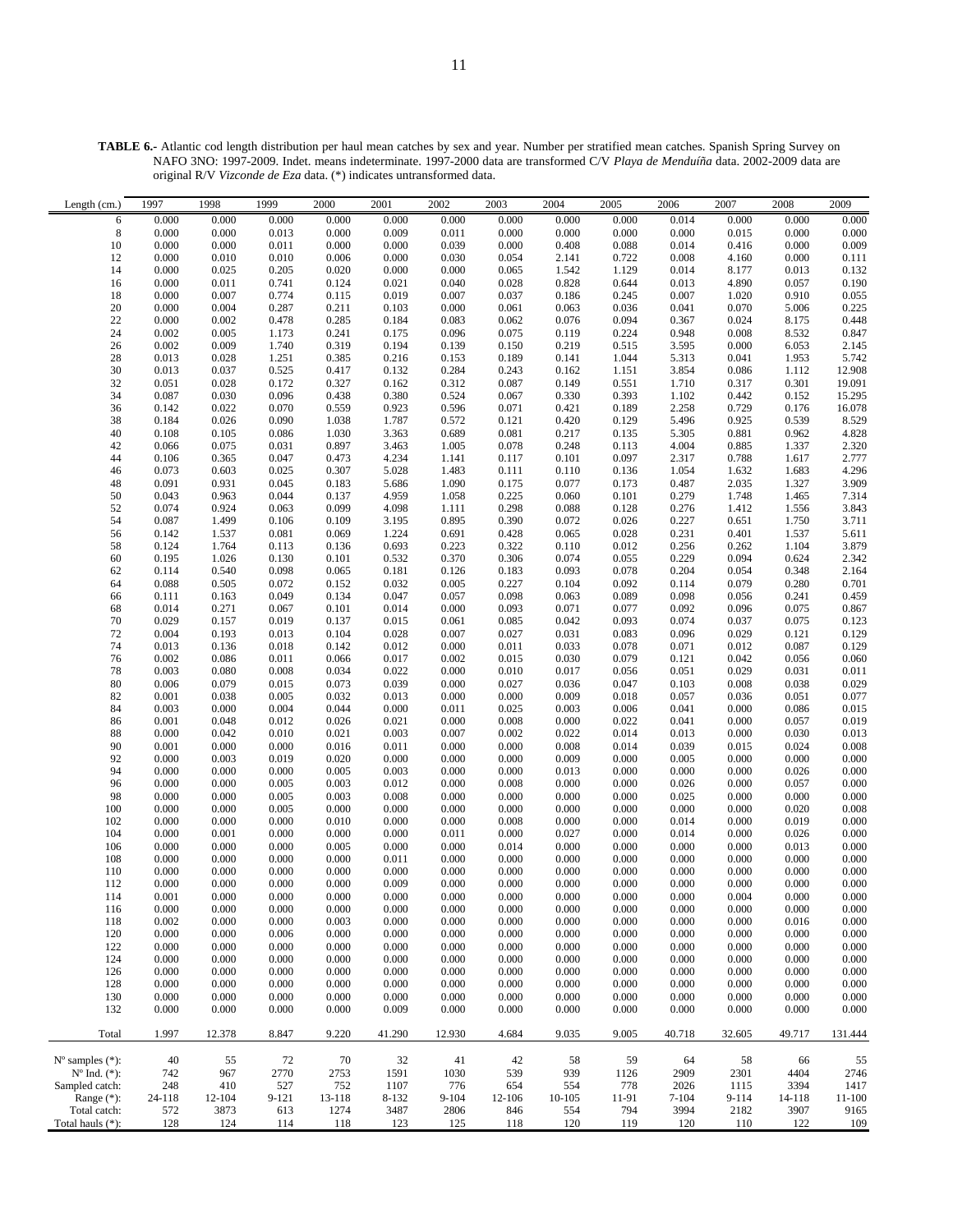**TABLE 7.-** Swept area, number of hauls and Yellowtail flounder mean catch (kg) and SD by stratum. Spanish Spring Surveys on NAFO Div. 3NO: 1995-2009. Swept area in square miles. n.s. means stratum not surveyed. 1995-2000 data are transformed C/V *Playa de Menduíña* data, and 2002-2009 data are original from R/V *Vizconde de Eza*. In 2001, there are data from the two vessels.

|            |              |                | 1995                    |                          |                  |                | 1996                    |              |                |                        | 1997                    |        |                  |                | 1998                    |              |
|------------|--------------|----------------|-------------------------|--------------------------|------------------|----------------|-------------------------|--------------|----------------|------------------------|-------------------------|--------|------------------|----------------|-------------------------|--------------|
|            | Swept        | Tow            | Y. flounder Y. flounder |                          | Swept            | Tow            | Y. flounder Y. flounder |              | Swept          | Tow                    | Y. flounder Y. flounder |        | Swept            | Tow            | Y. flounder Y. flounder |              |
| Stratum    | area         | number         | Mean catch              | SD                       | area             | number         | Mean catch              | <b>SD</b>    | area           |                        | number Mean catch       | SD     | area             | number         | Mean catch              | SD           |
| 353        | 0.0353       | 3              | 5.82                    | 4.105                    | 0.0371           | 3              | 74.88                   | 94.62        | 0.0480         |                        | $\overline{4}$<br>12.55 | 14.26  | 0.0465           |                | 12.22<br>$\overline{4}$ | 20.16        |
| 354        | 0.0353       | 3              | 1.78                    | 3.089                    | 0.0319           | 3              | 1.11                    | 0.84         | 0.0233         | $\overline{c}$         | 1.41                    | 1.56   | 0.0356           |                | 1.22<br>3               | 0.24         |
| 355        | n.s.         | n.s.           | n.s.                    | n.s.                     | 0.0221           | 2              | 0.25                    | 0.35         | 0.0233         | $\overline{2}$         | 2.20                    | 0.31   | 0.0221           | $\overline{2}$ | 0.13                    | 0.18         |
| 356        | n.s.         | n.s.           | n.s.                    | n.s.                     | 0.0203           | 2              | 0.00                    | 0.00         | 0.0225         | $\overline{2}$         | 0.32                    | 0.46   | 0.0221           |                | 2<br>0.00               | 0.00         |
| 357        | 0.0109       | 1              | 0.00                    | $\sim$                   | 0.0218           | $\mathbf{2}$   | 0.00                    | 0.00         | 0.0443         | $\overline{4}$         | 0.00                    | 0.00   | 0.0240           |                | 0.00<br>2               | 0.00         |
| 358        | 0.0319       | 3              | 0.00                    | 0.000                    | 0.0319           | 3              | 0.13                    | 0.23         | 0.0563         | 5                      | 0.02                    | 0.04   | 0.0236           | 3              | 0.00                    | 0.00         |
| 359        | 0.0345       | 3              | 1.35                    | 2.336                    | 0.0548           | 5              | 0.92                    | 0.83         | 0.0690         | 6                      | 0.08                    | 0.14   | 0.0698           | 6              | 0.17                    | 0.22         |
| 360        | 0.3563       | 31             | 20.44                   | 40.707                   | 0.3761           | 31             | 142.09                  | 128.86       | 0.3754         | 32                     | 80.92                   | 155.59 | 0.2561           | 25             | 373.90                  | 629.84       |
| 374        | 0.0225       | 2              | 0.00                    | 0.000                    | 0.0233           | 2              | 0.00                    | 0.00         | 0.0353         | 3                      | 0.00                    | 0.00   | 0.0353           | 3              | 0.04                    | 0.02         |
| 375        | 0.0225       | $\overline{c}$ | 1.48                    | 1.875                    | 0.0229           | $\overline{c}$ | 41.40                   | 58.54        | 0.0116         | 1                      | 0.20                    |        | 0.0345           | 3              | 12.37                   | 21.37        |
| 376        | 0.1729       | 15             | 35.06                   | 58.691                   | 0.1650           | 14             | 71.40                   | 86.94        | 0.1583         | 14                     | 162.35                  | 179.83 | 0.0930           | 10             | 279.27                  | 181.29       |
| 377        | 0.0221       | 2              | 0.00                    | 0.000                    | 0.0229           | 2              | 0.00                    | 0.00         | 0.0116         | -1                     | 0.00                    |        | 0.0229           |                | 2<br>0.00               | 0.00         |
| 378        | 0.0435       | $\overline{4}$ | 0.00                    | 0.000                    | 0.0330           | 3              | 0.06                    | 0.10         | 0.0210         | $\overline{2}$         | 0.00                    | 0.00   | 0.0120           |                | $\overline{c}$<br>0.00  | 0.00         |
| 379        | 0.0221       | 2              | 0.00                    | 0.000                    | 0.0113           | 1              | 0.00                    | $\sim$       | 0.0206         | $\overline{2}$         | 0.00                    | 0.00   | 0.0356           | 3              | 0.00                    | 0.00         |
| 380        | n.s.         | n.s.           | n.s.                    | n.s.                     | 0.0221           | 2              | 0.00                    | 0.00         | 0.0210         | $\overline{2}$         | 0.00                    | 0.00   | 0.0113           |                | 0.00<br>2               | 0.00         |
| 381        | n.s.         | n.s.           | n.s.                    | n.s.                     | 0.0229           | $\mathbf{2}$   | 0.00                    | 0.00         | 0.0221         | $\overline{2}$         | 0.00                    | 0.00   | 0.0229           |                | 2<br>0.00               | 0.00         |
| 382        | n.s.         | n.s.           | n.s.                    | n.s.                     | 0.0338           | 3              | 0.00                    | 0.00         | 0.0461         | $\overline{4}$         | 0.00                    | 0.00   | 0.0229           | 3              | 0.00                    | 0.00         |
| 721        | n.s.         | n.s.           | n.s.                    | n.s.                     | 0.0214           | 2              | 0.03                    | 0.05         | 0.0221         | $\overline{2}$         | 0.75                    | 1.06   | 0.0203           |                | 0.00<br>2               | 0.00         |
| 722        | n.s.         | n.s.           | n.s.                    | n.s.                     | 0.0206           | 2              | 0.00                    | 0.00         | 0.0214         | $\overline{c}$         | 0.00                    | 0.00   | 0.0101           |                | 0.00<br>$\overline{c}$  | 0.00         |
| 723        | n.s.         | n.s.           | n.s.                    | n.s.                     | 0.0109           | $\mathbf{1}$   | 0.00                    | $\sim$       | 0.0210         | $\overline{2}$         | 0.00                    | 0.00   | 0.0233           |                | 0.00<br>2               | 0.00         |
| 724        | 0.0105       | -1             | 0.00                    | $\overline{\phantom{a}}$ | 0.0203           | $\overline{c}$ | 0.00                    | 0.00         | 0.0225         | $\overline{c}$         | 0.00                    | 0.00   | 0.0206           |                | 2<br>0.00               | 0.00         |
| 725        | 0.0334       | 3              | 0.00                    | 0.000                    | 0.0225           | 2              | 0.00                    | 0.00         | 0.0206         | $\overline{c}$         | 0.00                    | 0.00   | 0.0086           | -1             | 0.00                    |              |
| 726        | 0.0214       | $\overline{2}$ | 0.00                    | 0.000                    | 0.0218           | $\mathbf{2}$   | 0.00                    | 0.00         | n.s.           | n.s.                   | n.s.                    | n.s.   | 0.0094           |                | 2<br>0.00               | 0.00         |
| 727        | n.s.         | n.s.           | n.s.                    | n.s.                     | 0.0210           | 2              | 0.00                    | 0.00         | 0.0094         | $\overline{1}$         | 0.00                    |        | 0.0233           | $\overline{2}$ | 0.00                    | 0.00         |
| 728        | n.s.         | n.s.           | n.s.                    | n.s.                     | 0.0218           | 2              | 0.00                    | 0.00         | 0.0214         | $\overline{2}$         | 0.00                    | 0.00   | 0.0206           |                | 0.00<br>2               | 0.00         |
| 752        | n.s.         | n.s.           | n.s.                    | n.s.                     | 0.0109           | $\mathbf{1}$   | 0.00                    | $\sim$       | 0.0218         | $\overline{2}$         | 0.00                    | 0.00   | 0.0229           |                | 2<br>0.00               | 0.00         |
| 753        | n.s.         | n.s.           | n.s.                    | n.s.                     | 0.0199           | $\overline{c}$ | 0.00                    | 0.00         | 0.0214         | $\overline{2}$         | 0.00                    | 0.00   | 0.0218           | $\overline{2}$ | 0.00                    | 0.00         |
| 754        | n.s.         | n.s.           | n.s.                    | n.s.                     | n.s.             | n.s.           | n.s.                    | n.s.         | 0.0330         | 3                      | 0.00                    | 0.00   | 0.0210<br>0.0206 |                | 0.00<br>2<br>0.00       | 0.00<br>0.00 |
| 755        | n.s.         | n.s.           | n.s.                    | n.s.                     | n.s.             | n.s.           | n.s.<br>0.00            | n.s.         | n.s.<br>0.0109 | n.s.<br>$\overline{1}$ | n.s.                    | n.s.   |                  |                | 2<br>0.00               |              |
| 756<br>757 | n.s.         | n.s.           | n.s.                    | n.s.                     | 0.0210<br>0.0188 | 2<br>2         | 0.00                    | 0.00<br>0.00 | 0.0304         | 3                      | 0.00<br>0.00            | 0.00   | 0.0225<br>0.0206 |                | 0.00<br>2               | 0.00<br>0.00 |
| 758        | n.s.         | n.s.           | n.s.                    | n.s.                     |                  |                |                         |              | 0.0214         | $\overline{2}$         | 0.00                    | 0.00   | 0.0105           |                | 0.00<br>2               | 0.00         |
| 759        | n.s.         | n.s.           | n.s.                    | n.s.                     | n.s.             | n.s.           | n.s.                    | n.s.         |                |                        |                         |        | 0.0214           |                | 2<br>0.00               | 0.00         |
| 760        | n.s.<br>n.s. | n.s.<br>n.s.   | n.s.<br>n.s.            | n.s.<br>n.s.             | n.s.<br>0.0210   | n.s.<br>2      | n.s.<br>0.00            | n.s.<br>0.00 | n.s.<br>0.0105 | n.s.<br>$\overline{1}$ | n.s.<br>0.00            | n.s.   | 0.0214           |                | 2<br>0.00               | 0.00         |
| 761        | n.s.         | n.s.           | n.s.                    | n.s.                     | 0.0199           | 2              | 0.00                    | 0.00         | 0.0315         | 3                      | 0.00                    | 0.00   | 0.0206           |                | 2<br>0.00               | 0.00         |
| 762        | n.s.         |                |                         |                          |                  |                |                         |              | 0.0308         | 3                      | 0.00                    | 0.00   | 0.0094           |                | 2<br>0.00               | 0.00         |
| 763        | n.s.         | n.s.<br>n.s.   | n.s.<br>n.s.            | n.s.<br>n.s.             | n.s.<br>n.s.     | n.s.<br>n.s.   | n.s.<br>n.s.            | n.s.<br>n.s. | n.s.           | n.s.                   | n.s.                    | n.s.   | 0.0218           |                | 2<br>0.00               | 0.00         |
| 764        | n.s.         | n.s.           | n.s.                    | n.s.                     | 0.0210           | 2              | 0.00                    | 0.00         | 0.0206         | $\overline{c}$         | 0.00                    | 0.00   | 0.0218           |                | 0.00<br>2               | 0.00         |
| 765        | n.s.         | n.s.           | n.s.                    | n.s.                     | 0.0199           | 2              | 0.00                    | 0.00         | 0.0206         | $\overline{2}$         | 0.00                    | 0.00   | 0.0098           |                | $\overline{c}$<br>0.00  | 0.00         |
| 766        | n.s.         | n.s.           | n.s.                    | n.s.                     | n.s.             | n.s.           | n.s.                    | n.s.         | 0.0308         | $\overline{3}$         | 0.00                    | 0.00   | 0.0191           | $\overline{2}$ | 0.00                    | 0.00         |
| 767        | n.s.         | n.s.           | n.s.                    | n.s.                     | n.s.             | n.s.           | n.s.                    | n.s.         | n.s.           | n.s.                   | n.s.                    | n.s.   | 0.0109           |                | 2<br>0.00               | 0.00         |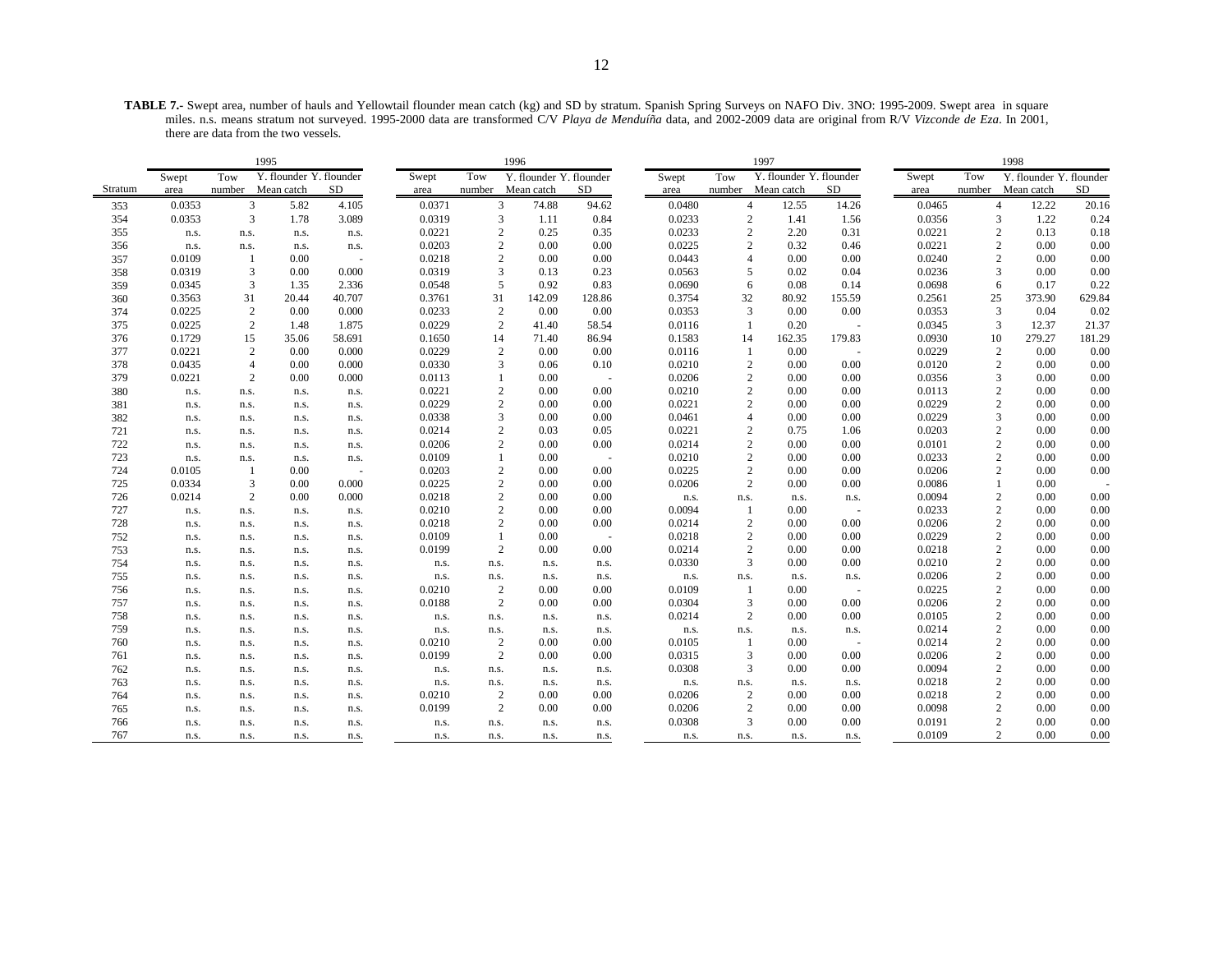**TABLE 7 (cont.).-** Swept area, number of hauls and Yellowtail flounder mean catch (kg) and SD by stratum. Spanish Spring Surveys on NAFO Div. 3NO: 1995-2009. Swept area in square miles. n.s. means stratum not surveyed. 1995-2000 data are transformed C/V *Playa de Menduíña* data, and 2002-2009 data are original from R/V *Vizconde de Eza*. In 2001,there are data from the two vessels.

|         | 1999   |                |                         |           |        |                | 2000                    |        |        |        | 2001                     |         |        |        | 2002                    |         |
|---------|--------|----------------|-------------------------|-----------|--------|----------------|-------------------------|--------|--------|--------|--------------------------|---------|--------|--------|-------------------------|---------|
|         | Swept  | Tow            | Y. flounder Y. flounder |           | Swept  | Tow            | Y. flounder Y. flounder |        | Swept  | Tow    | Y. flounder Y. flounder  |         | Swept  | Tow    | Y. flounder Y. flounder |         |
| Stratum | area   | number         | Mean catch              | <b>SD</b> | area   | number         | Mean catch              | SD     | area   | number | Mean catch               | SD      | area   | number | Mean catch              | SD      |
| 353     | 0.0360 | 3              | 150.18                  | 182.44    | 0.0356 | 3              | 67.87                   | 91.37  | 0.0341 |        | 3<br>61.42               | 102.797 | 0.0476 |        | $\overline{4}$<br>75.13 | 88.259  |
| 354     | 0.0218 | $\overline{c}$ | 0.08                    | 0.12      | 0.0356 | 3              | 1.79                    | 1.93   | 0.0338 |        | 3<br>0.34                | 0.322   | 0.0356 |        | 3<br>0.17               | 0.289   |
| 355     | 0.0229 | $\sqrt{2}$     | 0.00                    | 0.00      | 0.0233 | $\mathbf{2}$   | 0.00                    | 0.00   | 0.0240 |        | $\overline{2}$<br>0.00   | 0.000   | 0.0236 |        | $\mathbf{2}$<br>0.00    | 0.000   |
| 356     | 0.0229 | $\sqrt{2}$     | 0.00                    | 0.00      | 0.0225 | 2              | 0.00                    | 0.00   | 0.0240 |        | $\overline{2}$<br>0.01   | 0.007   | 0.0233 |        | 2<br>0.00               | 0.000   |
| 357     | 0.0236 | $\overline{2}$ | 0.00                    | 0.00      | 0.0124 |                | 0.00                    |        | 0.0244 |        | $\overline{2}$<br>0.00   | 0.000   | 0.0240 |        | 2<br>0.00               | 0.000   |
| 358     | 0.0349 | $\overline{3}$ | 0.00                    | 0.00      | 0.0341 | 3              | 0.00                    | 0.00   | 0.0345 |        | 3<br>0.00                | 0.000   | 0.0345 |        | 3<br>0.00               | 0.000   |
| 359     | 0.0364 | 3              | 0.34                    | 0.47      | 0.0469 | $\overline{4}$ | 2.36                    | 2.93   | 0.0803 |        | $\overline{7}$<br>1.42   | 2.836   | 0.0686 |        | 6<br>0.11               | 0.261   |
| 360     | 0.2325 | 19             | 545.18                  | 424.37    | 0.2396 | 20             | 391.18                  | 331.64 | 0.2423 | 20     | 536.80                   | 488.657 | 0.2865 | 25     | 340.23                  | 356.687 |
| 374     | 0.0244 | $\overline{2}$ | 74.16                   | 103.18    | 0.0240 | $\overline{2}$ | 20.47                   | 23.55  | 0.0240 |        | $\overline{c}$<br>238.75 | 111.369 | 0.0345 | 3      | 32.04                   | 52.542  |
| 375     | 0.0236 | 2              | 347.15                  | 168.25    | 0.0244 | 2              | 153.36                  | 2.06   | 0.0338 |        | 3<br>100.33              | 68.319  | 0.0353 |        | 3<br>48.61              | 68.927  |
| 376     | 0.1219 | 10             | 551.60                  | 165.61    | 0.1200 | 10             | 435.27                  | 236.60 | 0.1155 | 10     | 443.12                   | 196.619 | 0.1140 | 10     | 533.62                  | 416.745 |
| 377     | 0.0240 | $\sqrt{2}$     | 0.00                    | 0.00      | 0.0229 | $\overline{c}$ | 0.05                    | 0.06   | 0.0229 |        | $\overline{2}$<br>0.00   | 0.000   | 0.0229 |        | $\mathbf{2}$<br>0.00    | 0.000   |
| 378     | 0.0229 | $\overline{2}$ | 0.00                    | 0.00      | 0.0233 | $\overline{2}$ | 0.00                    | 0.00   | 0.0236 |        | $\overline{2}$<br>0.00   | 0.000   | 0.0233 |        | 2<br>0.00               | 0.000   |
| 379     | 0.0236 | $\sqrt{2}$     | 0.00                    | 0.00      | 0.0225 | $\overline{c}$ | 0.00                    | 0.00   | 0.0229 |        | $\overline{c}$<br>0.00   | 0.000   | 0.0229 |        | 2<br>0.00               | 0.000   |
| 380     | 0.0236 | $\sqrt{2}$     | 0.00                    | 0.00      | 0.0236 | $\overline{2}$ | 0.00                    | 0.00   | 0.0206 |        | $\overline{c}$<br>0.00   | 0.000   | 0.0225 |        | $\overline{c}$<br>0.00  | 0.000   |
| 381     | 0.0229 | $\overline{2}$ | 0.00                    | 0.00      | 0.0236 | $\overline{c}$ | 0.00                    | 0.00   | 0.0236 |        | $\overline{c}$<br>0.00   | 0.000   | 0.0229 |        | $\overline{c}$<br>0.00  | 0.000   |
| 382     | 0.0484 | $\overline{4}$ | 0.00                    | 0.00      | 0.0499 | $\overline{4}$ | 0.00                    | 0.00   | 0.0469 |        | 0.02<br>$\overline{4}$   | 0.030   | 0.0341 |        | 0.00<br>3               | 0.000   |
| 721     | 0.0244 | $\sqrt{2}$     | 0.00                    | 0.00      | 0.0236 | $\overline{2}$ | 0.00                    | 0.00   | 0.0248 |        | $\overline{2}$<br>0.00   | 0.000   | 0.0233 |        | 0.00<br>2               | 0.000   |
| 722     | 0.0229 | $\overline{2}$ | 0.00                    | 0.00      | 0.0218 | 2              | 0.00                    | 0.00   | 0.0233 |        | $\overline{2}$<br>0.00   | 0.000   | 0.0236 |        | 2<br>0.00               | 0.000   |
| 723     | 0.0229 | $\sqrt{2}$     | 0.00                    | 0.00      | 0.0248 | $\mathbf{2}$   | 0.00                    | 0.00   | 0.0240 |        | $\overline{2}$<br>0.00   | 0.000   | 0.0233 |        | $\overline{2}$<br>0.00  | 0.000   |
| 724     | 0.0225 | $\sqrt{2}$     | 0.00                    | 0.00      | 0.0233 | $\overline{2}$ | 0.00                    | 0.00   | 0.0353 |        | 3<br>0.00                | 0.000   | 0.0225 |        | 2<br>0.00               | 0.000   |
| 725     | 0.0229 | $\overline{2}$ | 0.00                    | 0.00      | 0.0210 | $\mathbf{2}$   | 0.00                    | 0.00   | 0.0116 |        | $\overline{2}$<br>0.00   | 0.000   | 0.0225 |        | $\overline{c}$<br>0.00  | 0.000   |
| 726     | 0.0225 | $\overline{2}$ | 0.00                    | 0.00      | 0.0221 | $\overline{2}$ | 0.00                    | 0.00   | 0.0116 |        | $\overline{2}$<br>0.00   | 0.000   | 0.0214 |        | $\overline{2}$<br>0.00  | 0.000   |
| 727     | 0.0236 | $\overline{2}$ | 0.00                    | 0.00      | 0.0210 | $\overline{2}$ | 0.00                    | 0.00   | 0.0225 |        | $\overline{2}$<br>0.00   | 0.000   | 0.0233 |        | 0.00<br>2               | 0.000   |
| 728     | 0.0233 | $\overline{c}$ | 0.00                    | 0.00      | 0.0210 | $\mathbf{2}$   | 0.00                    | 0.00   | 0.0229 |        | $\overline{2}$<br>0.00   | 0.000   | 0.0229 |        | $\overline{c}$<br>0.00  | 0.000   |
| 752     | 0.0233 | $\sqrt{2}$     | 0.00                    | 0.00      | 0.0206 | 2              | 0.00                    | 0.00   | 0.0210 |        | $\overline{2}$<br>0.06   | 0.083   | 0.0116 |        | 0.00                    |         |
| 753     | 0.0229 | $\sqrt{2}$     | 0.00                    | 0.00      | 0.0218 | 2              | 0.00                    | 0.00   | 0.0214 |        | $\overline{c}$<br>0.00   | 0.000   | 0.0229 |        | 2<br>0.00               | 0.000   |
| 754     | 0.0206 | $\sqrt{2}$     | 0.00                    | 0.00      | 0.0195 | $\mathbf{2}$   | 0.00                    | 0.00   | 0.0195 |        | $\overline{c}$<br>0.00   | 0.000   | 0.0341 |        | 3<br>0.00               | 0.000   |
| 755     | 0.0311 | 3              | 0.00                    | 0.00      | 0.0431 | $\overline{4}$ | 0.00                    | 0.00   | 0.0416 |        | $\overline{4}$<br>0.00   | 0.000   | 0.0338 |        | 3<br>0.00               | 0.000   |
| 756     | 0.0225 | $\overline{2}$ | 0.00                    | 0.00      | 0.0203 | $\overline{c}$ | 0.00                    | 0.00   | 0.0113 |        | $\overline{c}$<br>0.00   | 0.000   | 0.0229 |        | 2<br>0.00               | 0.000   |
| 757     | 0.0233 | $\overline{2}$ | 0.00                    | 0.00      | 0.0214 | $\overline{c}$ | 0.00                    | 0.00   | 0.0233 |        | $\overline{2}$<br>0.00   | 0.000   | 0.0225 |        | $\overline{2}$<br>0.00  | 0.000   |
| 758     | 0.0214 | $\sqrt{2}$     | 0.00                    | 0.00      | 0.0210 | 2              | 0.00                    | 0.00   | 0.0218 |        | $\overline{2}$<br>0.00   | 0.000   | 0.0225 |        | 2<br>0.00               | 0.000   |
| 759     | 0.0218 | $\overline{c}$ | 0.00                    | 0.00      | 0.0210 | $\overline{2}$ | 0.00                    | 0.00   | 0.0221 |        | $\overline{2}$<br>0.00   | 0.000   | 0.0225 |        | 2<br>0.00               | 0.000   |
| 760     | 0.0225 | $\sqrt{2}$     | 0.00                    | 0.00      | 0.0210 | $\overline{2}$ | 0.00                    | 0.00   | 0.0229 |        | $\overline{2}$<br>0.00   | 0.000   | 0.0229 |        | $\overline{2}$<br>0.00  | 0.000   |
| 761     | 0.0210 | $\overline{2}$ | 0.00                    | 0.00      | 0.0221 | 2              | 0.00                    | 0.00   | 0.0225 |        | $\overline{2}$<br>0.00   | 0.000   | 0.0225 |        | 2<br>0.00               | 0.000   |
| 762     | 0.0210 | $\overline{2}$ | 0.00                    | 0.00      | 0.0203 | 2              | 0.00                    | 0.00   | 0.0116 |        | $\overline{c}$<br>0.00   | 0.000   | 0.0225 |        | 2<br>0.00               | 0.000   |
| 763     | 0.0311 | 3              | 0.00                    | 0.00      | 0.0416 | $\overline{A}$ | 0.00                    | 0.00   | 0.0330 |        | 3<br>0.00                | 0.000   | 0.0225 |        | $\overline{c}$<br>0.00  | 0.000   |
| 764     | 0.0225 | $\sqrt{2}$     | 0.00                    | 0.00      | 0.0218 | $\overline{2}$ | 0.00                    | 0.00   | 0.0240 |        | $\overline{2}$<br>0.00   | 0.000   | 0.0236 |        | 2<br>0.00               | 0.000   |
| 765     | 0.0221 | $\overline{c}$ | 0.00                    | 0.00      | 0.0203 | $\overline{2}$ | 0.00                    | 0.00   | 0.0113 |        | $\overline{2}$<br>0.00   | 0.000   | 0.0236 |        | 2<br>0.00               | 0.000   |
| 766     | 0.0218 | $\overline{c}$ | 0.00                    | 0.00      | 0.0214 | $\overline{2}$ | 0.00                    | 0.00   | 0.0203 |        | $\overline{2}$<br>0.00   | 0.000   | 0.0233 |        | $\overline{c}$<br>0.00  | 0.000   |
| 767     | 0.0214 | $\overline{c}$ | 0.00                    | 0.00      | 0.0210 | 2              | 0.00                    | 0.00   | 0.0218 |        | $\overline{c}$<br>0.00   | 0.000   | 0.0225 |        | $\overline{c}$<br>0.00  | 0.000   |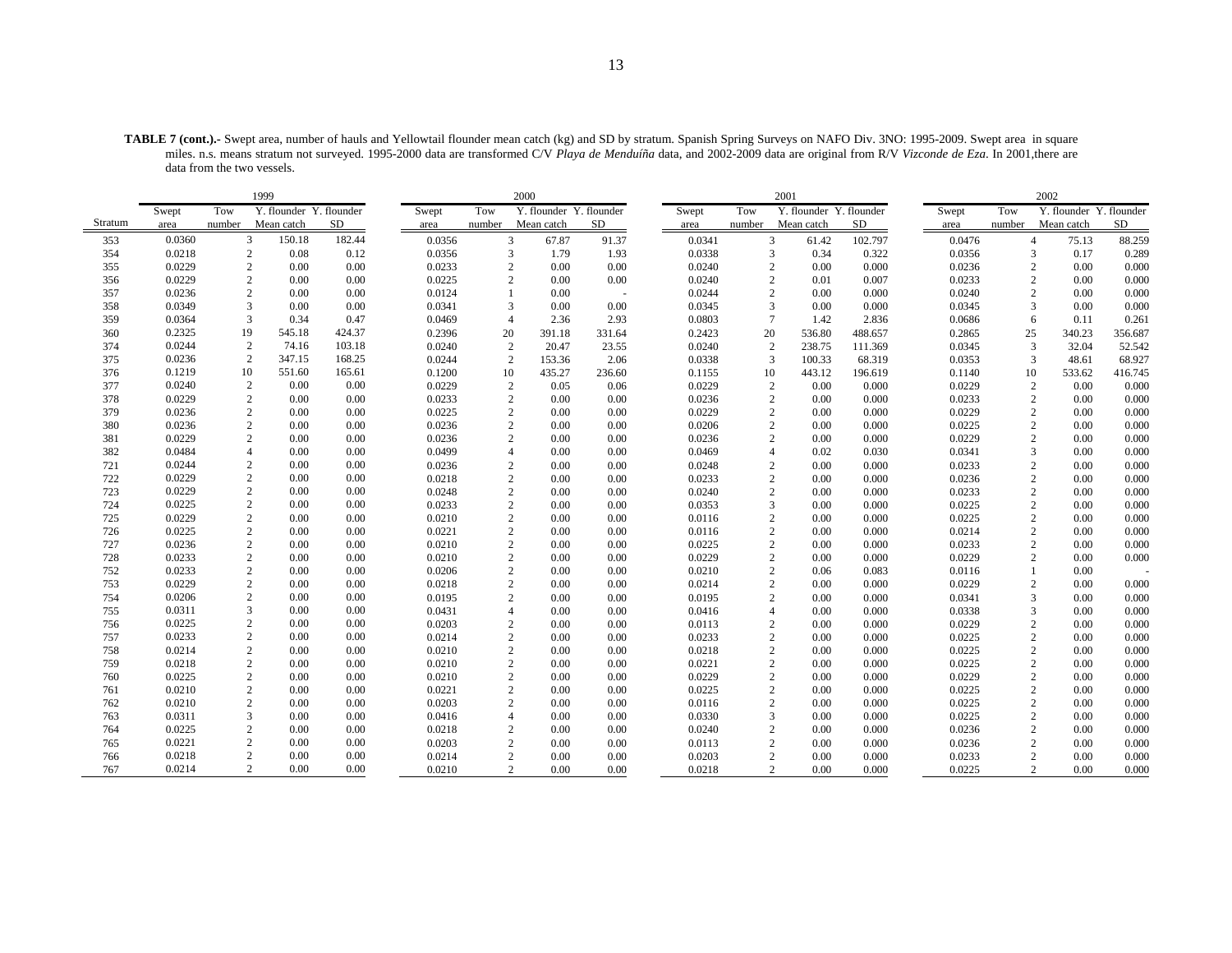**TABLE 7 (cont.).-** Swept area, number of hauls and Yellowtail flounder mean catch (kg) and SD by stratum. Spanish Spring Surveys on NAFO Div. 3NO: 1995-2009. Swept area in square miles. n.s. means stratum not surveyed. 1995-2000 data are transformed C/V *Playa de Menduíña* data, and 2002-2009 data are original from R/V *Vizconde de Eza*. In 2001, there are data from the two vessels.

|         |        | 2003            |                         |         | 2004   |                 |                         |         |        | 2005            |                         |         |        | 2006   |                         |             |
|---------|--------|-----------------|-------------------------|---------|--------|-----------------|-------------------------|---------|--------|-----------------|-------------------------|---------|--------|--------|-------------------------|-------------|
|         | Swept  | Tow             | Y. flounder Y. flounder |         | Swept  | Tow             | Y. flounder Y. flounder |         | Swept  | Tow             | Y. flounder Y. flounder |         | Swept  | Tow    | Y. flounder             | Y. flounder |
| Stratum | area   | number          | Mean catch              | SD      | area   | number          | Mean catch              | SD      | area   | number          | Mean catch              | SD      | area   | number | Mean catch              | SD          |
| 353     | 0.0334 |                 | $\mathbf{3}$<br>11.15   | 19.307  | 0.0338 | $\mathfrak{Z}$  | 8.79                    | 14.005  | 0.0353 | $\overline{3}$  | 58.83                   | 99.610  | 0.0371 |        | $\overline{3}$<br>71.98 | 122.954     |
| 354     | 0.0338 | $\overline{3}$  | 0.00                    | 0.000   | 0.0345 | 3               | 0.62                    | 1.065   | 0.0353 | $\overline{3}$  | 0.21                    | 0.188   | 0.0364 |        | 3<br>0.21               | 0.371       |
| 355     | 0.0229 | $\overline{2}$  | 0.00                    | 0.000   | 0.0229 | $\overline{c}$  | 0.00                    | 0.000   | 0.0225 | $\overline{2}$  | 0.00                    | 0.000   | 0.0248 |        | 0.00<br>2               | 0.000       |
| 356     | 0.0225 | $\overline{c}$  | 0.00                    | 0.000   | 0.0221 | 2               | 0.00                    | 0.000   | 0.0233 | $\overline{2}$  | 0.00                    | 0.000   | 0.0240 |        | 2<br>0.00               | 0.000       |
| 357     | 0.0229 | $\overline{2}$  | 0.00                    | 0.000   | 0.0229 | $\overline{2}$  | 0.00                    | 0.000   | 0.0233 | $\overline{c}$  | 0.00                    | 0.000   | 0.0244 |        | $\overline{2}$<br>0.00  | 0.000       |
| 358     | 0.0338 | 3               | 0.00                    | 0.000   | 0.0330 | 3               | 0.26                    | 0.442   | 0.0349 | 3               | 0.00                    | 0.000   | 0.0349 |        | 0.00<br>3               | 0.000       |
| 359     | 0.0791 | $7\phantom{.0}$ | 0.00                    | 0.000   | 0.0791 | $7\phantom{.0}$ | 25.01                   | 38.371  | 0.0814 | $7\phantom{.0}$ | 99.52                   | 142.727 | 0.0975 |        | 8<br>169.33             | 359.779     |
| 360     | 0.2254 | 20              | 360.55                  | 298.992 | 0.2310 | 20              | 403.19                  | 333.463 | 0.2325 | 20              | 342.14                  | 223.566 | 0.2340 | 19     | 361.02                  | 266.205     |
| 374     | 0.0225 | 2               | 16.13                   | 8.238   | 0.0233 | 2               | 193.46                  | 225.058 | 0.0229 | $\overline{2}$  | 300.46                  | 128.092 | 0.0236 |        | 2<br>610.03             | 73.518      |
| 375     | 0.0330 | 3               | 28.45                   | 35.557  | 0.0338 | 3               | 543.04                  | 155.015 | 0.0349 | 3               | 288.64                  | 138.290 | 0.0364 |        | 3<br>287.65             | 109.715     |
| 376     | 0.1125 | 10              | 391.60                  | 257.289 | 0.1166 | 10              | 481.06                  | 140.810 | 0.1174 | 10              | 500.53                  | 238.908 | 0.1219 | 10     | 489.81                  | 231.495     |
| 377     | 0.0225 | 2               | 0.70                    | 0.990   | 0.0218 | 2               | 0.00                    | 0.000   | 0.0233 | $\overline{2}$  | 42.84                   | 60.518  | 0.0236 |        | 2<br>6.09               | 8.605       |
| 378     | 0.0225 | $\overline{c}$  | 0.00                    | 0.000   | 0.0225 | $\overline{2}$  | 0.00                    | 0.000   | 0.0225 | $\overline{c}$  | 0.00                    | 0.000   | 0.0240 |        | $\overline{2}$<br>0.00  | 0.000       |
| 379     | 0.0229 | 2               | 0.00                    | 0.000   | 0.0124 |                 | 0.00                    |         | 0.0236 | $\overline{c}$  | 0.00                    | 0.000   | 0.0236 |        | 0.00<br>2               | 0.000       |
| 380     | 0.0229 | $\overline{2}$  | 0.00                    | 0.000   | 0.0221 | $\overline{2}$  | 0.00                    | 0.000   | 0.0229 | $\overline{2}$  | 0.00                    | 0.000   | 0.0229 |        | 0.00<br>2               | 0.000       |
| 381     | 0.0229 | $\overline{2}$  | 0.00                    | 0.000   | 0.0225 | $\overline{2}$  | 0.00                    | 0.000   | 0.0233 | $\overline{2}$  | 0.00                    | 0.000   | 0.0229 |        | $\overline{c}$<br>0.00  | 0.000       |
| 382     | 0.0454 | $\overline{4}$  | 0.00                    | 0.000   | 0.0461 | $\overline{4}$  | 0.00                    | 0.000   | 0.0458 |                 | 0.00                    | 0.000   | 0.0469 |        | 0.00<br>4               | 0.000       |
| 721     | 0.0225 | $\overline{c}$  | 0.00                    | 0.000   | 0.0221 | $\overline{2}$  | 0.00                    | 0.000   | 0.0229 | $\overline{2}$  | 0.00                    | 0.000   | 0.0236 |        | 0.00<br>$\overline{2}$  | 0.000       |
| 722     | 0.0221 | $\overline{c}$  | 0.00                    | 0.000   | 0.0218 | $\overline{2}$  | 0.00                    | 0.000   | 0.0233 | $\overline{c}$  | 0.00                    | 0.000   | 0.0240 |        | $\overline{2}$<br>0.00  | 0.000       |
| 723     | 0.0229 | $\overline{c}$  | 0.00                    | 0.000   | 0.0229 | $\overline{2}$  | 0.00                    | 0.000   | 0.0233 | $\overline{c}$  | 0.00                    | 0.000   | 0.0236 |        | $\overline{2}$<br>0.18  | 0.247       |
| 724     | 0.0225 | $\overline{2}$  | 0.52                    | 0.735   | 0.0214 | 2               | 0.00                    | 0.000   | 0.0225 | $\overline{c}$  | 0.00                    | 0.000   | 0.0233 |        | 0.00<br>2               | 0.000       |
| 725     | 0.0229 | $\overline{c}$  | 0.00                    | 0.000   | 0.0225 | $\overline{2}$  | 0.00                    | 0.000   | 0.0236 | $\overline{c}$  | 0.00                    | 0.000   | 0.0233 |        | $\overline{2}$<br>0.00  | 0.000       |
| 726     | 0.0225 | $\overline{2}$  | 0.00                    | 0.000   | 0.0225 | 2               | 0.00                    | 0.000   | 0.0113 |                 | 0.00                    |         | 0.0225 |        | 0.00<br>$\overline{2}$  | 0.000       |
| 727     | 0.0218 | $\overline{2}$  | 0.00                    | 0.000   | 0.0233 | 2               | 0.00                    | 0.000   | 0.0229 | $\overline{c}$  | 0.00                    | 0.000   | 0.0225 |        | 0.00<br>$\overline{2}$  | 0.000       |
| 728     | 0.0225 | $\overline{c}$  | 0.00                    | 0.000   | 0.0180 | $\overline{2}$  | 0.00                    | 0.000   | 0.0109 |                 | 0.00                    |         | 0.0225 |        | $\overline{2}$<br>0.00  | 0.000       |
| 752     | 0.0229 | $\overline{2}$  | 0.00                    | 0.000   | 0.0214 | 2               | 0.00                    | 0.000   | 0.0236 | $\overline{2}$  | 0.00                    | 0.000   | 0.0225 |        | $\overline{2}$<br>0.00  | 0.000       |
| 753     | 0.0229 | $\overline{2}$  | 0.00                    | 0.000   | 0.0218 | $\overline{2}$  | 0.00                    | 0.000   | 0.0225 | $\overline{c}$  | 0.00                    | 0.000   | 0.0225 |        | 0.00<br>$\overline{2}$  | 0.000       |
| 754     | 0.0218 | $\overline{2}$  | 0.00                    | 0.000   | 0.0214 | $\overline{c}$  | 0.00                    | 0.000   | 0.0225 | $\overline{c}$  | 0.00                    | 0.000   | 0.0225 |        | $\overline{2}$<br>0.00  | 0.000       |
| 755     | 0.0221 | $\overline{2}$  | 0.00                    | 0.000   | 0.0319 | 3               | 0.00                    | 0.000   | 0.0450 | $\overline{4}$  | 0.00                    | 0.000   | 0.0338 |        | 3<br>0.00               | 0.000       |
| 756     | 0.0221 | $\overline{2}$  | 0.00                    | 0.000   | 0.0218 | $\overline{2}$  | 0.00                    | 0.000   | 0.0233 | $\overline{2}$  | 0.00                    | 0.000   | 0.0229 |        | $\overline{2}$<br>0.00  | 0.000       |
| 757     | 0.0221 | $\overline{c}$  | 0.00                    | 0.000   | 0.0218 | $\overline{c}$  | 0.00                    | 0.000   | 0.0225 | $\overline{c}$  | 0.00                    | 0.000   | 0.0225 |        | $\overline{2}$<br>0.00  | 0.000       |
| 758     | 0.0221 | $\overline{2}$  | 0.00                    | 0.000   | 0.0214 | $\overline{2}$  | 0.00                    | 0.000   | 0.0225 | $\overline{2}$  | 0.00                    | 0.000   | 0.0225 |        | $\overline{c}$<br>0.00  | 0.000       |
| 759     | 0.0113 |                 | 0.00                    | $\sim$  | 0.0214 | 2               | 0.00                    | 0.000   | 0.0229 | $\overline{c}$  | 0.00                    | 0.000   | 0.0225 |        | 0.00<br>2               | 0.000       |
| 760     | 0.0218 | $\overline{c}$  | 0.00                    | 0.000   | 0.0221 | $\overline{2}$  | 0.00                    | 0.000   | 0.0229 | $\overline{c}$  | 0.35                    | 0.488   | 0.0225 |        | $\overline{2}$<br>0.00  | 0.000       |
| 761     | 0.0225 | $\overline{2}$  | 0.00                    | 0.000   | 0.0221 | 2               | 0.00                    | 0.000   | 0.0221 | $\overline{2}$  | 0.00                    | 0.000   | 0.0233 |        | 0.00<br>$\overline{c}$  | 0.000       |
| 762     | 0.0225 | $\overline{2}$  | 0.00                    | 0.000   | 0.0233 | 2               | 0.00                    | 0.000   | 0.0225 | $\overline{c}$  | 0.00                    | 0.000   | 0.0233 |        | 2<br>0.00               | 0.000       |
| 763     | 0.0311 | $\overline{3}$  | 0.00                    | 0.000   | 0.0326 | 3               | 0.00                    | 0.000   | 0.0334 | 3               | 0.00                    | 0.000   | 0.0225 |        | $\overline{2}$<br>0.00  | 0.000       |
| 764     | 0.0221 | $\overline{2}$  | 0.00                    | 0.000   | 0.0229 | 2               | 0.00                    | 0.000   | 0.0233 | $\overline{c}$  | 0.00                    | 0.000   | 0.0233 |        | $\overline{c}$<br>0.00  | 0.000       |
| 765     | 0.0113 |                 | 0.00                    | $\sim$  | 0.0225 | $\overline{2}$  | 0.00                    | 0.000   | 0.0229 | $\overline{c}$  | 0.00                    | 0.000   | 0.0236 |        | $\overline{2}$<br>0.00  | 0.000       |
| 766     | 0.0225 | $\overline{2}$  | 0.00                    | 0.000   | 0.0225 | $\overline{c}$  | 0.00                    | 0.000   | 0.0229 | $\overline{2}$  | 0.00                    | 0.000   | 0.0229 |        | 0.00<br>$\overline{c}$  | 0.000       |
| 767     | 0.0229 | $\overline{c}$  | 0.00                    | 0.000   | 0.0218 | 2               | 0.00                    | 0.000   | 0.0113 |                 | 0.00                    |         | 0.0233 |        | $\overline{2}$<br>0.00  | 0.000       |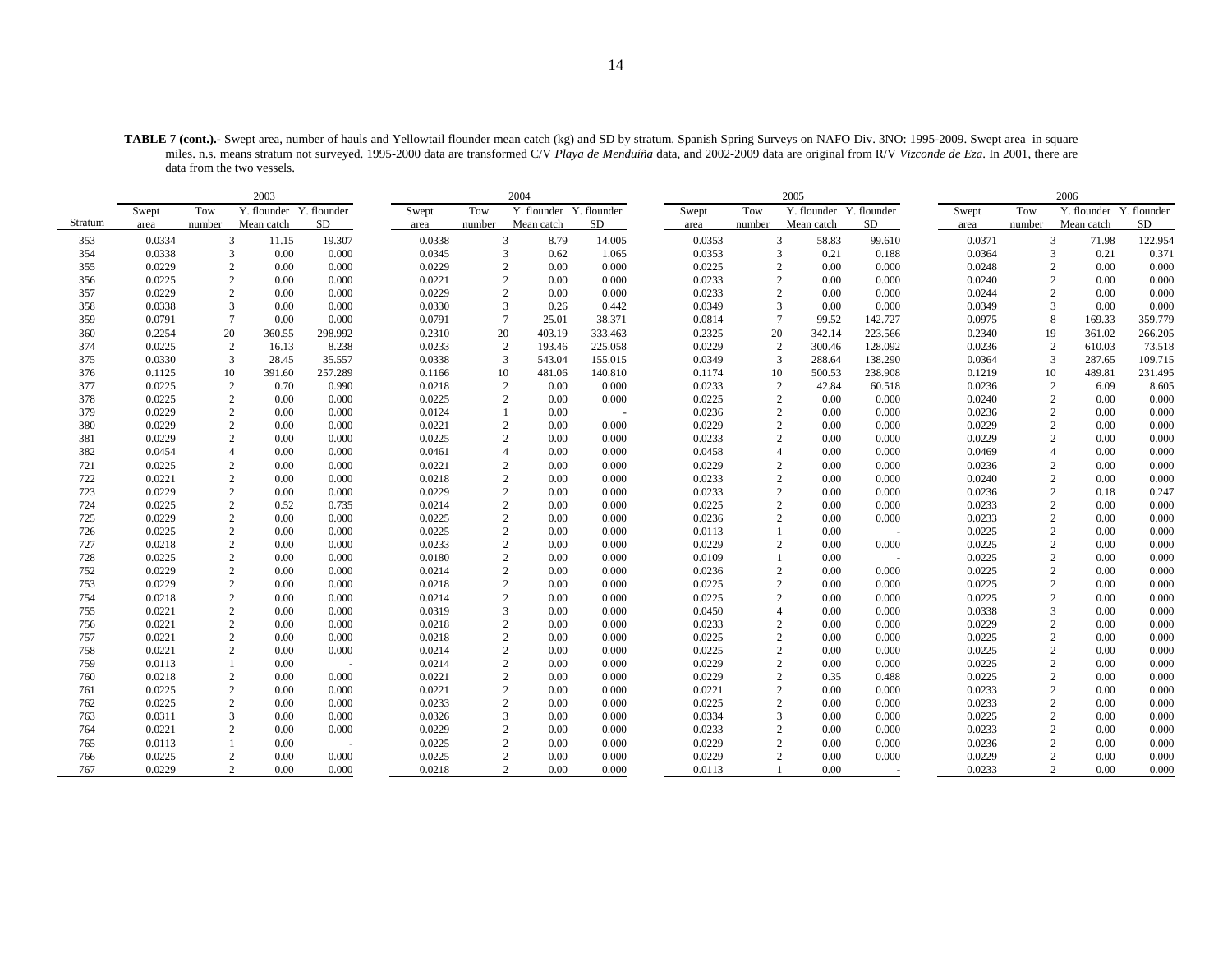| <b>TABLE 7 (cont.).-</b> Swept area, number of hauls and Yellowtail flounder mean catch (kg) and SD by stratum. Spanish Spring Surveys on NAFO Div. 3NO: 1995-2009. Swept area in square |
|------------------------------------------------------------------------------------------------------------------------------------------------------------------------------------------|
| miles. n.s. means stratum not surveyed. 1995-2000 data are transformed C/V Playa de Menduíña data, and 2002-2009 data are original from R/V Vizconde de Eza. In 2001, there are          |
| data from the two vessels.                                                                                                                                                               |

|         |        |                | 2007        |             |        | 2008           |             |             |  |        |                        | 2009        |             |  |  |  |
|---------|--------|----------------|-------------|-------------|--------|----------------|-------------|-------------|--|--------|------------------------|-------------|-------------|--|--|--|
|         | Swept  | Tow            | Y. flounder | Y. flounder | Swept  | Tow            | Y. flounder | Y. flounder |  | Swept  | Tow                    | Y. flounder | Y. flounder |  |  |  |
| Stratum | area   | number         | Mean catch  | <b>SD</b>   | area   | number         | Mean catch  | SD          |  | area   | number                 | Mean catch  | ${\rm SD}$  |  |  |  |
| 353     | 0.0364 | 3              | 0.64        | 0.172       | 0.0341 | 3              | 18.63       | 30.202      |  | 0.0345 | 3                      | 0.15        | 0.259       |  |  |  |
| 354     | 0.0364 | 3              | 0.16        | 0.283       | 0.0345 | 3              | 1.03        | 0.775       |  | 0.0338 | 3                      | 0.00        | 0.000       |  |  |  |
| 355     | 0.0240 | 2              | 0.00        | 0.000       | 0.0221 | $\mathcal{D}$  | 0.00        | 0.000       |  | 0.0233 | 2                      | 0.00        | 0.000       |  |  |  |
| 356     | 0.0240 | $\overline{c}$ | 0.00        | 0.000       | 0.0236 | $\overline{c}$ | 0.00        | 0.000       |  | 0.0229 | $\overline{c}$         | 0.00        | 0.000       |  |  |  |
| 357     | 0.0360 | 3              | 0.00        | 0.000       | 0.0233 | $\overline{c}$ | 0.00        | 0.000       |  | 0.0116 | $\overline{c}$         | 0.00        | 0.000       |  |  |  |
| 358     | 0.0368 | 3              | 0.00        | 0.000       | 0.0345 | 3              | 0.00        | 0.000       |  | 0.0341 | 3                      | 0.00        | 0.000       |  |  |  |
| 359     | 0.0855 | $\overline{7}$ | 102.63      | 116.690     | 0.0799 | $\overline{7}$ | 26.40       | 38.865      |  | 0.0795 |                        | 11.16       | 31.077      |  |  |  |
| 360     | 0.2378 | 20             | 349.70      | 307.902     | 0.2340 | 20             | 339.09      | 220.066     |  | 0.2273 | 20                     | 358.38      | 377.704     |  |  |  |
| 374     | 0.0240 | 2              | 1057.60     | 455.094     | 0.0233 | $\overline{c}$ | 696.25      | 157.331     |  | 0.0225 | $\overline{c}$         | 1392.90     | 938.048     |  |  |  |
| 375     | 0.0364 | $\overline{3}$ | 145.73      | 86.977      | 0.0334 | $\overline{3}$ | 574.00      | 461.113     |  | 0.0341 | 3                      | 335.84      | 149.894     |  |  |  |
| 376     | 0.1185 | 10             | 460.24      | 203.990     | 0.1129 | 10             | 421.05      | 280.644     |  | 0.1133 | 10                     | 514.96      | 250.661     |  |  |  |
| 377     | 0.0240 | 2              | 165.35      | 233.840     | 0.0233 | $\overline{2}$ | 173.40      | 8.202       |  | 0.0225 | $\overline{2}$         | 0.12        | 0.163       |  |  |  |
| 378     | 0.0233 | $\overline{c}$ | 0.00        | 0.000       | 0.0240 | $\overline{2}$ | 0.00        | 0.000       |  | 0.0229 | $\overline{2}$         | 0.00        | 0.000       |  |  |  |
| 379     | 0.0240 | 2              | 0.00        | 0.000       | 0.0229 | $\overline{2}$ | 0.05        | 0.067       |  | 0.0229 | $\overline{c}$         | 0.00        | 0.000       |  |  |  |
| 380     | 0.0240 | $\overline{c}$ | 0.00        | 0.000       | 0.0225 | $\overline{c}$ | 0.00        | 0.000       |  | 0.0229 | $\overline{2}$         | 0.00        | 0.000       |  |  |  |
| 381     | 0.0240 | $\mathfrak{D}$ | 0.00        | 0.000       | 0.0229 | $\mathcal{D}$  | 0.00        | 0.000       |  | 0.0229 | $\overline{c}$         | 0.00        | 0.000       |  |  |  |
| 382     | 0.0484 |                | 0.00        | 0.000       | 0.0458 | $\Delta$       | 0.00        | 0.000       |  | 0.0450 | Δ                      | 0.00        | 0.000       |  |  |  |
| 721     | 0.0116 |                | 0.00        |             | 0.0225 | $\overline{2}$ | 0.00        | 0.000       |  | 0.0229 | $\overline{2}$         | 0.00        | 0.000       |  |  |  |
| 722     | 0.0225 | 2              | 0.00        | 0.000       | 0.0206 | $\overline{c}$ | 0.00        | 0.000       |  | 0.0225 | 2                      | 0.00        | 0.000       |  |  |  |
| 723     | 0.0240 | 2              | 0.00        | 0.000       | 0.0225 | 2              | 0.00        | 0.000       |  | 0.0225 | $\overline{2}$         | 0.00        | 0.000       |  |  |  |
| 724     | 0.0233 | $\overline{c}$ | 0.00        | 0.000       | 0.0221 | $\overline{c}$ | 0.00        | 0.000       |  | 0.0233 | $\overline{2}$         | 0.00        | 0.000       |  |  |  |
| 725     | 0.0225 | 2              | 0.00        | 0.000       | 0.0229 | $\overline{c}$ | 0.00        | 0.000       |  | 0.0229 | $\overline{c}$         | 0.00        | 0.000       |  |  |  |
| 726     | 0.0229 | $\overline{c}$ | 0.00        | 0.000       | 0.0225 | $\overline{2}$ | 0.00        | 0.000       |  | 0.0229 | $\overline{c}$         | 0.00        | 0.000       |  |  |  |
| 727     | 0.0240 | 2              | 0.00        | 0.000       | 0.0221 | 2              | 0.00        | 0.000       |  | 0.0113 |                        | 0.00        |             |  |  |  |
| 728     | 0.0225 | 2              | 0.00        | 0.000       | 0.0221 | $\overline{c}$ | 0.00        | 0.000       |  | 0.0229 | $\overline{c}$         | 0.00        | 0.000       |  |  |  |
| 752     | 0.0225 | $\overline{2}$ | 0.00        | 0.000       | 0.0218 | $\overline{2}$ | 0.00        | 0.000       |  | 0.0229 | $\overline{c}$         | 0.00        | 0.000       |  |  |  |
| 753     | 0.0225 | 2              | 0.00        | 0.000       | 0.0221 | $\overline{2}$ | 0.00        | 0.000       |  | 0.0116 |                        | 0.00        |             |  |  |  |
| 754     | 0.0225 | $\overline{2}$ | 0.00        | 0.000       | 0.0218 | $\overline{2}$ | 0.00        | 0.000       |  | 0.0113 |                        | 0.00        |             |  |  |  |
| 755     | 0.0338 | $\mathbf{3}$   | 0.00        | 0.000       | 0.0431 | $\overline{4}$ | 0.00        | 0.000       |  | 0.0116 |                        | 0.00        |             |  |  |  |
| 756     | 0.0225 | $\overline{c}$ | 0.00        | 0.000       | 0.0218 | $\overline{2}$ | 0.00        | 0.000       |  | 0.0225 | $\overline{c}$         | 0.00        | 0.000       |  |  |  |
| 757     | 0.0229 | $\overline{c}$ | 0.00        | 0.000       | 0.0221 | $\overline{c}$ | 0.00        | 0.000       |  | 0.0229 | $\overline{c}$         | 0.00        | 0.000       |  |  |  |
| 758     | 0.0225 | 2              | 0.00        | 0.000       | 0.0218 | $\overline{2}$ | 0.00        | 0.000       |  | 0.0225 | $\mathcal{D}_{\alpha}$ | 0.00        | 0.000       |  |  |  |
| 759     | n.s.   | n.s.           | n.s.        | n.s.        | 0.0221 | $\overline{c}$ | 0.00        | 0.000       |  | 0.0113 |                        | 0.00        |             |  |  |  |
| 760     | 0.0233 | $\overline{c}$ | 0.00        | 0.000       | 0.0225 | $\overline{2}$ | 0.00        | 0.000       |  | 0.0229 | $\overline{c}$         | 0.00        | 0.000       |  |  |  |
| 761     | 0.0225 | $\overline{c}$ | 0.00        | 0.000       | 0.0214 | $\mathcal{D}$  | 0.00        | 0.000       |  | 0.0225 | $\mathcal{D}_{\alpha}$ | 0.00        | 0.000       |  |  |  |
| 762     | n.s.   | n.s.           | n.s.        | n.s.        | 0.0214 | $\overline{2}$ | 0.00        | 0.000       |  | 0.0225 | 2                      | 0.00        | 0.0000      |  |  |  |
| 763     | n.s.   | n.s.           | n.s.        | n.s.        | 0.0311 | 3              | 0.00        | 0.000       |  | n.s.   | n.s.                   | n.s.        | n.s.        |  |  |  |
| 764     | 0.0225 | $\overline{c}$ | 0.00        | 0.000       | 0.0221 | $\mathcal{D}$  | 0.00        | 0.000       |  | 0.0116 |                        | 0.00        |             |  |  |  |
| 765     | 0.0225 | $\overline{2}$ | 0.00        | 0.000       | 0.0214 | $\overline{2}$ | 0.00        | 0.000       |  | 0.0225 | $\overline{c}$         | 0.00        | 0.000       |  |  |  |
| 766     | n.s.   | n.s.           | n.s.        | n.s.        | 0.0218 | $\overline{2}$ | 0.00        | 0.000       |  | 0.0225 | 2                      | 0.00        | 0.000       |  |  |  |
| 767     | n.s.   | n.s.           | n.s.        | n.s.        | 0.0214 | 2              | 0.00        | 0.000       |  | n.s.   | n.s.                   | n.s.        | n.s.        |  |  |  |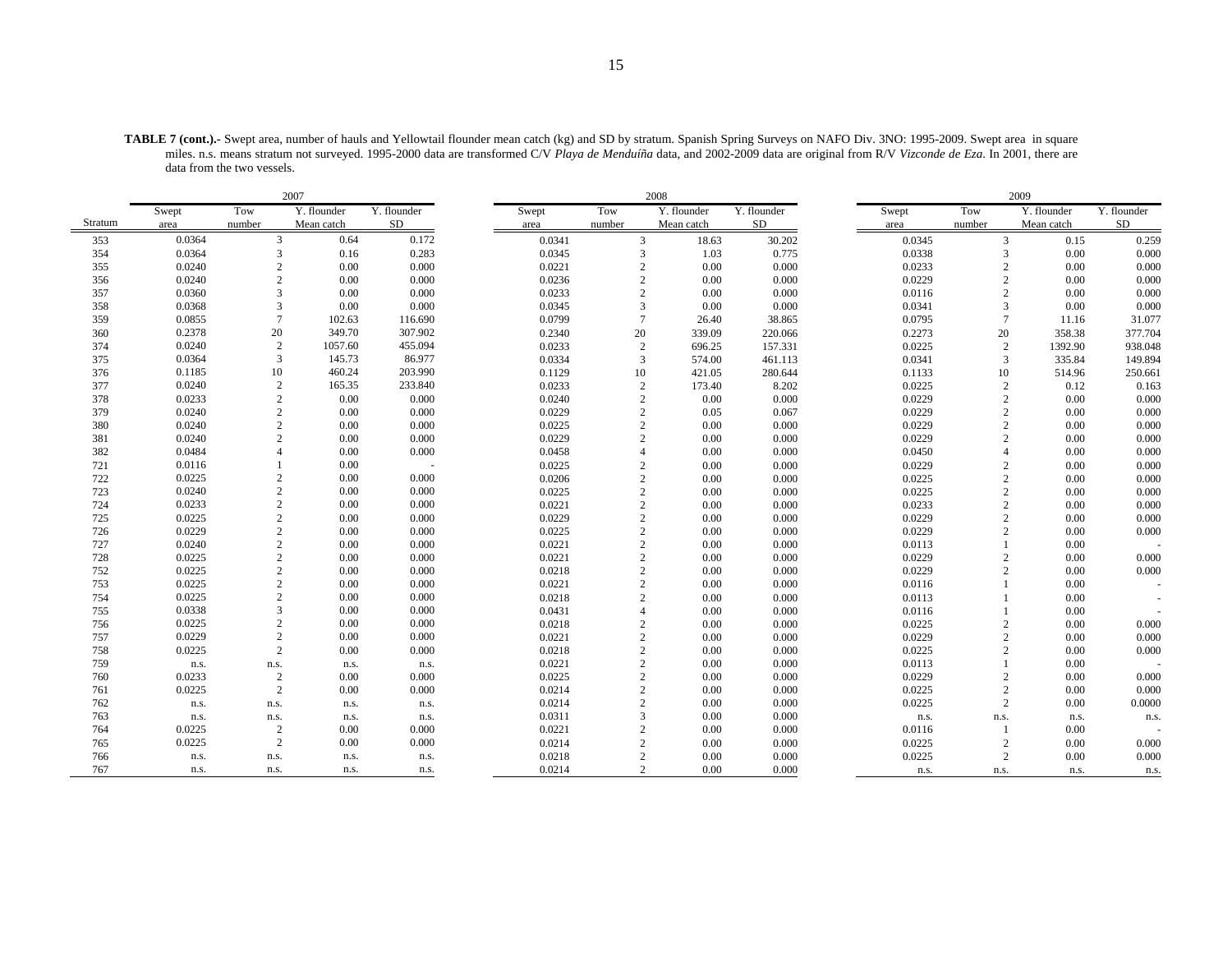**TABLE 8.-** Stratified mean catches (Kg) by stratum and year and SD by year of Yellowtail flounder (1995-2009). n.s. means stratum not surveyed. 1995-2000 data are transformed C/V *Playa de Menduíña* data. 2002-2009 data are original from R/V *Vizconde de Eza*. In 2001,there are data from the two vessels.

| Stratum        | 1995             | 1996             | 1997             | 1998             | 1999             | 2000             | 2001             | 2002             | 2003             | 2004             | 2005             | 2006             | 2007             | 2008             | 2009             |
|----------------|------------------|------------------|------------------|------------------|------------------|------------------|------------------|------------------|------------------|------------------|------------------|------------------|------------------|------------------|------------------|
| 353            | 1565             | 20142            | 3377             | 3288             | 40399            | 18256            | 16521            | 20209            | 2998             | 2365             | 15825            | 19364            | 173              | 5011             | 40               |
| 354            | 439              | $\boldsymbol{0}$ | 346              | 299              | 21               | 440              | 84               | 41               | $\boldsymbol{0}$ | 151              | 52               | 53               | 40               | 253              | $\boldsymbol{0}$ |
| 355            | n.s.             | $\boldsymbol{0}$ | 163              | 9                | $\boldsymbol{0}$ | $\boldsymbol{0}$ | $\boldsymbol{0}$ | $\boldsymbol{0}$ | $\boldsymbol{0}$ | $\boldsymbol{0}$ | $\boldsymbol{0}$ | $\boldsymbol{0}$ | $\boldsymbol{0}$ | $\boldsymbol{0}$ | $\mathbf{0}$     |
| 356            | n.s.             | $\boldsymbol{0}$ | 15               | $\boldsymbol{0}$ | $\boldsymbol{0}$ | $\mathbf{0}$     | $\boldsymbol{0}$ | $\mathbf{0}$     | $\boldsymbol{0}$ | $\mathbf{0}$     | $\boldsymbol{0}$ | $\boldsymbol{0}$ | $\boldsymbol{0}$ | $\boldsymbol{0}$ | $\overline{0}$   |
| 357            | $\boldsymbol{0}$ | $\boldsymbol{0}$ | $\boldsymbol{0}$ | $\boldsymbol{0}$ | $\boldsymbol{0}$ | $\boldsymbol{0}$ | $\boldsymbol{0}$ | $\mathbf{0}$     | $\boldsymbol{0}$ | $\mathbf{0}$     | $\boldsymbol{0}$ | $\boldsymbol{0}$ | $\boldsymbol{0}$ | $\boldsymbol{0}$ | $\overline{0}$   |
| 358            | $\boldsymbol{0}$ | 30               | 4                | $\boldsymbol{0}$ | $\boldsymbol{0}$ | $\boldsymbol{0}$ | $\boldsymbol{0}$ | $\mathbf{0}$     | $\boldsymbol{0}$ | 57               | $\boldsymbol{0}$ | $\boldsymbol{0}$ | $\boldsymbol{0}$ | $\boldsymbol{0}$ | $\mathbf{0}$     |
| 359            | 568              | 386              | 34               | 73               | 143              | 995              | 598              | 45               | $\boldsymbol{0}$ | 10528            | 41896            | 71290            | 43209            | 11113            | 4700             |
| 360            | 56885            | 395449           | 225203           | 1040562          | 1517233          | 1088648          | 1493909          | 946848           | 1003413          | 1122078          | 952164           | 1004708          | 973222           | 943689           | 997385           |
| 374            | $\boldsymbol{0}$ | $\boldsymbol{0}$ | $\mathbf{0}$     | 10               | 15871            | 4380             | 51093            | 6857             | 3451             | 41400            | 64297            | 130545           | 226326           | 148998           | 298081           |
| 375            | 402              | 11218            | 54               | 3353             | 94077            | 41561            | 27190            | 13173            | 7710             | 147165           | 78221            | 77953            | 39494            | 155554           | 91013            |
| 376            | 46775            | 95247            | 216576           | 372549           | 735836           | 580654           | 591126           | 711849           | 522389           | 641737           | 667712           | 653413           | 613960           | 561677           | 686958           |
| 377            | $\boldsymbol{0}$ | $\boldsymbol{0}$ | $\boldsymbol{0}$ | $\boldsymbol{0}$ | $\boldsymbol{0}$ | 5                | $\boldsymbol{0}$ | $\mathbf{0}$     | 70               | $\boldsymbol{0}$ | 4284             | 609              | 16535            | 17340            | 12               |
| 378            | $\boldsymbol{0}$ | 8                | $\boldsymbol{0}$ | $\boldsymbol{0}$ | $\boldsymbol{0}$ | $\boldsymbol{0}$ | $\boldsymbol{0}$ | $\boldsymbol{0}$ | $\boldsymbol{0}$ | $\boldsymbol{0}$ | $\boldsymbol{0}$ | $\boldsymbol{0}$ | $\boldsymbol{0}$ | $\boldsymbol{0}$ | $\boldsymbol{0}$ |
| 379            | $\boldsymbol{0}$ | $\boldsymbol{0}$ | $\boldsymbol{0}$ | $\boldsymbol{0}$ | $\boldsymbol{0}$ | $\boldsymbol{0}$ | $\boldsymbol{0}$ | $\mathbf{0}$     | $\boldsymbol{0}$ | $\mathbf{0}$     | $\boldsymbol{0}$ | $\mathbf{0}$     | $\boldsymbol{0}$ | 5                | $\overline{0}$   |
| 380            | n.s.             | $\mathbf{0}$     | $\boldsymbol{0}$ | $\mathbf{0}$     | $\boldsymbol{0}$ | $\boldsymbol{0}$ | $\boldsymbol{0}$ | $\mathbf{0}$     | $\boldsymbol{0}$ | $\mathbf{0}$     | $\boldsymbol{0}$ | $\boldsymbol{0}$ | $\mathbf{0}$     | $\boldsymbol{0}$ | $\mathbf{0}$     |
| 381            | n.s.             | $\boldsymbol{0}$ | $\boldsymbol{0}$ | $\boldsymbol{0}$ | $\boldsymbol{0}$ | $\boldsymbol{0}$ | $\boldsymbol{0}$ | $\mathbf{0}$     | $\boldsymbol{0}$ | $\mathbf{0}$     | $\boldsymbol{0}$ | $\boldsymbol{0}$ | $\boldsymbol{0}$ | $\boldsymbol{0}$ | $\theta$         |
| 382            | n.s.             | $\boldsymbol{0}$ | $\boldsymbol{0}$ | $\mathbf{0}$     | $\boldsymbol{0}$ | $\boldsymbol{0}$ | 5                | $\mathbf{0}$     | $\boldsymbol{0}$ | $\mathbf{0}$     | $\boldsymbol{0}$ | $\bf{0}$         | $\boldsymbol{0}$ | $\boldsymbol{0}$ | $\Omega$         |
| 721            | n.s.             | $\overline{c}$   | 49               | $\boldsymbol{0}$ | $\boldsymbol{0}$ | $\boldsymbol{0}$ | $\boldsymbol{0}$ | $\mathbf{0}$     | $\boldsymbol{0}$ | $\mathbf{0}$     | $\boldsymbol{0}$ | $\mathbf{0}$     | $\boldsymbol{0}$ | $\boldsymbol{0}$ | $\mathbf{0}$     |
| 722            | n.s.             | $\boldsymbol{0}$ | $\boldsymbol{0}$ | $\boldsymbol{0}$ | $\boldsymbol{0}$ | $\mathbf{0}$     | $\boldsymbol{0}$ | $\mathbf{0}$     | $\boldsymbol{0}$ | $\mathbf{0}$     | $\boldsymbol{0}$ | $\boldsymbol{0}$ | $\boldsymbol{0}$ | $\boldsymbol{0}$ | $\overline{0}$   |
| 723            | n.s.             | $\boldsymbol{0}$ | $\boldsymbol{0}$ | $\boldsymbol{0}$ | $\boldsymbol{0}$ | $\mathbf{0}$     | $\boldsymbol{0}$ | $\mathbf{0}$     | $\boldsymbol{0}$ | $\mathbf{0}$     | $\boldsymbol{0}$ | 27               | $\boldsymbol{0}$ | $\boldsymbol{0}$ | $\theta$         |
| 724            | $\boldsymbol{0}$ | $\mathbf{0}$     | $\boldsymbol{0}$ | $\boldsymbol{0}$ | $\boldsymbol{0}$ | $\boldsymbol{0}$ | $\boldsymbol{0}$ | $\mathbf{0}$     | 64               | $\mathbf{0}$     | $\boldsymbol{0}$ | $\boldsymbol{0}$ | $\boldsymbol{0}$ | $\boldsymbol{0}$ | $\theta$         |
| 725            | $\boldsymbol{0}$ | $\boldsymbol{0}$ | $\boldsymbol{0}$ | $\boldsymbol{0}$ | $\boldsymbol{0}$ | $\boldsymbol{0}$ | $\boldsymbol{0}$ | $\mathbf{0}$     | $\boldsymbol{0}$ | $\mathbf{0}$     | $\boldsymbol{0}$ | $\mathbf{0}$     | $\boldsymbol{0}$ | $\boldsymbol{0}$ | $\theta$         |
| 726            | $\boldsymbol{0}$ | $\mathbf{0}$     | n.s.             | $\mathbf{0}$     | $\boldsymbol{0}$ | $\boldsymbol{0}$ | $\boldsymbol{0}$ | $\mathbf{0}$     | $\boldsymbol{0}$ | $\mathbf{0}$     | $\boldsymbol{0}$ | $\mathbf{0}$     | $\boldsymbol{0}$ | $\boldsymbol{0}$ | $\theta$         |
| 727            | n.s.             | $\boldsymbol{0}$ | $\boldsymbol{0}$ | $\boldsymbol{0}$ | $\boldsymbol{0}$ | $\boldsymbol{0}$ | $\boldsymbol{0}$ | $\mathbf{0}$     | $\boldsymbol{0}$ | $\mathbf{0}$     | $\boldsymbol{0}$ | $\boldsymbol{0}$ | $\boldsymbol{0}$ | $\boldsymbol{0}$ |                  |
| 728            | n.s.             | $\mathbf{0}$     | $\boldsymbol{0}$ | $\boldsymbol{0}$ | $\boldsymbol{0}$ | $\boldsymbol{0}$ | $\boldsymbol{0}$ | $\mathbf{0}$     | $\boldsymbol{0}$ | $\mathbf{0}$     | $\boldsymbol{0}$ | $\bf{0}$         | $\boldsymbol{0}$ | $\boldsymbol{0}$ |                  |
| 752            | n.s.             | $\mathbf{0}$     | $\boldsymbol{0}$ | $\boldsymbol{0}$ | $\boldsymbol{0}$ | $\boldsymbol{0}$ | 8                | $\mathbf{0}$     | $\boldsymbol{0}$ | $\mathbf{0}$     | $\boldsymbol{0}$ | $\mathbf{0}$     | $\boldsymbol{0}$ | $\boldsymbol{0}$ |                  |
| 753            | n.s.             | $\mathbf{0}$     | $\boldsymbol{0}$ | $\mathbf{0}$     | $\boldsymbol{0}$ | $\mathbf{0}$     | $\boldsymbol{0}$ | $\mathbf{0}$     | $\boldsymbol{0}$ | $\mathbf{0}$     | $\boldsymbol{0}$ | $\boldsymbol{0}$ | $\boldsymbol{0}$ | $\boldsymbol{0}$ | $\theta$         |
| 754            | n.s.             | n.s.             | $\boldsymbol{0}$ | $\boldsymbol{0}$ | $\boldsymbol{0}$ | $\boldsymbol{0}$ | $\boldsymbol{0}$ | $\mathbf{0}$     | $\boldsymbol{0}$ | $\mathbf{0}$     | $\boldsymbol{0}$ | $\mathbf{0}$     | $\boldsymbol{0}$ | $\boldsymbol{0}$ | $\theta$         |
| 755            | n.s.             | n.s.             | n.s.             | $\boldsymbol{0}$ | $\boldsymbol{0}$ | $\boldsymbol{0}$ | $\boldsymbol{0}$ | $\mathbf{0}$     | $\boldsymbol{0}$ | $\mathbf{0}$     | $\boldsymbol{0}$ | $\boldsymbol{0}$ | $\boldsymbol{0}$ | $\boldsymbol{0}$ | $\theta$         |
| 756            | n.s.             | $\boldsymbol{0}$ | $\mathbf{0}$     | $\boldsymbol{0}$ | $\boldsymbol{0}$ | $\boldsymbol{0}$ | $\boldsymbol{0}$ | $\mathbf{0}$     | $\boldsymbol{0}$ | $\mathbf{0}$     | $\boldsymbol{0}$ | $\boldsymbol{0}$ | $\boldsymbol{0}$ | $\boldsymbol{0}$ | $\theta$         |
| 757            | n.s.             | $\mathbf{0}$     | $\boldsymbol{0}$ | $\mathbf{0}$     | $\boldsymbol{0}$ | $\boldsymbol{0}$ | $\boldsymbol{0}$ | $\mathbf{0}$     | $\mathbf{0}$     | $\mathbf{0}$     | $\boldsymbol{0}$ | $\mathbf{0}$     | $\boldsymbol{0}$ | $\boldsymbol{0}$ | $\mathbf{0}$     |
| 758            | n.s.             | n.s.             | $\mathbf{0}$     | $\boldsymbol{0}$ | $\boldsymbol{0}$ | $\boldsymbol{0}$ | $\boldsymbol{0}$ | $\mathbf{0}$     | $\boldsymbol{0}$ | $\mathbf{0}$     | $\boldsymbol{0}$ | $\boldsymbol{0}$ | $\boldsymbol{0}$ | $\boldsymbol{0}$ | $\theta$         |
| 759            | n.s.             | n.s.             | n.s.             | $\boldsymbol{0}$ | $\boldsymbol{0}$ | $\mathbf{0}$     | $\boldsymbol{0}$ | $\mathbf{0}$     | $\boldsymbol{0}$ | $\mathbf{0}$     | $\boldsymbol{0}$ | $\boldsymbol{0}$ | n.s.             | $\boldsymbol{0}$ | $\mathbf{0}$     |
| 760            | n.s.             | $\boldsymbol{0}$ | $\boldsymbol{0}$ | $\boldsymbol{0}$ | $\boldsymbol{0}$ | $\boldsymbol{0}$ | $\boldsymbol{0}$ | $\boldsymbol{0}$ | $\boldsymbol{0}$ | $\mathbf{0}$     | 53               | $\boldsymbol{0}$ | $\boldsymbol{0}$ | $\boldsymbol{0}$ | $\boldsymbol{0}$ |
| 761            | n.s.             | $\mathbf{0}$     | $\boldsymbol{0}$ | $\boldsymbol{0}$ | $\boldsymbol{0}$ | $\boldsymbol{0}$ | $\boldsymbol{0}$ | $\boldsymbol{0}$ | $\boldsymbol{0}$ | $\mathbf{0}$     | $\boldsymbol{0}$ | $\boldsymbol{0}$ | $\boldsymbol{0}$ | $\boldsymbol{0}$ | $\overline{0}$   |
| 762            | n.s.             | n.s.             | $\boldsymbol{0}$ | $\boldsymbol{0}$ | $\boldsymbol{0}$ | $\boldsymbol{0}$ | $\boldsymbol{0}$ | $\mathbf{0}$     | $\boldsymbol{0}$ | $\mathbf{0}$     | $\boldsymbol{0}$ | $\boldsymbol{0}$ | n.s.             | $\boldsymbol{0}$ | $\overline{0}$   |
| 763            | n.s.             | n.s.             | n.s.             | $\boldsymbol{0}$ | $\boldsymbol{0}$ | $\boldsymbol{0}$ | $\bf{0}$         | $\mathbf{0}$     | $\boldsymbol{0}$ | $\mathbf{0}$     | $\boldsymbol{0}$ | $\boldsymbol{0}$ | n.s.             | $\boldsymbol{0}$ | n.s.             |
| 764            | n.s.             | $\mathbf{0}$     | $\mathbf{0}$     | $\boldsymbol{0}$ | $\boldsymbol{0}$ | $\boldsymbol{0}$ | $\boldsymbol{0}$ | $\mathbf{0}$     | $\boldsymbol{0}$ | $\mathbf{0}$     | $\boldsymbol{0}$ | $\mathbf{0}$     | $\boldsymbol{0}$ | $\boldsymbol{0}$ | $\boldsymbol{0}$ |
| 765            | n.s.             | $\mathbf{0}$     | $\mathbf{0}$     | $\boldsymbol{0}$ | $\mathbf{0}$     | $\boldsymbol{0}$ | $\mathbf{0}$     | $\mathbf{0}$     | $\boldsymbol{0}$ | $\mathbf{0}$     | $\boldsymbol{0}$ | $\boldsymbol{0}$ | $\boldsymbol{0}$ | $\boldsymbol{0}$ | $\overline{0}$   |
| 766            | n.s.             | n.s.             | $\mathbf{0}$     | $\boldsymbol{0}$ | $\mathbf{0}$     | $\boldsymbol{0}$ | $\boldsymbol{0}$ | $\overline{0}$   | $\boldsymbol{0}$ | $\mathbf{0}$     | $\boldsymbol{0}$ | $\boldsymbol{0}$ | n.s.             | $\boldsymbol{0}$ | $\theta$         |
| 767            | n.s.             | n.s.             | n.s.             | $\boldsymbol{0}$ | $\boldsymbol{0}$ | $\boldsymbol{0}$ | $\boldsymbol{0}$ | $\boldsymbol{0}$ | $\boldsymbol{0}$ | $\boldsymbol{0}$ | $\boldsymbol{0}$ | $\boldsymbol{0}$ | n.s.             | $\boldsymbol{0}$ | n.s.             |
| <b>TOTAL</b>   | 106633           | 522481           | 445822           | 1420143          | 2403580          | 1734937          | 2180533          | 1699022          | 1540096          | 1965481          | 1824505          | 1957961          | 1912960          | 1843639          | 2078188          |
| $\overline{Y}$ | 16.22            | 59.54            | 47.74            | 137.32           | 232.41           | 167.76           | 210.84           | 164.28           | 148.92           | 190.05           | 176.42           | 189.32           | 202.64           | 178.27           | 209.43           |
| S.D.           | 4.37             | 8.41             | 10.69            | 34.70            | 27.41            | 22.21            | 30.58            | 24.92            | 20.84            | 21.27            | 17.06            | 19.83            | 23.61            | 19.00            | 29.75            |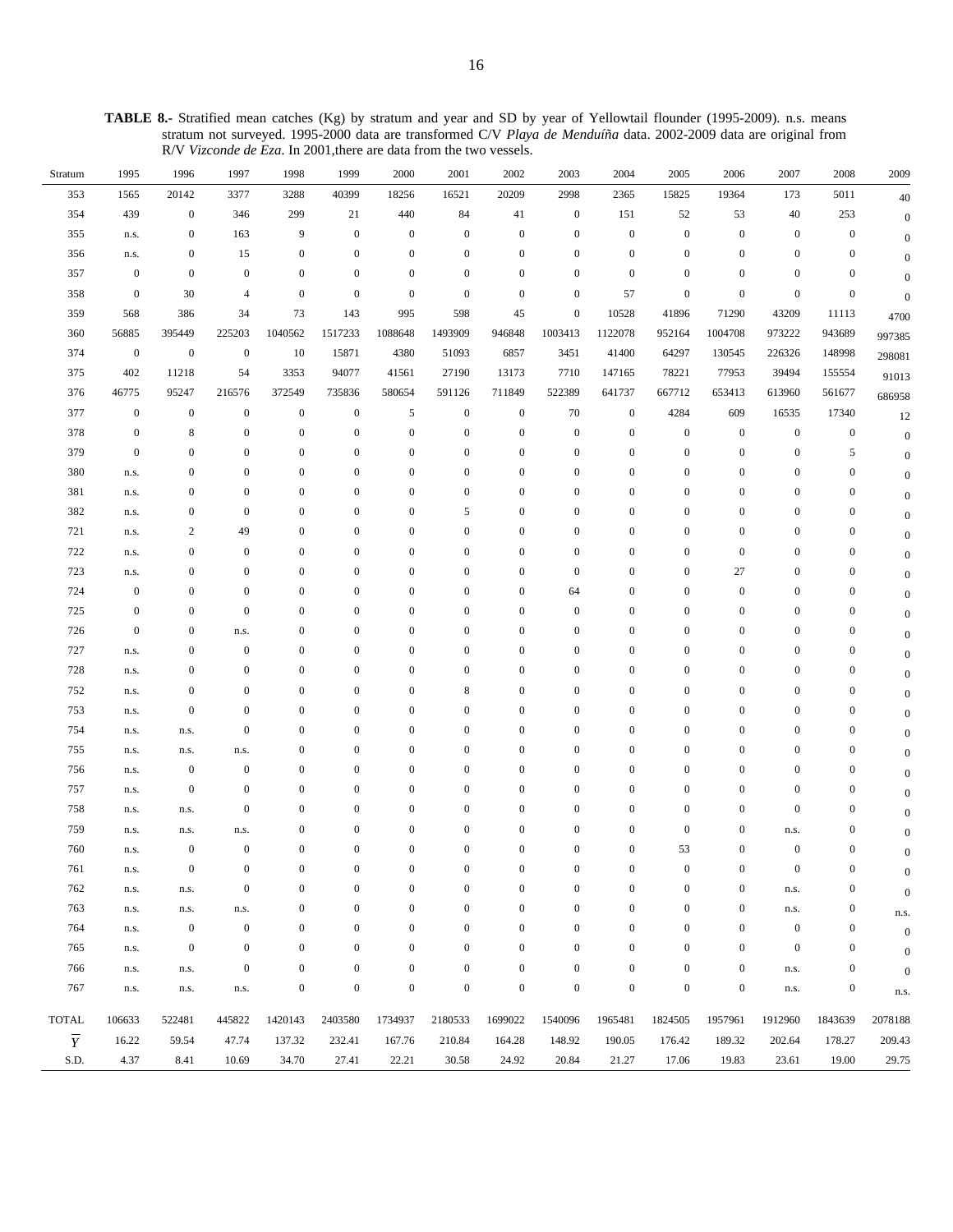**TABLE 9.-** Survey estimates (by the swept area method) of Yellowtail flounder biomass (t) and SD by stratum and year on NAFO Div. 3NO. n.s. means stratum not surveyed. 1995-2000 data are transformed C/V *Playa de Menduíña* data. 2002-2009 data are original from R/V *Vizconde de Eza*. In 2001, there are data from the two vessels.

| Stratum      | 1995             | 1996             | 1997             | 1998             | 1999             | 2000             | 2001             | 2002                     | 2003             | 2004             | 2005             | 2006             | 2007             | 2008             | 2009                     |
|--------------|------------------|------------------|------------------|------------------|------------------|------------------|------------------|--------------------------|------------------|------------------|------------------|------------------|------------------|------------------|--------------------------|
| 353          | 133              | 1628             | 281              | 282              | 3367             | 1537             | 1452             | 1697                     | 270              | 210              | 1347             | 1565             | 14               | 440              | $\overline{\mathcal{L}}$ |
| 354          | 37               | 26               | 30               | 25               | $\boldsymbol{2}$ | 37               | $\boldsymbol{7}$ | 3                        | $\boldsymbol{0}$ | 13               | $\overline{4}$   | $\overline{4}$   | 3                | 22               | $\mathbf{0}$             |
| 355          | n.s.             | $\overline{c}$   | 14               | $\boldsymbol{0}$ | $\boldsymbol{0}$ | $\boldsymbol{0}$ | $\boldsymbol{0}$ | $\boldsymbol{0}$         | $\boldsymbol{0}$ | $\boldsymbol{0}$ | $\theta$         | $\mathbf{0}$     | $\boldsymbol{0}$ | $\boldsymbol{0}$ | $\boldsymbol{0}$         |
| 356          | n.s.             | $\boldsymbol{0}$ | -1               | $\boldsymbol{0}$ | $\boldsymbol{0}$ | $\boldsymbol{0}$ | $\boldsymbol{0}$ | $\boldsymbol{0}$         | $\boldsymbol{0}$ | $\boldsymbol{0}$ | $\boldsymbol{0}$ | $\mathbf{0}$     | $\boldsymbol{0}$ | $\boldsymbol{0}$ | $\boldsymbol{0}$         |
| 357          | $\boldsymbol{0}$ | $\boldsymbol{0}$ | $\boldsymbol{0}$ | $\boldsymbol{0}$ | $\boldsymbol{0}$ | $\boldsymbol{0}$ | $\boldsymbol{0}$ | $\boldsymbol{0}$         | $\boldsymbol{0}$ | $\mathbf{0}$     | $\boldsymbol{0}$ | $\boldsymbol{0}$ | $\boldsymbol{0}$ | $\boldsymbol{0}$ | $\mathbf{0}$             |
| 358          | $\boldsymbol{0}$ | 3                | $\boldsymbol{0}$ | $\boldsymbol{0}$ | $\boldsymbol{0}$ | $\boldsymbol{0}$ | $\boldsymbol{0}$ | $\mathbf{0}$             | $\boldsymbol{0}$ | 5                | $\boldsymbol{0}$ | $\mathbf{0}$     | $\boldsymbol{0}$ | $\boldsymbol{0}$ | $\mathbf{0}$             |
| 359          | 49               | 35               | $\mathfrak{Z}$   | 6                | 12               | 85               | 52               | $\overline{\mathcal{L}}$ | $\mathbf{0}$     | 931              | 3604             | 5849             | 3538             | 974              | 473                      |
| 360          | 4950             | 32593            | 19198            | 89742            | 123989           | 90863            | 123341           | 82622                    | 89057            | 97150            | 81907            | 81579            | 81869            | 80657            | 87779                    |
| 374          | $\boldsymbol{0}$ | $\boldsymbol{0}$ | $\boldsymbol{0}$ | $\boldsymbol{0}$ | 1302             | 365              | 4258             | 596                      | 307              | 3561             | 5622             | 11051            | 18861            | 12817            | 26496                    |
| 375          | 36               | 981              | 5                | 291              | 7964             | 3410             | 2417             | 1121                     | 701              | 13081            | 6729             | 6429             | 3257             | 13982            | 8001                     |
| 376          | 4059             | 8082             | 19160            | 32255            | 60376            | 48388            | 51175            | 62443                    | 46435            | 55026            | 56887            | 53613            | 51811            | 49761            | 60659                    |
| 377          | $\boldsymbol{0}$ | $\boldsymbol{0}$ | $\bf{0}$         | $\boldsymbol{0}$ | $\boldsymbol{0}$ | $\boldsymbol{0}$ | $\boldsymbol{0}$ | $\boldsymbol{0}$         | 6                | $\boldsymbol{0}$ | 368              | 52               | 1378             | 1492             | $\mathbf{1}$             |
| 378          | $\boldsymbol{0}$ | $\mathbf{1}$     | $\boldsymbol{0}$ | $\boldsymbol{0}$ | $\boldsymbol{0}$ | $\boldsymbol{0}$ | $\boldsymbol{0}$ | $\boldsymbol{0}$         | $\boldsymbol{0}$ | $\boldsymbol{0}$ | $\boldsymbol{0}$ | $\boldsymbol{0}$ | $\boldsymbol{0}$ | $\boldsymbol{0}$ | $\boldsymbol{0}$         |
| 379          | $\mathbf{0}$     | $\boldsymbol{0}$ | $\boldsymbol{0}$ | $\mathbf{0}$     | $\boldsymbol{0}$ | $\boldsymbol{0}$ | $\boldsymbol{0}$ | $\boldsymbol{0}$         | $\boldsymbol{0}$ | $\boldsymbol{0}$ | $\boldsymbol{0}$ | $\mathbf{0}$     | $\boldsymbol{0}$ | $\boldsymbol{0}$ | $\mathbf{0}$             |
| 380          | n.s.             | $\boldsymbol{0}$ | $\bf{0}$         | $\boldsymbol{0}$ | $\boldsymbol{0}$ | $\boldsymbol{0}$ | $\boldsymbol{0}$ | $\boldsymbol{0}$         | $\boldsymbol{0}$ | $\boldsymbol{0}$ | $\boldsymbol{0}$ | $\mathbf{0}$     | $\boldsymbol{0}$ | $\boldsymbol{0}$ | $\boldsymbol{0}$         |
| 381          | n.s.             | $\boldsymbol{0}$ | $\boldsymbol{0}$ | $\mathbf{0}$     | $\boldsymbol{0}$ | $\boldsymbol{0}$ | $\boldsymbol{0}$ | $\boldsymbol{0}$         | $\boldsymbol{0}$ | $\boldsymbol{0}$ | $\boldsymbol{0}$ | $\mathbf{0}$     | $\boldsymbol{0}$ | $\boldsymbol{0}$ | $\theta$                 |
| 382          | n.s.             | $\bf{0}$         | $\boldsymbol{0}$ | $\boldsymbol{0}$ | $\boldsymbol{0}$ | $\boldsymbol{0}$ | $\boldsymbol{0}$ | $\boldsymbol{0}$         | $\boldsymbol{0}$ | $\boldsymbol{0}$ | $\mathbf{0}$     | $\boldsymbol{0}$ | $\boldsymbol{0}$ | $\boldsymbol{0}$ | $\Omega$                 |
| 721          | n.s.             | $\boldsymbol{0}$ | 4                | $\boldsymbol{0}$ | $\boldsymbol{0}$ | $\mathbf{0}$     | $\boldsymbol{0}$ | $\boldsymbol{0}$         | $\boldsymbol{0}$ | $\boldsymbol{0}$ | $\boldsymbol{0}$ | $\mathbf{0}$     | $\boldsymbol{0}$ | $\boldsymbol{0}$ | $\boldsymbol{0}$         |
| 722          | n.s.             | $\mathbf{0}$     | $\boldsymbol{0}$ | $\mathbf{0}$     | $\boldsymbol{0}$ | $\mathbf{0}$     | $\boldsymbol{0}$ | $\boldsymbol{0}$         | $\boldsymbol{0}$ | $\boldsymbol{0}$ | $\boldsymbol{0}$ | $\boldsymbol{0}$ | $\boldsymbol{0}$ | $\boldsymbol{0}$ | $\boldsymbol{0}$         |
| 723          | n.s.             | $\boldsymbol{0}$ | $\boldsymbol{0}$ | $\mathbf{0}$     | $\boldsymbol{0}$ | $\mathbf{0}$     | $\boldsymbol{0}$ | $\boldsymbol{0}$         | $\boldsymbol{0}$ | $\boldsymbol{0}$ | $\boldsymbol{0}$ | $\overline{2}$   | $\boldsymbol{0}$ | $\boldsymbol{0}$ | $\boldsymbol{0}$         |
| 724          | $\boldsymbol{0}$ | $\boldsymbol{0}$ | $\boldsymbol{0}$ | $\mathbf{0}$     | $\boldsymbol{0}$ | $\boldsymbol{0}$ | $\boldsymbol{0}$ | $\boldsymbol{0}$         | $\boldsymbol{0}$ | $\boldsymbol{0}$ | $\boldsymbol{0}$ | $\boldsymbol{0}$ | $\boldsymbol{0}$ | $\boldsymbol{0}$ | $\mathbf{0}$             |
| 725          | $\boldsymbol{0}$ | $\boldsymbol{0}$ | $\boldsymbol{0}$ | $\boldsymbol{0}$ | $\boldsymbol{0}$ | $\boldsymbol{0}$ | $\boldsymbol{0}$ | $\boldsymbol{0}$         | $\boldsymbol{0}$ | $\boldsymbol{0}$ | $\boldsymbol{0}$ | $\mathbf{0}$     | $\boldsymbol{0}$ | $\boldsymbol{0}$ | $\mathbf{0}$             |
| 726          | $\boldsymbol{0}$ | $\boldsymbol{0}$ | n.s.             | $\boldsymbol{0}$ | $\boldsymbol{0}$ | $\boldsymbol{0}$ | $\boldsymbol{0}$ | $\boldsymbol{0}$         | $\boldsymbol{0}$ | $\boldsymbol{0}$ | $\mathbf{0}$     | $\mathbf{0}$     | $\boldsymbol{0}$ | $\boldsymbol{0}$ | $\boldsymbol{0}$         |
| 727          | n.s.             | $\boldsymbol{0}$ | $\boldsymbol{0}$ | $\mathbf{0}$     | $\boldsymbol{0}$ | $\boldsymbol{0}$ | $\boldsymbol{0}$ | $\boldsymbol{0}$         | $\boldsymbol{0}$ | $\boldsymbol{0}$ | $\boldsymbol{0}$ | $\boldsymbol{0}$ | $\boldsymbol{0}$ | $\boldsymbol{0}$ | $\theta$                 |
| 728          | n.s.             | $\boldsymbol{0}$ | $\boldsymbol{0}$ | $\boldsymbol{0}$ | $\boldsymbol{0}$ | $\boldsymbol{0}$ | $\boldsymbol{0}$ | $\boldsymbol{0}$         | $\boldsymbol{0}$ | $\boldsymbol{0}$ | $\mathbf{0}$     | $\boldsymbol{0}$ | $\boldsymbol{0}$ | $\boldsymbol{0}$ | $\theta$                 |
| 752          | n.s.             | $\boldsymbol{0}$ | $\boldsymbol{0}$ | $\boldsymbol{0}$ | $\boldsymbol{0}$ | $\mathbf{0}$     | 1                | $\mathbf{0}$             | $\boldsymbol{0}$ | $\boldsymbol{0}$ | $\boldsymbol{0}$ | $\mathbf{0}$     | $\boldsymbol{0}$ | $\boldsymbol{0}$ | $\boldsymbol{0}$         |
| 753          | n.s.             | $\boldsymbol{0}$ | $\boldsymbol{0}$ | $\mathbf{0}$     | $\boldsymbol{0}$ | $\boldsymbol{0}$ | $\boldsymbol{0}$ | $\boldsymbol{0}$         | $\boldsymbol{0}$ | $\boldsymbol{0}$ | $\boldsymbol{0}$ | $\boldsymbol{0}$ | $\boldsymbol{0}$ | $\boldsymbol{0}$ | $\boldsymbol{0}$         |
| 754          | n.s.             | n.s.             | $\boldsymbol{0}$ | $\boldsymbol{0}$ | $\boldsymbol{0}$ | $\boldsymbol{0}$ | $\boldsymbol{0}$ | $\boldsymbol{0}$         | $\boldsymbol{0}$ | $\boldsymbol{0}$ | $\boldsymbol{0}$ | $\mathbf{0}$     | $\boldsymbol{0}$ | $\boldsymbol{0}$ | $\boldsymbol{0}$         |
| 755          | n.s.             | n.s.             | n.s.             | $\boldsymbol{0}$ | $\boldsymbol{0}$ | $\boldsymbol{0}$ | $\boldsymbol{0}$ | $\boldsymbol{0}$         | $\boldsymbol{0}$ | $\boldsymbol{0}$ | $\boldsymbol{0}$ | $\boldsymbol{0}$ | $\boldsymbol{0}$ | $\boldsymbol{0}$ | $\boldsymbol{0}$         |
| 756          | n.s.             | $\mathbf{0}$     | $\boldsymbol{0}$ | $\boldsymbol{0}$ | $\boldsymbol{0}$ | $\boldsymbol{0}$ | $\boldsymbol{0}$ | $\mathbf{0}$             | $\boldsymbol{0}$ | $\boldsymbol{0}$ | $\boldsymbol{0}$ | $\mathbf{0}$     | $\boldsymbol{0}$ | $\boldsymbol{0}$ | $\boldsymbol{0}$         |
| 757          | n.s.             | $\boldsymbol{0}$ | $\boldsymbol{0}$ | $\boldsymbol{0}$ | $\boldsymbol{0}$ | $\boldsymbol{0}$ | $\boldsymbol{0}$ | $\boldsymbol{0}$         | $\boldsymbol{0}$ | $\boldsymbol{0}$ | $\boldsymbol{0}$ | $\mathbf{0}$     | $\boldsymbol{0}$ | $\boldsymbol{0}$ | $\boldsymbol{0}$         |
| 758          | n.s.             | n.s.             | $\boldsymbol{0}$ | $\boldsymbol{0}$ | $\boldsymbol{0}$ | $\boldsymbol{0}$ | $\boldsymbol{0}$ | $\boldsymbol{0}$         | $\boldsymbol{0}$ | $\boldsymbol{0}$ | $\boldsymbol{0}$ | $\mathbf{0}$     | $\mathbf{0}$     | $\boldsymbol{0}$ | $\theta$                 |
| 759          | n.s.             | n.s.             | n.s.             | $\boldsymbol{0}$ | $\boldsymbol{0}$ | $\boldsymbol{0}$ | $\boldsymbol{0}$ | $\boldsymbol{0}$         | $\boldsymbol{0}$ | $\boldsymbol{0}$ | $\mathbf{0}$     | $\boldsymbol{0}$ | n.s.             | $\boldsymbol{0}$ | $\boldsymbol{0}$         |
| 760          | n.s.             | $\boldsymbol{0}$ | $\boldsymbol{0}$ | $\mathbf{0}$     | $\boldsymbol{0}$ | $\mathbf{0}$     | $\boldsymbol{0}$ | $\boldsymbol{0}$         | $\boldsymbol{0}$ | $\boldsymbol{0}$ | 5                | $\mathbf{0}$     | $\boldsymbol{0}$ | $\boldsymbol{0}$ | $\boldsymbol{0}$         |
| 761          | n.s.             | $\mathbf{0}$     | $\bf{0}$         | 0                | $\boldsymbol{0}$ | $\mathbf{0}$     | $\mathbf{0}$     | $\boldsymbol{0}$         | $\boldsymbol{0}$ | $\mathbf{0}$     | $\bf{0}$         | $\boldsymbol{0}$ | $\mathbf{0}$     | $\boldsymbol{0}$ | 0                        |
| 762          | n.s.             | n.s.             | $\boldsymbol{0}$ | $\mathbf{0}$     | $\boldsymbol{0}$ | $\boldsymbol{0}$ | $\mathbf{0}$     | $\boldsymbol{0}$         | $\boldsymbol{0}$ | $\boldsymbol{0}$ | $\boldsymbol{0}$ | $\boldsymbol{0}$ | n.s.             | $\boldsymbol{0}$ | $\mathbf{0}$             |
| 763          | n.s.             | n.s.             | n.s.             | $\mathbf{0}$     | $\boldsymbol{0}$ | $\boldsymbol{0}$ | $\boldsymbol{0}$ | $\boldsymbol{0}$         | $\boldsymbol{0}$ | $\boldsymbol{0}$ | $\boldsymbol{0}$ | $\boldsymbol{0}$ | n.s.             | $\boldsymbol{0}$ |                          |
| 764          | n.s.             | $\boldsymbol{0}$ | $\boldsymbol{0}$ | $\mathbf{0}$     | $\boldsymbol{0}$ | $\boldsymbol{0}$ | $\boldsymbol{0}$ | $\mathbf{0}$             | $\boldsymbol{0}$ | $\boldsymbol{0}$ | $\boldsymbol{0}$ | $\mathbf{0}$     | $\mathbf{0}$     | $\boldsymbol{0}$ |                          |
| 765          | n.s.             | $\boldsymbol{0}$ | $\boldsymbol{0}$ | $\mathbf{0}$     | $\boldsymbol{0}$ | $\boldsymbol{0}$ | $\boldsymbol{0}$ | $\boldsymbol{0}$         | $\boldsymbol{0}$ | $\boldsymbol{0}$ | $\boldsymbol{0}$ | $\boldsymbol{0}$ | $\mathbf{0}$     | $\boldsymbol{0}$ |                          |
| 766          | n.s.             | n.s.             | $\boldsymbol{0}$ | $\boldsymbol{0}$ | $\boldsymbol{0}$ | $\boldsymbol{0}$ | $\boldsymbol{0}$ | $\boldsymbol{0}$         | $\boldsymbol{0}$ | $\boldsymbol{0}$ | $\boldsymbol{0}$ | $\boldsymbol{0}$ | n.s.             | $\boldsymbol{0}$ | 0                        |
| 767          | n.s.             | n.s.             | n.s.             | $\boldsymbol{0}$ | $\boldsymbol{0}$ | $\boldsymbol{0}$ | $\boldsymbol{0}$ | $\boldsymbol{0}$         | $\boldsymbol{0}$ | $\boldsymbol{0}$ | $\boldsymbol{0}$ | $\boldsymbol{0}$ | n.s.             | $\boldsymbol{0}$ | $\mathbf{0}$             |
| <b>TOTAL</b> | 9264             | 43349            | 38697            | 122601           | 197012           | 144685           | 182704           | 148487                   | 136775           | 169978           | 156472           | 160145           | 160731           | 160146           | 183412                   |
| S.D.         | 2484             | 6032             | 8527             | 31359            | 22938            | 19097            | 25847            | 23368                    | 19287            | 18869            | 15271            | 16458            | 18852            | 17297            | 25736                    |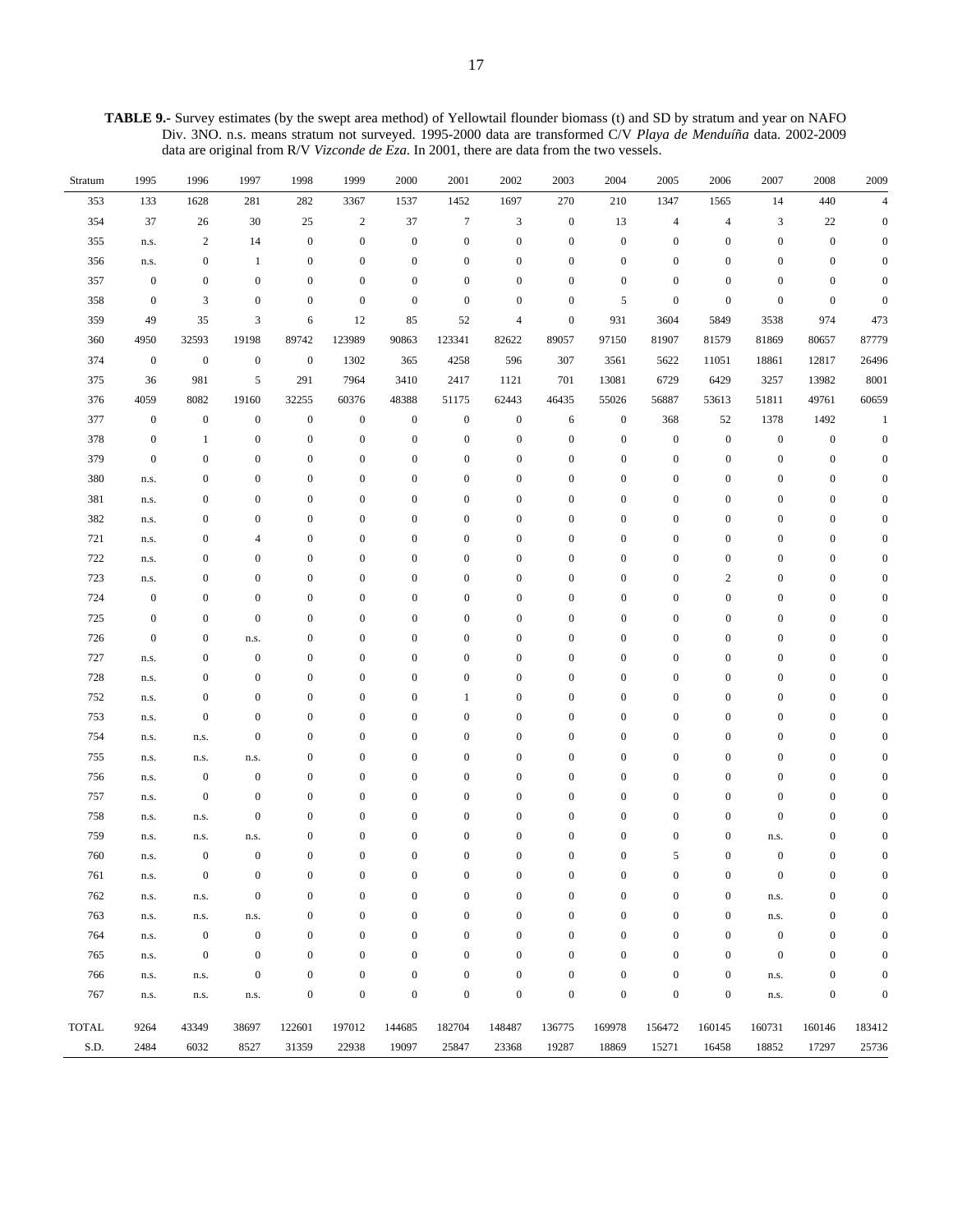**TABLE 10.-** Length weight relationships in the calculation of Yellowtail flounder biomass. The equation is  $Weight = a(l + 0.5)^{b}$ Spanish Spring Surveys on NAFO Div. 3NO: 1995-2009. To calculate the parameters for the indeterminate individuals, we used the total data (males + females + indeterminate individuals). *E* means Error.

|         |   | 1995         | 1996         | 1997         | 1998         | 1999         | 2000         | 2001         | 2002         | 2003         | 2004         | 2005         | 2006         | 2007         | 2008         | 2009         |
|---------|---|--------------|--------------|--------------|--------------|--------------|--------------|--------------|--------------|--------------|--------------|--------------|--------------|--------------|--------------|--------------|
| Males   | a | 0.0079       | 0.0080       | 0.0081       | 0.0075       | 0.0084       | 0.0036       | 0.0081       | 0.0075       | 0.0121       | 0.0053       | 0.0027       | 0.0096       | 0.0074       | 0.0085       | 0.0051       |
|         |   | $E = 0.2653$ | $E = 0.0907$ | $E = 0.0936$ | $E = 0.1034$ | $E = 0.2119$ | $E = 0.0994$ | $E = 0.1248$ | $E = 0.0729$ | $E = 0.1109$ | $E = 0.1352$ | $E = 0.0882$ | $E = 0.0825$ | $E = 0.0655$ | $E = 0.1149$ | $E = 0.1710$ |
|         | b | 3.0416       | 3.0342       | 3.0197       | 3.0376       | 3.0098       | 3.2403       | 3.0176       | 3.0271       | 2.8978       | 3.1236       | 3.3274       | 2.9463       | 3.0190       | 2.9716       | 3.1109       |
|         |   | $E = 0.0799$ | $E = 0.0269$ | $E = 0.0281$ | $E = 0.0313$ | $E = 0.0610$ | $E = 0.0300$ | $E = 0.0374$ | $E = 0.0226$ | $E = 0.0348$ | $E = 0.0419$ | $E = 0.0274$ | $E = 0.0263$ | $E = 0.0201$ | $E = 0.0353$ | $E = 0.0519$ |
|         |   | $R2 = 0.984$ | $R2 = 0.998$ | $R2 = 0.997$ | $R2 = 0.997$ | $R2 = 0.994$ | $R2 = 0.997$ | $R2 = 0.995$ | $R2 = 0.998$ | $R2 = 0.995$ | $R2 = 0.995$ | $R2 = 0.997$ | $R2 = 0.999$ | $R2 = 0.999$ | $R2 = 0.998$ | $R2 = 0.993$ |
|         |   | $N = 137$    | $N = 430$    | $N = 556$    | $N = 523$    | $N=56$       | $N = 270$    | $N = 271$    | $N = 274$    | $N = 316$    | $N = 411$    | $N = 311$    | $N = 371$    | $N = 578$    | $N = 479$    | $N = 270$    |
| Females | a | 0.0063       | 0.0056       | 0.0056       | 0.0067       | 0.0073       | 0.0026       | 0.006        | 0.0051       | 0.0061       | 0.0047       | 0.0027       | 0.0069       | 0.0043       | 0.0060       | 0.0066       |
|         |   | $E = 0.1251$ | $E = 0.0632$ | $E = 0.0517$ | $E = 0.1290$ | $E = 0.2607$ | $E = 0.0914$ | $E = 0.0841$ | $E = 0.0901$ | $E = 0.0995$ | $E = 0.0630$ | $E = 0.0634$ | $E = 0.1137$ | $E = 0.1973$ | $E = 0.0801$ | $E = 0.1594$ |
|         | b | 3.1083       | 3.1496       | 3.1382       | 3.0788       | 3.0577       | 3.3504       | 3.1122       | 3.1448       | 3.1079       | 3.1768       | 3.329        | 3.0584       | 3.1915       | 3.0850       | 3.0549       |
|         |   | $E = 0.0367$ | $E = 0.0179$ | $E = 0.0152$ | $E = 0.0384$ | $E = 0.0739$ | $E = 0.0267$ | $E = 0.0249$ | $E = 0.0274$ | $E = 0.0307$ | $E = 0.0191$ | $E = 0.0177$ | $E = 0.0347$ | $E = 0.0582$ | $E = 0.0237$ | $E = 0.0464$ |
|         |   | $R2 = 0.995$ | $R2 = 0.999$ | $R2 = 0.999$ | $R2 = 0.994$ | $R2 = 0.989$ | $R2 = 0.998$ | $R2 = 0.997$ | $R2 = 0.997$ | $R2 = 0.996$ | $R2 = 0.999$ | $R2 = 0.998$ | $R2 = 0.997$ | $R2 = 0.987$ | $R2 = 0.999$ | $R2 = 0.991$ |
|         |   | $N = 246$    | $N = 735$    | $N = 910$    | $N = 682$    | $N=62$       | $N = 344$    | $N = 378$    | $N = 343$    | $N = 513$    | $N = 547$    | $N = 569$    | $N = 507$    | $N = 731$    | $N = 594$    | $N = 378$    |
| Indet.  | a | 0.0088       | 0.006        | 0.006        | 0.0071       | 0.0078       | 0.0026       | 0.0092       | 0.006        | 0.0069       | 0.004        | 0.0025       | 0.0102       | 0.0068       | 0.0065       | 0.0067       |
|         |   | $E = 0.1109$ | $E = 0.0656$ | $E = 0.0580$ | $E = 0.0652$ | $E = 0.1656$ | $E = 0.0835$ | $E = 0.1075$ | $E = 0.0402$ | $E = 0.1095$ | $E = 0.0608$ | $E = 0.0523$ | $E = 0.1453$ | $E = 0.1078$ | $E = 0.0785$ | $E = 0.1293$ |
|         | b | 3.0144       | 3.1285       | 3.1166       | 3.0614       | 3.0406       | 3.3423       | 2.9883       | 3.0977       | 3.0737       | 3.2137       | 3.3552       | 2.9471       | 3.0606       | 3.0642       | 3.0502       |
|         |   | $E = 0.0330$ | $E = 0.0188$ | $E = 0.0171$ | $E = 0.0195$ | $E = 0.0477$ | $E = 0.0245$ | $E = 0.0329$ | $E = 0.0123$ | $E = 0.0337$ | $E = 0.0186$ | $E = 0.0148$ | $E = 0.0448$ | $E = 0.0327$ | $E = 0.0233$ | $E = 0.0379$ |
|         |   | $R2 = 0.996$ | $R2 = 0.999$ | $R2 = 0.999$ | $R2 = 0.994$ | $R2 = 0.995$ | $R2 = 0.999$ | $R2 = 0.994$ | $R2 = 0.999$ | $R2 = 0.995$ | $R2 = 0.999$ | $R2 = 0.999$ | $R2 = 0.995$ | $R2 = 0.995$ | $R2 = 0.999$ | $R2 = 0.994$ |
|         |   | $N = 391$    | $N=1181$     | $N = 1466$   | $N = 1211$   | $N = 118$    | $N = 614$    | $N = 703$    | $N = 620$    | $N = 833$    | $N = 969$    | $N = 884$    | $N = 887$    | $N = 1312$   | $N = 1074$   | $N = 648$    |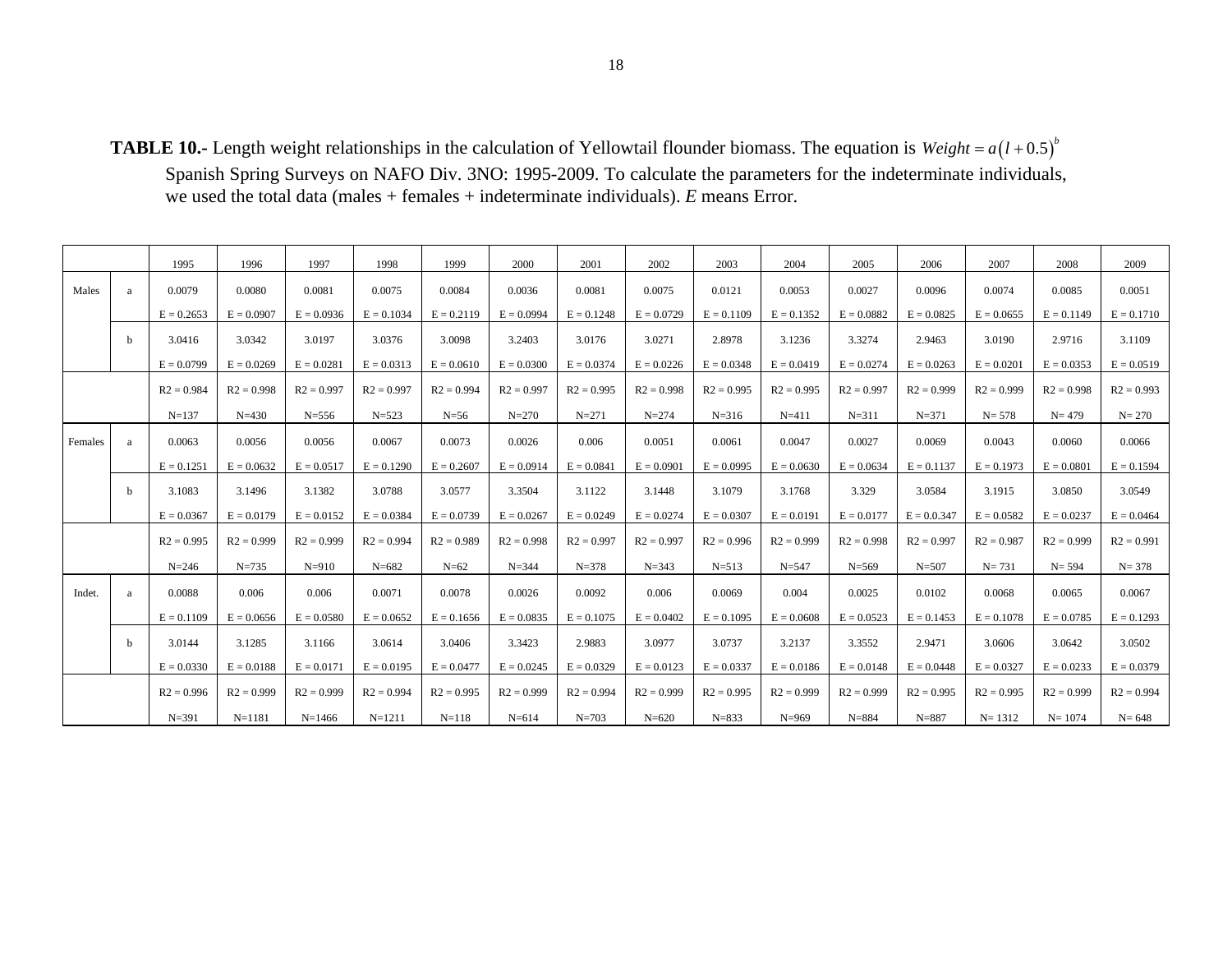**TABLE 11.-** Yellowtail flounder length distribution. Estimated numbers per haul mean catches. Spanish Spring Survey on NAFO 3NO: 1995-2009. Indet. means indeterminate. 1995-2000 data are transformed C/V *Playa de Menduíña* data. 2002-2009 data are original R/V *Vizconde de Eza* data. In 2001, there are data from the two vessels. (\*) indicates untransformed data.

|                             |        | 1995                       |    |                     |       | 1996                          |        |           |                               | 1997                 |              |                     |                               | 1998                 |       |                      |
|-----------------------------|--------|----------------------------|----|---------------------|-------|-------------------------------|--------|-----------|-------------------------------|----------------------|--------------|---------------------|-------------------------------|----------------------|-------|----------------------|
| Lenght (cm.)                |        | Males Females Indet. Total |    |                     |       | Males Females                 | Indet. | Total     |                               | Males Females Indet. |              | Total               |                               | Males Females Indet. |       | Total                |
| 4                           | 0.000  | 0.000                      |    | $0.000 \quad 0.000$ | 0.000 | 0.000                         | 0.000  | 0.000     | 0.000                         | 0.000                | 0.000        | 0.000               | 0.000                         | 0.000                | 0.000 | 0.000                |
| 6                           | 0.000  | 0.000                      |    | $0.000 \quad 0.000$ | 0.000 | 0.000                         | 0.000  | 0.000     | 0.000                         | 0.000                | 0.000        | 0.000               | 0.000                         | 0.000                | 0.000 | 0.000                |
| 8                           | 0.000  | 0.000                      |    | 0.185 0.185         | 0.000 | 0.000                         | 0.000  | 0.000     | 0.000                         | 0.000                | 0.000        | 0.000               | 0.000                         | 0.000                | 0.000 | 0.000                |
| 10                          | 0.000  | 0.000                      |    | 0.456 0.456         | 0.000 | 0.000                         | 0.498  | 0.498     | 0.000                         | 0.000                | 0.000        | 0.000               | 0.000                         | 0.000                | 0.071 | 0.071                |
| 12                          | 0.103  | 0.870                      |    | 2.350 3.323         | 0.000 | 0.000                         | 0.877  | 0.877     | 1.356                         | 0.560                | 0.000        | 1.916               | 0.000                         | 0.000                | 1.538 | 1.538                |
| 14                          | 1.557  | 1.441                      |    | 2.842 5.840         | 0.000 | 0.048                         | 2.711  | 2.759     | 0.155                         | 0.819                | 0.000        | 0.974               | 0.121                         | 0.157                | 0.000 | 0.278                |
| 16                          | 2.045  | 3.581                      |    | 0.277 5.903         | 0.288 | 3.152                         | 5.167  | 8.607     | 2.947                         | 1.811                | 0.000        | 4.758               | 1.500                         | 1.535                | 0.000 | 3.034                |
| 18                          | 2.649  | 3.358                      |    | 0.031 6.038         | 2.334 | 15.279                        | 3.167  | 20.780    | 5.076                         | 4.415                | 0.000        | 9.491               | 8.365                         | 5.129                |       | 0.000 13.495         |
| 20                          | 2.984  | 3.212                      |    | $0.000$ 6.196       | 5.319 | 26.981                        | 0.750  | 33.050    | 13.857                        | 15.055               |              | 0.000 28.912        | 8.974                         |                      |       | 10.166 0.000 19.140  |
| 22                          | 4.807  | 6.015                      |    | 0.000 10.823        | 8.522 | 32.231                        | 0.065  | 40.818    | 28.296                        |                      |              | 23.048 0.000 51.345 | 25.957                        | 20.452 0.000 46.409  |       |                      |
| 24                          | 4.810  | 6.082                      |    | 0.000 10.892        |       | 10.962 32.203                 | 0.000  | 43.165    | 31.348                        | 27.786 0.000 59.134  |              |                     | 44.950                        | 37.421 0.000 82.371  |       |                      |
| 26                          | 2.340  | 2.446                      |    | 0.000 4.786         | 9.552 | 16.875                        | 0.000  | 26.427    | 24.015                        | 26.970 0.000 50.985  |              |                     | 72.376                        |                      |       | 60.520 0.000 132.896 |
| 28                          | 2.704  | 2.544                      |    | 0.000 5.248         | 9.151 | 11.591                        | 0.000  | 20.742    | 13.921                        |                      |              | 21.248 0.000 35.169 | 57.459                        |                      |       | 62.401 0.000 119.861 |
| 30                          | 2.588  | 4.738                      |    | 0.000 7.325         | 7.206 | 9.915                         | 0.000  | 17.122    | 6.159                         | 10.349 0.000 16.508  |              |                     | 32.472                        | 56.275 0.000 88.747  |       |                      |
| 32                          | 1.664  | 4.451                      |    | $0.000$ 6.115       | 6.379 | 6.166                         | 0.000  | 12.545    | 3.761                         | 5.090                | 0.000        | 8.851               | 15.566                        | 32.294 0.000 47.859  |       |                      |
| 34                          | 1.290  | 3.070                      |    | 0.000 4.361         | 5.565 | 6.928                         | 0.000  | 12.493    | 1.894                         | 2.803                | 0.000        | 4.698               | 5.840                         | 22.613 0.000 28.453  |       |                      |
| 36                          | 0.661  | 1.797                      |    | 0.000 2.459         | 4.143 | 9.508                         | 0.000  | 13.651    | 1.195                         | 2.683                | 0.000        | 3.878               | 2.638                         | 12.385 0.000 15.023  |       |                      |
| 38                          | 0.475  | 1.395                      |    | 0.000 1.870         | 2.083 | 6.687                         | 0.000  | 8.771     | 0.485                         | 2.407                | 0.000        | 2.892               | 2.475                         | 8.439                |       | 0.000 10.914         |
| 40                          | 0.373  | 0.937                      |    | 0.000 1.310         | 0.724 | 5.018                         | 0.000  | 5.742     | 0.245                         | 1.723                | 0.000        | 1.968               | 1.060                         | 7.705                | 0.000 | 8.765                |
| 42                          | 0.059  | 0.588                      |    | 0.000 0.647         | 0.694 | 3.305                         | 0.000  | 4.000     | 0.099                         | 0.801                | 0.000        | 0.899               | 0.065                         | 3.260                | 0.000 | 3.324                |
| 44                          | 0.004  | 0.471                      |    | 0.000 0.475         | 0.087 | 1.550                         | 0.000  | 1.637     | 0.031                         | 0.281                | 0.000        | 0.311               | 0.008                         | 1.729                | 0.000 | 1.737                |
| 46                          | 0.004  | 0.081                      |    | $0.000 \quad 0.085$ | 0.081 | 0.969                         | 0.000  | 1.050     | 0.006                         | 0.044                | 0.000        | 0.049               | 0.000                         | 0.600                | 0.000 | 0.600                |
| 48                          | 0.000  | 0.191                      |    | 0.000 0.191         | 0.018 | 0.286                         | 0.000  | 0.304     | 0.000                         | 0.052                | 0.000        | 0.052               | 0.004                         | 0.273                | 0.000 | 0.277                |
| 50                          | 0.000  | 0.027                      |    | 0.000 0.027         | 0.000 | 0.045                         | 0.000  | 0.045     | 0.000                         | 0.018                | 0.000        | 0.018               | 0.000                         | 0.000                | 0.000 | 0.000                |
| 52                          | 0.000  | 0.052                      |    | $0.000 \quad 0.052$ | 0.000 | 0.053                         | 0.000  | 0.053     | 0.000                         | 0.018                | 0.000        | 0.018               | 0.000                         | 0.000                | 0.000 | 0.000                |
| 54                          | 0.000  | 0.005                      |    | $0.000 \quad 0.005$ | 0.000 | 0.039                         | 0.000  | 0.039     | 0.000                         | 0.000                | 0.000        | 0.000               | 0.000                         | 0.000                | 0.000 | 0.000                |
| 56                          | 0.000  | 0.005                      |    | 0.000 0.005         | 0.000 | 0.000                         | 0.000  | 0.000     | 0.000                         | 0.000                | 0.000        | 0.000               | 0.000                         | 0.000                | 0.000 | 0.000                |
| Total                       | 31.117 | 47.358 6.141 84.616        |    |                     |       | 73.109 188.829 13.235 275.173 |        |           | 134.845 147.982 0.000 282.827 |                      |              |                     | 279.828 343.354 1.609 624.791 |                      |       |                      |
| $N^{\circ}$ samples $(*)$ : |        |                            |    | 43                  |       |                               |        | 33        |                               |                      |              | 54                  |                               |                      |       | 48                   |
| Nº Ind. (*): 1876           |        | 3003                       | 81 | 4960                | 1837  | 4584                          | 249    | 6670      | 3635                          | 4469                 | $\mathbf{0}$ | 8104                | 2848                          | 3693                 | 3     | 6544                 |
| Sampled catch:              |        |                            |    | 375                 |       |                               |        | 532       |                               |                      |              | 585                 |                               |                      |       | 536                  |
| Range $(*)$ :               |        |                            |    | $9 - 56$            |       |                               |        | $10 - 55$ |                               |                      |              | $12 - 53$           |                               |                      |       | 11-49                |
| Total catch:                |        |                            |    | 2731                |       |                               |        | 5721      |                               |                      |              | 4956                |                               |                      |       | 12231                |
| Total hauls (*):            |        |                            |    | 77                  |       |                               |        | 112       |                               |                      |              | 128                 |                               |                      |       | 124                  |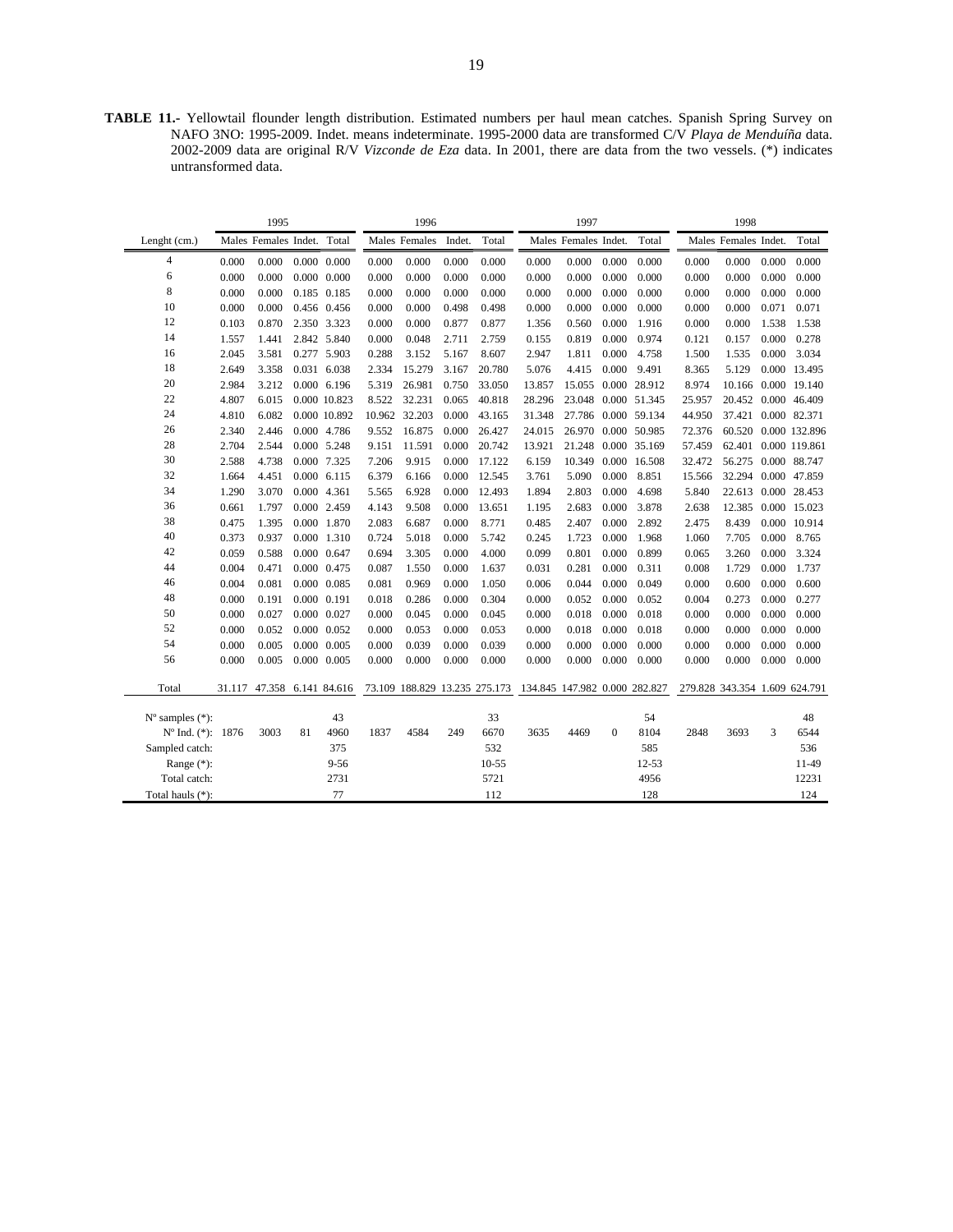**TABLE 11 (cont.).-** Yellowtail flounder length distribution. Estimated numbers per haul mean catches. Spanish Spring Survey on NAFO 3NO: 1995-2009. Indet. means indeterminate. 1995-2000 data are transformed C/V *Playa de Menduíña*  data. 2002-2009 data are original R/V *Vizconde de Eza* data. In 2001, there are data from the two vessels. (\*) indicates untransformed data.

|                             |        | 1999                 |       | 2000                           |        |                      |          |                      | 2001                                                        |                      |       |               | 2002   |                               |       |                     |
|-----------------------------|--------|----------------------|-------|--------------------------------|--------|----------------------|----------|----------------------|-------------------------------------------------------------|----------------------|-------|---------------|--------|-------------------------------|-------|---------------------|
| Lenght $(cm.)$              |        | Males Females Indet. |       | Total                          |        | Males Females Indet. |          | Total                |                                                             | Males Females Indet. |       | Total         |        | Males Females Indet.          |       | Total               |
| $\overline{4}$              | 0.000  | 0.000                | 0.000 | 0.000                          | 0.000  | 0.000                | 0.000    | 0.000                | 0.000                                                       | 0.000                | 0.000 | 0.000         | 0.000  | 0.000                         | 0.000 | 0.000               |
| 6                           | 0.000  | 0.000                | 0.000 | 0.000                          | 0.000  | 0.000                | 0.000    | 0.000                | 0.000                                                       | 0.000                | 0.325 | 0.325         | 0.000  | 0.141                         | 0.475 | 0.616               |
| 8                           | 0.000  | 0.000                | 1.516 | 1.516                          | 0.000  | 0.000                | 0.000    | 0.000                | 0.000                                                       | 0.000                | 1.937 | 1.937         | 0.349  | 0.639                         | 0.332 | 1.321               |
| 10                          | 5.154  | 3.352                | 2.960 | 11.465                         | 0.000  | 0.793                | 0.000    | 0.793                | 0.104                                                       | 0.356                | 1.850 | 2.310         | 1.315  | 0.712                         | 0.000 | 2.027               |
| 12                          | 12.807 | 8.911                | 0.000 | 21.718                         | 3.716  | 1.266                | 0.000    | 4.982                | 0.320                                                       | 1.239                | 1.187 | 2.746         | 0.620  | 0.675                         | 0.000 | 1.295               |
| 14                          | 19.227 | 16.710               | 0.000 | 35.938                         | 7.773  |                      |          | 11.915 0.000 19.687  | 0.952                                                       | 1.477                | 1.114 | 3.543         | 1.544  | 1.064                         | 0.000 | 2.608               |
| 16                          | 13.999 | 15.356 0.000         |       | 29.355                         | 10.311 |                      |          | 10.506 0.000 20.817  | 3.575                                                       | 4.509                | 0.412 | 8.497         | 1.889  | 2.134                         | 0.000 | 4.023               |
| 18                          | 8.893  | 10.757               | 0.000 | 19.650                         | 14.266 | 16.475 0.000 30.741  |          |                      | 10.107                                                      | 10.530               | 0.149 | 20.786        | 3.180  | 2.479                         | 0.000 | 5.660               |
| 20                          | 14.809 | 10.199               | 0.000 | 25.008                         | 16.177 |                      |          | 19.576 0.000 35.753  | 17.815                                                      | 24.898               |       | 0.000 42.713  | 7.908  | 6.122                         |       | 0.000 14.030        |
| 22                          | 33.285 | 22.789               | 0.000 | 56.073                         | 17.231 | 18.660               |          | 0.000 35.891         | 21.299                                                      | 29.178               |       | 0.000 50.477  | 16.552 | 12.664 0.000 29.217           |       |                     |
| 24                          | 61.756 | 39.009               |       | 0.000 100.765                  | 21.395 | 20.983 0.000 42.378  |          |                      | 24.254                                                      | 23.840               |       | 0.000 48.094  | 21.724 | 22.245 0.000 43.968           |       |                     |
| 26                          | 98.561 |                      |       | 59.521 0.000 158.083           | 48.000 | 33.100               |          | 0.000 81.100         | 28.911                                                      | 24.809               |       | 0.000 53.720  | 27.246 | 24.307 0.000 51.553           |       |                     |
| 28                          |        | 107.816 84.193       |       | 0.000 192.009                  | 67.229 |                      |          | 39.182 0.000 106.412 | 58.237                                                      | 33.305               |       | 0.000 91.542  | 40.151 | 22.443 0.000 62.594           |       |                     |
| 30                          | 72.947 |                      |       | 92.236 0.000 165.183           | 64.336 | 44.684               |          | 0.000 109.020        | 72.412                                                      | 45.107               |       | 0.000 117.519 | 57.549 | 34.445 0.000 91.994           |       |                     |
| 32                          | 28.850 |                      |       | 75.169 0.000 104.018           | 36.450 |                      |          | 53.416 0.000 89.865  | 49.179                                                      | 59.052               |       | 0.000 108.232 | 46.938 | 50.680 0.000 97.618           |       |                     |
| 34                          | 15.810 | 43.595               | 0.000 | 59.405                         | 12.695 | 39.970               |          | 0.000 52.665         | 22.267                                                      | 64.772               |       | 0.000 87.039  | 18.047 |                               |       | 57.599 0.000 75.646 |
| 36                          | 9.185  | 24.775               | 0.000 | 33.960                         | 6.653  | 25.712               |          | 0.000 32.365         | 8.702                                                       | 46.598               |       | 0.000 55.300  | 7.014  |                               |       | 45.699 0.000 52.713 |
| 38                          | 3.658  | 14.964               | 0.000 | 18.623                         | 3.526  | 15.747               |          | 0.000 19.274         | 6.293                                                       | 30.315               |       | 0.000 36.608  | 2.651  |                               |       | 25.514 0.000 28.165 |
| 40                          | 1.466  | 8.582                | 0.000 | 10.049                         | 1.996  |                      |          | 10.642 0.000 12.638  | 2.145                                                       | 12.925               |       | 0.000 15.070  | 1.183  |                               |       | 12.427 0.000 13.610 |
| 42                          | 0.262  | 5.318                | 0.000 | 5.580                          | 0.286  | 6.803                | 0.000    | 7.089                | 0.857                                                       | 7.788                | 0.000 | 8.645         | 0.616  | 6.257                         | 0.000 | 6.873               |
| 44                          | 0.111  | 2.620                | 0.000 | 2.731                          | 0.013  | 4.005                | 0.000    | 4.018                | 0.614                                                       | 4.596                | 0.000 | 5.210         | 0.042  | 2.690                         | 0.000 | 2.732               |
| 46                          | 0.028  | 0.988                | 0.000 | 1.016                          | 0.000  | 1.806                | 0.000    | 1.806                | 0.221                                                       | 1.968                | 0.000 | 2.190         | 0.024  | 1.150                         | 0.000 | 1.174               |
| 48                          | 0.096  | 0.486                | 0.000 | 0.582                          | 0.003  | 0.845                | 0.000    | 0.848                | 0.000                                                       | 0.775                | 0.000 | 0.775         | 0.000  | 0.818                         | 0.000 | 0.818               |
| 50                          | 0.000  | 0.140                | 0.000 | 0.140                          | 0.000  | 0.246                | 0.000    | 0.246                | 0.000                                                       | 0.242                | 0.000 | 0.242         | 0.020  | 0.149                         | 0.000 | 0.169               |
| 52                          | 0.000  | 0.032                | 0.000 | 0.032                          | 0.000  | 0.000                | 0.000    | 0.000                | 0.000                                                       | 0.051                | 0.000 | 0.051         | 0.000  | 0.038                         | 0.000 | 0.038               |
| 54                          | 0.000  | 0.000                | 0.000 | 0.000                          | 0.000  | 0.033                | 0.000    | 0.033                | 0.000                                                       | 0.000                | 0.000 | 0.000         | 0.000  | 0.000                         | 0.000 | 0.000               |
| 56                          | 0.000  | 0.000                | 0.000 | 0.000                          | 0.000  | 0.000                | 0.000    | 0.000                | 0.000                                                       | 0.000                | 0.000 | 0.000         | 0.000  | 0.000                         | 0.000 | 0.000               |
| Total                       |        |                      |       | 508.721 539.702 4.475 1052.898 |        |                      |          |                      | 332.057 376.364 0.000 708.421 328.265 428.326 6.975 763.567 |                      |       |               |        | 256.565 333.090 0.807 590.462 |       |                     |
| $N^{\circ}$ samples $(*)$ : |        |                      |       | 39                             |        |                      |          | 42                   |                                                             |                      |       | 43            |        |                               |       | 43                  |
| $N^{\circ}$ Ind. $(*)$ :    | 4616   | 5076                 | 6     | 9698                           | 3323   | 4100                 | $\Omega$ | 7423                 | 3358                                                        | 4684                 | 80    | 8122          | 3419   | 4576                          | 7     | 8002                |
| Sampled catch:              |        |                      |       | 796                            |        |                      |          | 717                  |                                                             |                      |       | 2298          |        |                               |       | 2269                |
| Range $(*)$ :               |        |                      |       | $8 - 52$                       |        |                      |          | $11 - 54$            |                                                             |                      |       | $6 - 53$      |        |                               |       | $6 - 52$            |
| Total catch:                |        |                      |       | 17169                          |        |                      |          | 12742                |                                                             |                      |       | 16141         |        |                               |       | 14385               |
| Total hauls $(*)$ :         |        |                      |       | 114                            |        |                      |          | 118                  |                                                             |                      |       | 123           |        |                               |       | 125                 |
|                             |        |                      |       |                                |        |                      |          |                      |                                                             |                      |       |               |        |                               |       |                     |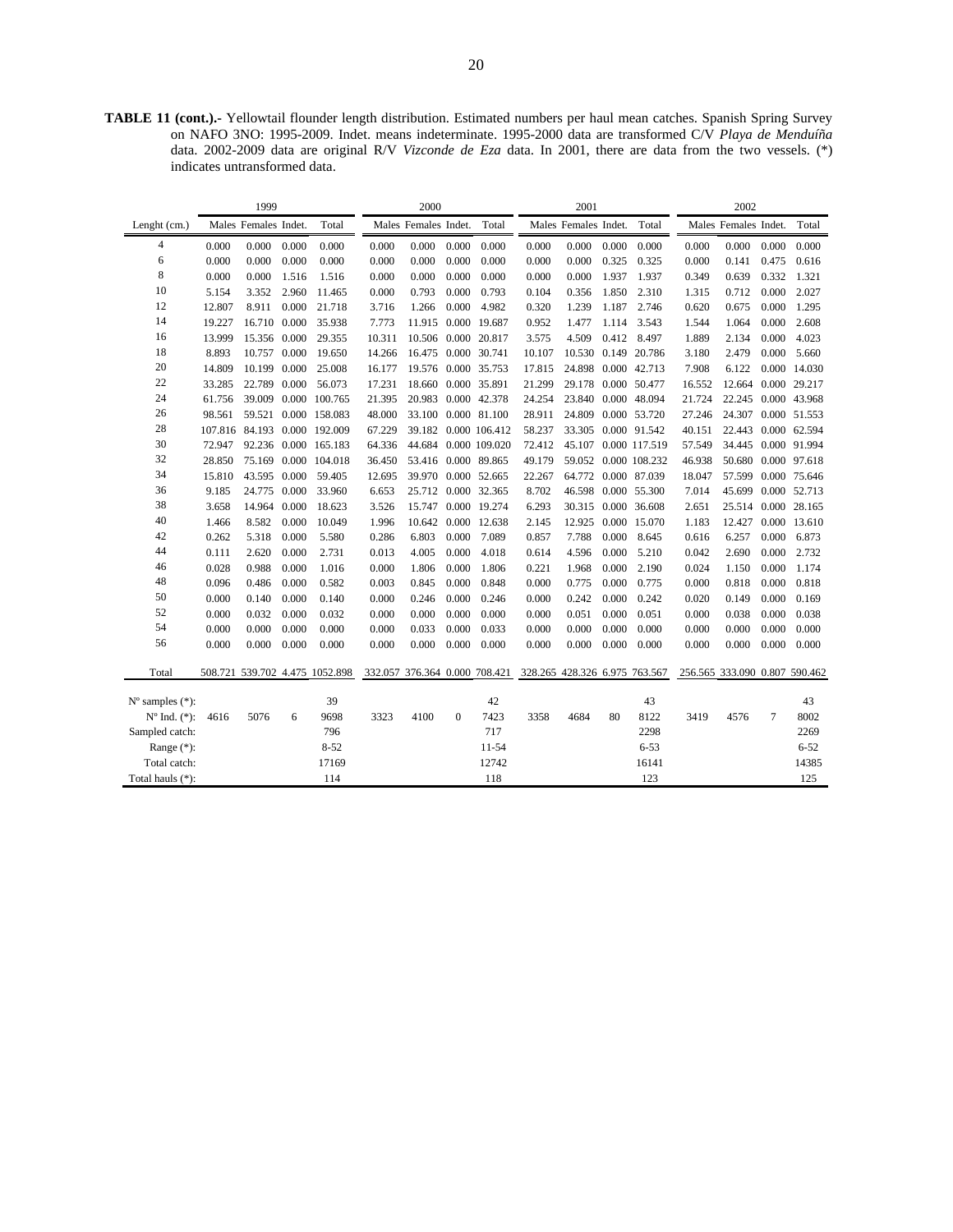**TABLE 11 (cont.).-** Yellowtail flounder length distribution. Estimated numbers per haul mean catches. Spanish Spring Survey on NAFO 3NO: 1995-2009. Indet. means indeterminate. 1995-2000 data are transformed C/V *Playa de Menduíña*  data. 2002-2009 data are original R/V *Vizconde de Eza* data. In 2001, there are data from the two vessels. (\*) indicates untransformed data.

|                             |        | 2003                 |       |                               |        | 2004                          |       |                      |                               | 2005                 |       |               |        | 2006                          |       |                      |
|-----------------------------|--------|----------------------|-------|-------------------------------|--------|-------------------------------|-------|----------------------|-------------------------------|----------------------|-------|---------------|--------|-------------------------------|-------|----------------------|
| Lenght (cm.)                |        | Males Females Indet. |       | Total                         |        | Males Females Indet.          |       | Total                |                               | Males Females Indet. |       | Total         |        | Males Females Indet.          |       | Total                |
| 4                           | 0.000  | 0.000                | 0.009 | 0.009                         | 0.000  | 0.000                         | 0.116 | 0.116                | 0.000                         | 0.000                | 0.000 | 0.000         | 0.060  | 0.000                         | 0.000 | 0.060                |
| 6                           | 0.000  | 0.107                | 0.297 | 0.404                         | 0.000  | 0.000                         | 0.337 | 0.337                | 0.000                         | 0.013                | 0.192 | 0.205         | 0.000  | 0.000                         | 0.079 | 0.079                |
| 8                           | 0.036  | 0.121                | 0.274 | 0.431                         | 0.109  | 0.049                         | 0.741 | 0.899                | 0.269                         | 0.018                | 0.054 | 0.341         | 0.187  | 0.162                         | 0.245 | 0.594                |
| 10                          | 0.847  | 0.572                | 0.140 | 1.559                         | 0.528  | 0.637                         | 0.000 | 1.165                | 1.725                         | 0.467                | 0.051 | 2.243         | 0.686  | 0.384                         | 0.276 | 1.346                |
| 12                          | 0.969  | 1.205                | 0.000 | 2.174                         | 2.005  | 1.577                         | 0.000 | 3.582                | 2.353                         | 1.877                | 0.000 | 4.229         | 2.026  | 1.734                         | 0.000 | 3.760                |
| 14                          | 0.977  | 0.869                | 0.000 | 1.846                         | 3.503  | 2.632                         | 0.000 | 6.135                | 4.728                         | 3.053                | 0.000 | 7.780         | 3.645  | 3.862                         | 0.000 | 7.507                |
| 16                          | 0.946  | 0.289                | 0.000 | 1.234                         | 4.580  | 3.608                         | 0.000 | 8.188                | 4.674                         | 3.630                | 0.000 | 8.304         | 5.776  | 6.009                         |       | 0.000 11.785         |
| 18                          | 1.665  | 1.689                | 0.000 | 3.355                         | 4.649  | 3.543                         | 0.000 | 8.192                | 3.334                         | 3.348                | 0.000 | 6.682         | 5.989  | 5.547                         |       | 0.000 11.536         |
| 20                          | 1.695  | 2.233                | 0.000 | 3.928                         | 5.414  | 6.205                         |       | 0.000 11.619         | 4.905                         | 4.847                | 0.000 | 9.752         | 9.721  | 8.196                         |       | 0.000 17.917         |
| $22\,$                      | 4.214  | 4.602                | 0.000 | 8.817                         | 5.563  | 5.757                         |       | 0.000 11.321         | 8.934                         | 6.836                |       | 0.000 15.770  | 10.735 |                               |       | 10.545 0.000 21.280  |
| 24                          | 11.364 | 8.741                |       | 0.000 20.105                  | 8.232  | 7.732                         |       | 0.000 15.964         | 8.930                         | 7.162                |       | 0.000 16.092  | 11.073 | 12.977 0.000 24.050           |       |                      |
| 26                          | 27.765 | 19.581               |       | 0.000 47.347                  | 25.572 | 16.572                        |       | 0.000 42.145         | 15.997                        | 8.451                |       | 0.000 24.447  | 13.117 | 13.439 0.000 26.556           |       |                      |
| 28                          | 37.413 | 29.153               |       | 0.000 66.566                  | 57.974 | 27.637                        |       | 0.000 85.611         | 34.840                        | 17.504               |       | 0.000 52.344  | 26.251 | 15.412 0.000 41.663           |       |                      |
| 30                          | 52.296 | 29.328               |       | 0.000 81.624                  | 87.376 |                               |       | 52.285 0.000 139.661 | 75.001                        | 34.103               |       | 0.000 109.105 | 64.180 | 25.059 0.000 89.238           |       |                      |
| 32                          | 45.761 |                      |       | 40.076 0.000 85.836           | 74.712 |                               |       | 58.683 0.000 133.396 | 70.556                        | 58.866               |       | 0.000 129.423 | 74.126 |                               |       | 52.415 0.000 126.541 |
| 34                          | 19.769 | 52.100               |       | 0.000 71.869                  | 30.847 | 58.596                        |       | 0.000 89.443         | 28.072                        | 62.961               |       | 0.000 91.032  | 38.379 |                               |       | 67.737 0.000 106.116 |
| 36                          | 6.757  | 39.555               |       | 0.000 46.312                  | 7.531  |                               |       | 46.290 0.000 53.820  | 8.105                         | 48.672               |       | 0.000 56.777  | 11.021 |                               |       | 63.706 0.000 74.727  |
| 38                          | 2.130  | 23.649               | 0.000 | 25.779                        | 2.056  |                               |       | 26.594 0.000 28.650  | 1.965                         | 26.547               | 0.000 | 28.512        | 3.046  | 39.877                        |       | 0.000 42.923         |
| 40                          | 0.832  | 9.444                | 0.000 | 10.276                        | 1.716  |                               |       | 10.932 0.000 12.648  | 0.908                         | 11.697               | 0.000 | 12.606        | 0.981  | 17.493                        |       | 0.000 18.474         |
| 42                          | 0.256  | 3.895                | 0.000 | 4.151                         | 0.514  | 3.725                         | 0.000 | 4.240                | 0.172                         | 4.746                | 0.000 | 4.918         | 0.081  | 5.709                         | 0.000 | 5.789                |
| 44                          | 0.268  | 2.432                | 0.000 | 2.700                         | 0.028  | 2.033                         | 0.000 | 2.061                | 0.050                         | 2.020                | 0.000 | 2.070         | 0.072  | 2.190                         | 0.000 | 2.262                |
| 46                          | 0.000  | 1.113                | 0.000 | 1.113                         | 0.000  | 0.575                         | 0.000 | 0.575                | 0.000                         | 1.128                | 0.000 | 1.128         | 0.000  | 1.341                         | 0.000 | 1.341                |
| 48                          | 0.000  | 0.525                | 0.000 | 0.525                         | 0.000  | 0.303                         | 0.000 | 0.303                | 0.000                         | 0.200                | 0.000 | 0.200         | 0.000  | 0.560                         | 0.000 | 0.560                |
| 50                          | 0.000  | 0.202                | 0.000 | 0.202                         | 0.000  | 0.009                         | 0.000 | 0.009                | 0.000                         | 0.030                | 0.000 | 0.030         | 0.000  | 0.231                         | 0.000 | 0.231                |
| 52                          | 0.000  | 0.009                | 0.000 | 0.009                         | 0.000  | 0.055                         | 0.000 | 0.055                | 0.000                         | 0.000                | 0.000 | 0.000         | 0.000  | 0.012                         | 0.000 | 0.012                |
| 54                          | 0.000  | 0.000                | 0.000 | 0.000                         | 0.000  | 0.000                         | 0.000 | 0.000                | 0.000                         | 0.079                | 0.000 | 0.079         | 0.000  | 0.091                         | 0.000 | 0.091                |
| 56                          | 0.000  | 0.000                | 0.000 | 0.000                         | 0.000  | 0.000                         | 0.000 | 0.000                | 0.000                         | 0.000                | 0.000 | 0.000         | 0.000  | 0.000                         | 0.000 | 0.000                |
| Total                       |        |                      |       | 215.959 271.489 0.721 488.169 |        | 322.910 336.032 1.193 660.136 |       |                      | 275.518 308.254 0.297 584.069 |                      |       |               |        | 281.150 354.688 0.601 636.440 |       |                      |
| $N^{\circ}$ samples $(*)$ : |        |                      |       | 37                            |        |                               |       | 45                   |                               |                      |       | 48            |        |                               |       | 45                   |
| $N^{\circ}$ Ind. $(*)$ :    | 2424   | 3254                 | 12    | 5690                          | 3703   | 4234                          | 16    | 7953                 | 4790                          | 6556                 | 6     | 11352         | 4404   | 6012                          | 10    | 10426                |
| Sampled catch:              |        |                      |       | 1864                          |        |                               |       | 2587                 |                               |                      |       | 3784          |        |                               |       | 3407                 |
| Range $(*)$ :               |        |                      |       | $5 - 52$                      |        |                               |       | $5 - 53$             |                               |                      |       | $6 - 55$      |        |                               |       | $5 - 54$             |
| Total catch:                |        |                      |       | 11280                         |        |                               |       | 15117                |                               |                      |       | 14275         |        |                               |       | 15424                |
| Total hauls (*):            |        |                      |       | 118                           |        |                               |       | 120                  |                               |                      |       | 119           |        |                               |       | 120                  |
|                             |        |                      |       |                               |        |                               |       |                      |                               |                      |       |               |        |                               |       |                      |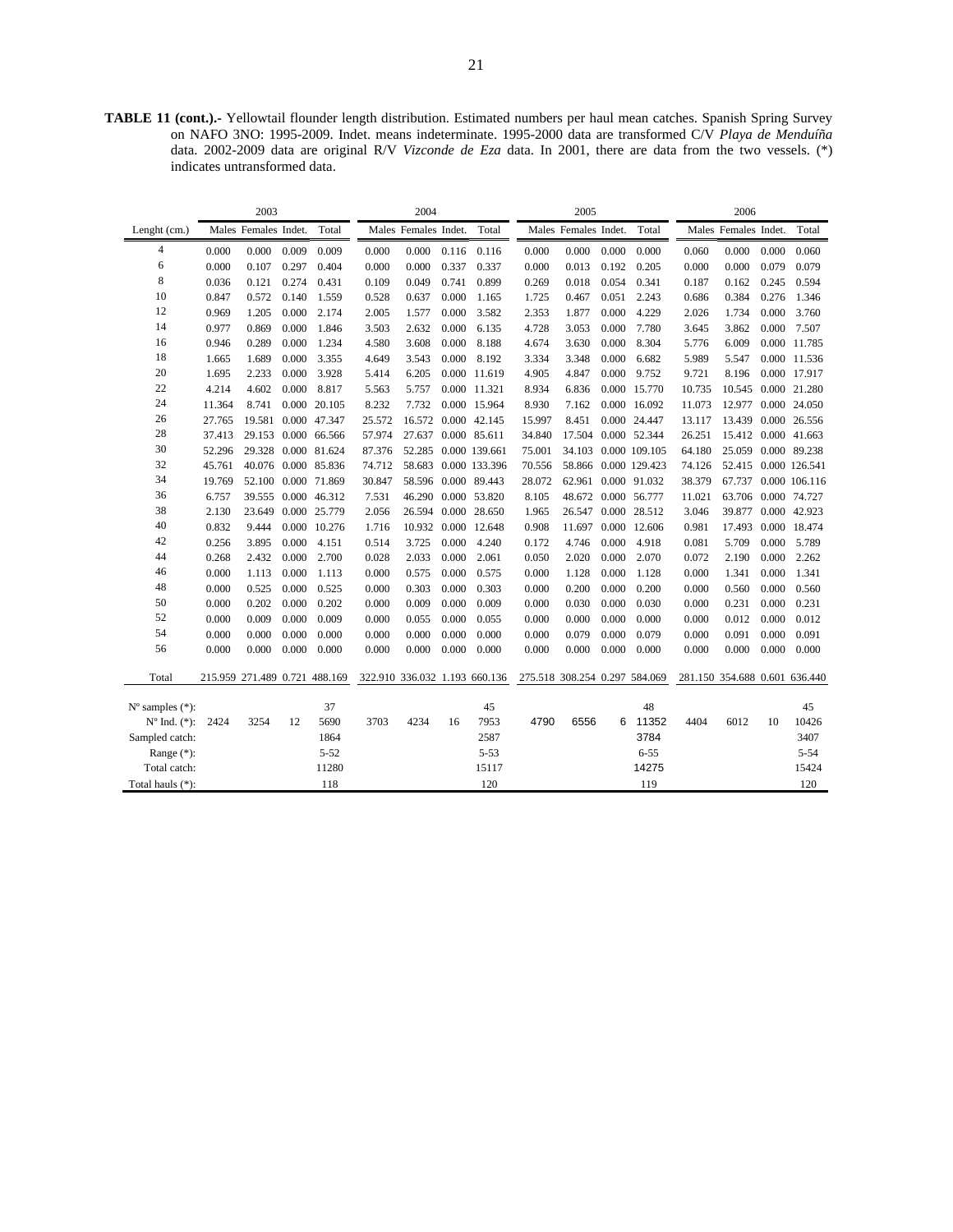**TABLE 11 (cont.).-** Yellowtail flounder length distribution. Estimated numbers per haul mean catches. Spanish Spring Survey on NAFO 3NO: 1995-2009. Indet. means indeterminate. 1995-2000 data are transformed C/V *Playa de Menduíña*  data. 2002-2009 data are original R/V *Vizconde de Eza* data. In 2001, there are data from the two vessels. (\*) indicates untransformed data.

|                             |        | 2007                          |              |               |        | 2008                          |       |               |        | 2009                          |       |               |
|-----------------------------|--------|-------------------------------|--------------|---------------|--------|-------------------------------|-------|---------------|--------|-------------------------------|-------|---------------|
| Lenght (cm.)                |        | Males Females Indet.          |              | Total         | Males  | Females Indet.                |       | Total         | Males  | Females Indet.                |       | Total         |
| $\overline{4}$              | 0.000  | 0.000                         | 0.000        | 0.000         | 0.000  | 0.000                         | 0.054 | 0.054         | 0.000  | 0.000                         | 0.000 | 0.000         |
| 6                           | 0.000  | 0.000                         | 0.103        | 0.103         | 0.000  | 0.000                         | 0.000 | 0.000         | 0.000  | 0.000                         | 0.050 | 0.050         |
| 8                           | 0.000  | 0.000                         | 0.000        | 0.000         | 0.013  | 0.000                         | 0.000 | 0.013         | 0.000  | 0.000                         | 0.057 | 0.057         |
| 10                          | 0.041  | 0.059                         | 0.000        | 0.101         | 0.039  | 0.000                         | 0.037 | 0.076         | 0.000  | 0.155                         | 0.000 | 0.155         |
| 12                          | 0.536  | 0.449                         | 0.000        | 0.985         | 0.184  | 0.183                         | 0.000 | 0.367         | 0.000  | 0.063                         | 0.370 | 0.433         |
| 14                          | 1.148  | 0.578                         | 0.000        | 1.725         | 0.238  | 0.331                         | 0.054 | 0.624         | 0.000  | 0.096                         | 0.000 | 0.096         |
| 16                          | 2.222  | 2.551                         | 0.000        | 4.773         | 0.741  | 0.964                         | 0.000 | 1.705         | 0.920  | 0.498                         | 0.000 | 1.418         |
| 18                          | 5.728  | 4.614                         | 0.000        | 10.342        | 2.364  | 2.973                         | 0.000 | 5.337         | 2.260  | 1.452                         | 0.000 | 3.712         |
| 20                          | 9.024  | 7.293                         | 0.000        | 16.317        | 7.593  | 6.160                         | 0.000 | 13.753        | 4.032  | 3.251                         | 0.000 | 7.283         |
| 22                          | 13.286 | 14.190                        |              | 0.000 27.476  | 11.867 | 13.532                        |       | 0.000 25.399  | 11.271 | 7.825                         |       | 0.000 19.096  |
| 24                          | 17.380 | 19.046                        |              | 0.000 36.426  | 18.209 | 18.285                        | 0.000 | 36.495        | 15.826 | 15.693                        |       | 0.000 31.518  |
| 26                          | 20.689 | 18.113                        |              | 0.000 38.802  | 23.627 | 25.866                        | 0.000 | 49.493        | 28.577 | 26.217                        |       | 0.000 54.793  |
| 28                          | 35.157 | 19.170                        |              | 0.000 54.327  | 37.293 | 23.056                        | 0.000 | 60.349        | 38.271 | 24.052                        |       | 0.000 62.323  |
| 30                          | 75.144 | 25.235                        |              | 0.000 100.379 | 67.815 | 22.281                        | 0.000 | 90.096        | 59.751 | 26.094                        |       | 0.000 85.844  |
| 32                          | 76.329 | 50.253                        |              | 0.000 126.582 | 73.491 | 42.910                        |       | 0.000 116.401 | 73.655 | 42.701                        |       | 0.000 116.356 |
| 34                          | 42.232 | 68.548                        |              | 0.000 110.780 | 38.260 | 59.348                        | 0.000 | 97.609        | 44.085 | 74.201                        |       | 0.000 118.285 |
| 36                          | 12.733 | 61.691                        |              | 0.000 74.424  | 9.789  | 54.190                        | 0.000 | 63.979        | 13.976 | 81.708                        |       | 0.000 95.684  |
| 38                          | 3.973  | 41.839                        |              | 0.000 45.812  | 2.389  | 37.201                        |       | 0.000 39.590  | 4.267  | 54.934                        |       | 0.000 59.200  |
| 40                          | 1.430  | 20.920                        |              | 0.000 22.350  | 0.914  | 16.185                        | 0.000 | 17.099        | 0.983  | 22.221                        |       | 0.000 23.203  |
| 42                          | 0.213  | 6.891                         | 0.000        | 7.104         | 0.288  | 6.719                         | 0.000 | 7.007         | 0.103  | 11.373                        |       | 0.000 11.476  |
| 44                          | 0.000  | 2.454                         | 0.000        | 2.454         | 0.000  | 3.120                         | 0.000 | 3.120         | 0.039  | 4.532                         | 0.000 | 4.571         |
| 46                          | 0.071  | 1.043                         | 0.000        | 1.114         | 0.000  | 1.097                         | 0.000 | 1.097         | 0.000  | 1.183                         | 0.000 | 1.183         |
| 48                          | 0.000  | 0.367                         | 0.000        | 0.367         | 0.000  | 0.616                         | 0.000 | 0.616         | 0.000  | 0.173                         | 0.000 | 0.173         |
| 50                          | 0.000  | 0.107                         | 0.000        | 0.107         | 0.000  | 0.077                         | 0.000 | 0.077         | 0.000  | 0.460                         | 0.000 | 0.460         |
| 52                          | 0.000  | 0.120                         | 0.000        | 0.120         | 0.000  | 0.000                         | 0.000 | 0.000         | 0.000  | 0.000                         | 0.000 | 0.000         |
| 54                          | 0.000  | 0.000                         | 0.000        | 0.000         | 0.000  | 0.000                         | 0.000 | 0.000         | 0.000  | 0.000                         | 0.000 | 0.000         |
| 56                          | 0.000  | 0.000                         | 0.000        | 0.000         | 0.000  | 0.000                         | 0.000 | 0.000         | 0.000  | 0.000                         | 0.000 | 0.000         |
|                             |        |                               |              |               |        |                               |       |               |        |                               |       |               |
| Total                       |        | 317.336 365.532 0.103 682.971 |              |               |        | 295.113 335.096 0.145 630.355 |       |               |        | 298.014 398.879 0.477 697.369 |       |               |
| $N^{\circ}$ samples $(*)$ : |        |                               |              | 47            |        |                               |       | 50            |        |                               |       | 38            |
| $No$ Ind. $(*)$ :           | 5083   | 5533                          | $\mathbf{1}$ | 10617         | 4795   | 5147                          | 3     | 9945          | 3969   | 4682                          | 5     | 8656          |
| Sampled catch:              |        |                               |              | 2761          |        |                               |       | 2759          |        |                               |       | 2604          |
| Range (*):                  |        |                               |              | $7 - 52$      |        |                               |       | $5 - 51$      |        |                               |       | $7 - 50$      |
| Total catch:                |        |                               |              | 15200         |        |                               |       | 14697         |        |                               |       | 16201         |
| Total hauls (*):            |        |                               |              | 110           |        |                               |       | 122           |        |                               |       | 109           |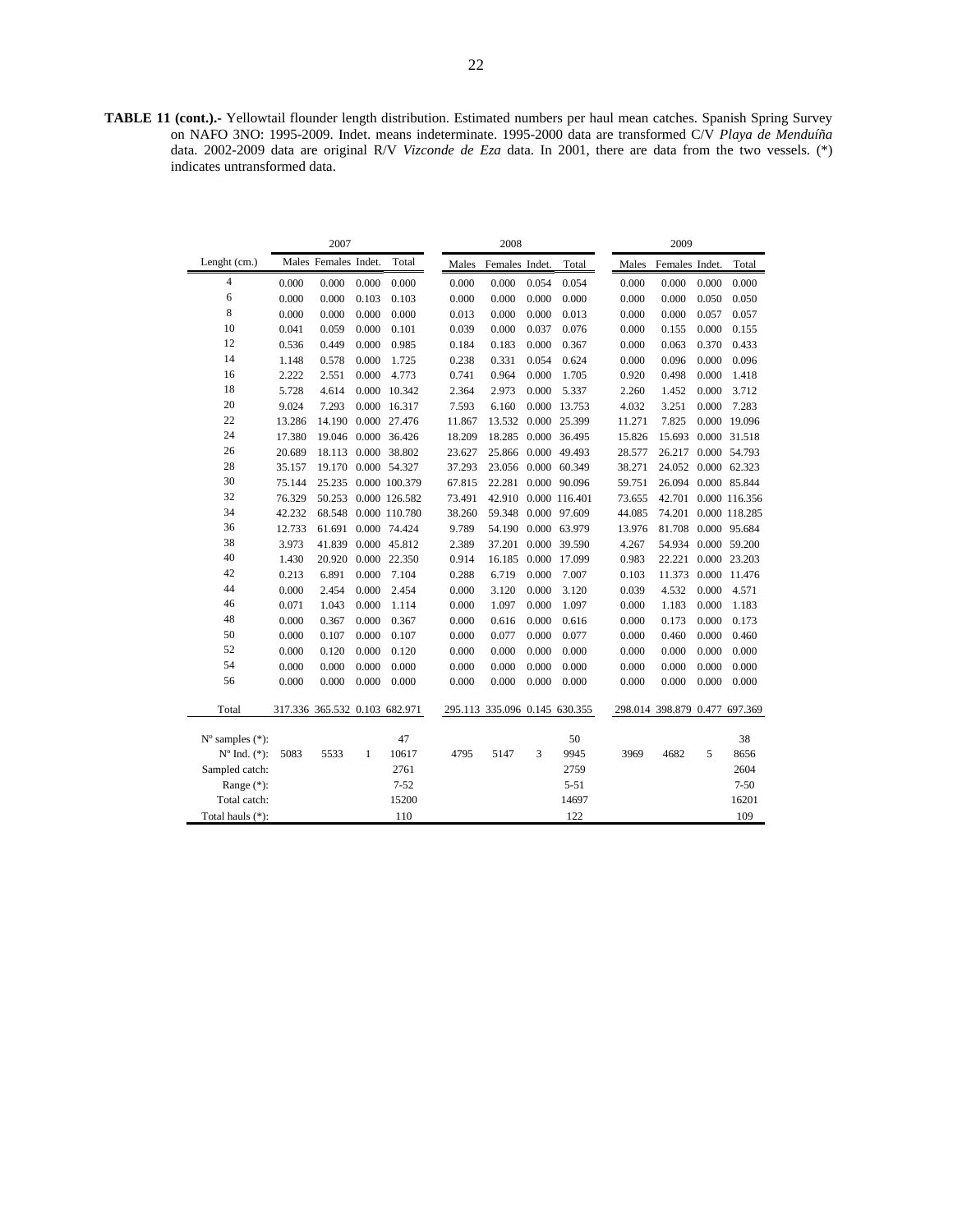

**FIGURE 1.-** Atlantic cod stratified mean catches in Kg and ±SD by year. Spanish Spring surveys on NAFO Div. 3NO: 1997-2009 (1997-2000 transformed data from C/V *Playa de Menduíña*; 2002-2009 original data from R/V *Vizconde de Eza*. In 2001, there are data from the two vessels).



**FIGURE 2.-** Atlantic cod biomass calculated by the swept area method in tons and ±SD by year. Spanish Spring surveys on NAFO Div. 3NO: 1997-2009 (1997-2000 transformed data from C/V *Playa de Menduíña*; 2002-2009 original data from R/V *Vizconde de Eza*. In 2001, there are data from the two vessels).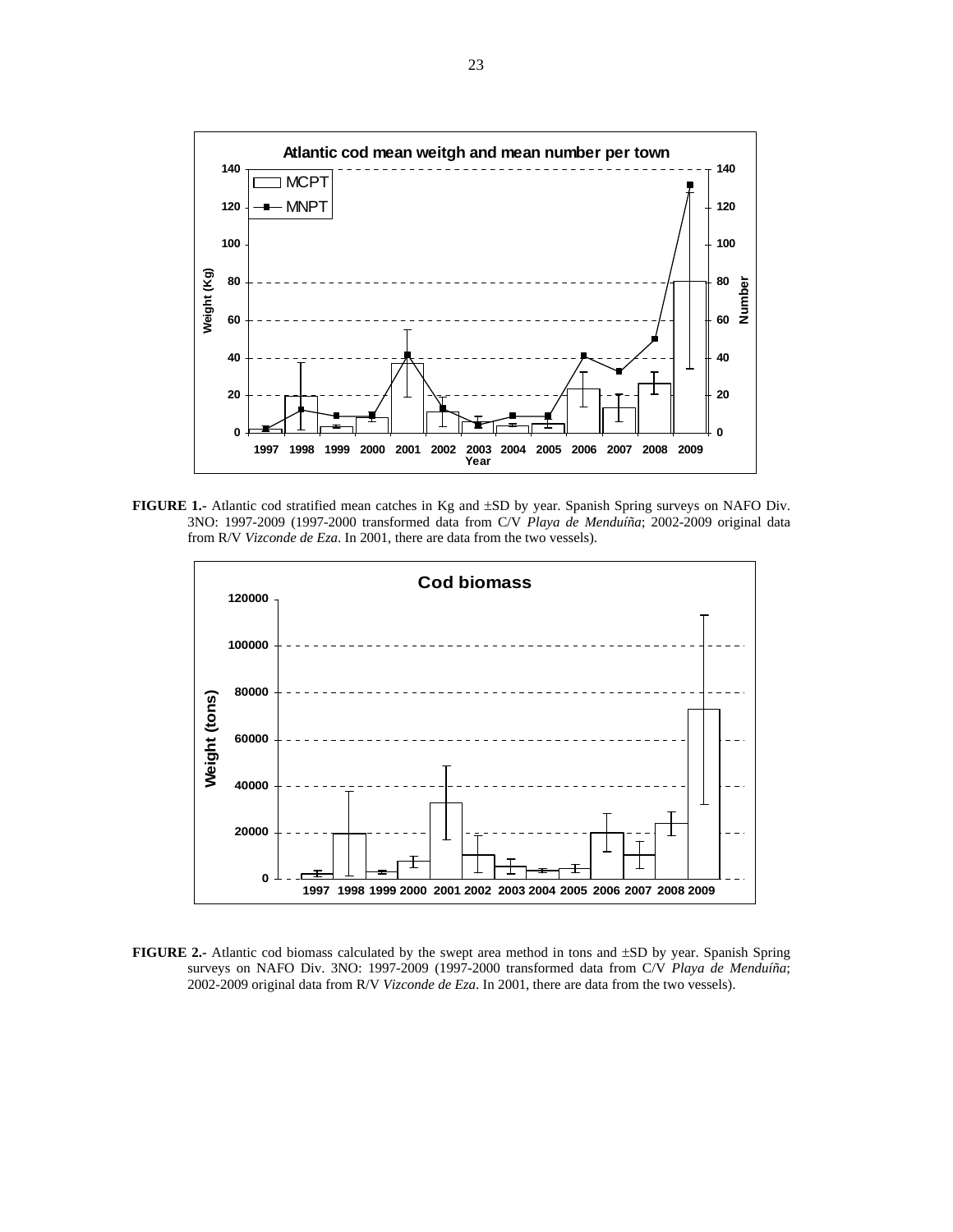



**FIGURE 3.-** Atlantic cod length distribution (cm) on NAFO 3NO: 1997-2009 . Mean catches per tow numbers. 1997-2000 data are transformed data from C/V *Playa de Menduíña*, and 2002- 2009 data are original from R/V *Vizconde de Eza*. In 2001, there are data from the two vessels.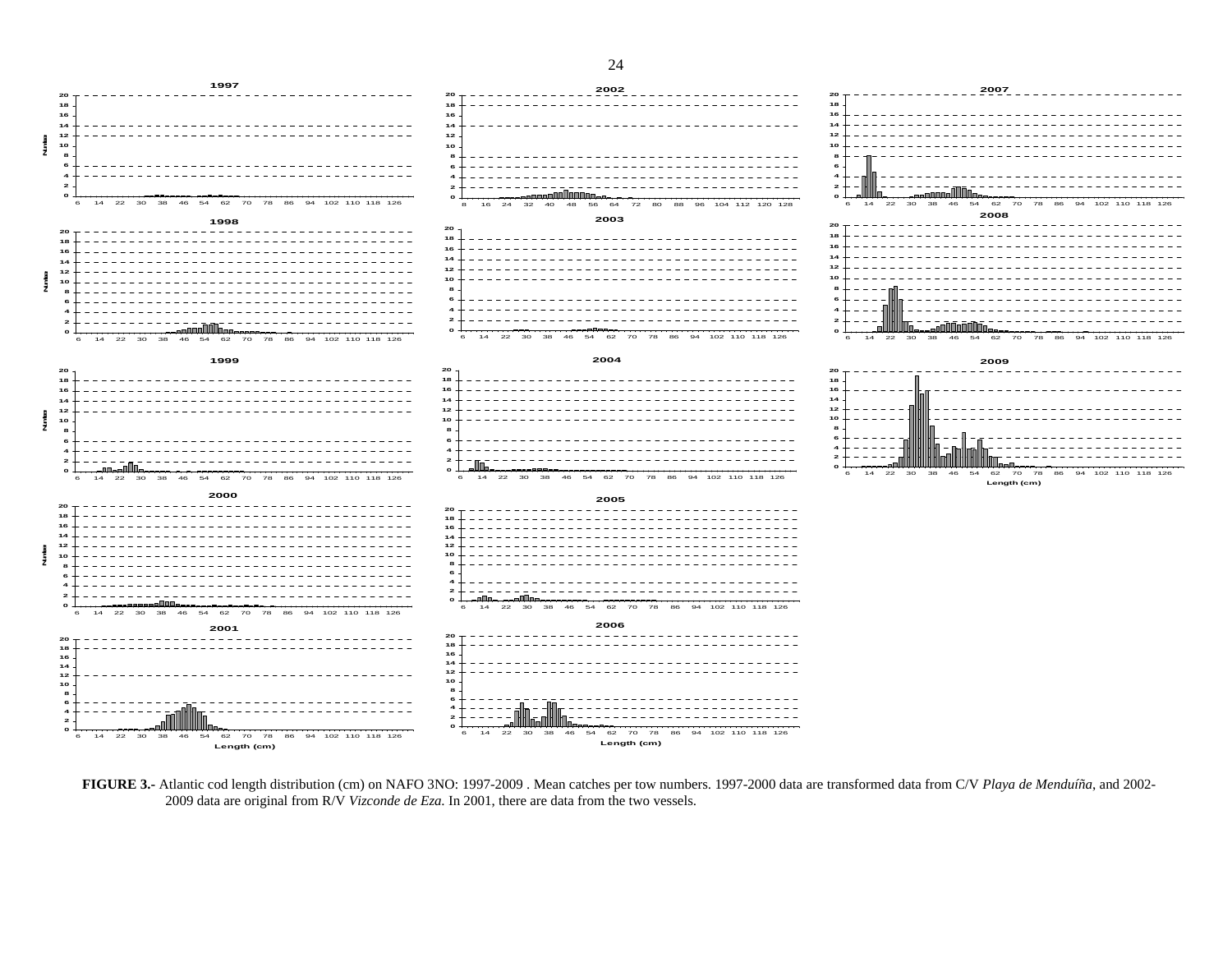

 **FIGURE 4.-** Atlantic cod mean catches per tow length distribution (cm) on NAFO 3NO: 1997-2009.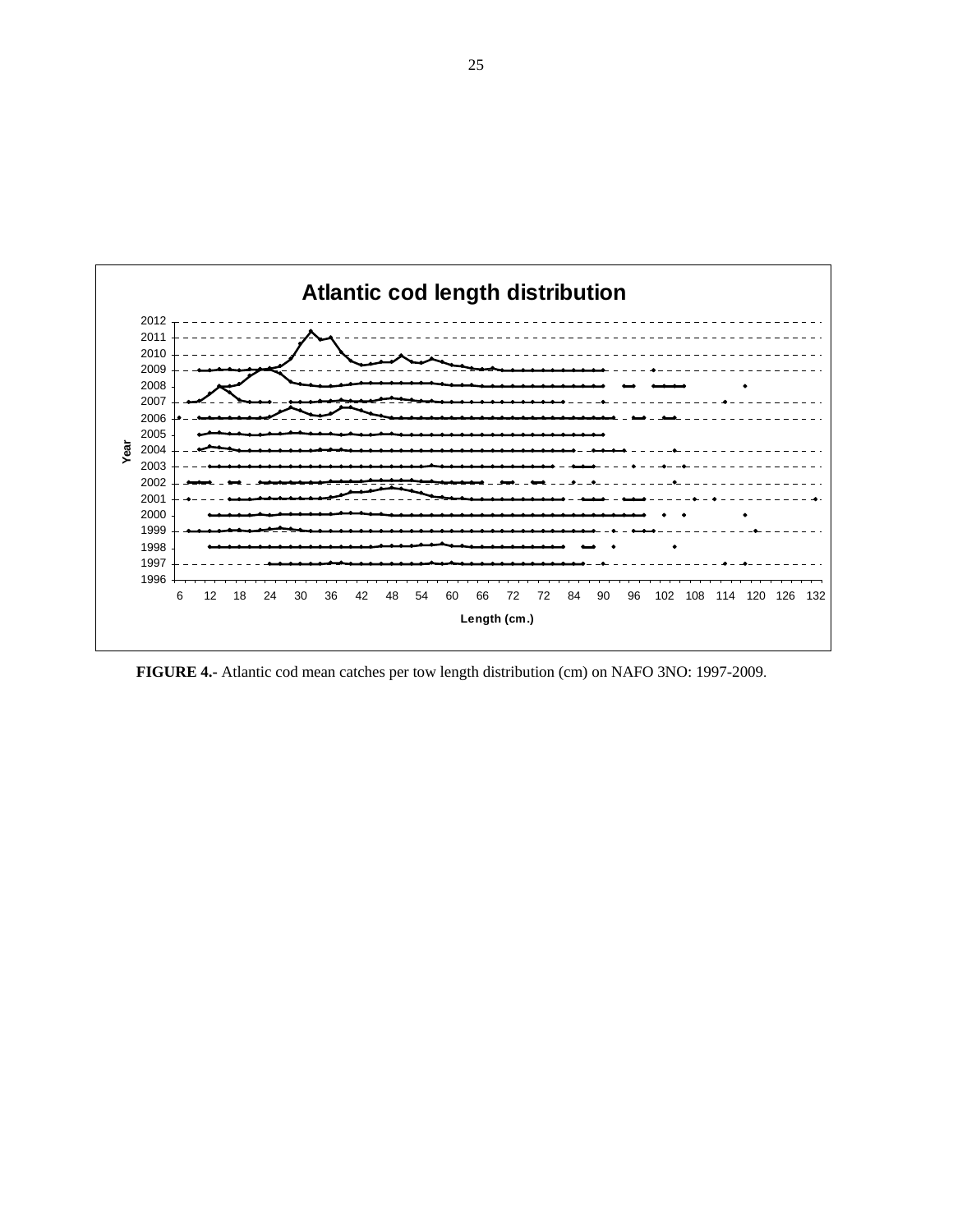

**FIGURE 5.-** Yellowtail flounder stratified mean catches in Kg and ±SD by year. Spanish Spring surveys on NAFO Div. 3NO: 1995-2009 (1995-2000 transformed data from C/V *Playa de Menduíña*; 2002-2009 original data from R/V *Vizconde de Eza*. In 2001, there are data from the two vessels).



**FIGURE 6.-** Yellowtail flounder biomass calculated by the swept area method in tons and ±SD by year. Spanish Spring surveys on NAFO Div. 3NO: 1995-2009 (1995-2000 transformed data from C/V *Playa de Menduíña*; 2002-2009 original data from R/V *Vizconde de Eza*. In 2001, there are data from the two vessels).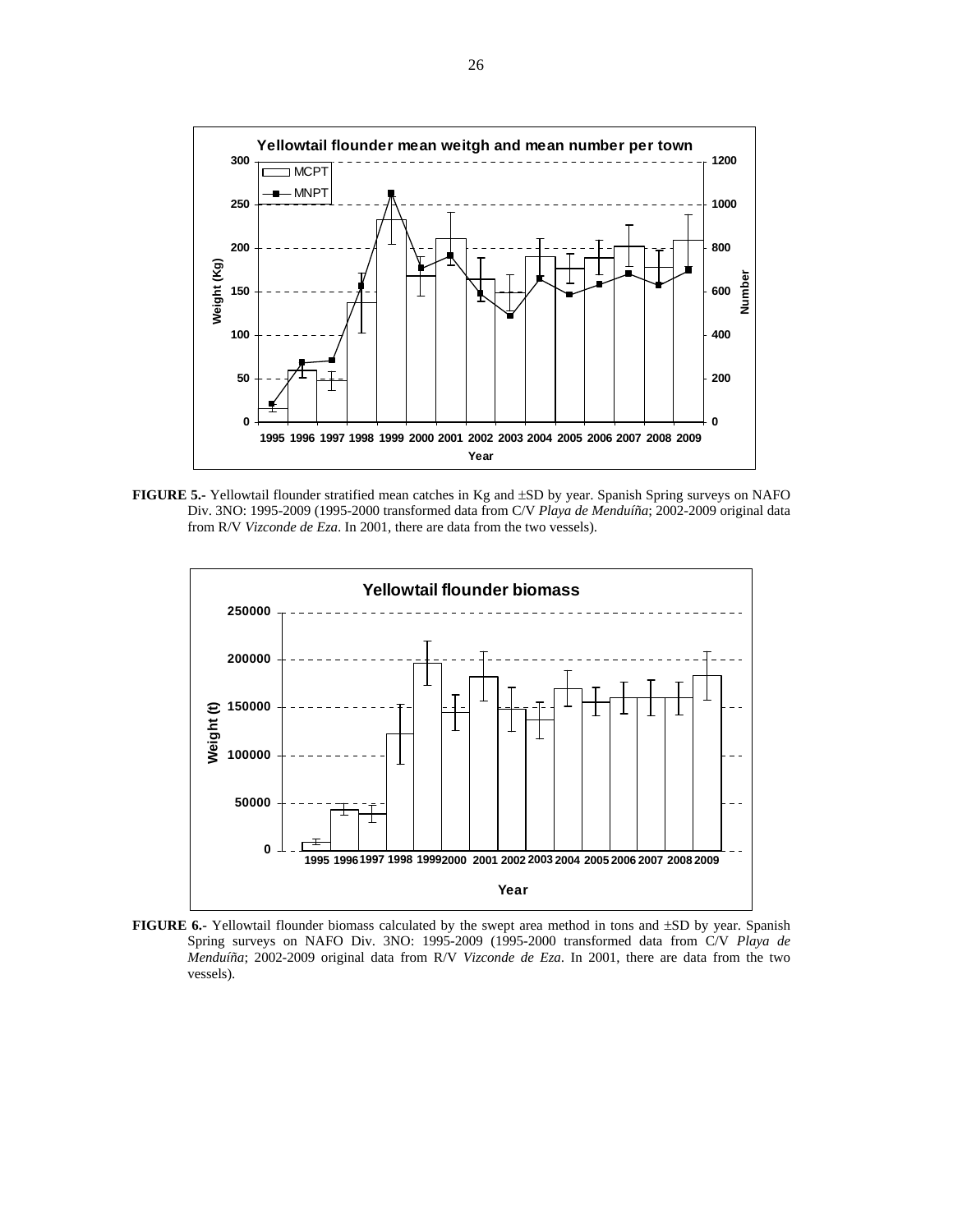

**FIGURE 7.-** Yellowtail flounder length distribution (cm) on NAFO 3NO: 1995-2009. Mean catches per tow numbers. 1995-2000 data are transformed data from C/V *Playa de Menduíña*, and 2002-2009 data are original from R/V *Vizconde de Eza*. In 2001, there are data from the two vessels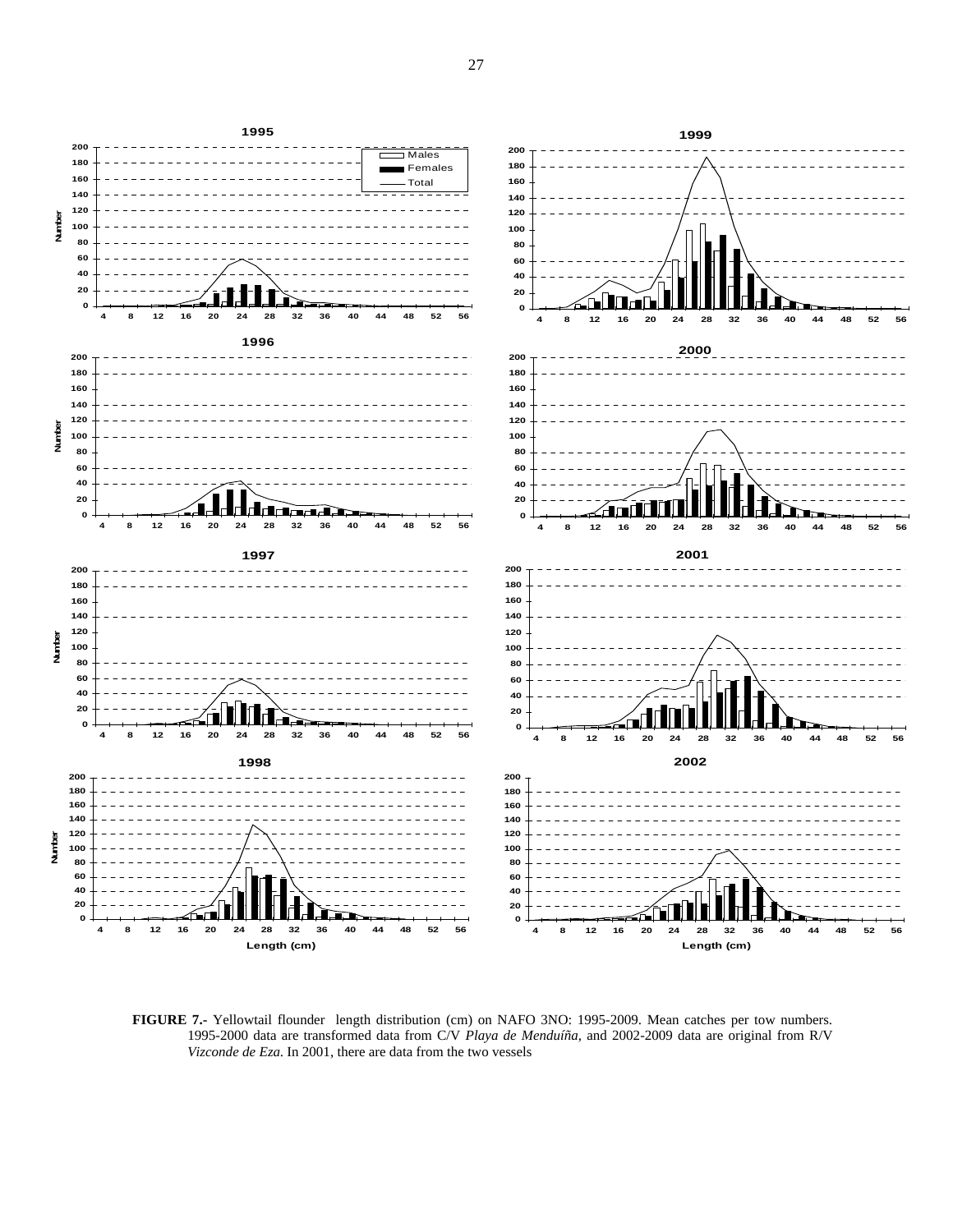

**FIGURE 7 (Cont.).-** Yellowtail flounder length distribution (cm) on NAFO 3NO: 1995-2009. Mean catches per tow numbers. 1995-2000 data are transformed data from C/V *Playa de Menduíña*, and 2002-2009 data are original from R/V *Vizconde de Eza*. In 2001, there are data from the two vessels